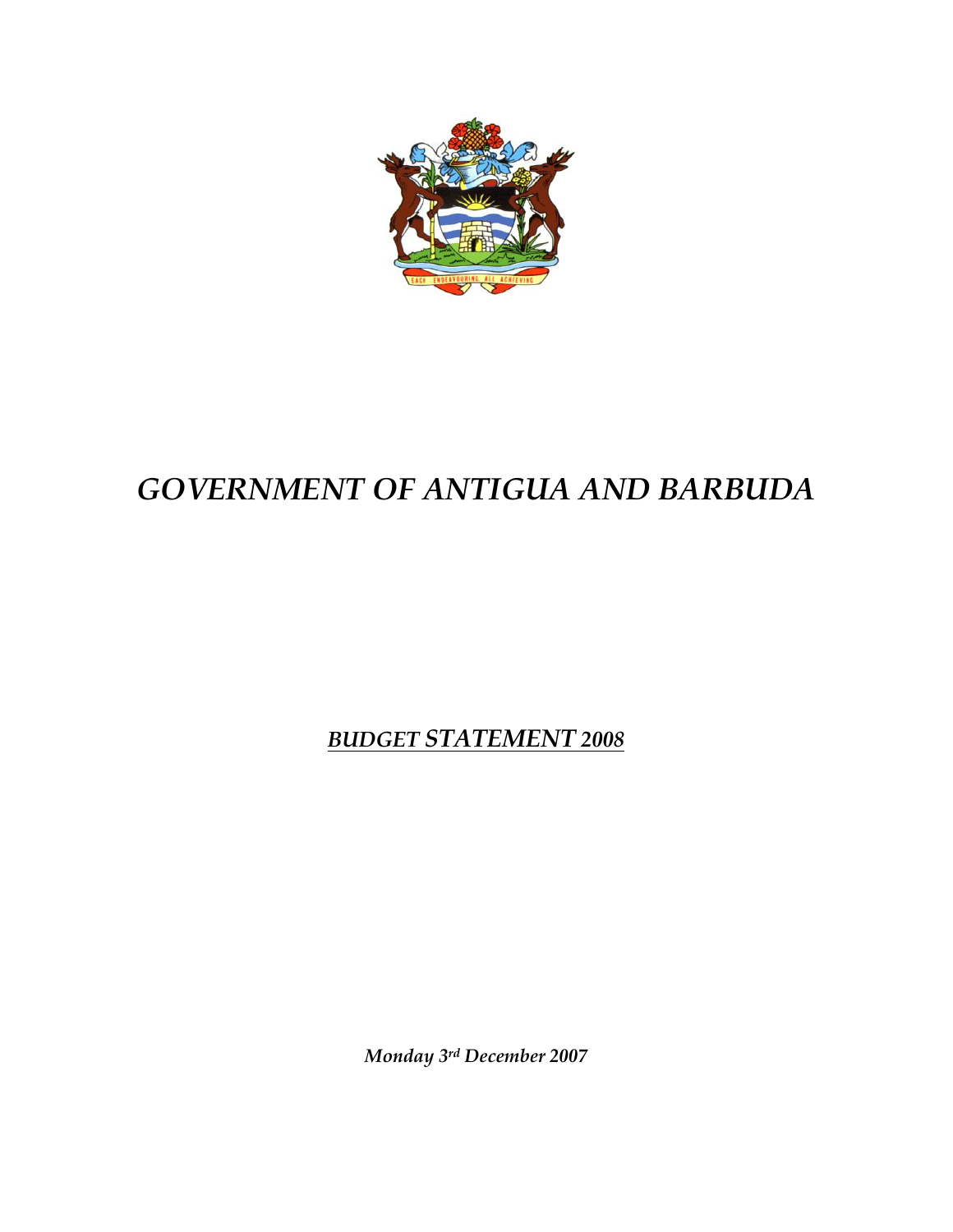# **Introduction:**

Madam Speaker, on March 22<sup>nd</sup> 2004, the then Government of the day was the crew charged with plotting the course for the Ship of State that we all know and love, Antigua and Barbuda. It was a motley ALP crew, illequipped to navigate the choppy seas of globalization, run-a-way debt, chronic fiscal mismanagement and allegations of misbehaviour in public office. It was clear to all aboard that the captain, a sizeable man, had lost his way; and there was little confidence reposed in his second in command, a considerably more diminutive figure, who himself could not sense the direction of the wind. The other crew members, more often than not at odds amongst themselves, bonded together to discuss mutiny and in the heated arguments that ensued, ignored the collective cry emanating from the bellies of those entrusted to their care, "Captain, this ship is sinking". That, Madam Speaker, was March 22nd 2004.

When the dawn of March 24th broke, it was to the soulful strains of a different tune: "Fair Antigua and Barbuda; We thy Sons and Daughters Stand", for on March 23rd 2004, the people aboard the Ship of State had taken matters into their own hands and installed a new captain and crew, and not a day too soon. The seas were still very choppy, but on November 30th 2004 a new course was charted and by December 2005, the Foundation for a Fresh Start was laid.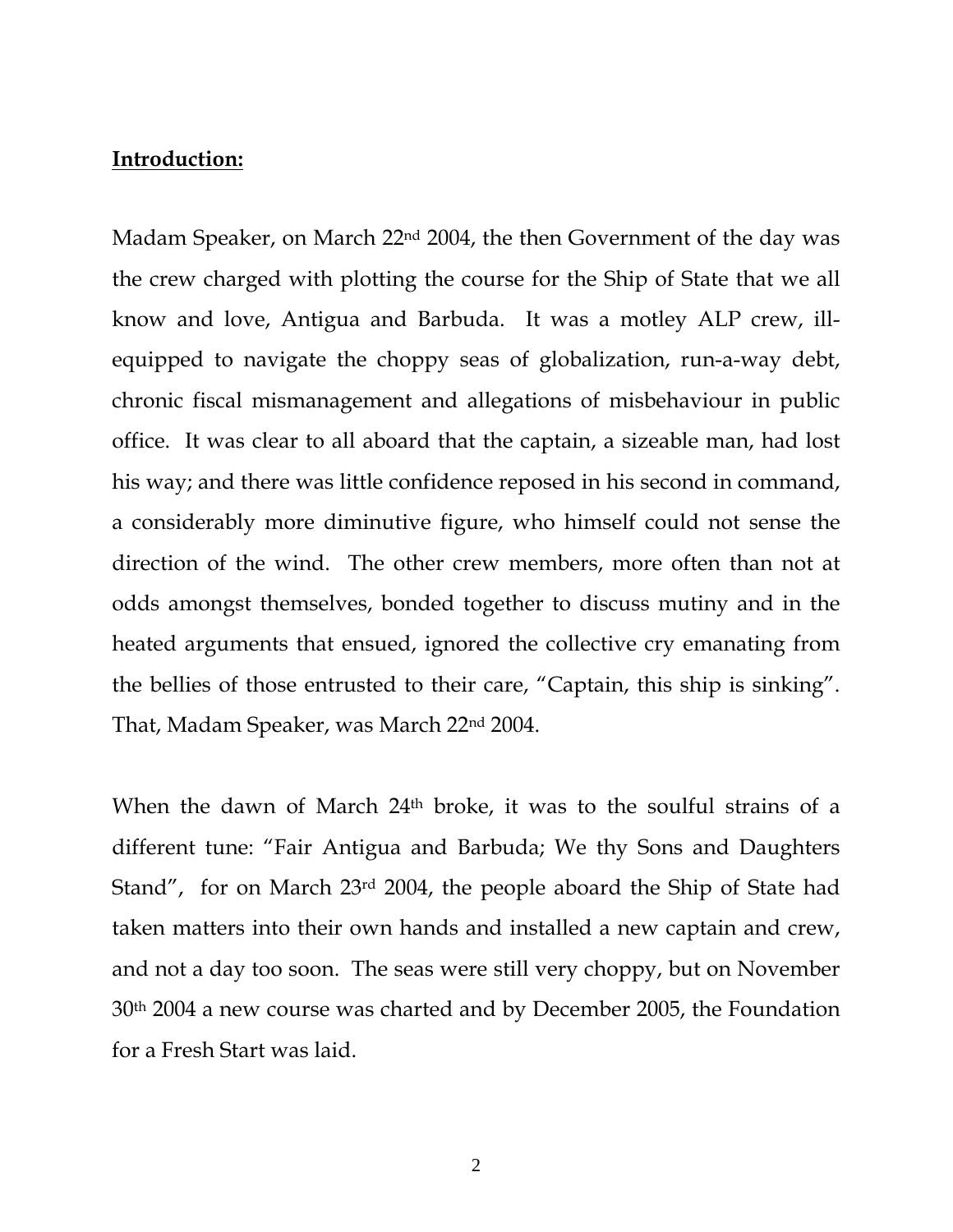Madam Speaker, here we are in December 2007, and I am about to present to the people of Antigua and Barbuda through this Honourable House a report detailing the sustained accomplishments of this relatively new Administration, captained by the Honourable Prime Minister, Winston Baldwin Spencer, with the committed assistance of his talented, extremely capable and caring crew. I will also be speaking to the people of Antigua and Barbuda about the plans and policies that will be implemented in fiscal year 2008 under the theme **"Sound Policies: Sure Success – Building a Brighter Future through Sacrifice and Perseverance".** 

Madam Speaker, no one who is, by any stretch of the imagination, fair and objective, can deny that in just three and one half years, the Baldwin Spencer Administration has achieved so much in so short a period at the helm: the restructuring of the economy; significant legislative reform; far reaching fiscal reform; and Institutional reform, amongst others. These accomplishments, Madam Speaker, have not been achieved by capricious and whimsical policies that are the hallmarks of expediency, but through deliberate, thoughtful and intelligent interventions that have taken into account the voices of the people.

In this regard, Madam Speaker, it gives me great pleasure to deliver the People's Budget for Fiscal Year 2008. I say the People's Budget, Madam Speaker, because as this document is contemplated and studied, it will become evident that the Baldwin Spencer Administration has been listening to the People and has crafted a policy document that speaks to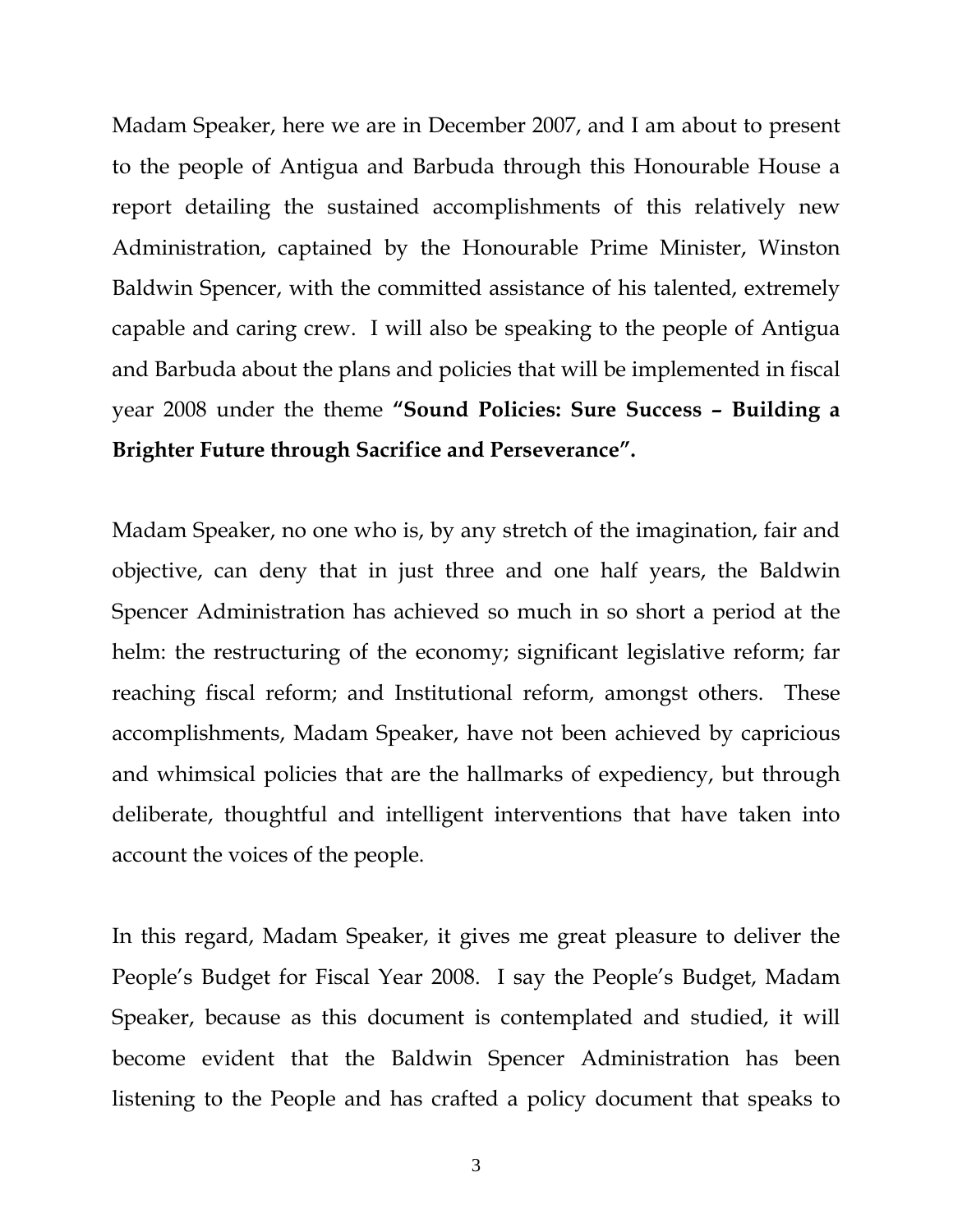and is reflective of the developmental aspirations of the people of Antigua and Barbuda. In this vein, Madam Speaker, Budget 2008 has been very carefully and thoughtfully compiled and collated and I wish at this time to acknowledge the yeoman's effort of my Budget team namely:

- Senator the Honourable Lenworth Johnson Parliamentary Secretary in the Ministry of Finance and the Economy
- Mr. Whitfield Harris Jr. Financial Secretary
- Mr. Dean Evanson Deputy Financial Secretary
- Mr. David Matthias Budget Director, Mrs. Carolyn Charles-Tonge, Deputy Budget Director, Mr. Ralph Warner, Senior Finance and Statistics Officer, and other members of the Budget Staff
- Mr. Kevin Silston Macro-economic Adviser;
- Ms. Yolanda Goodwin Director of Economic Policy and Planning and members of the PSIP team;
- Ms. Rasona Davis Coordinator of Economic Policy and Planning;
- Mrs. Nadia Spencer-Henry Debt Management Adviser; and
- Mr. Ted Lewis, Senior Economic and Financial Analyst.

Madam Speaker, I would also like to make special mention of the assistance received from the Eastern Caribbean Central Bank (ECCB) and from the Caribbean Regional Technical Assistance Centre (CARTAC) who have remained true partners with the Government of Antigua and Barbuda in its capacity building endeavors. In addition, the Government wishes to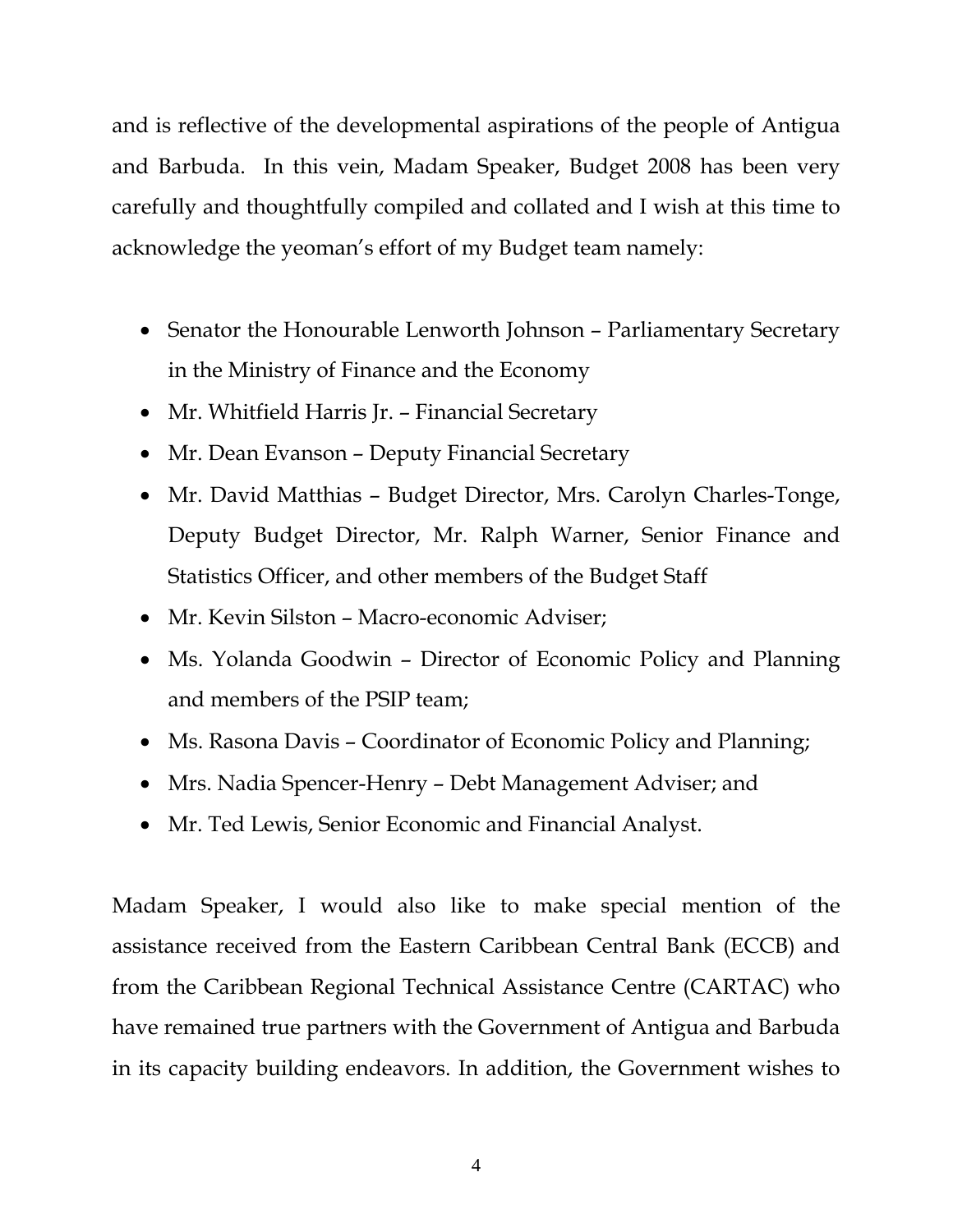express its deepest appreciation to the many friendly Governments within the region and beyond for their continued support. Specifically, we thank the Peoples Republic of China, the Republic of Cuba, the Bolivarian Republic of Venezuela, the Republic of Trinidad and Tobago, the United States of America, Canada and the European Union.

Last, but by no means least, Madam Speaker, I would like to thank the people of Antigua and Barbuda for their presence and for their input at the numerous consultations that were held throughout the year. I do hope and trust that they will be pleased with what will be presented to them today in this Honourable House.

Madam Speaker, I have developed a tradition in this Honourable House of delivering fairly lengthy Budget speeches. I however propose to break with tradition today and provide this Honourable House with an executive summary of the actual Budget Statement, the full text of which will be available for the leisure reading of all.

# **World Economic Trends**

The global economy is projected to expand at a rate of 5.2% in 2007, which is marginally below the 5.5% recorded in 2006. Growth in world output was driven by expansion in economic activity in both developed and developing economies. In particular, real output was propelled by the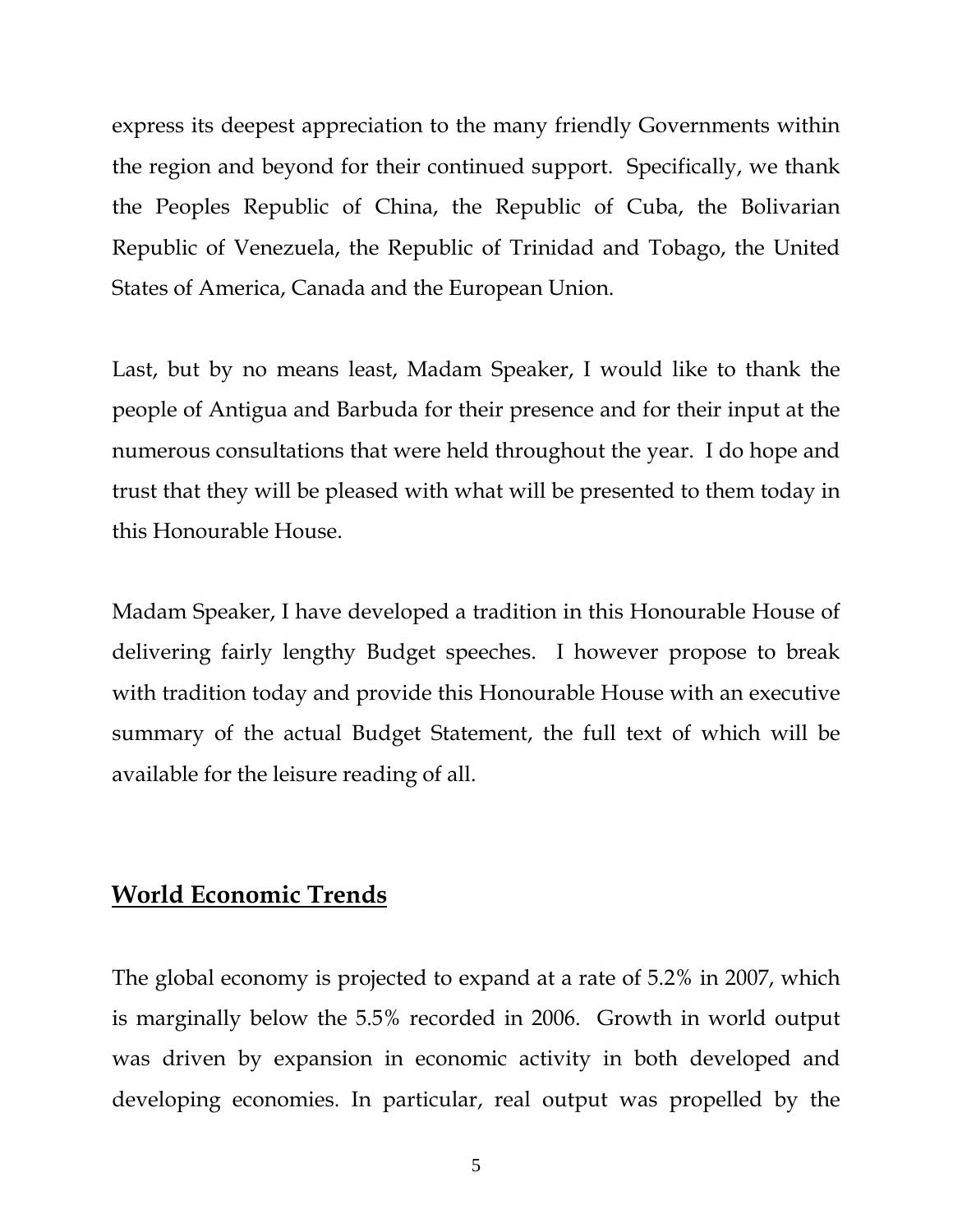continued robustness in the Chinese and Indian economies along with the economies known as the Asian Tigers.

China's economic momentum was fuelled by significant expansion in investment activity and rising net exports – especially to the US. This increase in economic activity resulted in the Chinese economy growing by 11.5% making it the largest contributor to global economic growth. India continued to grow at a rate above 9% and Russia grew at almost 8%. These three countries alone accounted for one-half of global growth over the past year but emerging markets and developing countries have also maintained robust expansion.

The United States economy rebounded in the second quarter after very slow growth and economic activity in the first quarter of 2007. This improved second quarter performance reflects the positive impact of net exports associated with exchange rate competitiveness and a boost in investment occasioned by strong corporate profits. However, overall performance in the first half of 2007 remains moderate for the US economy, which grew at approximately 2.25%.

 Strong economic demand, rising net worth, and improvement in the terms of trade fuelled by high commodity prices led to continued growth for the Canadian economy. However, the rate of growth slowed during the second quarter of 2007 to 2.8% compared to 3.7% for the preceding quarter.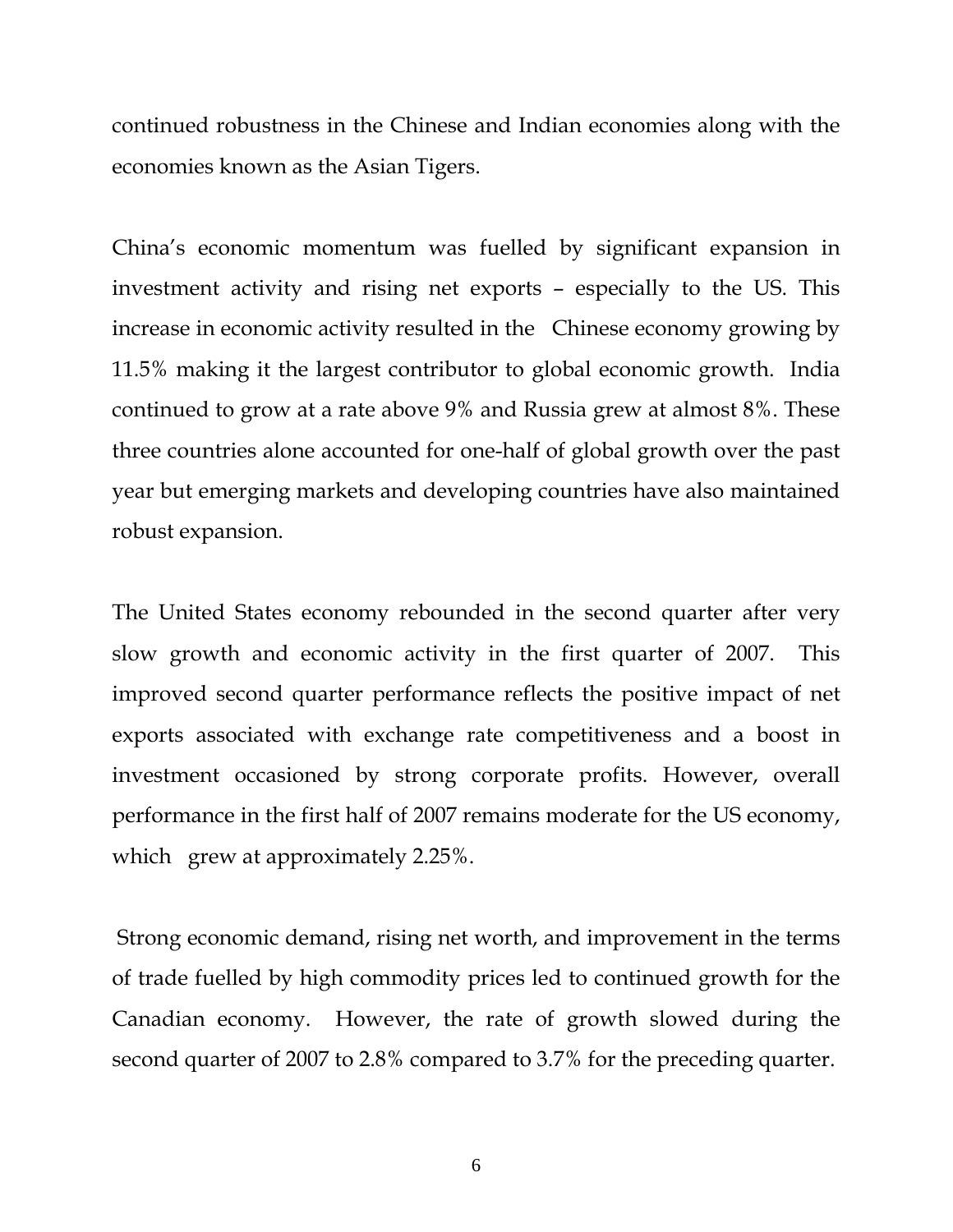In the United Kingdom, output increased by 8% in the second quarter, which was marginally above the first quarter performance. Overall, output is expected to grow at a rate of 3.1% for 2007 which is marginally above the rate of growth in 2006. In the Euro Area, economic growth is estimated at 2.5% and was driven by strong domestic demand and a favourable external environment. With respect to Japan, economic growth is estimated at 2% for 2007. This is marginally below the 2.2% recorded in 2006 and reflects notable decelerations in business investment and export growth along with subdued consumer expenditure.

#### *Outlook*

Global economic output is expected to slow further in 2008 to 4.8 % and will hinge largely on strong economic performance in China and India, which are projected to grow by 11.2% and 9% respectively. The outlook for the European Union is largely positive, although the appreciating Euro and its attendant implications for the export sector are expected to precipitate a slowdown in economic performance. The European Central Bank is likely to raise interest rates to contain inflationary pressures. In addition, successive interest rate increases by the Bank of England to stem inflationary pressures are likely to gradually diffuse demand in the housing sector and subsequently consumer demand.

The US, for the first time since 2003, will not lead major industrialized countries in GDP as growth will likely decelerate during the second half of 2007 to 2.0% and is projected to remain at 1.9% in 2008. Ongoing difficulties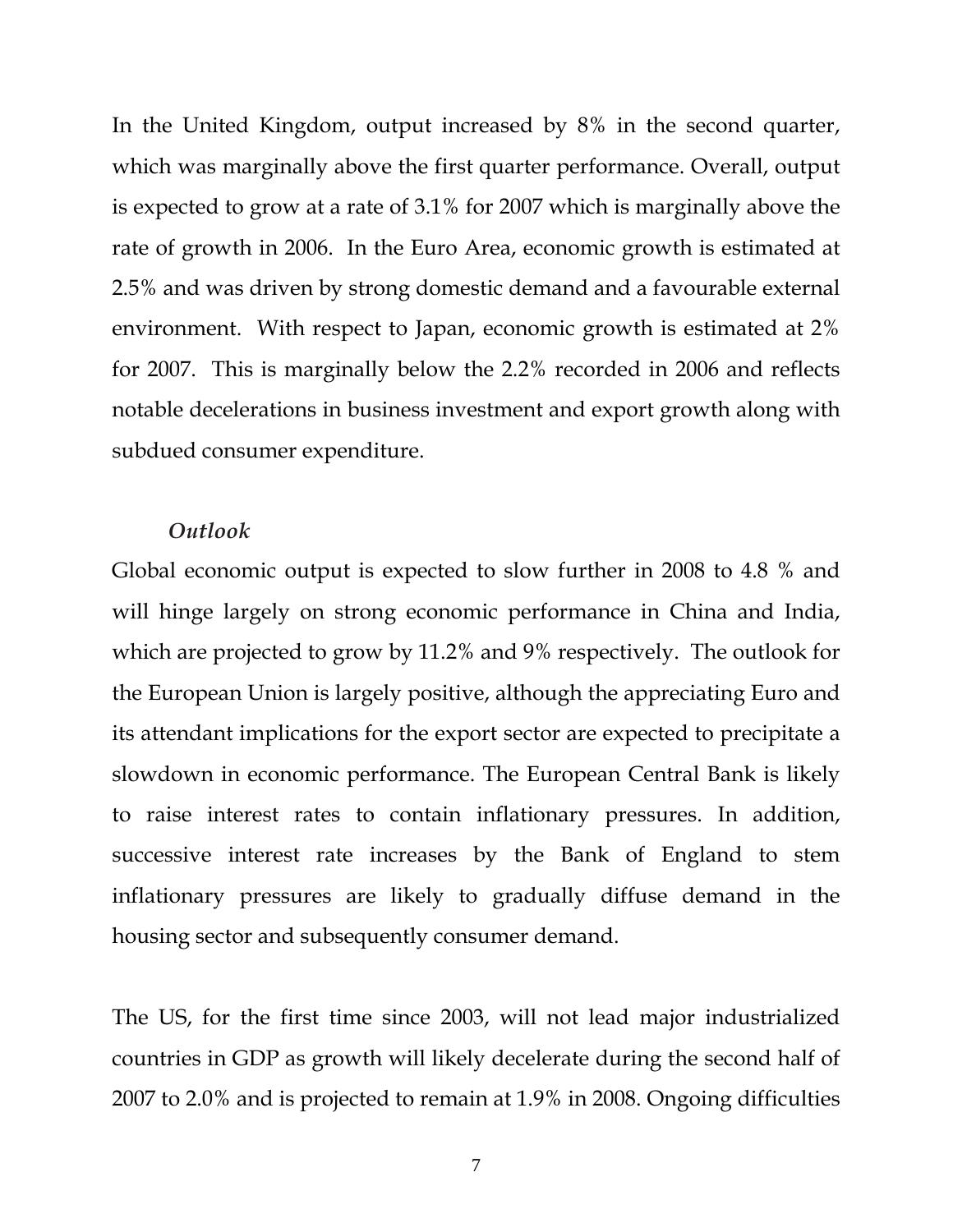in the housing market are expected to extend the decline in residential investment, while higher energy prices, sluggish job growth, and weaker housing prices are likely to reduce consumption spending. For Japan, the growth projection has been reduced to 2% for 2007 and 1.7 percent for 2008 reflecting, inter alia, slower global growth and a somewhat stronger yen.

Finally, major downside risks to the projected levels of growth include the potential for restrained global economic output as a result of the international credit crunch and high volatile oil prices.

Despite the apparent standstill in respect of major multilateral and hemispheric trade negotiations, Antigua and Barbuda remains committed to the trade liberalization and globalization processes. We are confident that once these arrangements take into account the peculiarities and vulnerabilities of developing countries – particularly small island developing countries – our economies could reap real benefits from the various international trading regimes.

As the Caribbean region intensifies its negotiations with the European Union that will lead to an Economic Partnership Agreement (EPA), we continue to signal our concerns regarding the thrust and content of the negotiations. Antigua and Barbuda believes that any EPA agreement should translate into corresponding technical and financial assistance for the region's priority programmes. In this regard, we continue to firmly assert the vital need for Development support that moves beyond mere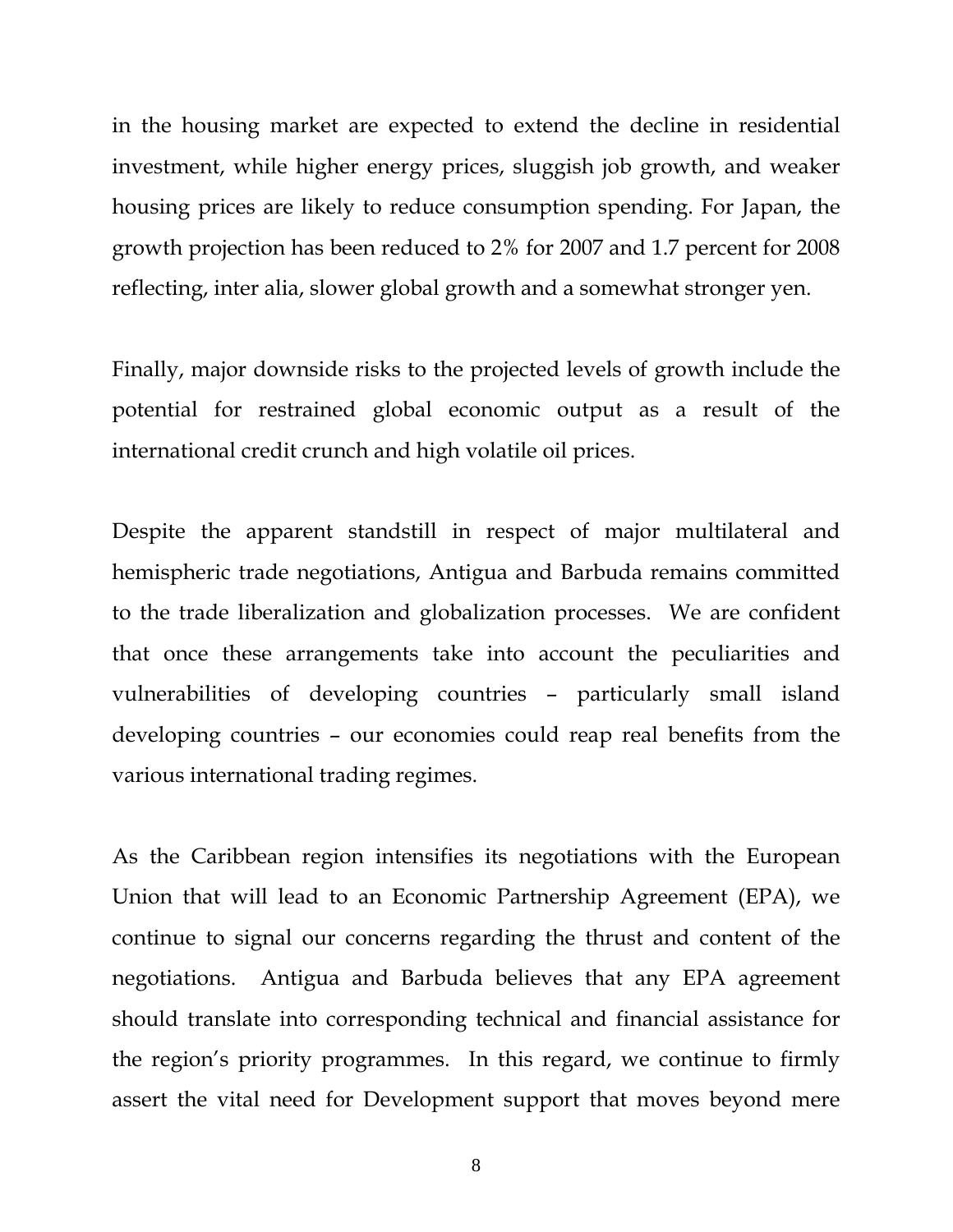technical assistance. Moreover, we are of the view that a key element of this negotiation process and the ultimate arrangement should be the elaboration of a distinct Development Chapter in the final Agreement. As such, we agree with the decision of the Fourth Meeting of the CARIFORUM Council of Ministers on External Trade Negotiations that "the Development Chapter as well as other relevant chapters of the EPA needed to be further strengthened, particularly with regard to EU development commitments and its provision of the necessary resources for the implementation of these commitments".

While these negotiations have been ongoing, Antigua and Barbuda continues to receive support from the European Union through its 9th Economic Development Fund (EDF). Over 2007 and 2008 Antigua and Barbuda will receive total assistance amounting to about 6.3 million Euros or approximately EC\$25 million. These resources have been allocated for strengthening technical and vocational education, upgrading facilities at the Antigua State College, and providing technical assistance and training in respect of the implementation of the country strategy.

# **Regional Economic Overview**

Economic growth in the Caribbean region will continue to moderate following very strong growth of 8.4% in 2006. Growth for 2007 is estimated at 6% reflecting a slower pace of investment and construction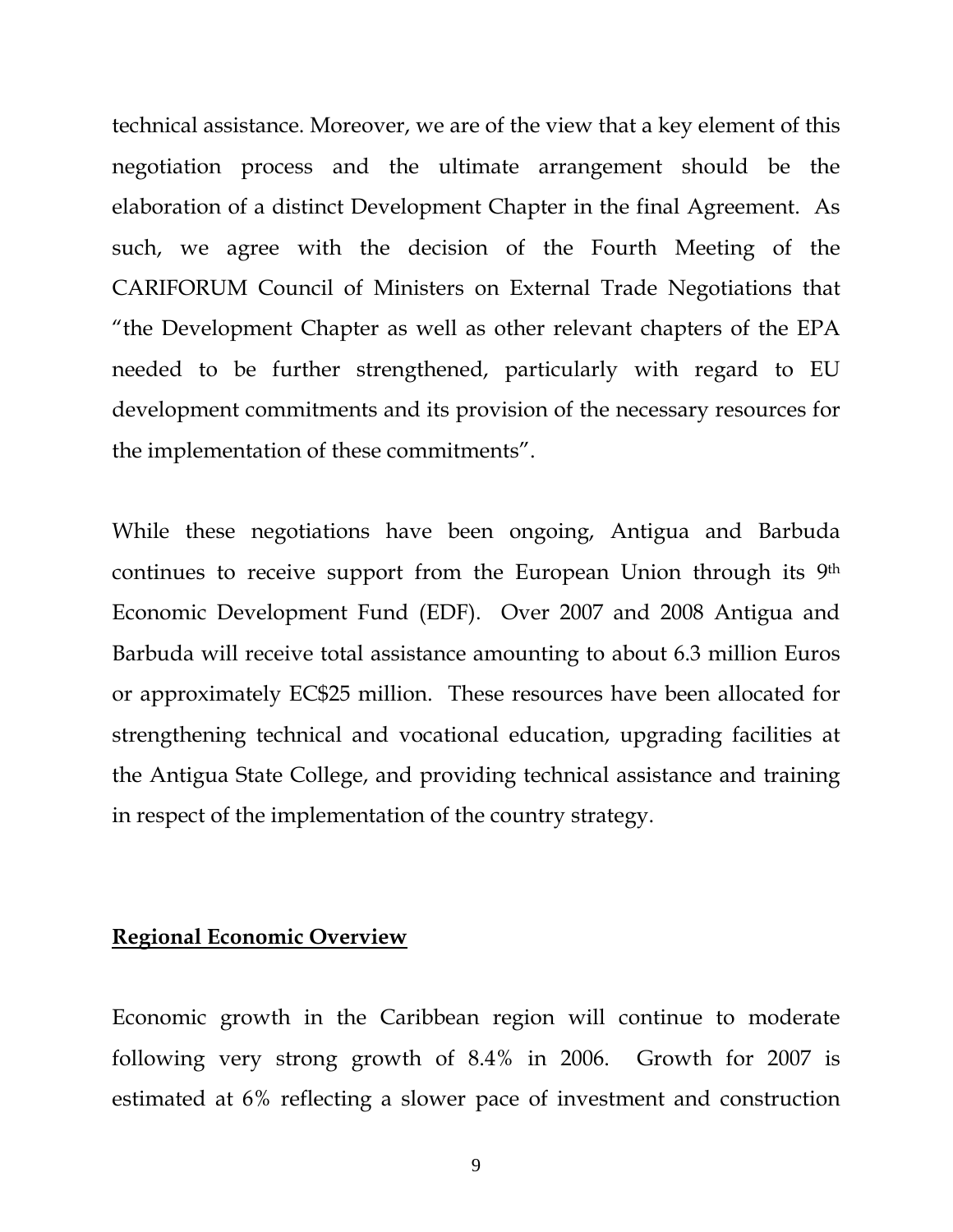activity compared to 2006. For 2008, the rate of expansion in real output is projected to slow further to 4.4% as the region's economies continue to cool after the significant activity associated with preparing for and hosting Cricket World Cup (CWC) 2007.

Trinidad & Tobago is expected to grow at a rate of 6% for 2007 reflecting a strong energy sector, expansion in the construction and manufacturing sectors and increased credit to the private sector. For 2008, the Trinidad and Tobago economy is projected to grow at a slightly lower rate of 5.8%. Consumer prices are also expected to decline from 8.5% to 7.5% reflecting a cooling of the level of aggregate demand.

In Jamaica, economic output is expected to grow at a rate of 1.4% for 2007 due mainly to a higher level of activity in mining and quarrying and construction. For 2008, the real economic growth is projected at 2% and prices are expected to increase by over 10% compared to 6.6% for 2007.

Real GDP growth for Barbados is estimated at 4.2% for 2007 reflecting strong performance in the tourism sector mainly associated with arrivals for CWC 2007. In 2008, the rate of growth is projected to slow to 2.7% and prices are projected to moderate from 5.5% in 2007 to 3.6% in 2008.

The rate of growth of economic output in the Eastern Caribbean Currency Union (ECCU) is estimated at 4.33% for 2007. This compares with a rate of growth of 6.22% in 2006 and reflects a cooling of the ECCU economies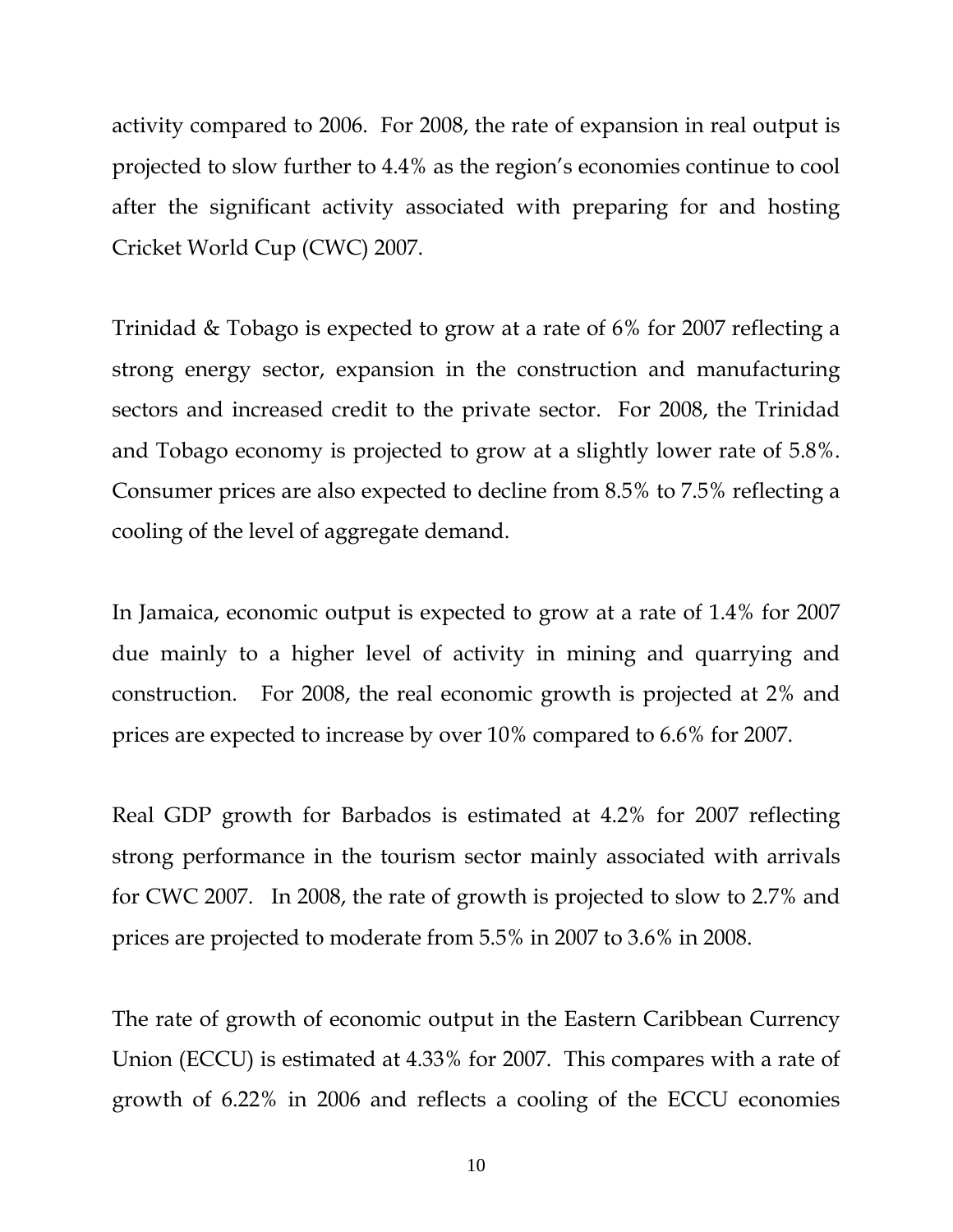following considerable increases in output as a number of the countries prepared to host CWC 2007.

Economic growth in 2007 will be driven mainly by expansion in the construction, manufacturing and wholesale and retail trade sectors. Performance in the tourism and agriculture sectors is expected to be mixed. With respect to tourism, cruise passenger arrivals are estimated to increase compared to 2006 while stay-over arrivals are expected to be lower. Output in the agricultural sector is set to decline due to the impact of Hurricane Dean on crops in major banana producing countries.

For 2008, economic output in the ECCU area is projected to grow at a rate of 3.7% reflecting a further slowdown in the high level of investment and construction activity that preceded the CWC 2007. With the increased room capacity in the region, the main driver of economic growth in 2008 is expected to be the tourism sector. This sector is expected to experience significant increase as the countries intensify marketing and advertising initiatives in new and traditional markets. Agriculture and wholesale and retail trade are also projected to experience strong growth while the rate of growth of the construction sector is set to slow further as the boom in the sector comes to an end.

Despite the forecast for real economic growth in the ECCU region for 2008, there are several risk factors that may constrain growth and a number of challenges that continue to threaten long-term economic sustainability in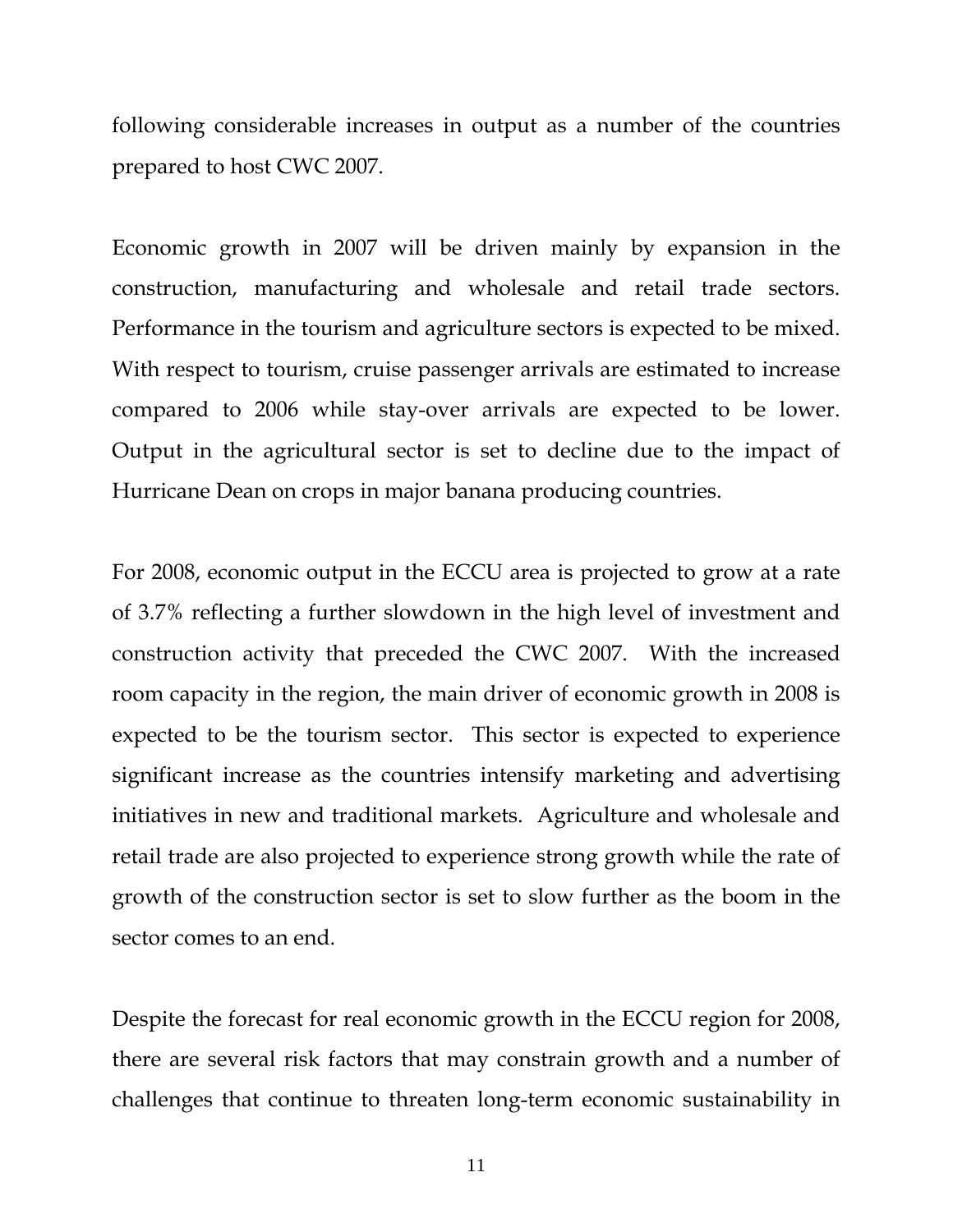the region. These include the escalating prices of oil and some essential non-oil commodities and the associated inflationary pressures, a possible downturn in the US economy, debt management issues, and high fiscal deficits. It is imperative that the ECCU countries focus on collectively addressing these issues and challenges. Given our resource constraints and limited technical capacity, we will need the assistance of key sub-regional and regional institutions to facilitate our efforts to engender economic growth and sustainable development.

# *Regional Integration*

This Government is fully cognizant of the benefits associated with the regional integration process and the implications for growth and development in Antigua and Barbuda. As such, the Government, through the CSME Unit, continues to work towards fulfillment of all outstanding obligations created under the Revised CARICOM Treaty. In keeping with our commitment to honoring these obligations, we amended the Caribbean Community Skilled Nationals Act during the October sitting of Parliament, thereby allowing qualified community nationals to move freely into Antigua and Barbuda.

However, Antigua and Barbuda remains firmly of the view that our citizens should have every opportunity to share in the benefits of the Caricom Single Market (CSM). In this regard, during the course of 2008 the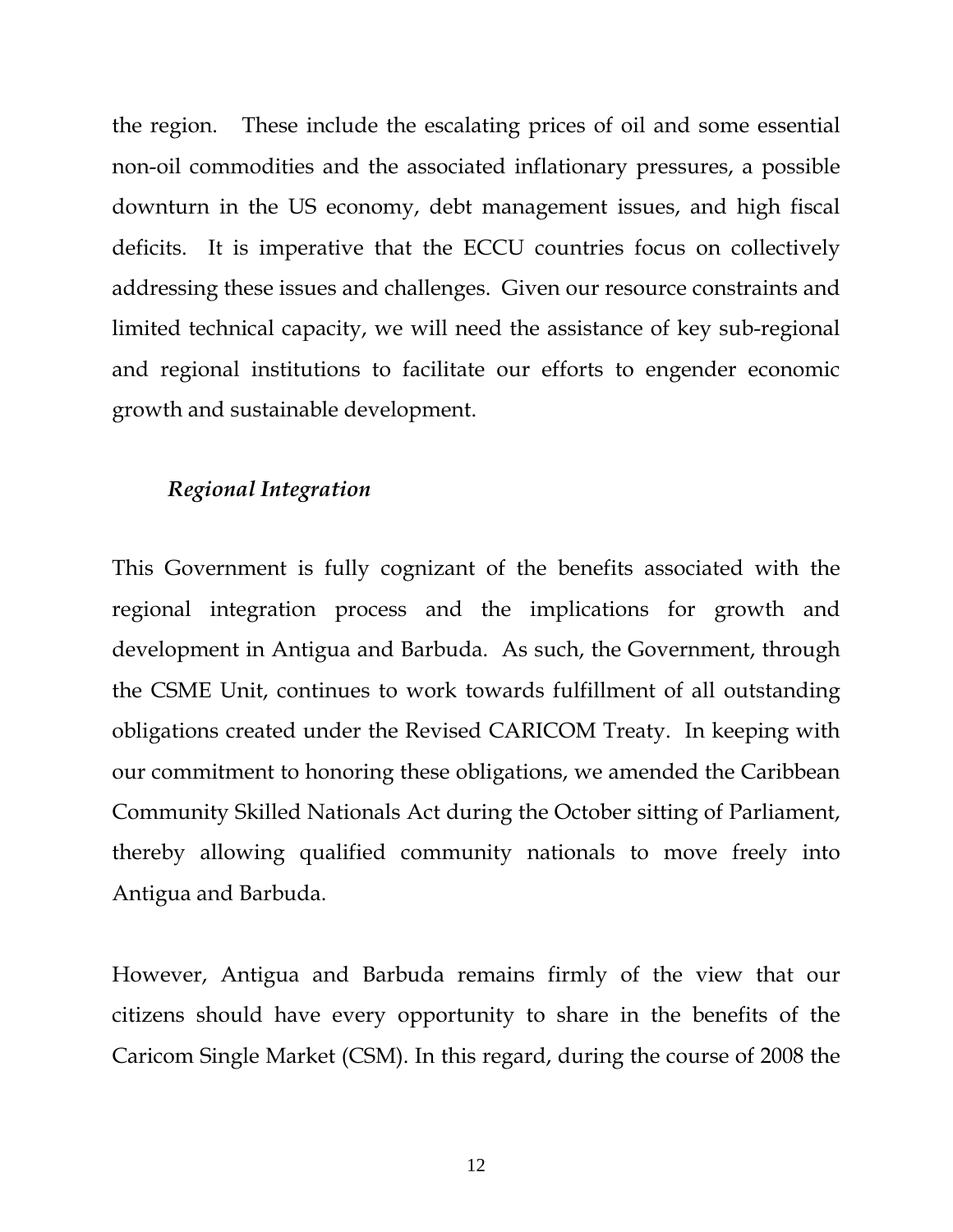CARICOM Secretariat will provide technical assistance initiatives to Antigua and Barbuda in the following areas:

- 1. A 105,000 Euros project to support OECS participation in the CSME through the investigation of required measures for more effective involvement;
- 2. Upgrade and installation of best practices in Antigua and Barbuda aimed at addressing capacity building issues through a 90,000 Euros project which will also cover the purchase of equipment and supplies;
- 3. Antigua and Barbuda along with St. Vincent and the Grenadines will serve as pilot countries for the implementation of a common system for the registration of companies. The 210,000 Euros project involves procurement of equipment, technical assistance and training;
- 4. Pursuant to a request made by Antigua and Barbuda, a consultant will be hired to conduct a study entitled: "measures to redress socioeconomic impacts of free movement on Member States". The value of this initiative is estimated at 90,000 Euros;
- 5. Antigua and Barbuda will also benefit from a Canadian-funded project to help CSM Member States to complete outstanding CSM implementation actions, develop capacity in the OECS to certify artisans, and establish mechanisms for greater stakeholder participation in the CSME; and
- 6. A team from the Caribbean Court of Justice (CCJ) will visit Antigua and Barbuda during the first quarter of 2008 for a series of meetings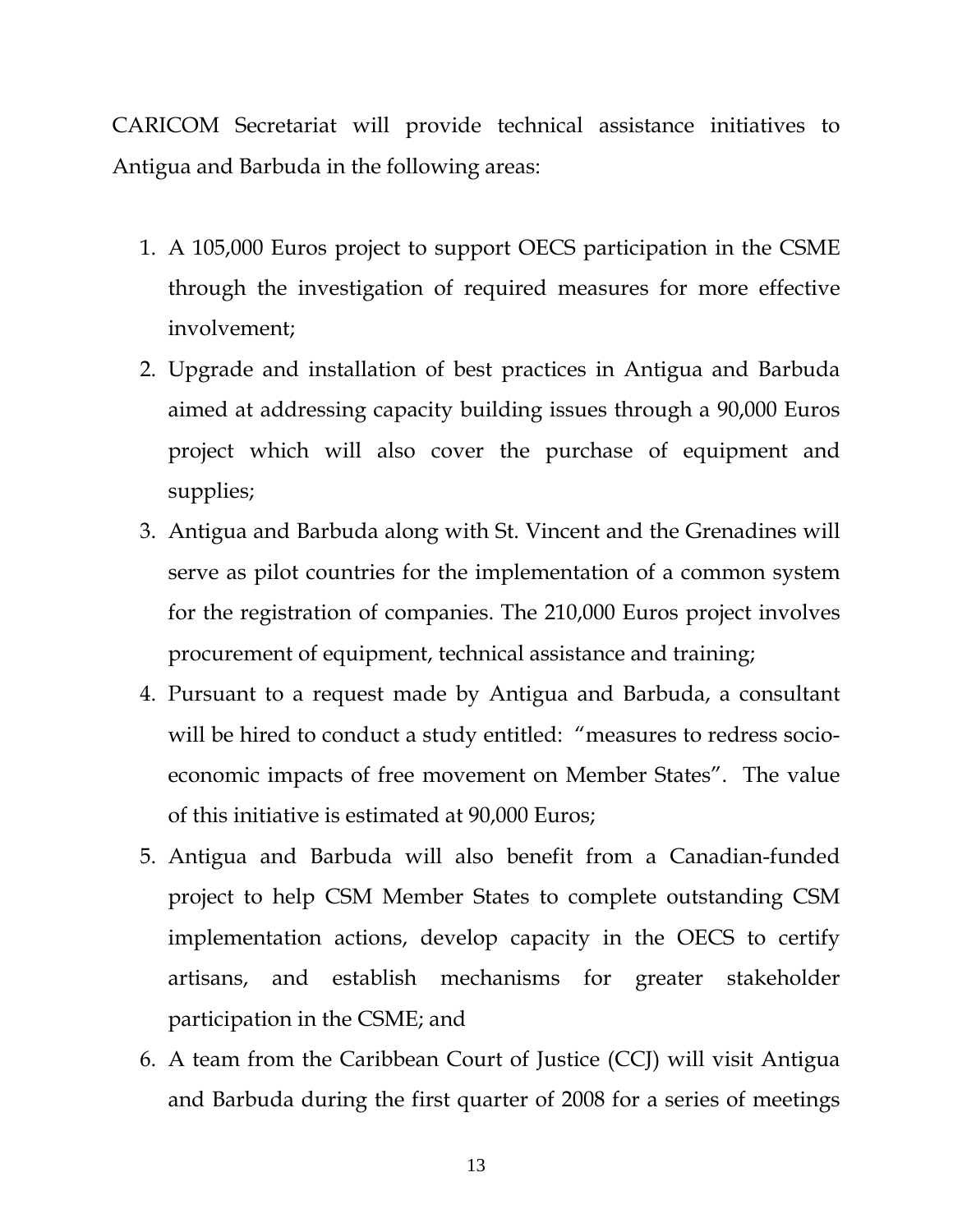aimed at public sensitization of the role of the Court. Meetings will be held with the legal fraternity, the public and private sectors, civil society, the media and the general public.

These initiatives form part of the first year of the 9<sup>th</sup> EDF Caribbean Integration Support Programme (CISP) financed by the European Union to support CSM integration arrangements. The Government appreciates this level of intervention and expects that these various activities will better prepare the OECS countries in general and Antigua and Barbuda in particular to take full advantage of the opportunities presented by the Caricom Single Market.

The forces of globalization have left small, open economies kike those of the OECS with no other option but to deepen their integration processes by putting in place the appropriate legal framework, institutions, policies and practices to create an Economic Union.

At this time the OECS Authority, which is comprised of the Heads of Governments of Member States, is committed to a road map that would guide the countries of the Sub-region along a path towards Economic Union. In this regard, a New OECS Treaty is being considered which seeks to establish an appropriate legal framework for the OECS countries as they move in this direction. In an OECS Economic Union all Member Countries, including Antigua and Barbuda, would be expected to reap the benefits derived from a shared economic space that is underpinned by coordinated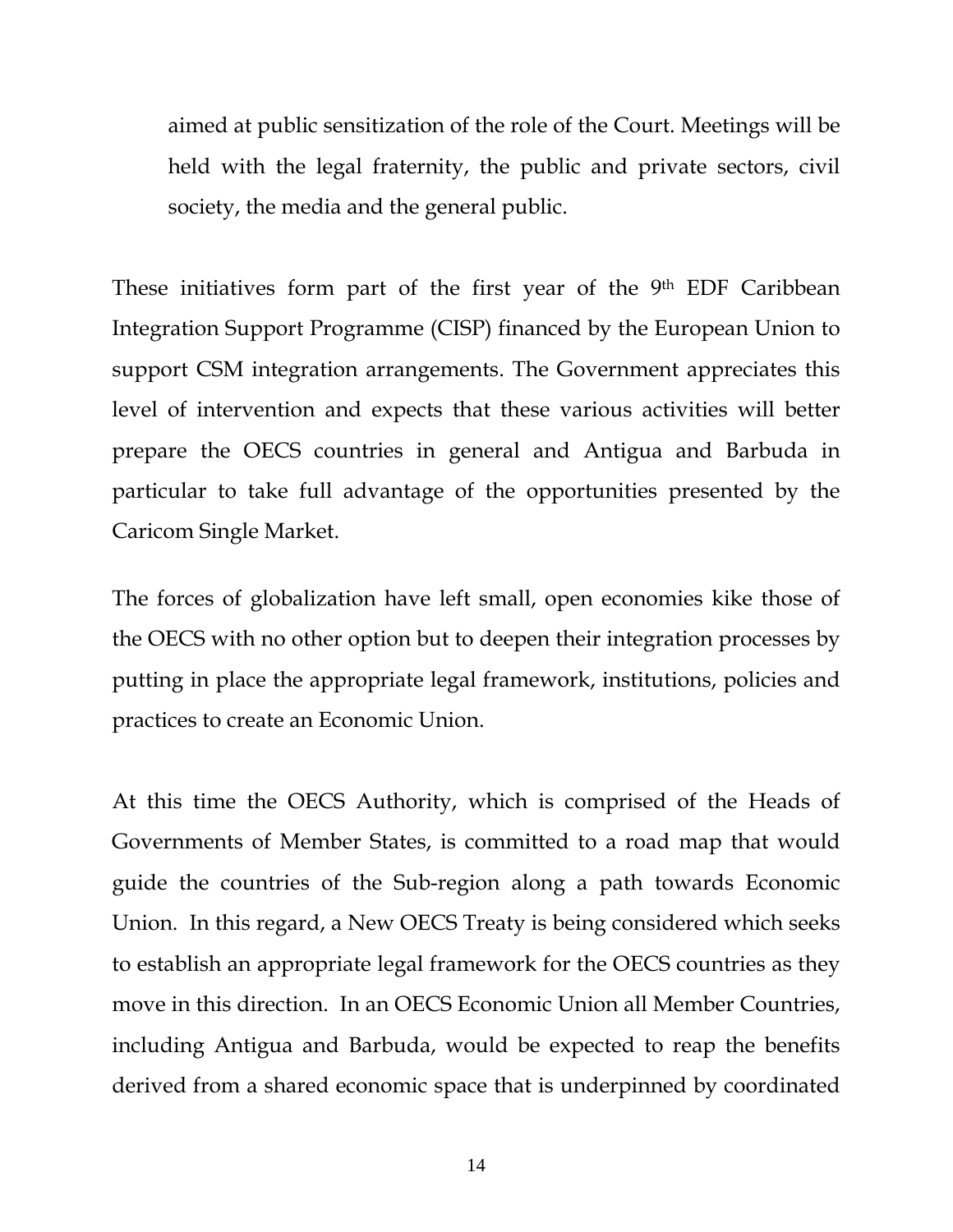macro-economic objectives, harmonized legislation, synchronized policies including labour policies, similar governance arrangements and transparent business practices that are enhanced by appropriate use of cross-border technologies.

In order to facilitate the objectives of an OECS Economic Union, certain rights and privileges would be conferred on both natural and legal persons that are resident in member states. In this regard, nationals of Antigua and Barbuda would have the freedom to pursue employment opportunities in any other Member State, to establish businesses in any other Member State and to receive goods and services produced and provided in any other Member State without undue tariff or non-tariff restrictions.

In due course, these matters will have to be put to the people of the OECS to ensure that the process leading to Economic Union is people-led, and to ensure full discussion and disclosure on all matters pertaining to this objective. We are convinced however, that OECS integration is the vehicle that will sustain and strengthen our collective efforts to create the kind of environment that would facilitate significantly improved opportunities for the economic and social development of our peoples.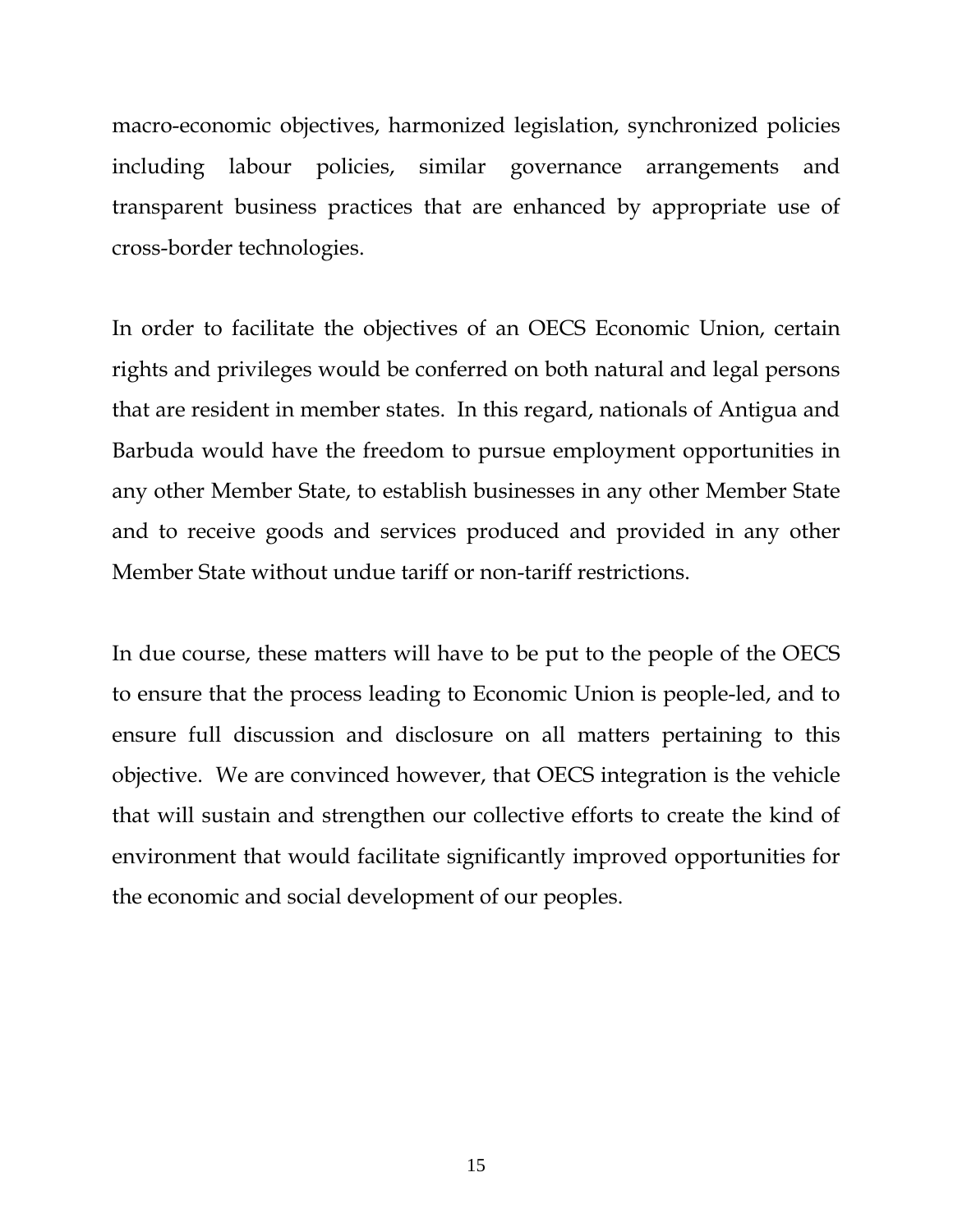# **National Economic Developments**

During its annual Article IV Consultations in September 2007, the International Monetary Fund (IMF) estimated real economic growth of 6% for Antigua and Barbuda for 2007. The Eastern Caribbean Central Bank (ECCB) also projects that the Antigua and Barbuda economy will experience real economic growth of between 6 and 7 percent in 2007. Our own projections in the Ministry of Finance and the Economy put **real economic growth for Antigua and Barbuda in 2007 at 7%.** 

Over the period 2004 to 2007, real economic growth averaged over 7% per annum while for the period 2000 to 2003, real GDP grew at an average annual rate of about 3%. This strong economic performance may be attributed to robust growth in the tourism and construction sectors. Between 2004 and 2007, tourism, as represented by hotels and restaurants, grew at an average rate of about 3% compared to about 1% between 2000 and 2003. Further, the construction sector grew at an average rate of 17% between 2004 and 2007 compared with 5% between 2000 and 2003.

#### *Construction*

The construction sector is expected to continue to play a major role in driving economic growth in 2007. Following growth of 35% in 2006, the construction sector is projected to grow by 10% in 2007. The expansion in this sector will be driven by private and public sector projects including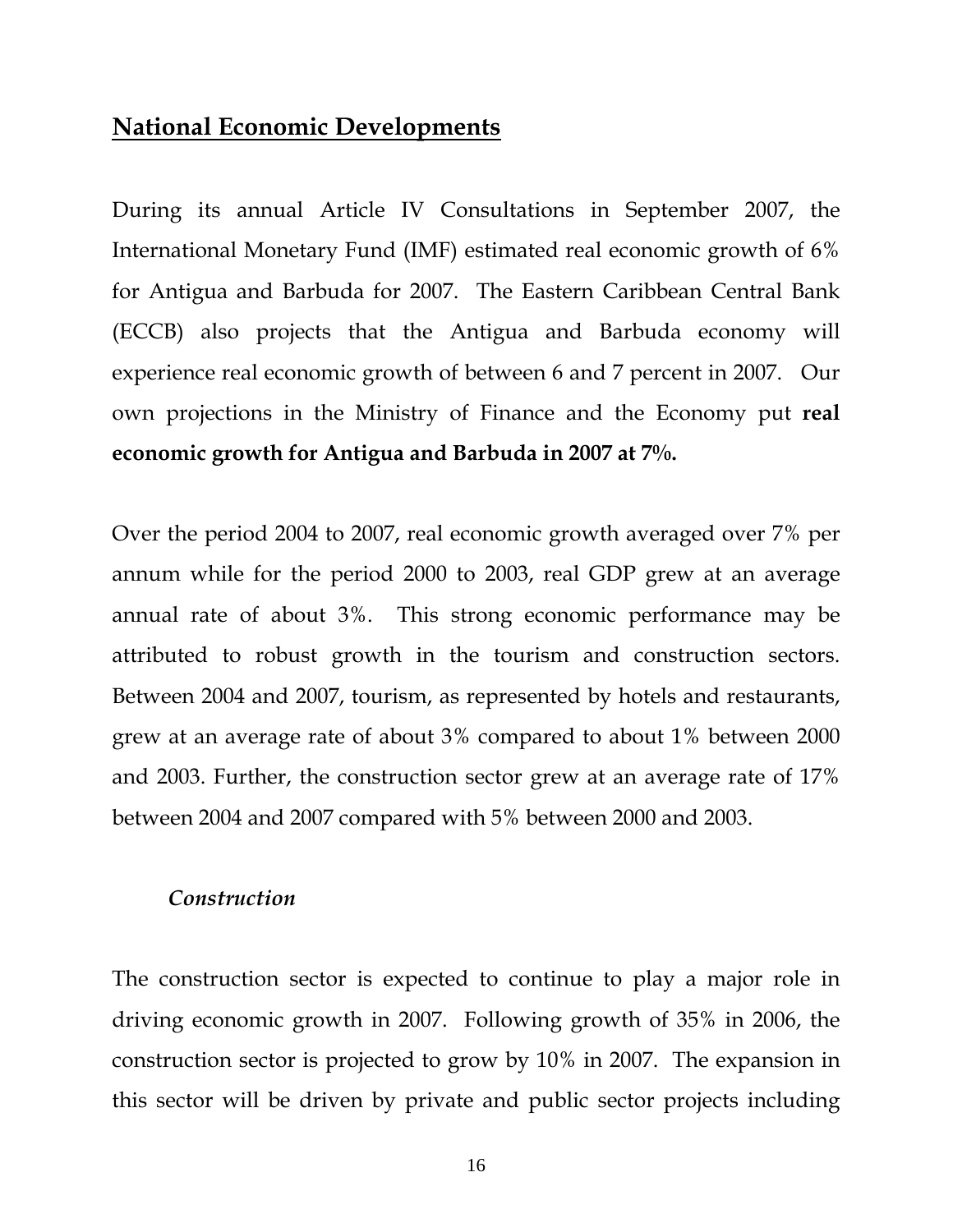construction of the new American University of Antigua campus, construction of housing and apartment complexes, residential construction, construction of new tourist accommodation properties, and the development of the Sunrise Community Hub.

# *Tourism: The Beach is Just the Beginning*

Tourism activity in Antigua and Barbuda expanded in the first ten months of 2007. Total visitor arrivals grew by 38.3% to 732,418 in the period under review compared with the level in the corresponding period of 2006. This outturn partly resulted from a 56.7% increase to 500,385 in the number of cruise ship visitors, reflecting 29 additional ship calls for the period January to October 2007.

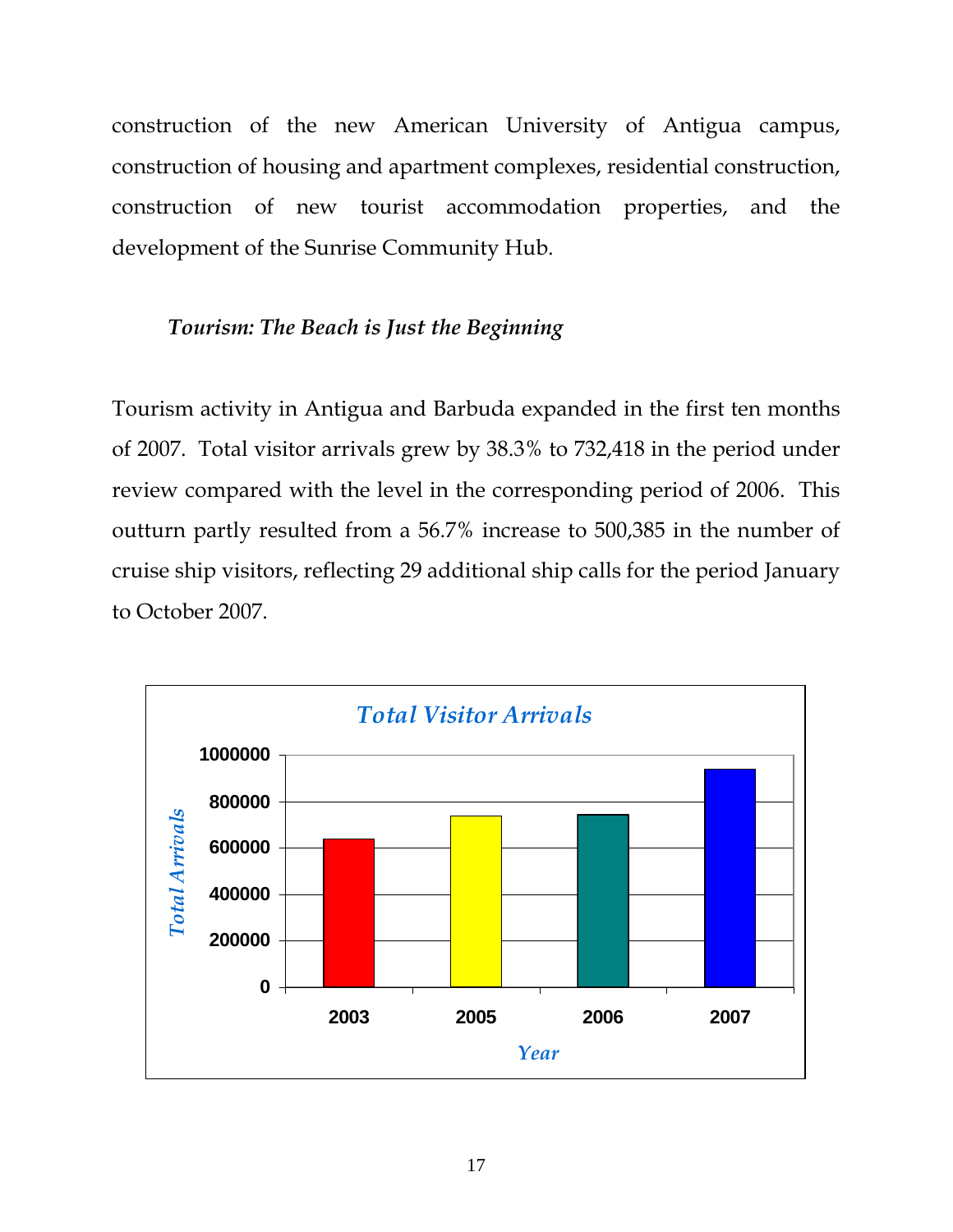Stay-over arrivals grew by 1.2% to 137,157 compared with the total in the first ten months of 2006. Stay-over arrivals declined monthly by an average of 4.7 per cent in the first five months of 2007 except in March when an increase of 11.5% was recorded. This was primarily attributed to the country's hosting of Cricket World Cup matches during that month. Activity in the industry strengthened significantly between July and October with the number of stay-over visitors increasing by an average of 5.9% per month.

Projections for the rest of the year indicate overall growth in tourism of 3% with total visitor arrivals amounting to 939,174. This represents a 26.5% increase over arrivals in 2006 and a 47% increase over the 640,381 total visitors in 2003. Stay over arrivals are expected to amount to 259,679, reflecting a 2.7% increase compared to 2006 and an 8.6% increase above stay over arrivals in 2003.

Increases in stay-over arrivals are expected from France (25.6%), UK (8.0%), Germany (3.5%) and the USA (4.6%). There was also a 63% increase in arrivals from other non-traditional markets.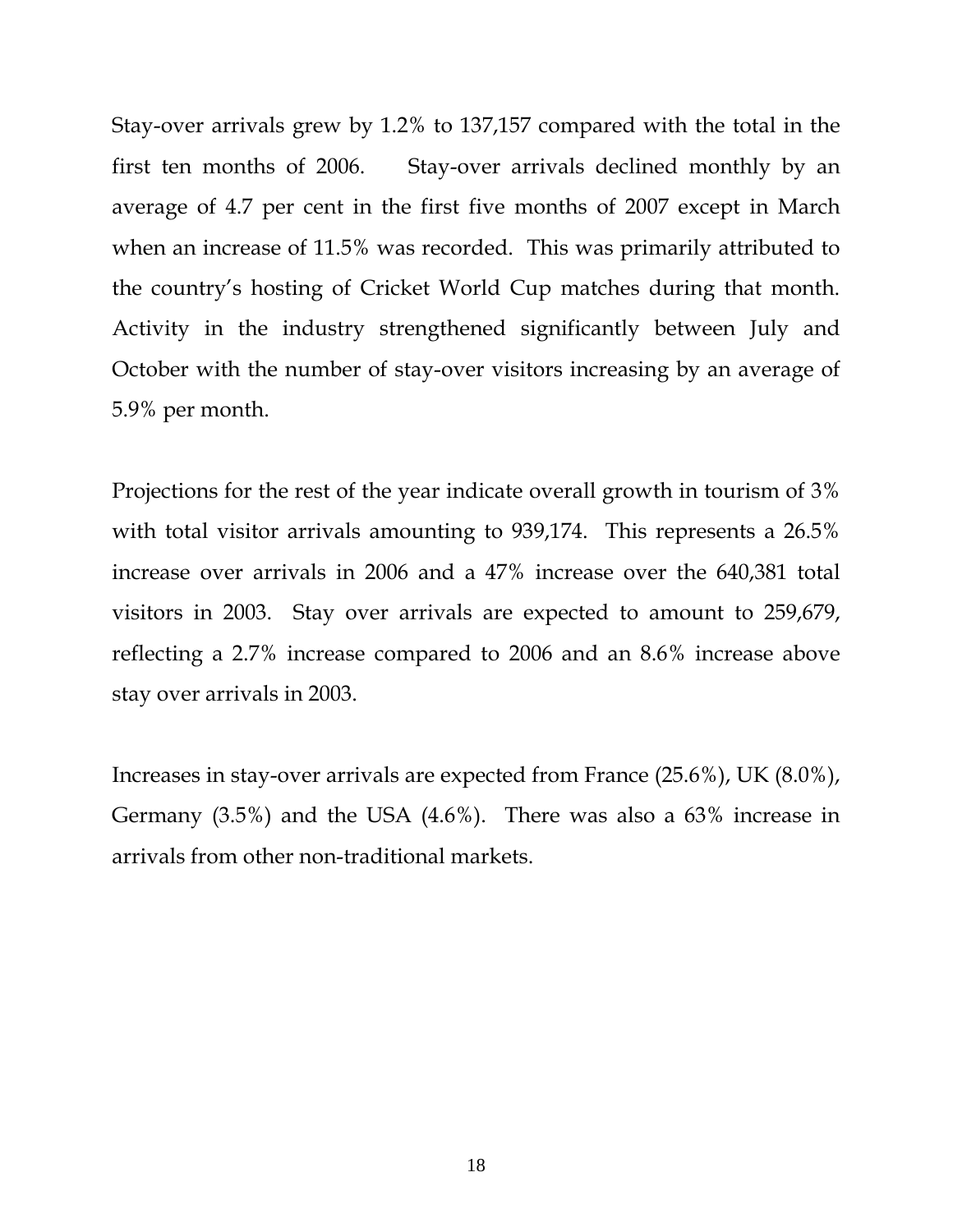#### *STAY OVER VISITOR ARRIVALS*



Cruise passenger arrivals are estimated to rise by 39.6% from 471,623 in 2006 to 658,535 in 2007. This anticipated strong performance in the cruise sector is associated with the expected 11.4% increase in the number of cruise ship calls – from 352 in 2006 to 392 in 2007.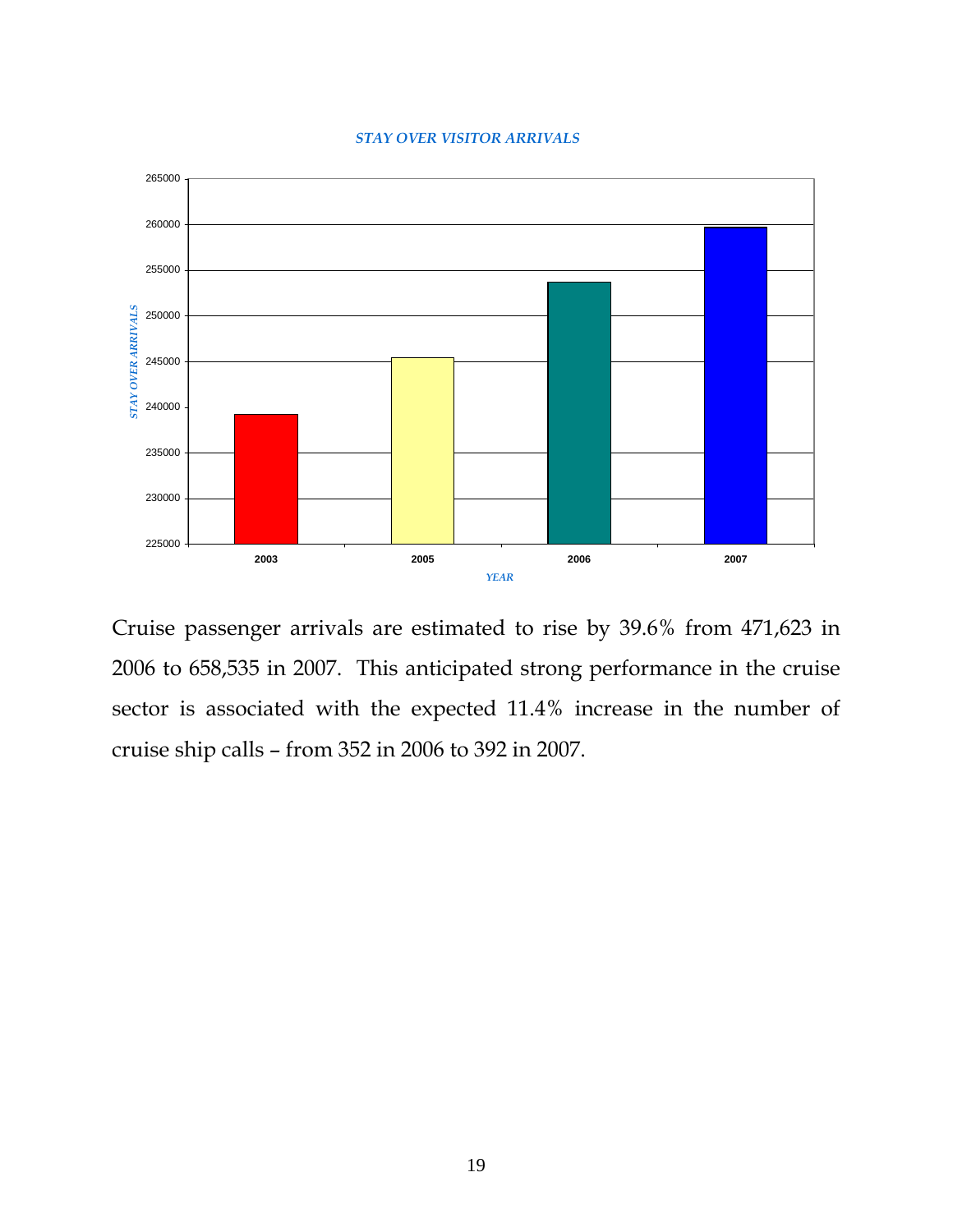#### *CRUISE PASSENGER ARRIVALS*



The robust performance of the tourism industry reflects the Government's efforts to increase the countries profile through marketing, additional airlift and the opening of Sandals Grande Resort and Spa and the Verandah Resort.

# *Growth in Other Sectors*

The expansion of the two main economic sectors in 2007 is expected to have positive spillover effects on the other sectors of the economy.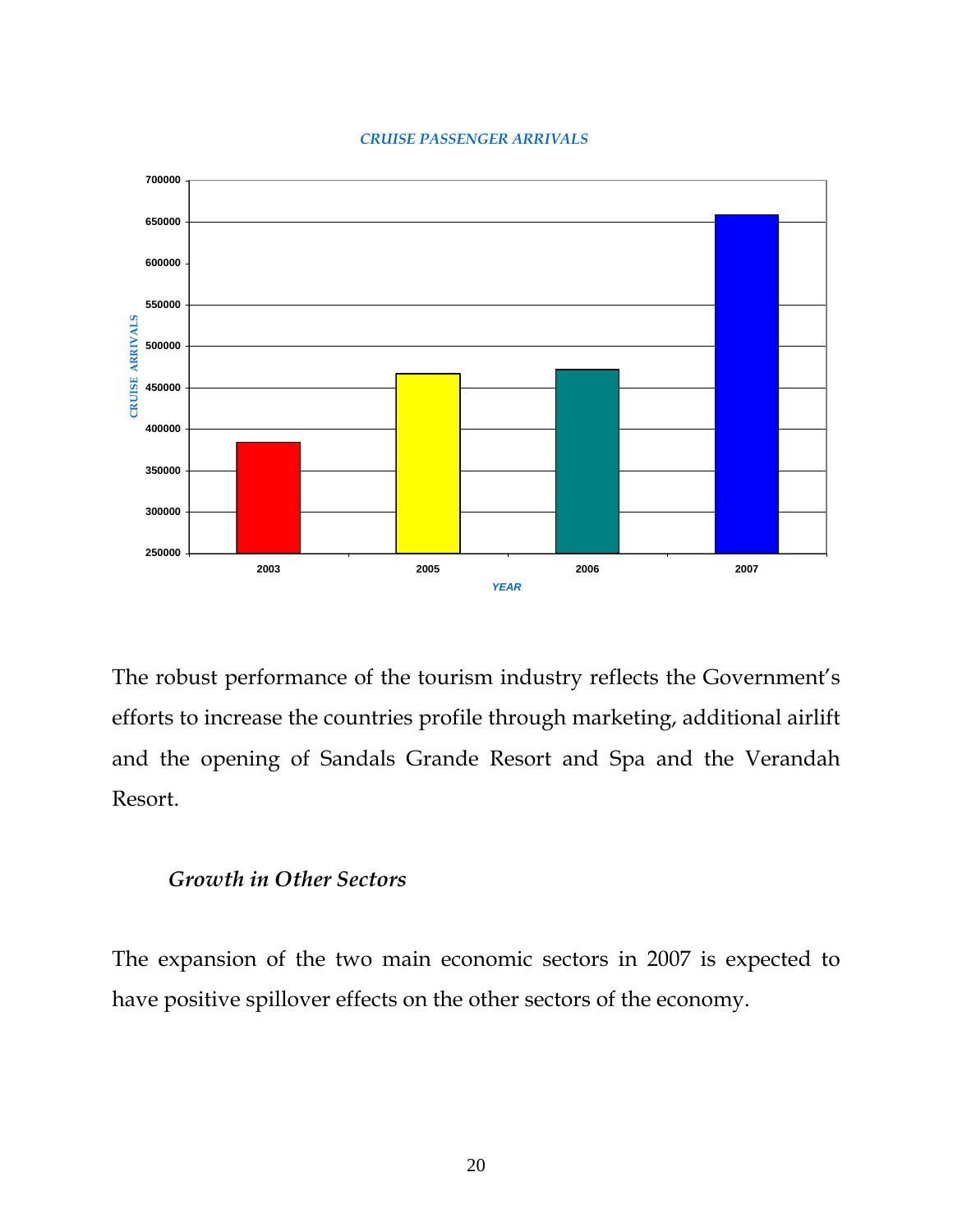In particular, the wholesale and retail trade sector is expected to grow by 5%, agriculture by 3.3%, manufacturing by 7.5%, banking and insurance by 6.3%, communications by 7% and the transport sector by 6.5%. The performance in these sectors indicates sustained strength in the Antigua and Barbuda economy – strength made possible by sound and effective economic policies.

It is also important to note that while other sectors are growing, the share of government services in gross domestic product has declined steadily from about 17% in 2003 to 14.8% in 2007. Between 2000 and 2006, the sector grew at an average rate of 4%. However, for 2007, government services is expected to grow by 2.3%, which is 3.2 percentage points below the rate of growth of the sector in 2006. This decline in the contribution of government services to GDP reflects the Government's policy to promote private sector led growth and reduce the level of public sector involvement in economic activity.

### **Savings and Credit Performance**

Strong economic performance in 2007 is underpinned by continued expansion in the level of savings and other deposits and increases in credit for the acquisition of property, for consumer durables and for commercial activity.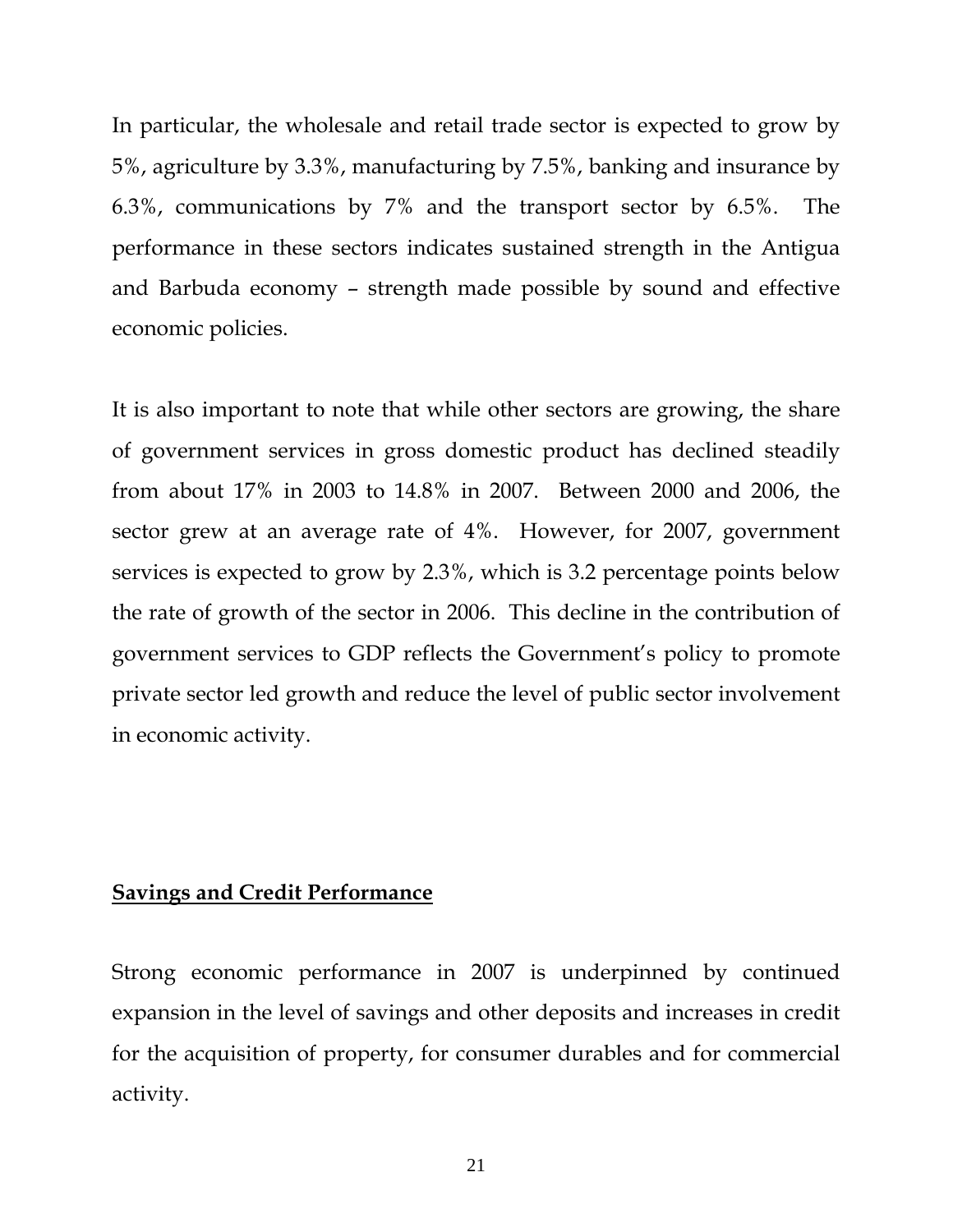At the end of December 2006 fixed deposits amounted to \$813.2 million. By the end of September 2007 fixed deposits increased by 15.7% to \$940.5 million.



Demand deposits, which are essentially non-interest bearing account balances from which withdrawals can be made upon demand, are also expected to increase. At the end of September 2007, demand deposits amounted to \$499.8 million, which is slightly higher than the \$498.04 million in demand deposits for 2006. By the end of 2007, it is expected that demand deposits will be markedly higher than the previous year.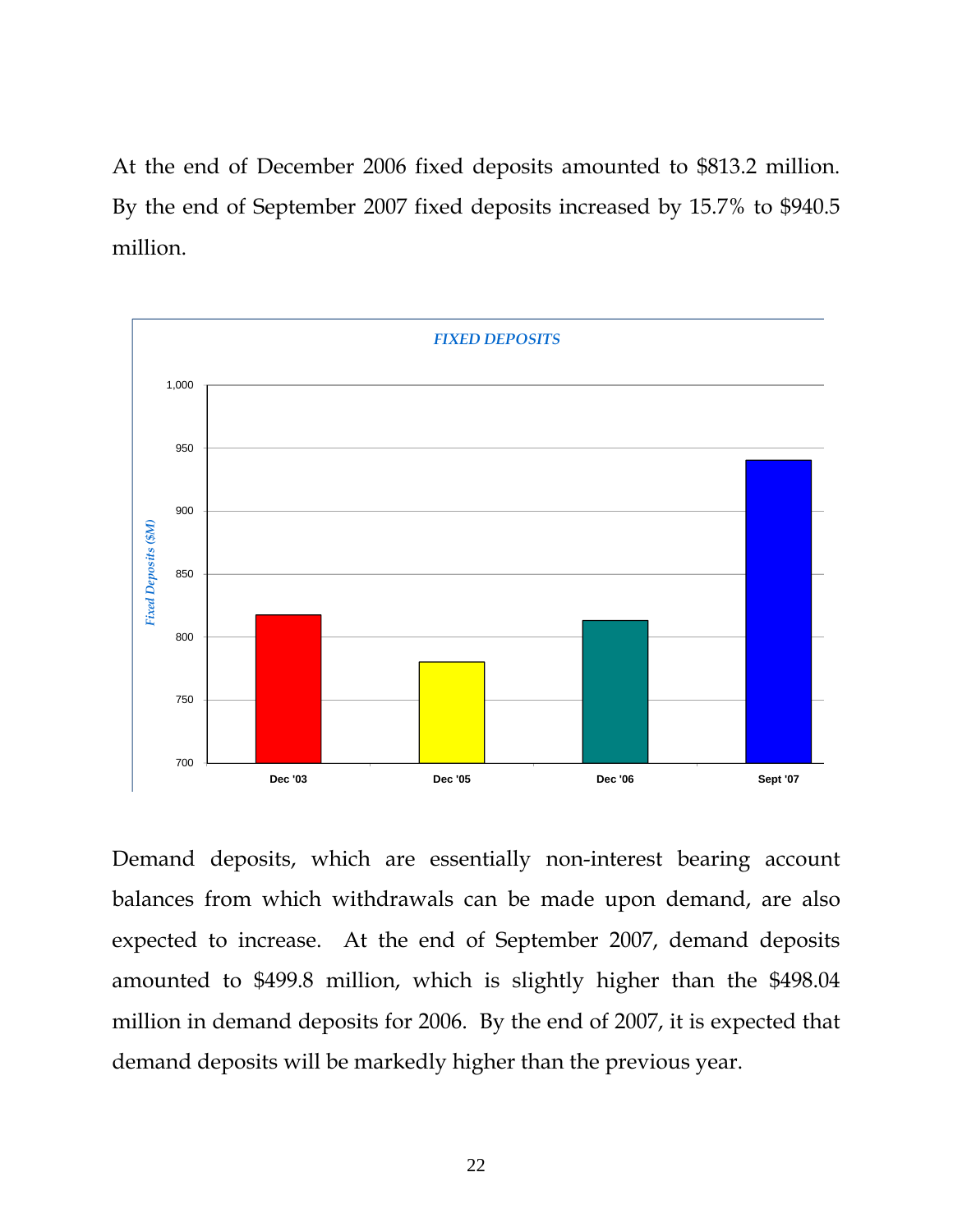

With respect to savings deposits, the ECCB Monetary Survey indicates a 6% increase from \$817.9 million at the end of December 2006 to \$866.7 million at the end of September 2007. Further, savings deposits at the end of September 2007 were 50% higher or \$289.6 million greater than the \$577.1 million recorded in 2003.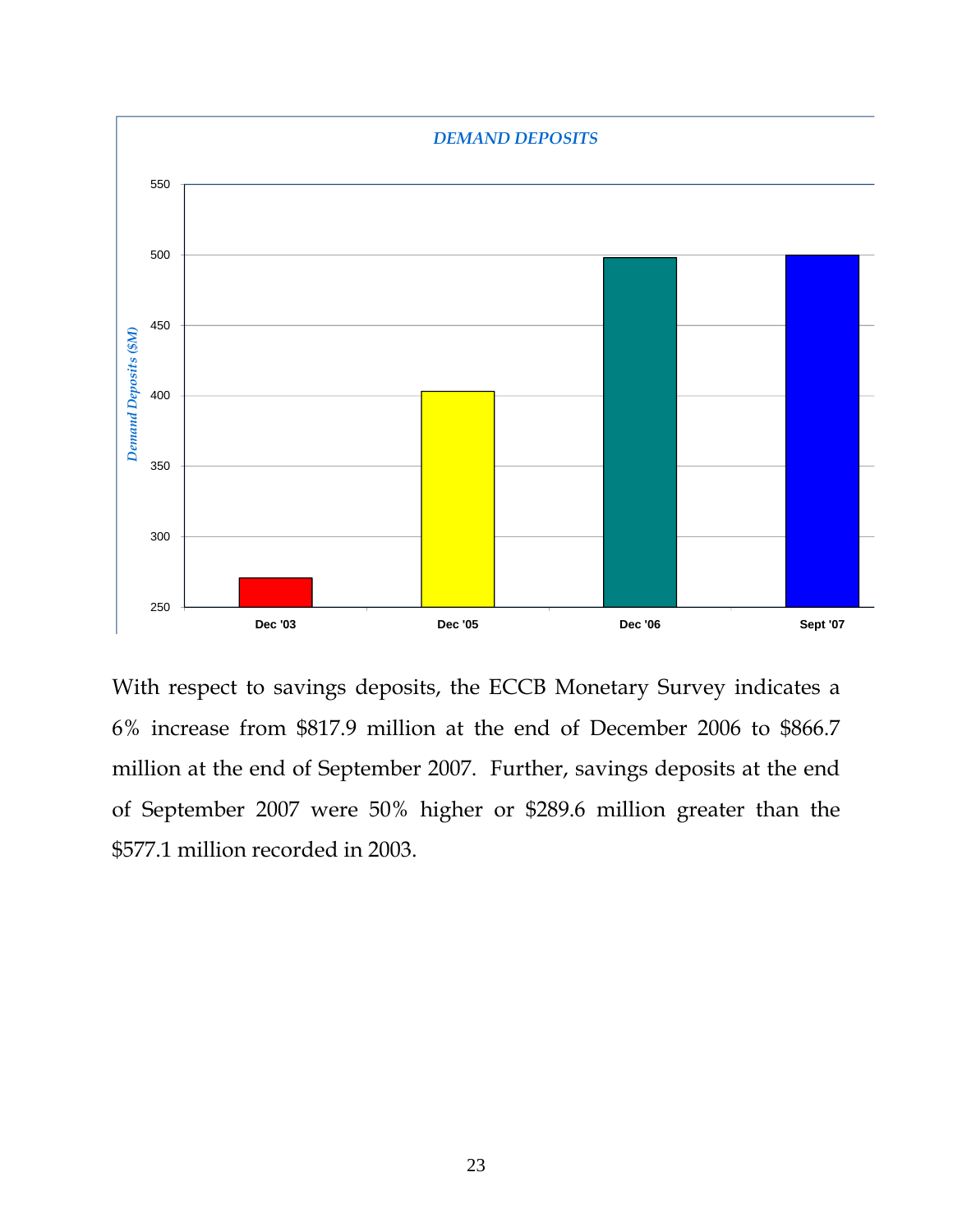

This continued strong performance in the level of savings belies our opponents' crystal ball economics where they sought to convince the public that this Government's efforts to reverse their legacy of macroeconomic mismanagement would lead to substantial dissaving and overall economic decline. The reality, however, has been persistent growth in the level of total savings. At the end of September 2007, total deposits amounted to \$2.55 billion which is 9.4% higher than the \$2.33 billion in total deposits at the end of 2006. Further, the level of total deposits for September 2007 was 44% or \$780 million greater than the \$1.77 billion recorded in 2003.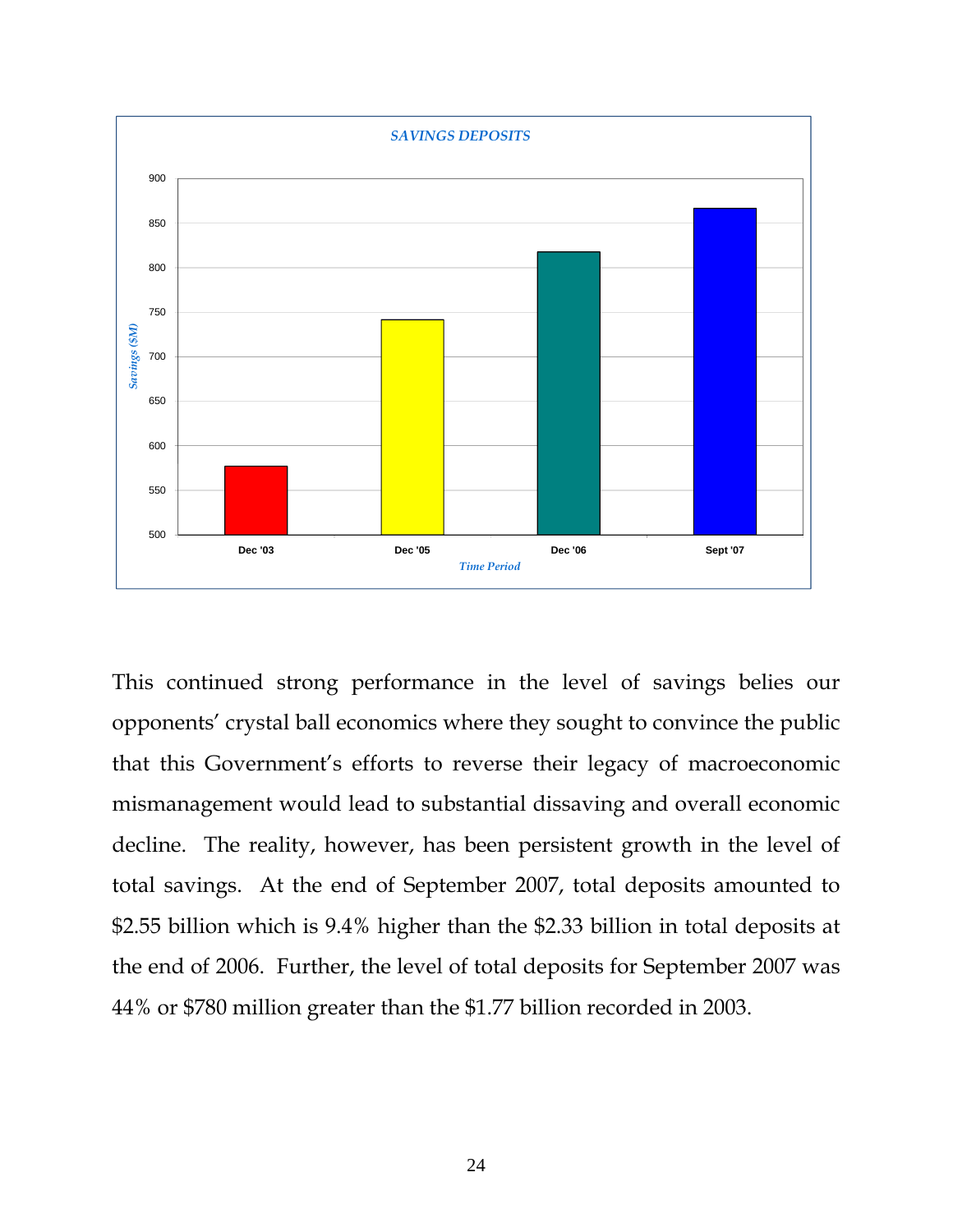

The picture with respect to credit performance is much like that of deposits and further underscores the point that the Antigua and Barbuda economy is stronger than ever. At the end of September 2007, loans for the acquisition of property amounted to \$664.1 million, which was 9.3% higher than the \$607.5 million recorded in 2006. The total amount in loans for the acquisition of property was also 51% higher than the \$439.6 million recorded in 2003.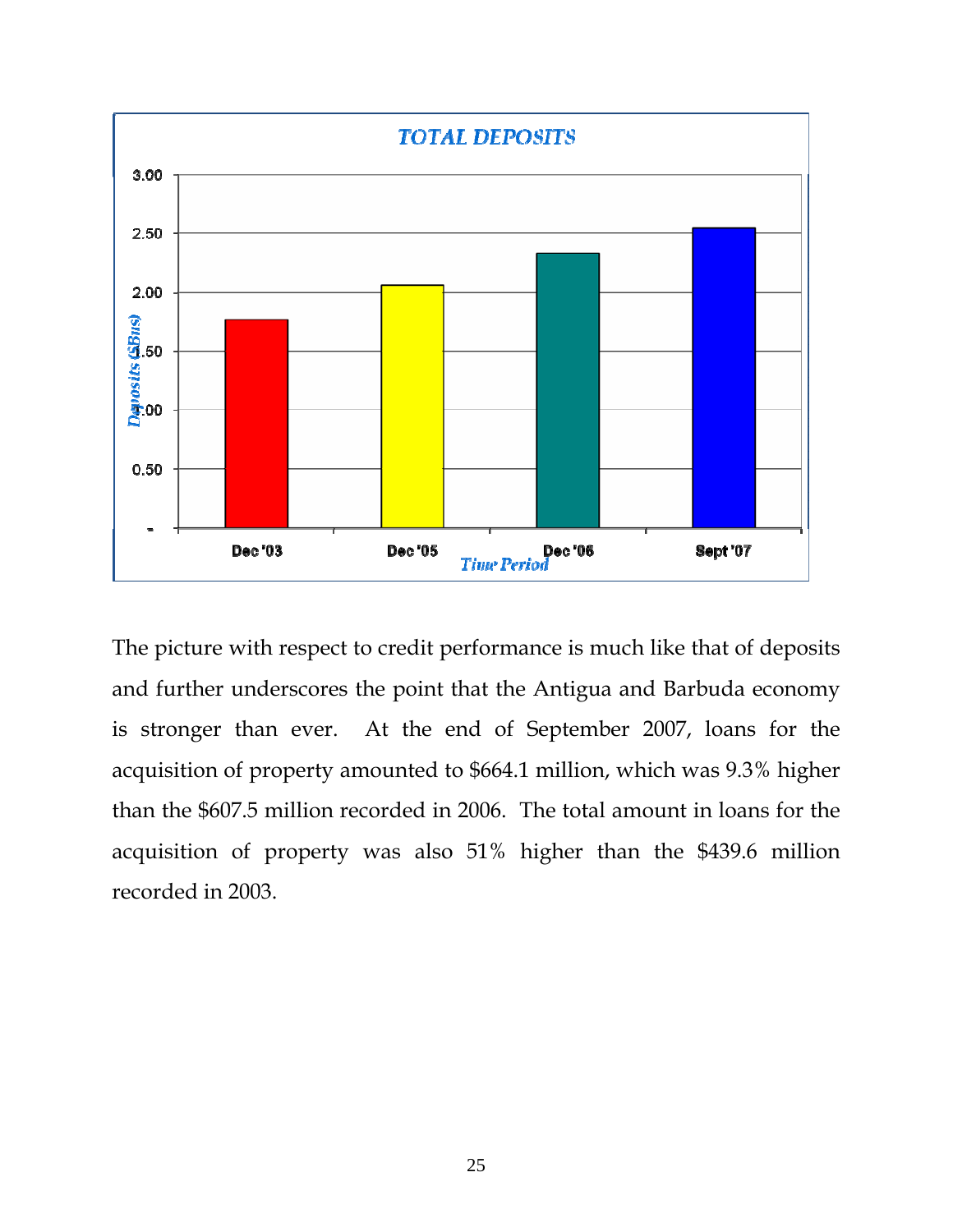

This degree of performance is reflective of a robust residential housing market and, Madam Speaker, we have yet to see the widespread foreclosures on mortgages as foretold by the esteemed panel of economic apprentices across the floor.

.

This increase in loans for the acquisition of property is highlighted by growth in the number of applications to the Development Control Authority (DCA) for residential construction. As at October 2007, there was a total of 633 applications to the DCA for residential construction. It is expected that this amount should increase to about 756 applications by the end of the year. This is about 24% greater than applications submitted in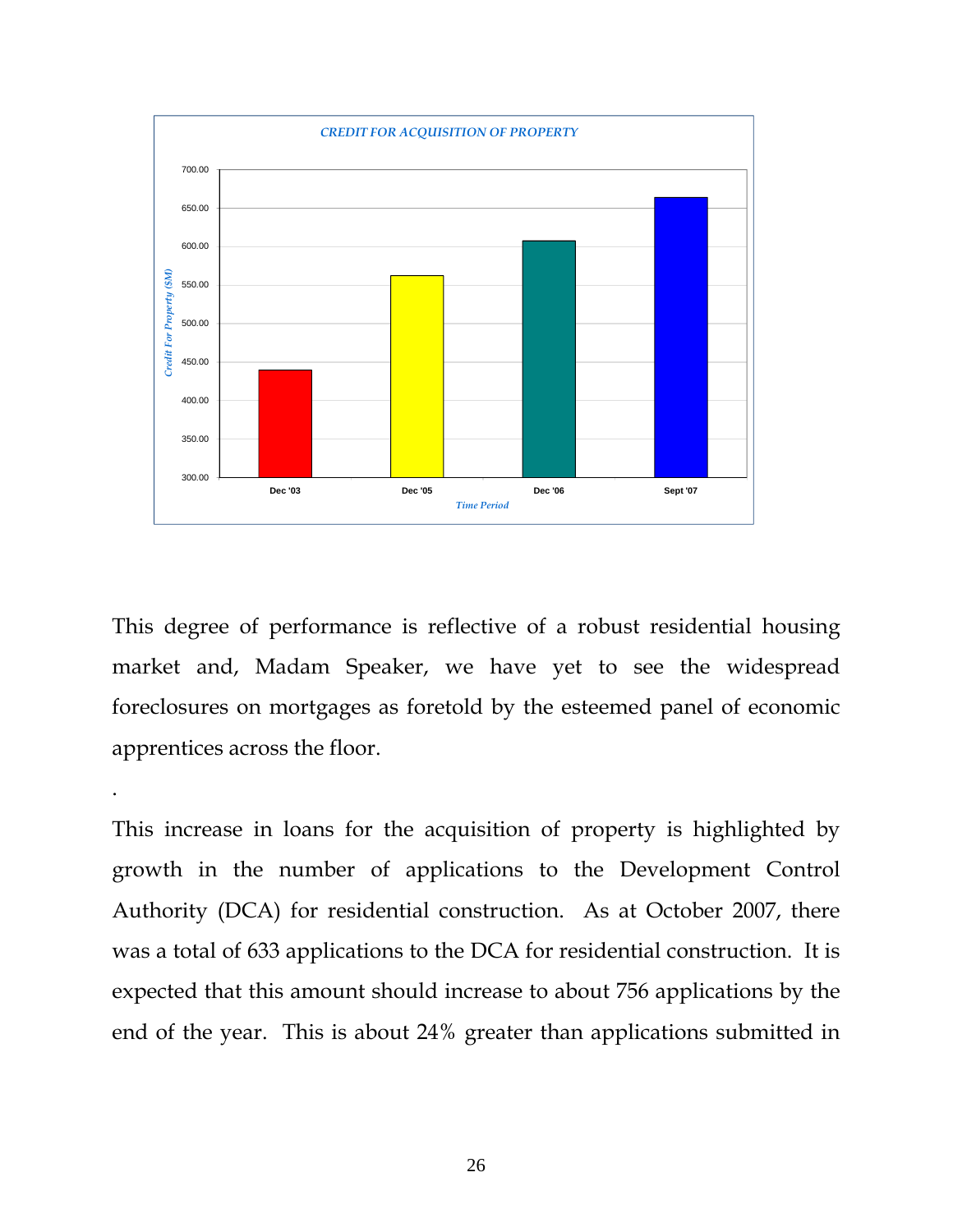2003 and further demonstrates the growing desire of Antiguans and Barbudans to own their own homes.

An important yardstick for economic vitality is the degree of consumer confidence as demonstrated in the level of consumer expenditure. In this regard, loans for consumer durables amounted to \$170.8 million at the end of September 2007. This was 6.4% higher than the \$160.5 million recorded in 2006 and 69% above the \$100.8 million recorded in 2003.



There was also considerable growth in private sector borrowing for commercial activity, which further points to a strong economy. Loans for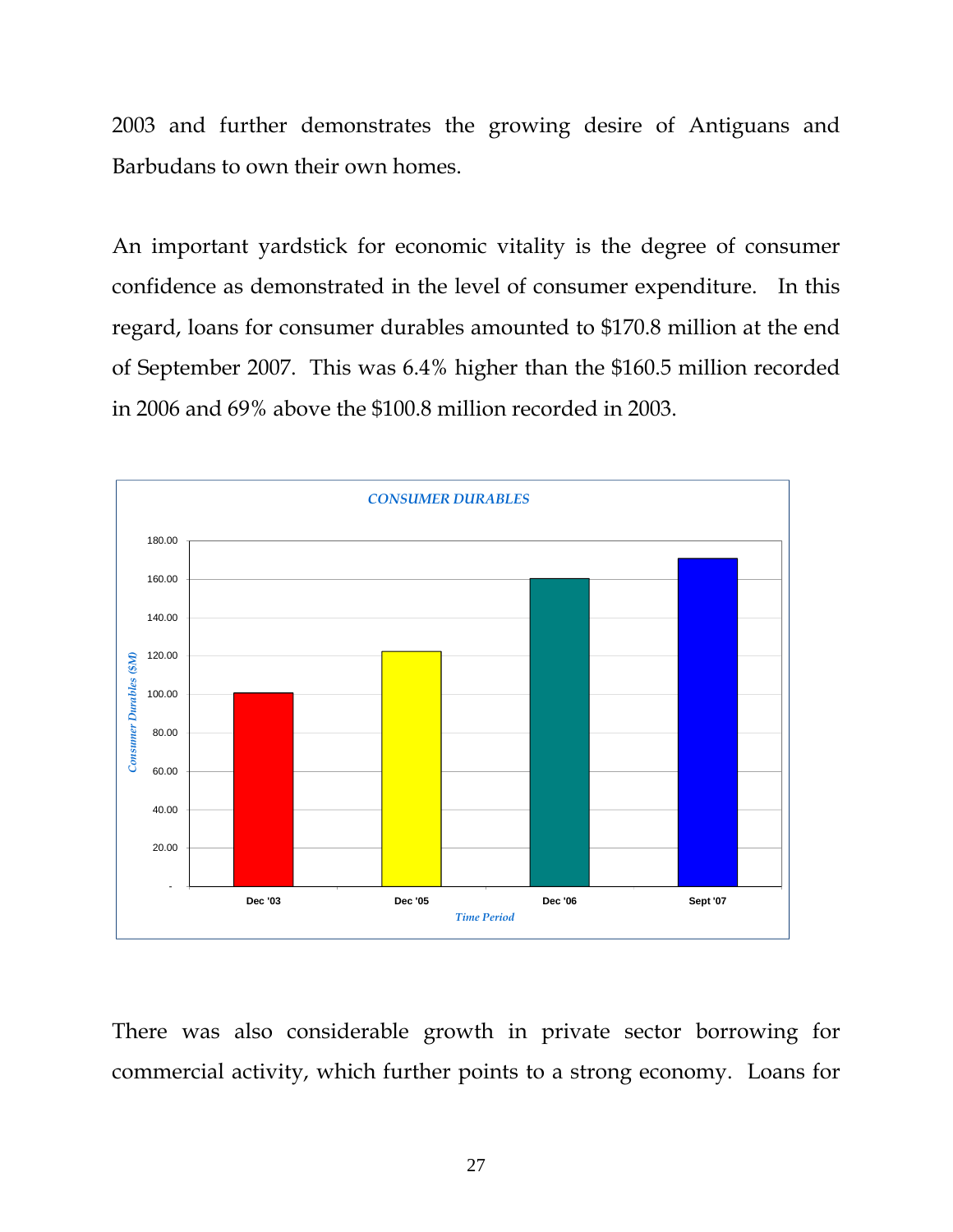business activity increased by 15% from \$908.1 million at the end of 2006 to \$1.05 billion at the end of September 2007. Further, the level of borrowing for business activity was 45% or \$328.9 million higher than the \$721.1 million recorded in 2003.



Also in support of this are the 117 applications to the DCA for commercial construction as at October 2007. If this rate of increase in applications continues, it is anticipated that there will be about 140 applications by the end of the year. This will make applications in 2007 nearly two and a half times greater than the 57 applications submitted to the DCA in 2003.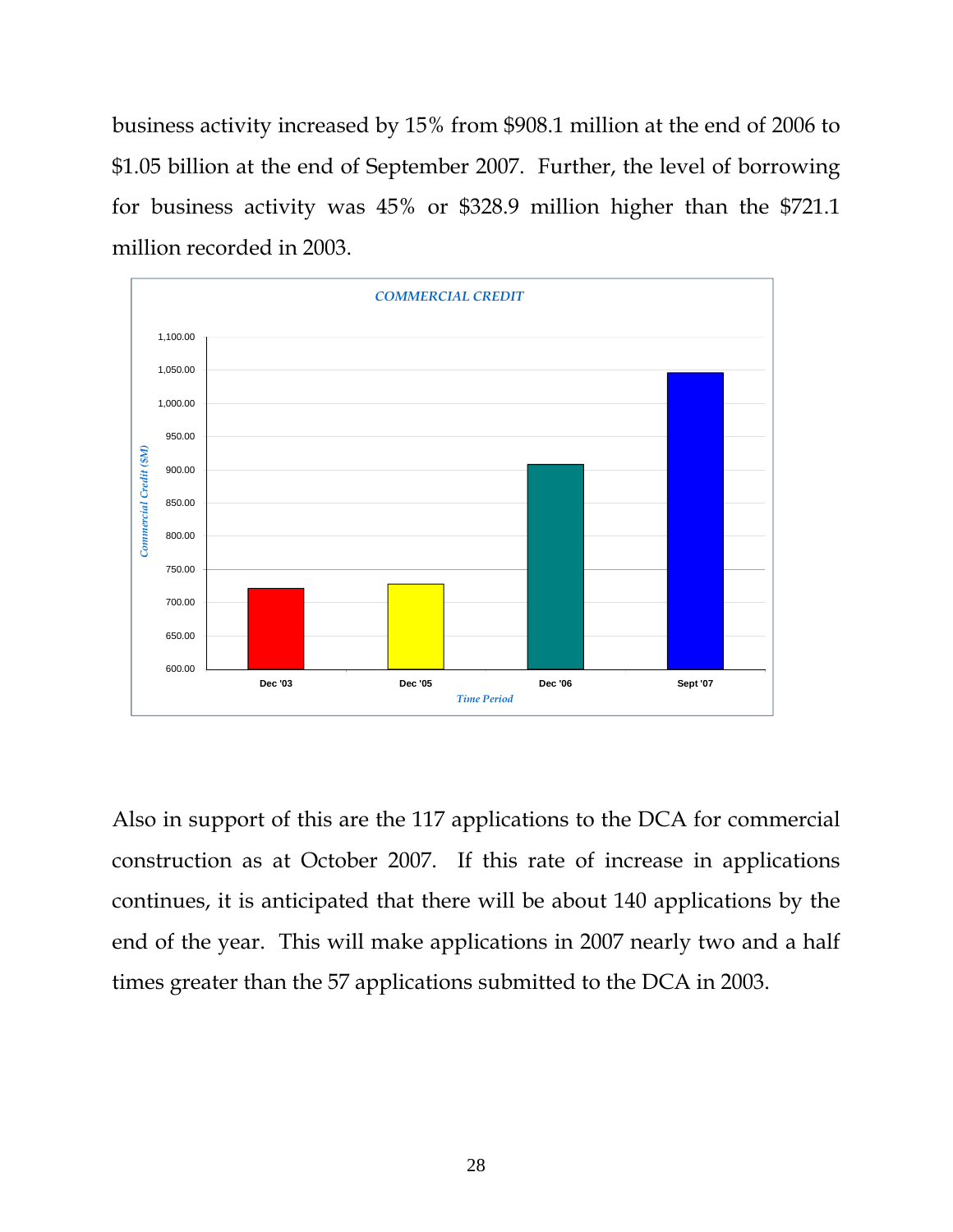### **Financial Services Sector:**

The Government remains confident in the potential of the financial services sector to be economically viable and to create jobs for Antiguans and Barbudans. There are over 8000 international business corporations (IBCs) registered in Antigua and Barbuda – providing direct employment for about 680 persons. These companies include ordinary IBCs, banks, insurance companies, trusts and gaming companies. The average entry level hourly wage for companies within the sector ranges from \$20 to \$25, which means weekly entry level wages in the sector range from \$800 to \$1000. This makes the financial services sector one of the highest paying and incredibly attractive sectors for our citizens. Further, total government revenue from license and other fees from companies operating in the sector is estimated at US\$15.1 million for 2007.

Ensuring a strong regulatory framework that is in keeping with international standards remains a priority for the Government. As such, efforts are ongoing to strengthen and, where necessary, introduce new legislation that will allow the Financial Services Regulatory Commission (FSRC) to operate as the single regulatory authority for companies in the financial services sector and all non-bank financial institutions. This strengthening of the regulatory framework should allow for greater control and more effective enforcement of anti-money laundering and anti-terrorist financing legislation.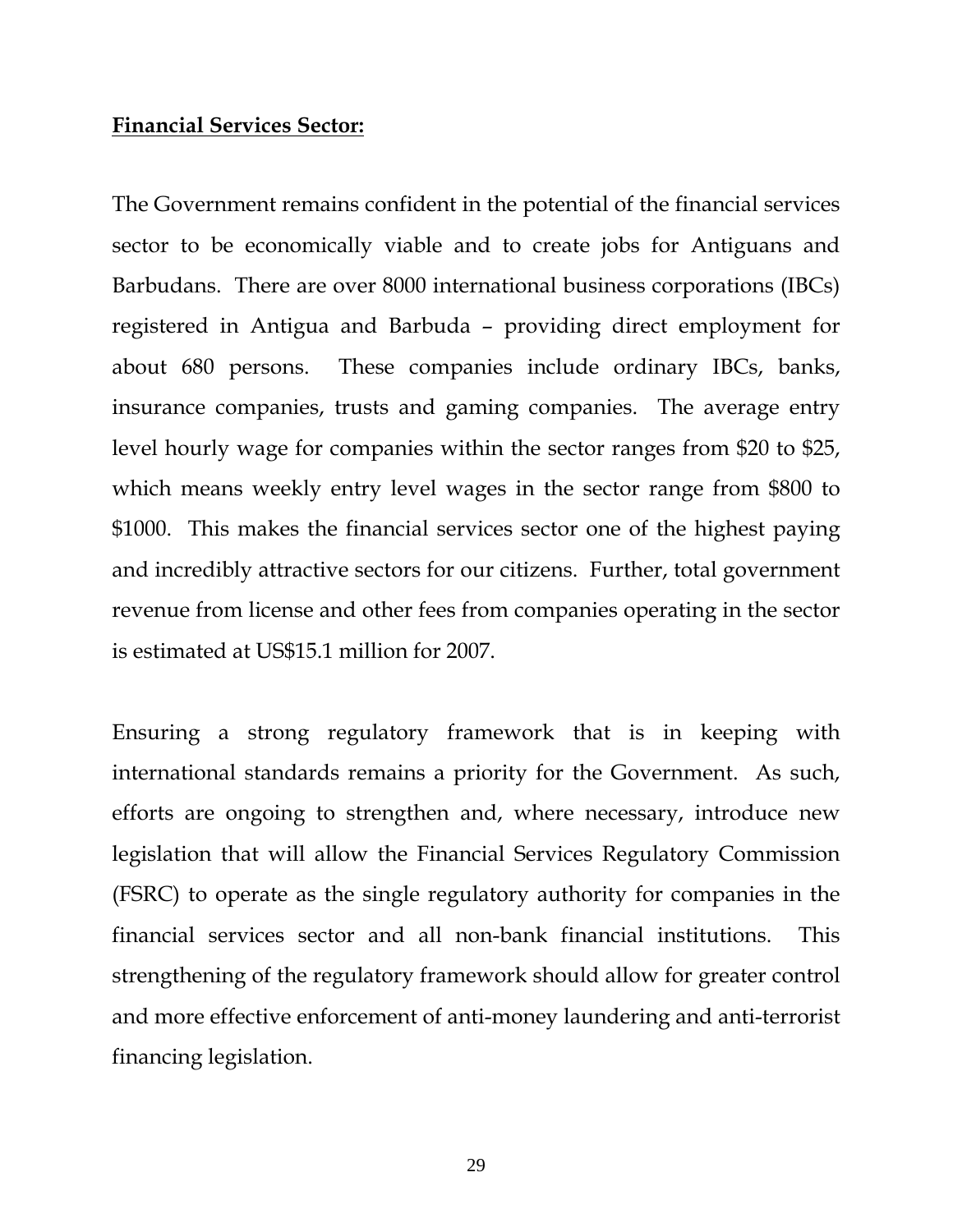In addition to enhancing the regulatory framework, the Government is also pursuing a number of initiatives to further diversify the sector. In particular, the Government has been working along with key industry and legal experts to develop new and innovative products that will increase the number and types of international businesses registered in Antigua and Barbuda. To this end, the Government has recently passed a series of laws that will make Antigua and Barbuda the foremost jurisdiction for asset protection and wealth management.

These laws are:

- $\bullet$  The International Trust Act;
- The International Foundation Act; and
- $\bullet$  The International Limited Liability Company Act.

### *Internet Gaming:*

Despite ongoing challenges the Government continues to pursue the development of the internet gaming industry. This determination is due, in part, to the demonstrated viability of this industry both as a revenue earner and creator of employment. In 1999, gaming companies generated US\$546 million in revenue. By 2001, these companies had generated US\$2.4 billion in revenues and Antigua and Barbuda controlled over 60% of the global remote gaming market. By 2002, the sector began to experience the first impact of the United States ban on cross border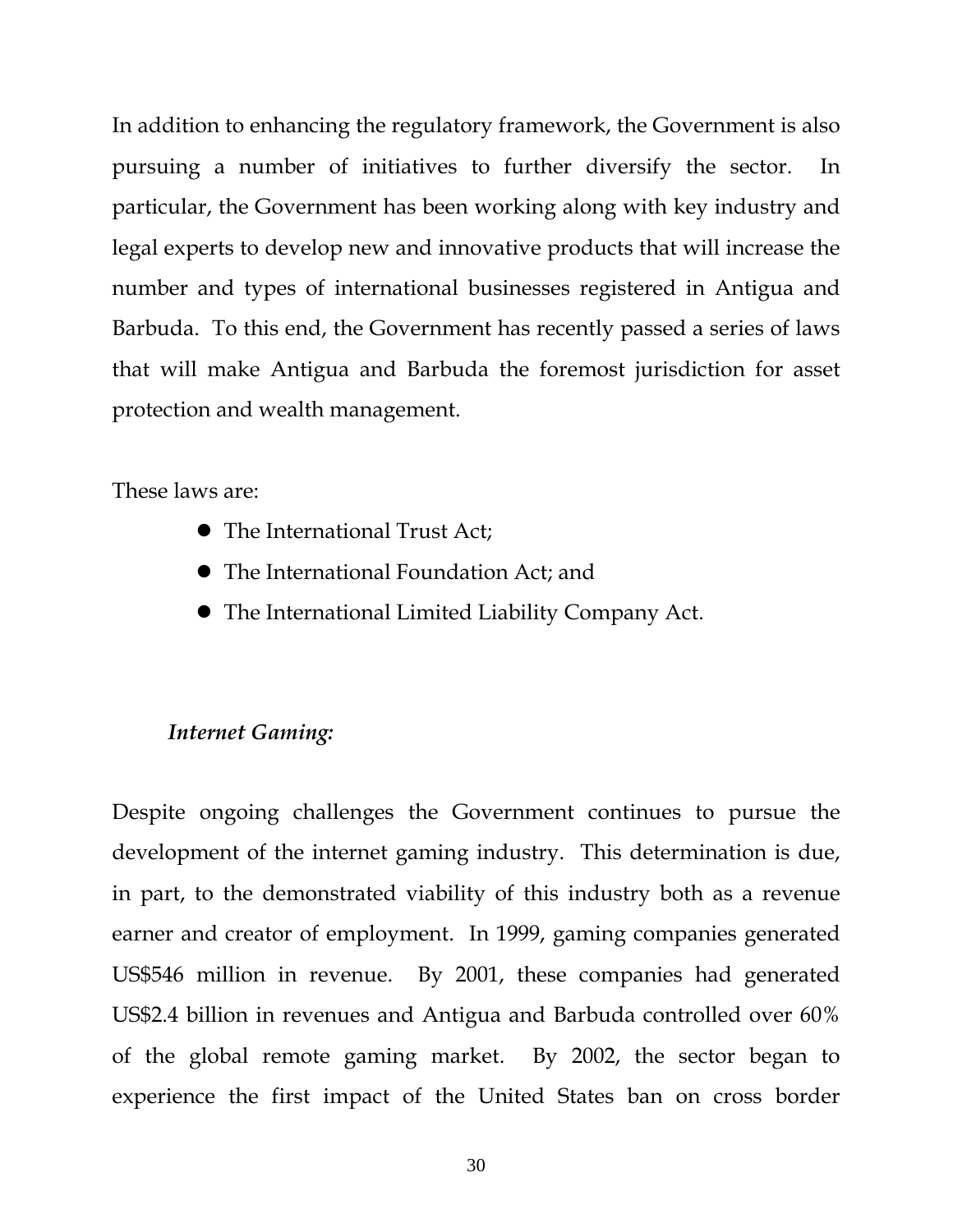provision of internet gaming and revenues generated therefrom have fallen significantly and now stand at an estimated US\$948 million.

As the gaming companies' revenues have declined, so too has the level of employment. In 2001 over 3,500 locals were directly employed by gaming companies. However, with the restrictions imposed by the United States, employment declined steadily and now stands at less than 350. Given the industry's economic viability and the losses as a result of the actions of the United States, Antigua and Barbuda has engaged the United States at the World Trade Organization (WTO) for the past four years.

Antigua and Barbuda has successfully challenged the United States using the WTO Dispute Settlement Mechanism. However, the US has failed to comply with the rulings of the WTO and has since sought to withdraw its commitments under the General Agreement on Trade in Services (GATS) in respect of the provision of cross border internet gaming services. The Government continues to utilize the WTO mechanism in an effort to arrive at a suitable resolution and to seek compensation for the losses experienced as a result of this ongoing dispute. At the same time, Antigua and Barbuda continues to pursue opportunities to negotiate a settlement with the United States that addresses both that country's concerns and allows for the further development and economic viability of the internet gaming sector.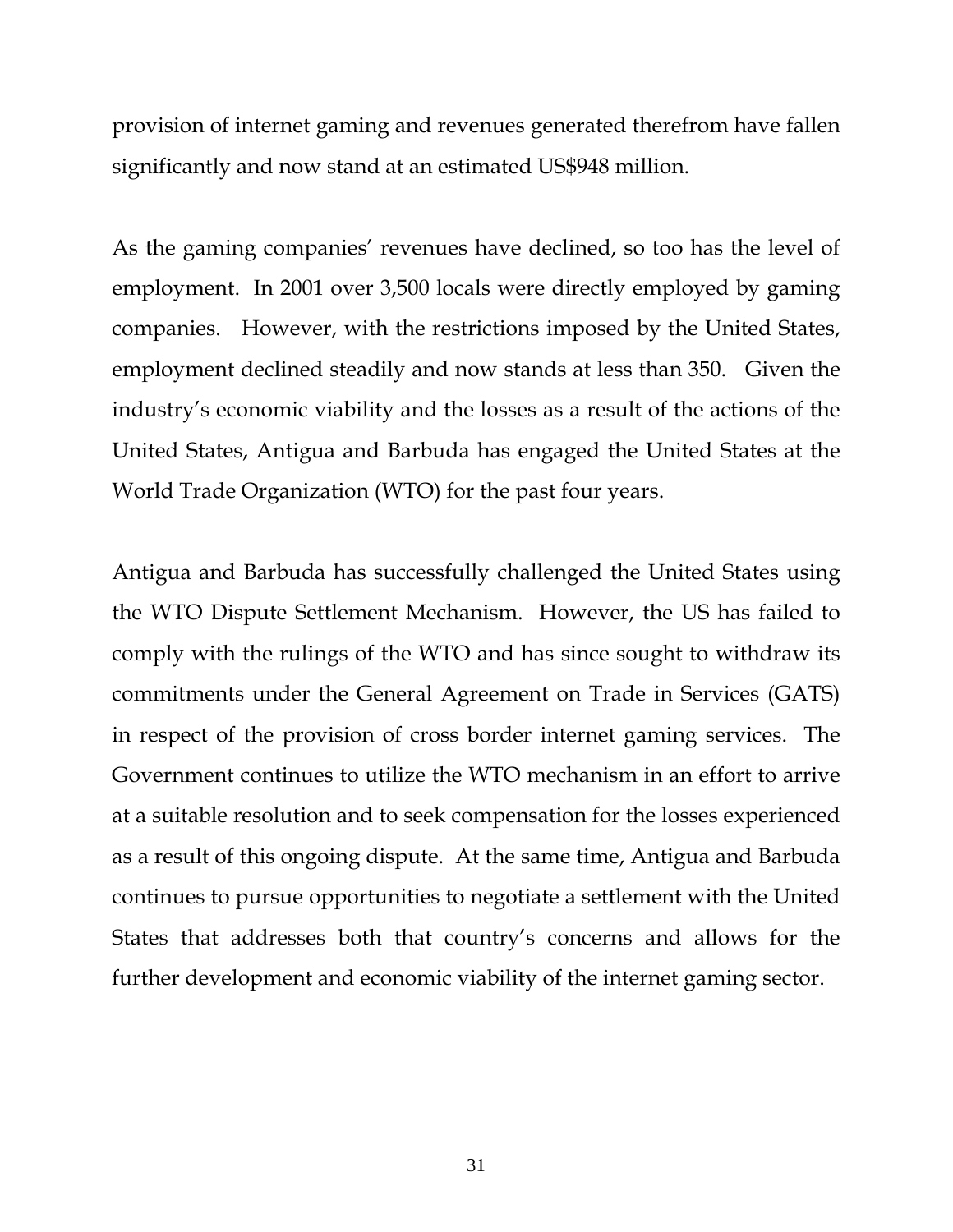#### **Civil Aviation Sector:**

While LIAT (1974) Limited has long struggled with significant financial challenges, the airline remains an indispensable mode of intra-regional transportation. The carrier is also one of the most crucial and tangible symbols of the Caribbean integration movement. With this in mind, the Government has, since 2004, invested over \$30 million in LIAT to ensure the continued operation of the airline. However, notwithstanding this substantial financial investment on behalf of the Government, LIAT's financial woes continued.

In an effort to find a sustainable and long term resolution to the regional carrier's difficulties, the three major shareholder Governments approached the Caribbean Development Bank to provide a loan of US\$60 million. These resources would be used for financial and institutional restructuring of LIAT. Of this amount, Antigua and Barbuda would borrow US\$21,819,000.00, representing 36.3% of the entire facility.

This loan, along with the over \$30 million injected in LIAT since 2004, will bring this Administration's total investment in LIAT to over \$90 million. Given the importance of the airline to intra-regional travel and facilitating tourism development, the Government views this as an imperative investment in the social and economic advancement of the region. Furthermore, LIAT is a major employer in Antigua and Barbuda – employing 525 persons and having an estimated annual payroll of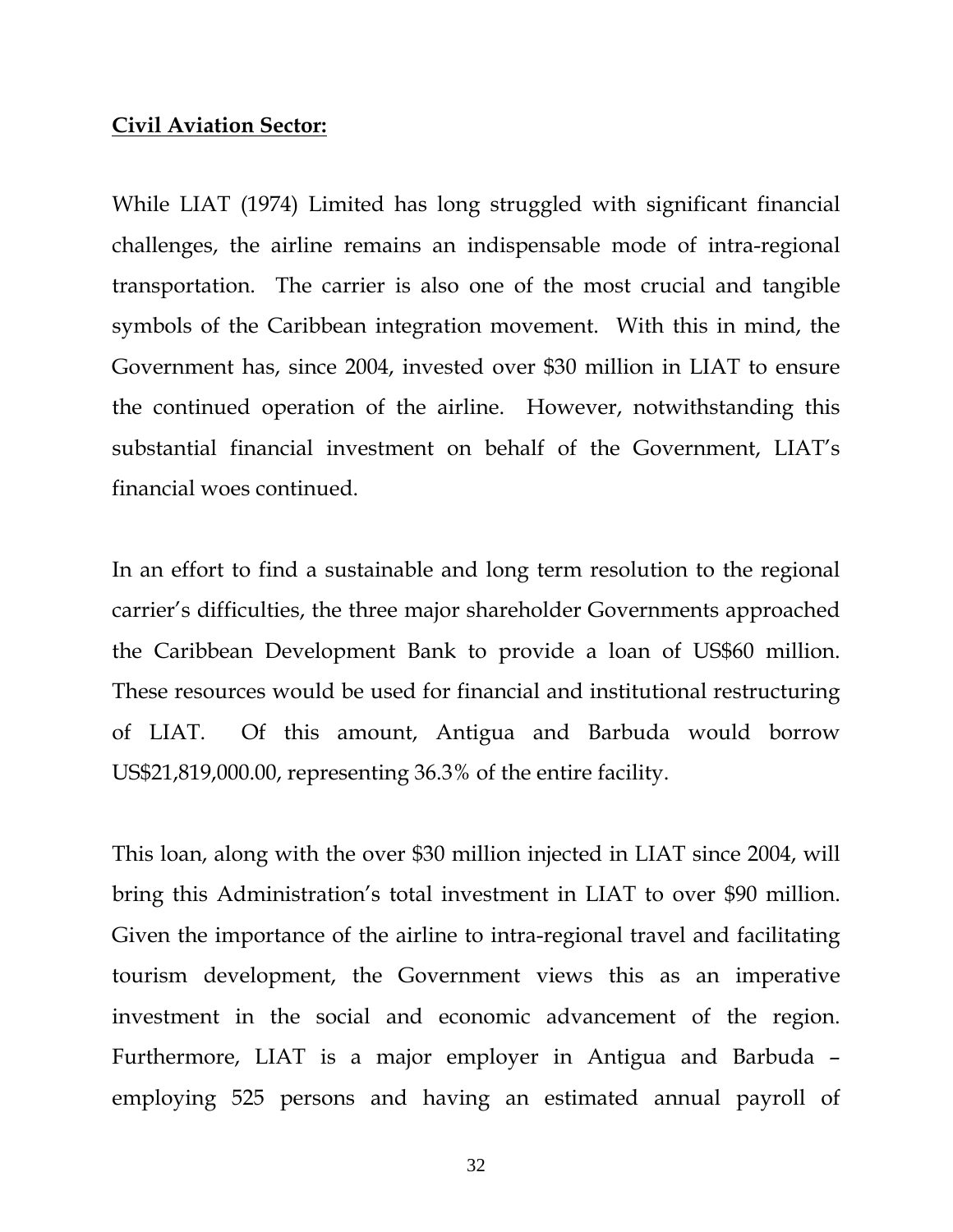approximately EC\$45 million. Therefore, it is our responsibility as a caring Government to ensure the survival of LIAT and thereby secure the welfare of the many families in Antigua and Barbuda who depend on LIAT for their livelihoods.

In this connection, the Government will be following closely the performance of LIAT, in order to ensure that its investment in the company will yield returns that will be evidenced by a viable, well structured, efficiently managed entity, committed to meeting the highest standards of excellence in customer service.

# **Utility Services Sector:**

High quality and dependable utility services are critical for the wellbeing of individuals and to support efficient commercial activity. In this regard, the Government is dedicated to ensuring that the appropriate infrastructure is in place to allow for stability and reliability in the provision of utility services to the people of Antigua and Barbuda. To this end, the Antigua Public Utilities Authority (APUA) has sought to enhance water and electricity production to satisfy the expanding demand for these services.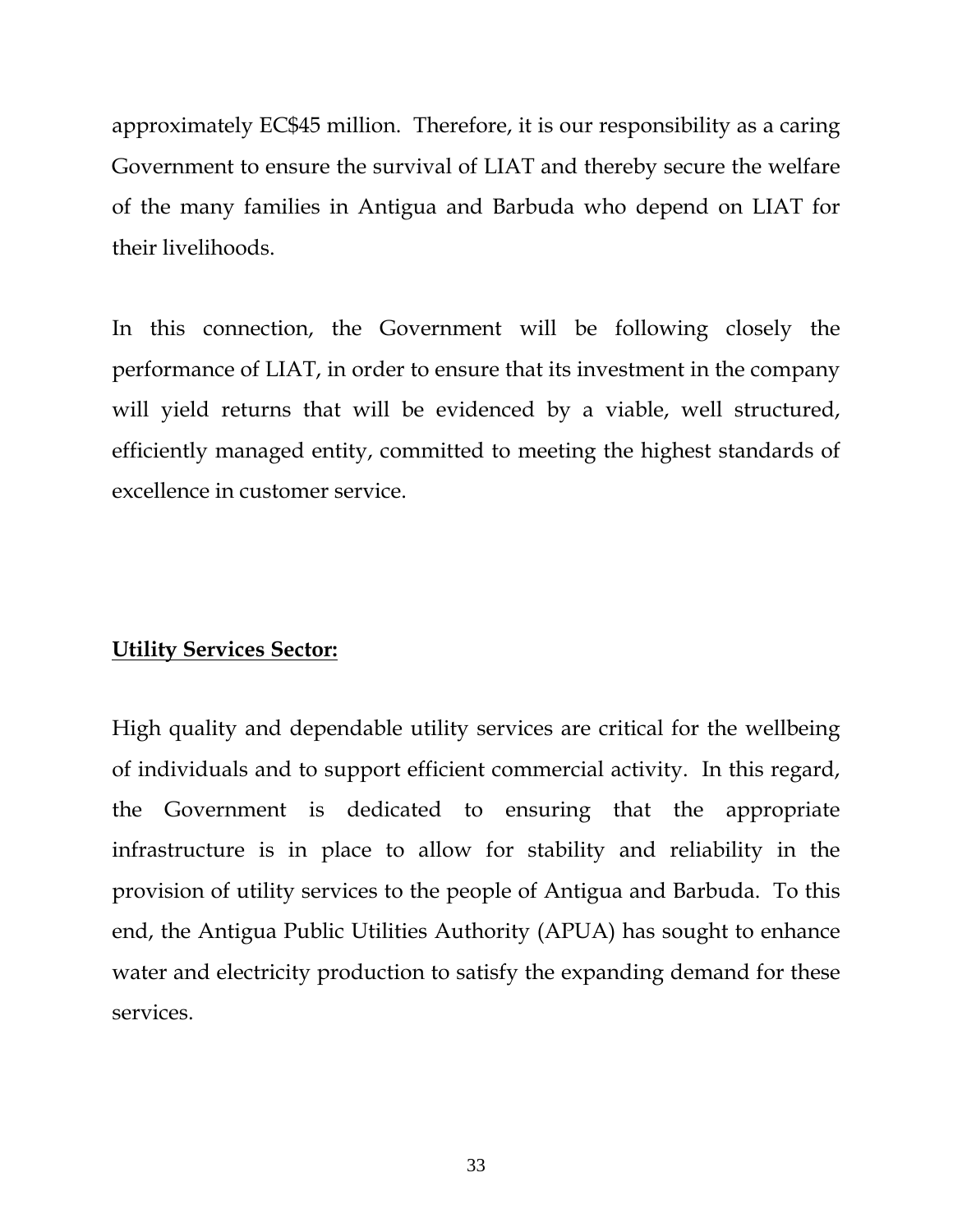Total water output amounted to 1.83 billion gallons in 2006 and is expected to increase by 9.3% to about 2.0 billion gallons by the end of 2007. Further, with the APUA Water Division's plans to increase production capacity in 2008, the people of Antigua and Barbuda can expect a further augmentation in water output to about 2.4 billion gallons. This 20% increase in water output will be made possible through the construction of additional reverse osmosis plants, the first of which will be completed during the first half of 2008.



In terms of electricity, total output in 2006 amounted to 292.4 million kilo watt hours (KwHrs) reflecting the increased production capacity associated with the commissioning of a temporary power facility from the Government of Venezuela with an output of 10Mw. In 2007, production capacity was further enhanced through the expansion of the Antigua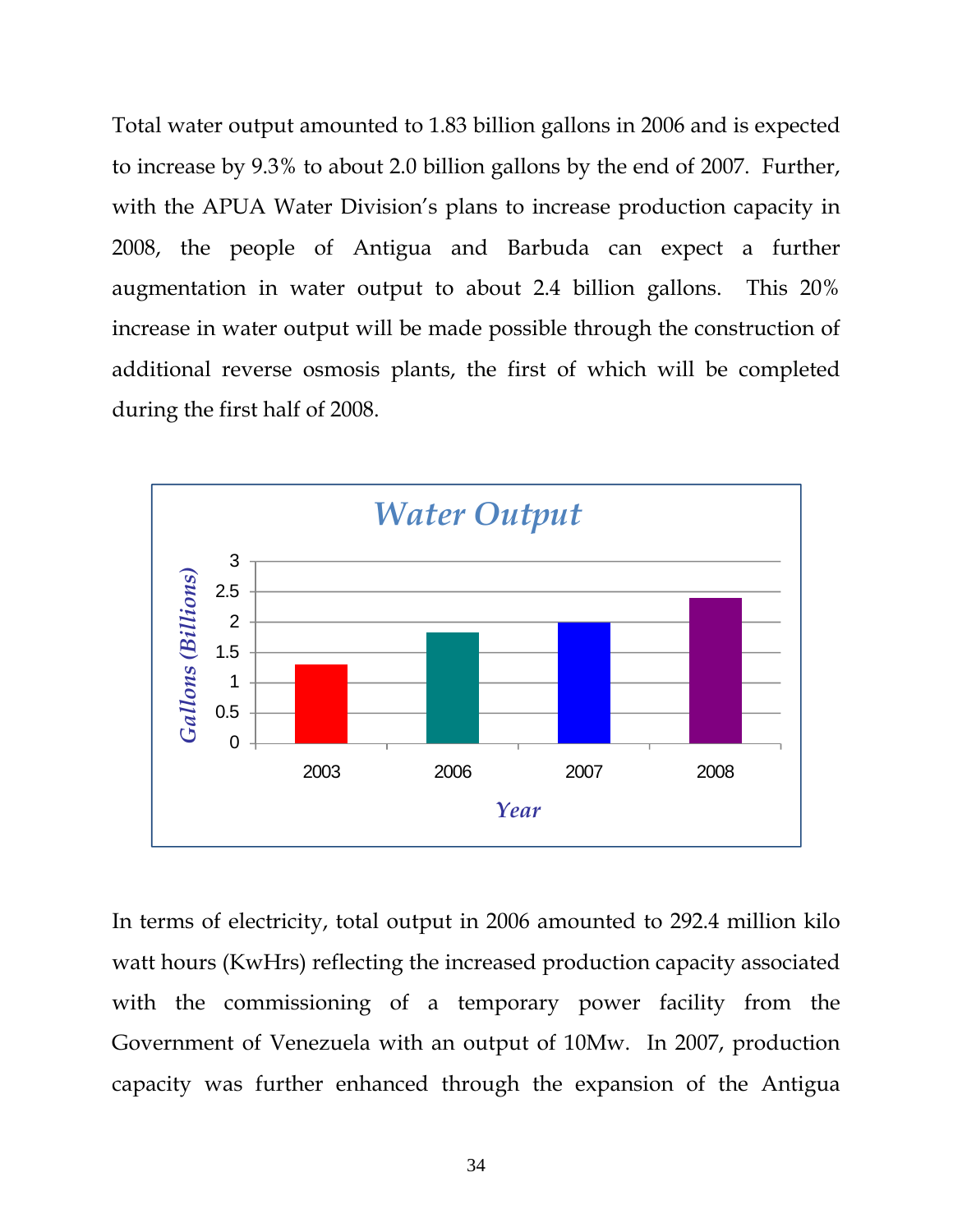Power Company facility by 17 megawatts (Mw) and is expected to facilitate electricity output of about 302 million KwHrs. To further enhance production capacity in 2008 and ensure greater reliability of service, the Government will finalize arrangements to secure approximately 30 MW of additional power generating capacity. This should further augment overall electricity output in 2008 to about 317 KwHrs.



# **Domestic and International Prices**

High international prices continue to pose a significant challenge not only in Antigua and Barbuda but also in the ECCU and the wider Caribbean region as a whole. The ECCB Monetary Council at its October 2007 meeting identified this phenomenon as one of the most critical factors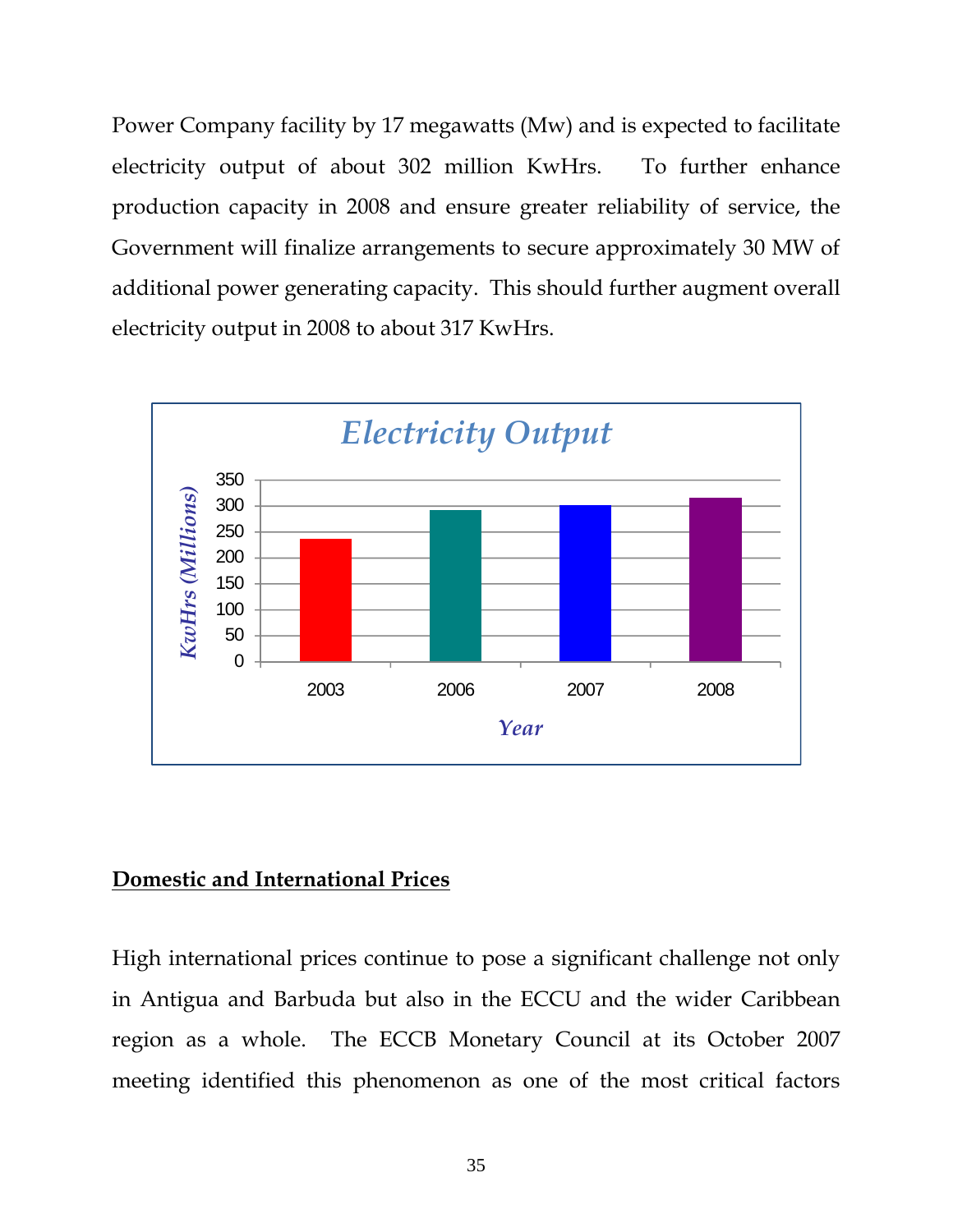affecting the sub-region and commissioned a working group, which includes public sector officials from across the ECCU, to "investigate the developments related to the rising trends in consumer prices and to make recommendations" to mitigate the impact on the region's economies.

This working group, during its first meeting, held preliminary discussions on:

- the possible causes of the current increase in prices in member countries and
- the policies and programmes that could be adopted to alleviate the impact of the high prices.

The working group is expected to present its first report to the Monetary Council in February 2008.

Antigua and Barbuda is a highly open, small island economy which means it is a price taker and is thus vulnerable to external shocks such as spikes in international prices.

Given our high degree of openness, there is very little we can do by way of policy to mitigate the effects of external shocks on the economy without significantly affecting tax revenue and other macroeconomic variables.

One of the concerns raised at our National Economic Symposium and at the recent tax consultations is that prices in the economy are rising and, for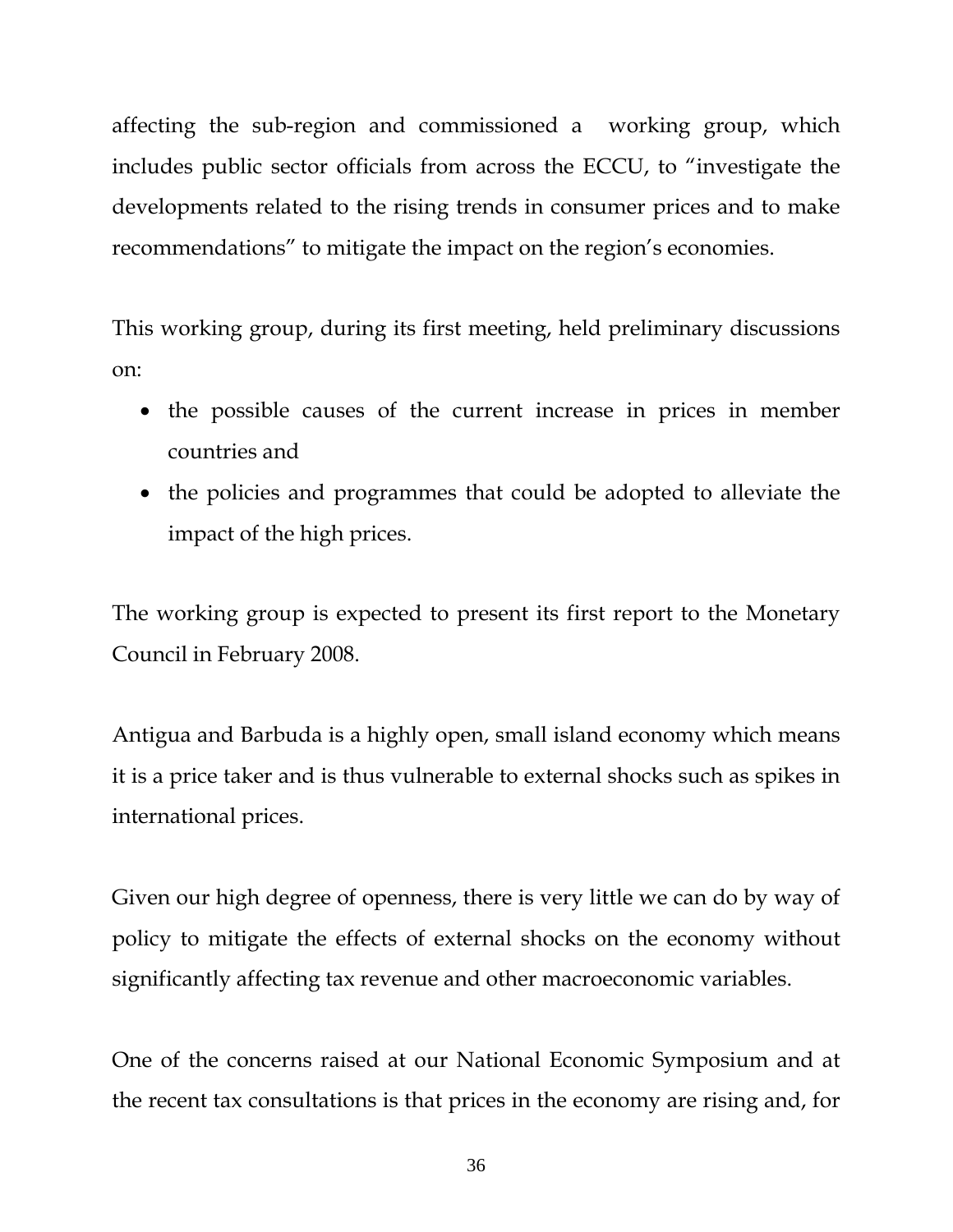many individuals, this has had a significant impact on their disposable income. Some perhaps ill-informed persons have suggested that this rise in prices is a direct result of the introduction of the Antigua and Barbuda Sales Tax (ABST).

The Government recognizes that the upward pressure on domestic prices is a matter of grave concern. However, we do not accept the suggestion that the introduction of the ABST is the cause of these increases. It should be noted that Antigua and Barbuda has the largest list of zero rated items in the region so that a wide range of commodities are not subject to the ABST. Also, for a vast majority of other items, the ABST has resulted in a net reduction in the amount of taxes charged on these goods. Simply put, if the ABST was not introduced the prices on a number of these goods would have been significantly higher.

The reality is that the prices of a number of key commodities have increased world wide and this, not the ABST, is primarily responsible for the rise in the general price level. For the period January to October 2007, the Consumer Price Index (CPI) in the US, our major trading partner, grew by an average of 2.6% per month. The prices of other key commodities, which are inputs for a number of the products we consume, also rose. For instance:

• The price for a metric tonne of Barley increased by 29.6% moving from US\$152.13 in January to US\$197.11 in October.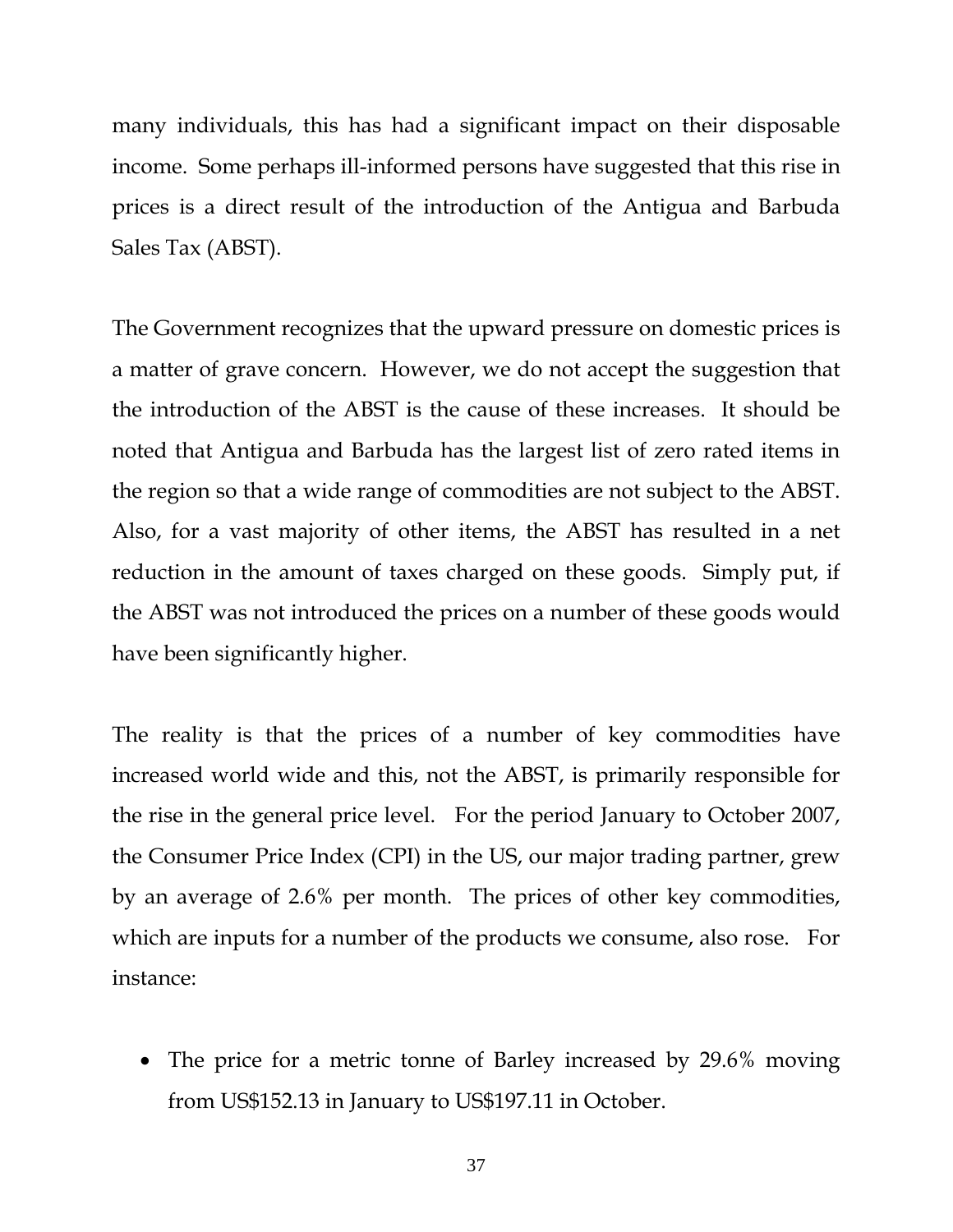- The price for a metric tonne of Wheat rose by 70.9% to US\$335.15 between January and October this year.
- The price for a metric tonne of copper grew by 40.1% from US\$5,689.34 to US\$8,020.59 over the same 10 month period in 2007.
- Over the same period the price for a pound of cotton increased by 16.7%, rubber 11.8%, poultry 11.8% and oranges 8.2 percent.

The increases in prices for essential inputs are exacerbated by the devaluation of the US dollar. For the ECCU countries whose currency is pegged to the US dollar, the problem of rising prices is further compounded when we import products from non-US dollar areas.

When one contemplates the fact that the price of a barrel of oil was US\$53.40 in January and is now approaching US\$100.00, and consider how these prices together can affect the overall cost of production and transportation, we begin to disentangle the myth that the rise in domestic prices is due to the ABST.

This Administration is a caring Administration, and in spite of the aforementioned internationally driven price increases, we continue to find creative policy responses to mitigate the impact of exogenous shocks on the economy. One such policy response has been our decision to cushion the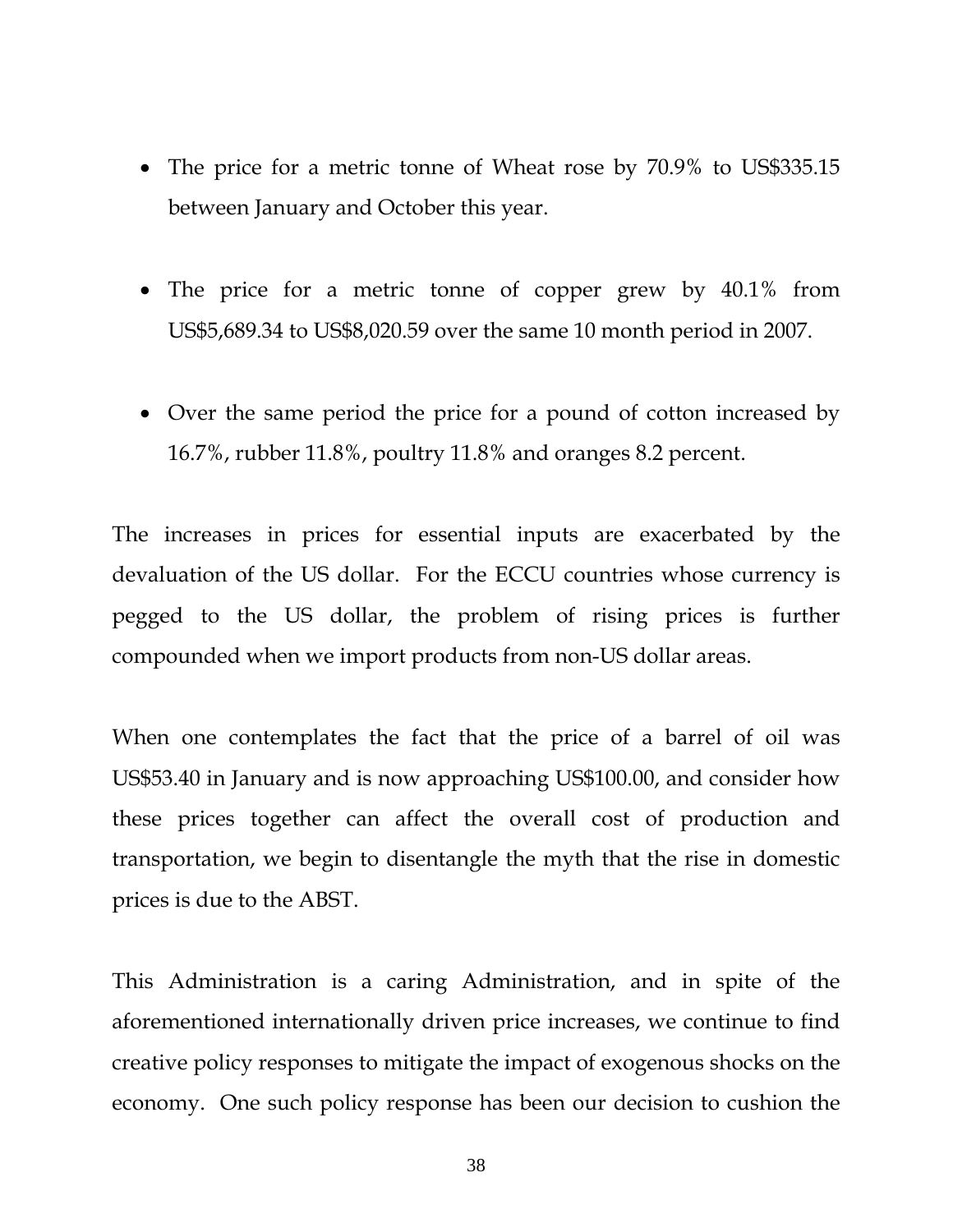general public from the mounting cost of fuel by foregoing revenue from the tax on the domestic consumption of fuel. As a result, and despite our agreement at the ECCB Monetary Council to adopt a full pass through mechanism, this Government has kept the price of gasoline, diesel and LPG unchanged.

A direct result of this policy choice has been that the Government, in November 2007, received tax revenue of 90 cents per gallon of gasoline sold and 14 cents per gallon of diesel sold. This is far below the minimum \$2.00 per gallon tax that each country agreed to maintain at the level of the ECCB Monetary Council.

However, the Government will not be able to continue to absorb the increases in fuel prices indefinitely. Also, as a member of the ECCB Monetary Council, we cannot continue to disregard our obligations at the sub-regional level. In 2008 therefore, the Government will, in accordance with its agreement at the Monetary Council, develop a framework that will seek to implement a pricing mechanism to adjust prices quarterly and facilitate the pass-through of a portion of the change in the international price of petroleum products.

It is clear that, given the high cost of oil, we can no longer afford to rely solely on the importation of fuel to satisfy our growing demand for energy. In this regard, the Government will, in 2008, seek to develop a comprehensive energy policy that will pay particular attention to the use of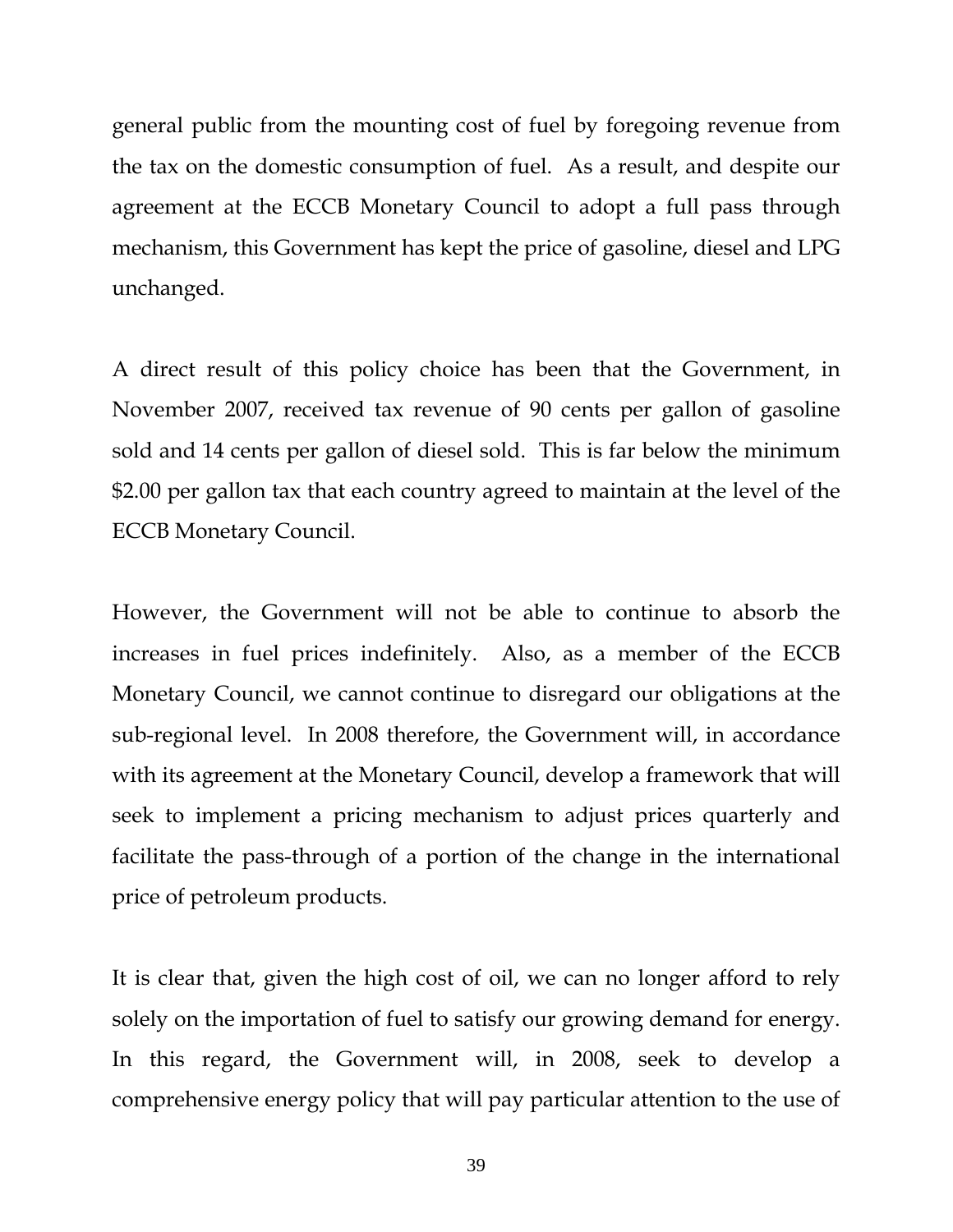alternative sources of energy. As a first step, we will zero rate solar water heaters and offer similar concessions to any business that is seeking to invest in the development of alternative energy sources in Antigua and Barbuda.

The Sunshine Government remains committed to enhancing the wellbeing of the people of this country and ensuring that everyone can afford the basic necessities that are required to live a comfortable life. In this regard, we have re-examined the tax structure on a number of commodities and will, effective December 15<sup>th</sup> 2007, reduce the Customs Service Tax (CST) on a wide range of essential items from 10% and 5% to 2.5%. Some of the commodities that will be affected include corn beef, sardines, tuna, salt fish, chicken, turkey, toothpaste, soap powder, pasta, cereals, and all types of water.

The Government will go one step further and completely remove the Customs Service Tax on a number of additional items that hitherto attracted that tax. Some of the commodities that will fall into this category include rice, margarine, butter, milk, vegetables, fruits, Soya Milk, Soya chunks, corn meal, oats, pharmaceutical goods, toilet paper, juices and a wide range of baby products.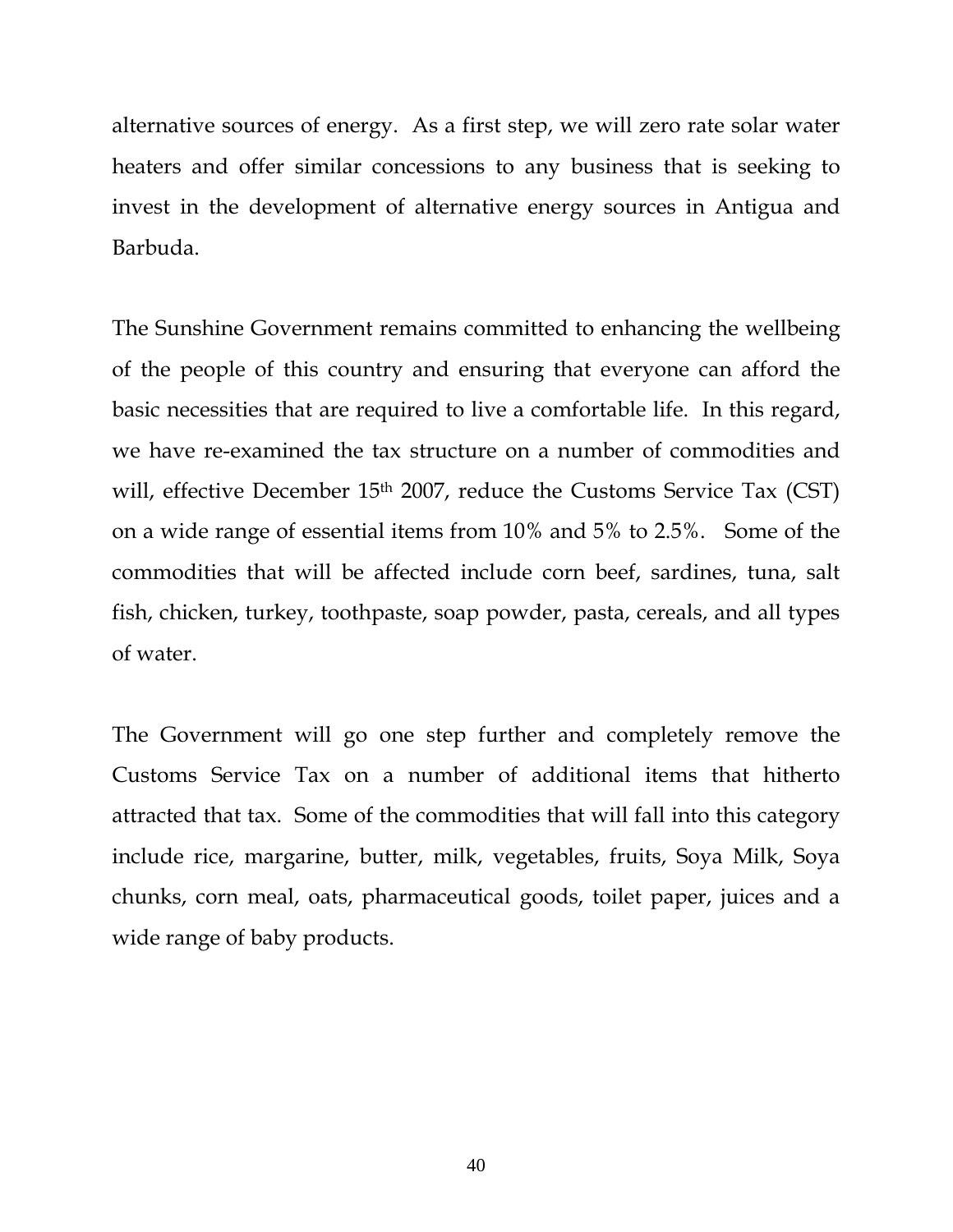# **Improvements in Human Development**

With respect to the issue of human development in Antigua and Barbuda in 2007, the discussion begs the questions; how does the world perceive us? Are our social and economic polices working? Has the Government been able to put the necessary mechanisms in place to allow the population to benefit from the unprecedented growth in output we have seen over the past three years? According to the United Nations Human Development Index report, we have much to be proud of.

The United Nations uses a three dimensional approach to measure the overall level of human development in a country. These are:

- (1) Life expectancy at birth;
- (2) Adult literacy; and
- (3) Standard of Living

On this basis the 2007 Human Development Report shows that Antigua and Barbuda continues to be ranked as one of the countries whose residents experience a high level of human development.

In this report, out of the 177 countries surveyed world wide, Antigua and Barbuda ranks 57<sup>th</sup> in 2007 compared with a ranking of 59<sup>th</sup> in 2006. Of all the Caricom countries Antigua Barbuda maintained its position of 4th behind Barbados, Bahamas and St. Kitts and Nevis.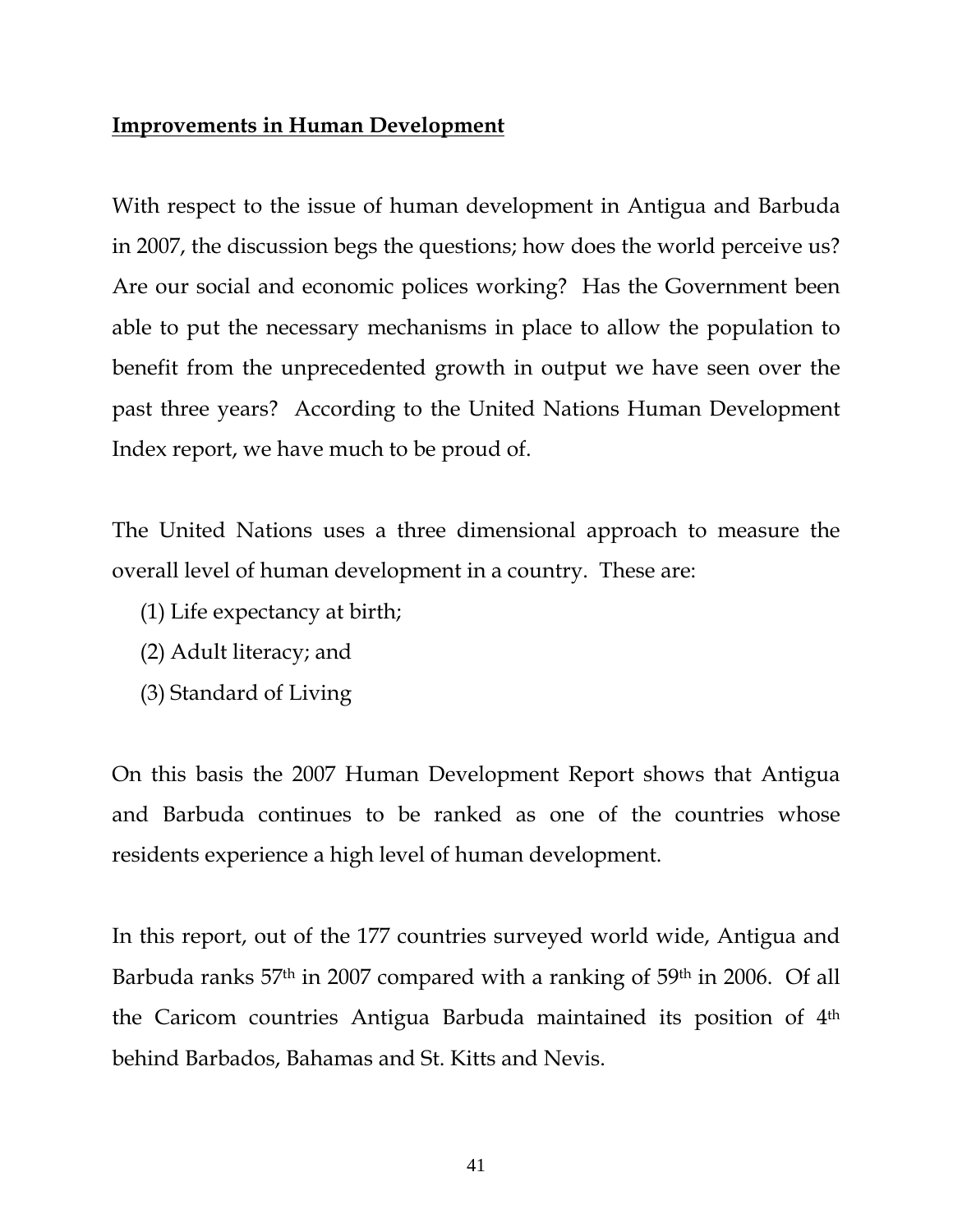The UPP Administration is extremely pleased to be the architect of the rise in the standards and quality of living of our citizens and residents in every year of this Government's three year tenure, as measured by the United Nations Human Development Index.

# **Economic Cooperation with the United States of America through the United States Agency for International Development:**

Antigua and Barbuda continues to benefit meaningfully from bilateral economic cooperation with the United States Agency for International Development (USAID) through its Caribbean Open Trade Support (COTS). Due to the cooperation agreement between the Government and USAID, public and private sector entities have benefited from the assistance of the COTS which has the objective of fostering economic growth and competitiveness. Over the past year, the COTS has provided support in several areas that have been of particular benefit to private businesses, civil society and public sector organizations.

The COTS was instrumental in facilitating the establishment of the Antigua and Barbuda Investment Authority (ABIA). In addition to providing hands-on assistance and training the COTS also conducted a Competitiveness Review and Benchmarking Study which outlined the strengths and weaknesses of Antigua and Barbuda as an investment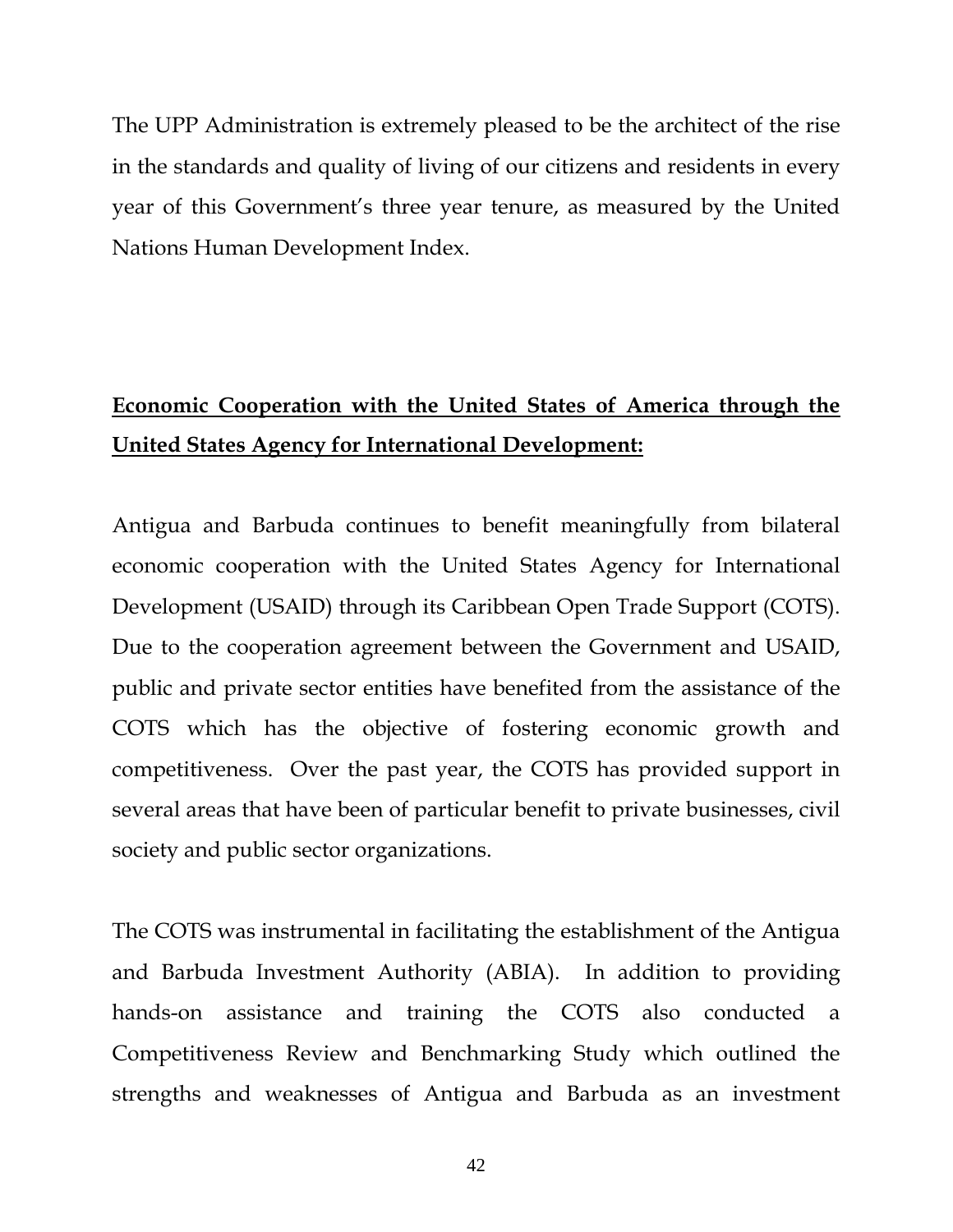location, compared Antigua and Barbuda to approximately twenty of its competitors and provided recommendations to improve the investment climate.

Also with respect to the public sector, USAID has proven to be an ardent supporter of the ongoing Customs Renewal Programme. In particular, the COTS has sought to strengthen capacity in the Customs and Excise Department by carrying out a Risk Management Assessment in which the framework will be implemented to improve trade facilitation. It has also facilitated the completion of a Baseline Survey that measures the time it takes to release goods from Customs and the Port Authority and provided financing for twenty data entry clerks to undertake critical work that would allow for the smooth transition to the new customs management system.

The COTS has also been very supportive of private sector development and has engaged in several initiatives that have benefited private businesses. Specifically, it conducted a diagnostic assessment of forty five firms and assisted in increasing sales for several businesses. Also, the COTS was instrumental in the establishment of the Antigua Barbuda Business Alliance (ABBA) which provides a unified platform to advocate for private sector interests with a single voice on key policy, economic and trade issues. To ensure the effective operations of the ABBA, the COTS has also provided an economic and trade policy analyst to identify, prioritize,

43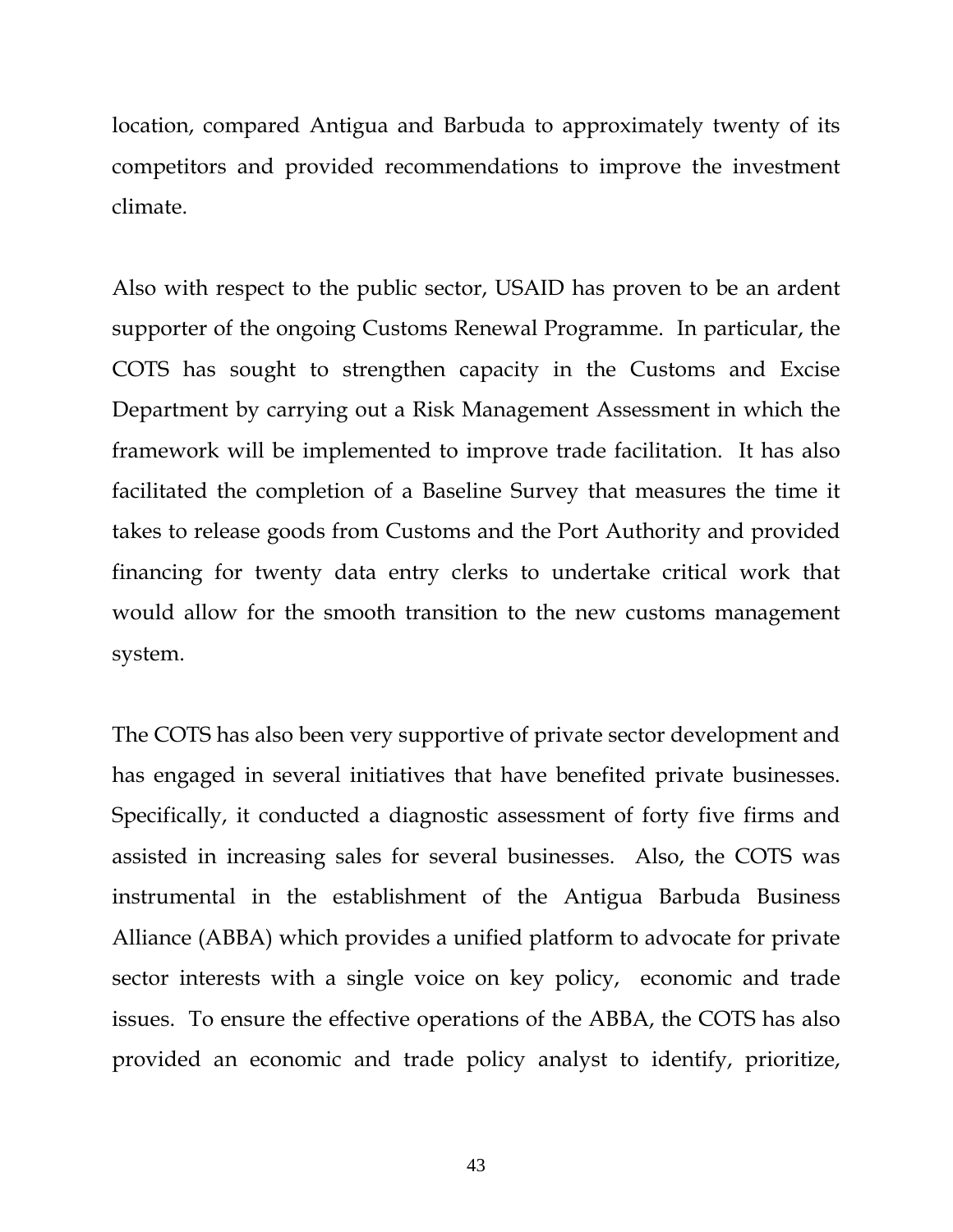analyze and prepare position papers on relevant economic trade and policy issues.

Other areas on intervention by the COTS include convening an Integrated Planning Workshop for representatives from the private sector, development planning agencies and the national disaster management office, which resulted in the formulation of a plan of action to improve the disaster planning process. Training was also provided to hotels and other private and public sector entities in respect of the development of Disaster Preparedness and Recovery Plans.

The Government of Antigua and Barbuda and, I dare say, the private sector and civil society are extremely appreciative of the work undertaken by the USAID through COTS. We anticipate that these activities will serve to strengthen the private and public sector entities that have been directly impacted by the work of the COTS. It is expected that in 2008, the COTS will build upon the initiatives undertaken to date and will further assist Antigua and Barbuda in developing more productive, competitive and growth inducing practices.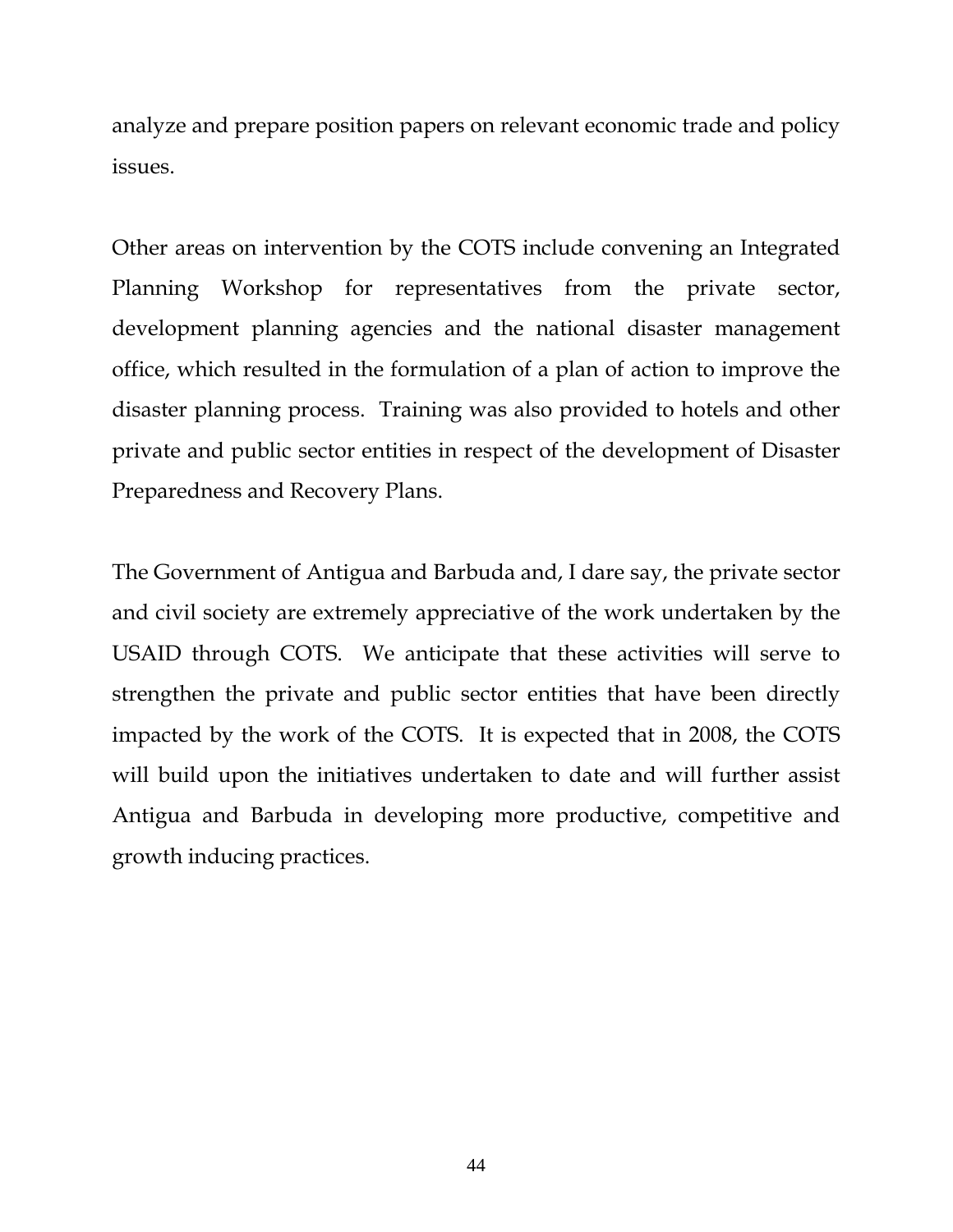# **Social and Economic Cooperation with the Republic of Cuba**

As the Government continues to undertake a series of initiatives aimed at addressing cultural, social, economic and infrastructural issues, we have strengthened our collaborative efforts with the Republic of Cuba. These collaborative efforts have yielded successes in several areas that are of great importance to the social and economic development of Antigua and Barbuda.

One area in which the Government and people of Antigua and Barbuda have benefited tremendously from our cooperation with Cuba has been that of Education. The Cuban scholarship programme continues to be an avenue for academic advancement for some 200 Antiguans and Barbudans who are currently engaged in different fields of study in the Republic. To date, over 300 Antiguans and Barbudans have benefited from this programme and we expect that in the 2008-2009 school year another 50 scholarships will be provided for our citizens.

The assistance provided by the Cuban Government in the area of infrastructural development cannot be overstated. We have gained significantly from the use of their technicians and workmen in a number of initiatives including road works, energy conservation and building construction. As the road programme intensifies in 2008, we will once again benefit from the support of Cuban workers and engineers.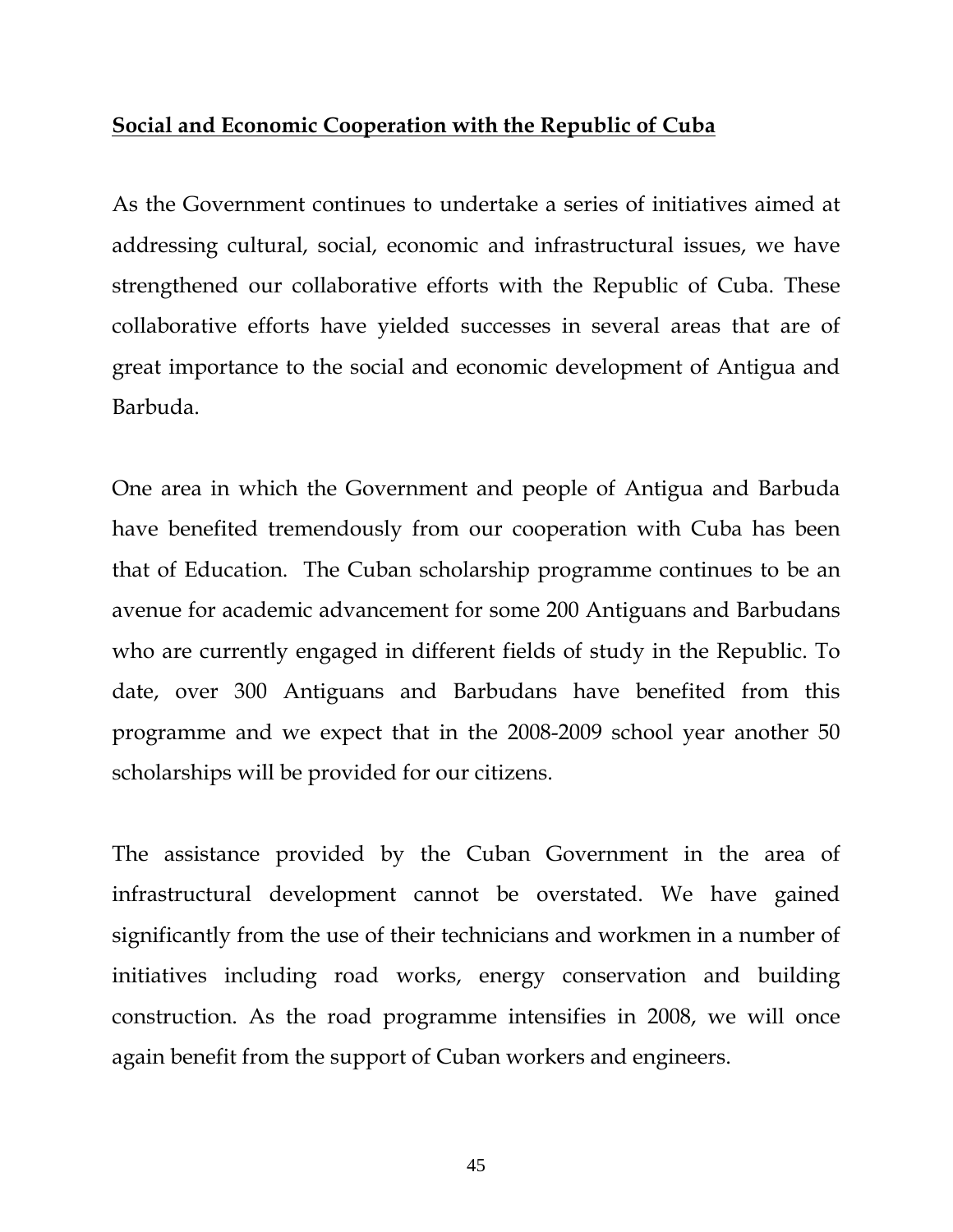In the area of medicine, Antigua and Barbuda has realised considerable gains from the Cuban Medical Brigade working at the Holberton Hospital and the Miracle Eye Care Programme. The Government is happy to have received this invaluable support from the Government of Cuba as we strive to develop a high quality, world class health care system in Antigua and Barbuda.

The energy sector is another critical area in which the support of the Government and people of Cuba has benefitted Antigua and Barbuda. Through tremendous assistance from Cuba, the Government, through APUA, was able to install 163,108 energy saving light bulbs in 19,508 households across the country. This translates into energy saving of over 21 million kilo watt hours in one year. As a result, Antigua and Barbuda was able to see a reduction in the level of oil imports by over 30,000 barrels.

At peak energy times, the use of these energy saving bulbs has saved some 4.5 mega watts in required power generation. The Government intends to roll out this programme in Government offices and buildings. Further, through a special arrangement with the Government of Cuba, the Government will acquire energy saving bulbs and make these available to the people of Antigua and Barbuda at a reduced price that would make the use of energy saving light bulbs more affordable.

Our relationship with the Government and people of the Republic of Cuba has proven to be very fruitful and has impacted key social and economic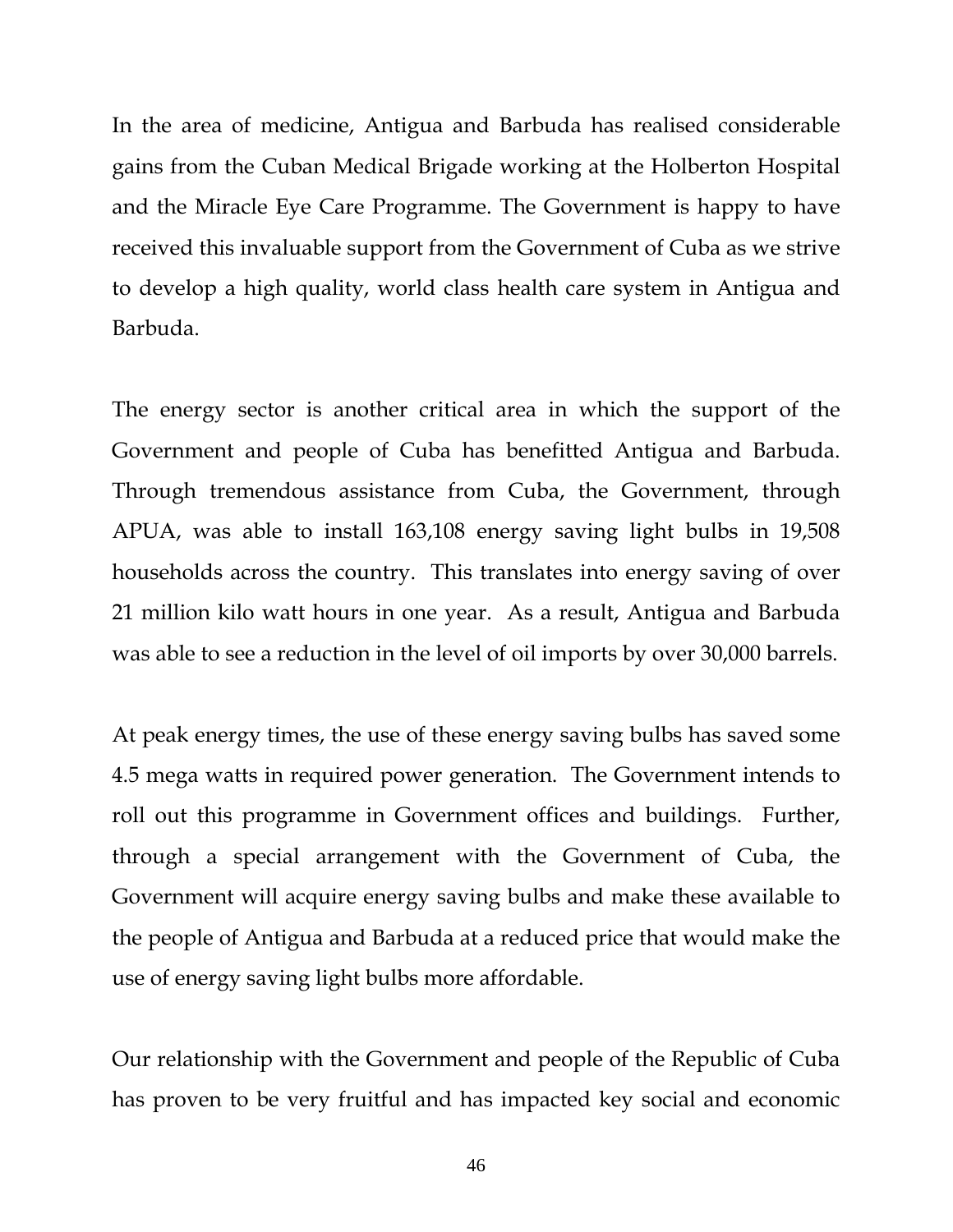sectors of our society. The Government and people of Antigua and Barbuda are very grateful for the more than two decades of support that we have received from Cuba and we look forward to further strengthening and expanding this relationship.

# **Social and Economic Cooperation with the Bolivarian Republic of Venezuela**

Antigua and Barbuda continues to benefit substantially from its diplomatic relationship with the Government and people of the Bolivarian Republic of Venezuela. In 2006, this social and economic cooperation focused on the areas of civil aviation, airport development, and utilities services. In 2007, the generosity of the Government and people of Venezuela continued – particularly as the Petro Caribe Energy Cooperation Agreement became fully operational.

Under the Petro Caribe Agreement, Antigua and Barbuda has received seven shipments of fuel from Venezuela since November 2006. As at November 2007, Antigua and Barbuda received about 210,000 barrels of gasoline 234,000 barrels of diesel, and 279,000 barrels of jet fuel valued at \$168 million as a result of this arrangement. The Government has paid 60% or \$100.8 million of this amount to Venezuela while the remaining 40% or \$67.2 million represents the concessionary loan to Antigua and Barbuda. A portion of this \$67.2 million has been invested to ensure the loan can be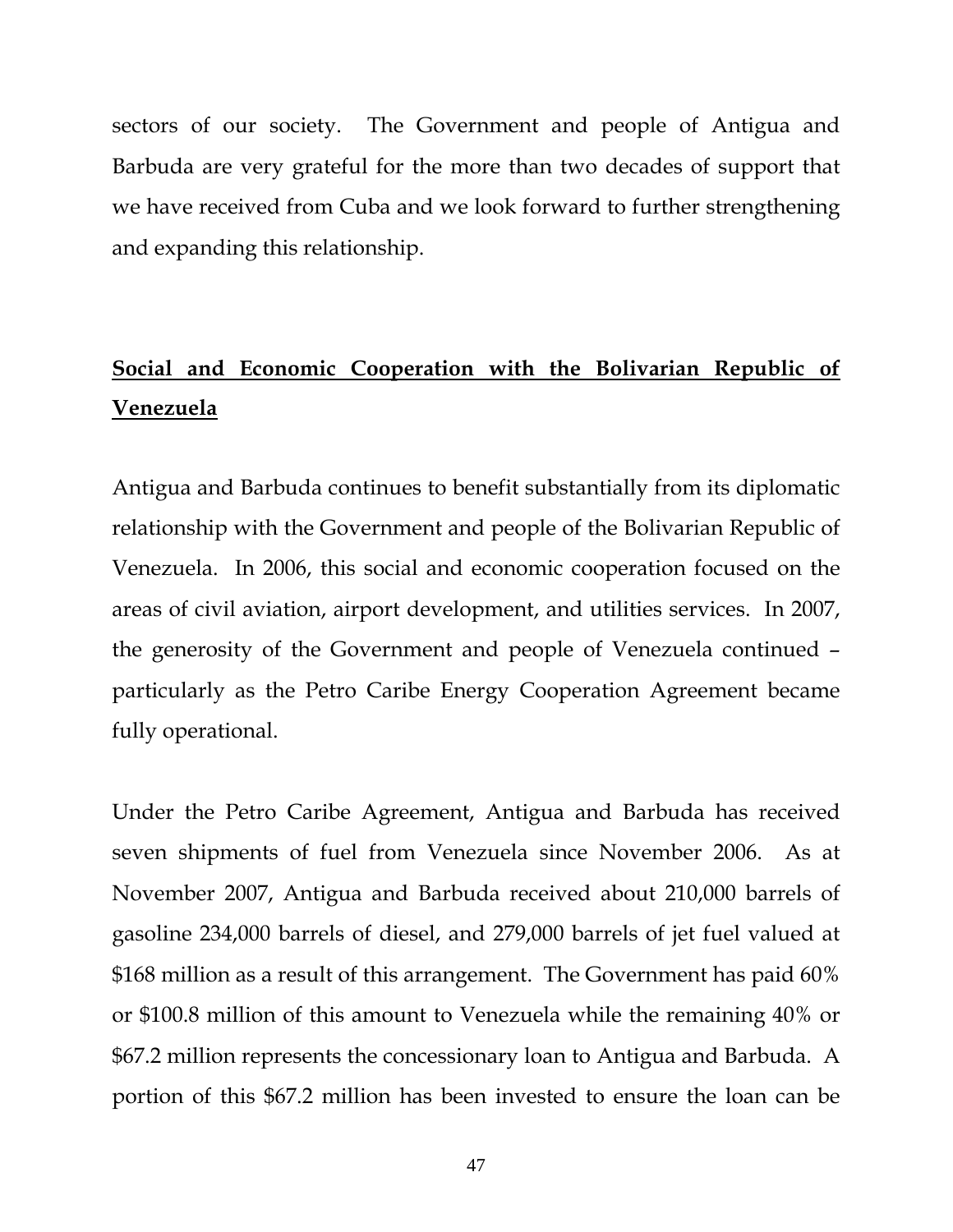repaid without drawing on the Consolidated Fund. The balance represents grant funding which will be utilized by the Government to undertake social and economic development projects that will benefit the people of Antigua and Barbuda.

The Government is very grateful for the support and generosity of the Government and people of Venezuela and continues to explore other avenues for cooperation that will redound to the benefit of the people of this nation. Specifically, we have concluded negotiations in respect of the financing and development of a low income housing project, which will commence shortly. Also, we are engaged in discussions with the Bank for Economic and Social Development of Venezuela (BANDES) in respect of financing a water expansion project that would facilitate enhanced water production and greater reliability in the provision of water services. Our governments have also developed a draft Memorandum of Understanding in respect of sports development where there will be a focus on sports infrastructure and training.

At the end of November 2007, the Venezuelans conducted an energy survey of Antigua and Barbuda. This survey focused on determining the current level of demand for electricity and forecasting future energy demands. Coming out of this study will be recommendations for enhancing the electricity production system in order to meet this growing demand.

48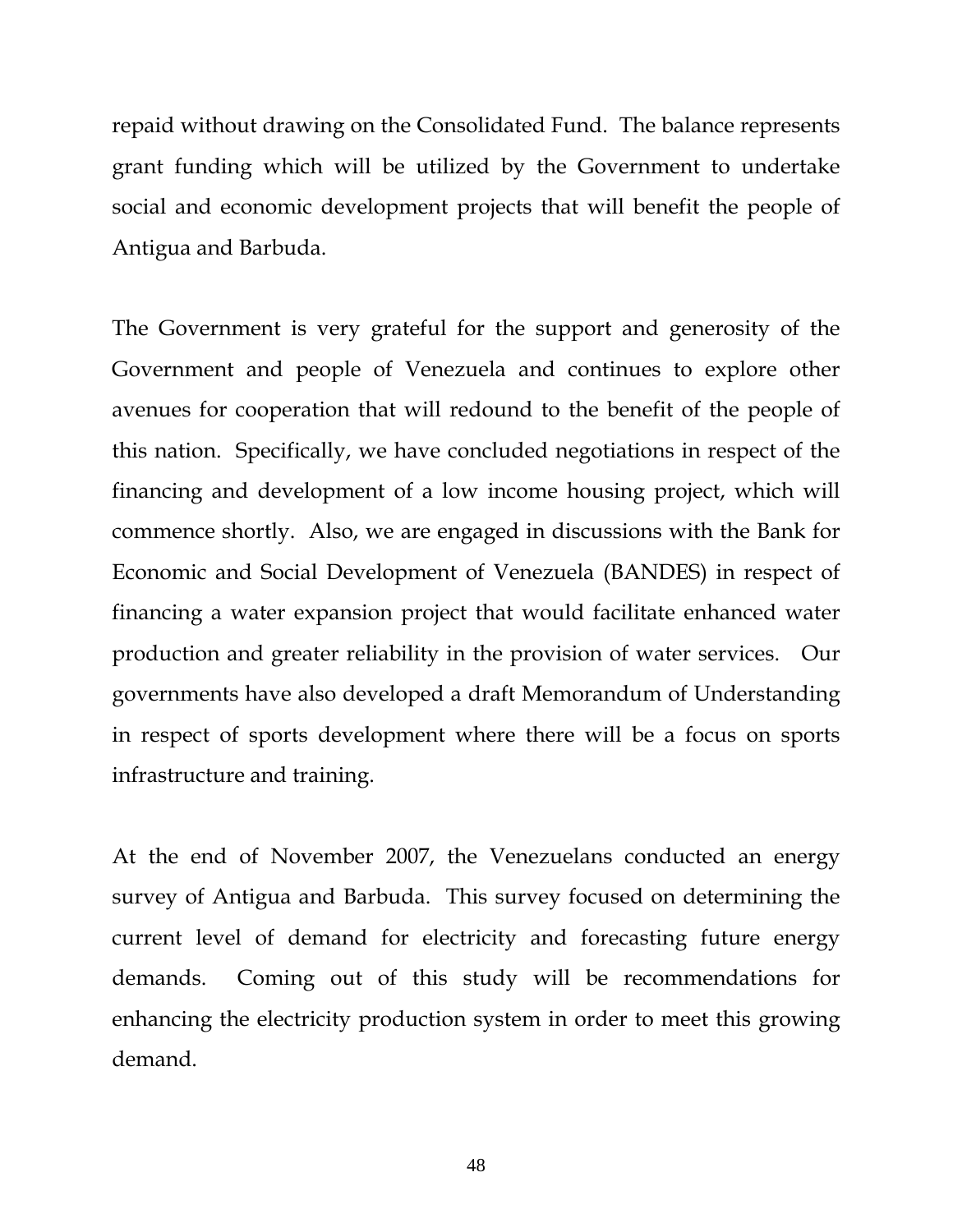Finally, the Government will soon finalize the relevant agreement with Venezuela for financing the first phase of a low income housing project in Paynters. This will be undertaken at a cost of US\$10 million and will allow the Government to deliver on another of its promises to the people of Antigua and Barbuda.

## *Cooperation with other Countries in Latin America*

Along with its relationship with Venezuela, Antigua and Barbuda has deepened its relations with other South and Central American nations. Specifically, we recently established an Honorary Consul in Sao Paulo Brazil which will serve to advance our nation's relationship with Brazil and other South American countries. Our associations with Chile and Mexico continue to be strengthened with the Chilean Government offering training opportunities for the police. With respect to Mexico, over twenty Antiguan and Barbudan students have received over 20 university scholarships. Our students are studying for undergraduate and graduate degrees in areas such as economics, public administration, tourism, financial accounting, agricultural engineering, and international relations.

Antigua and Barbuda is indeed very grateful for the assistance provided by these nations and looks forward to further engaging the Governments and peoples of Brazil, Chile, and Mexico in additional areas of economic and social cooperation.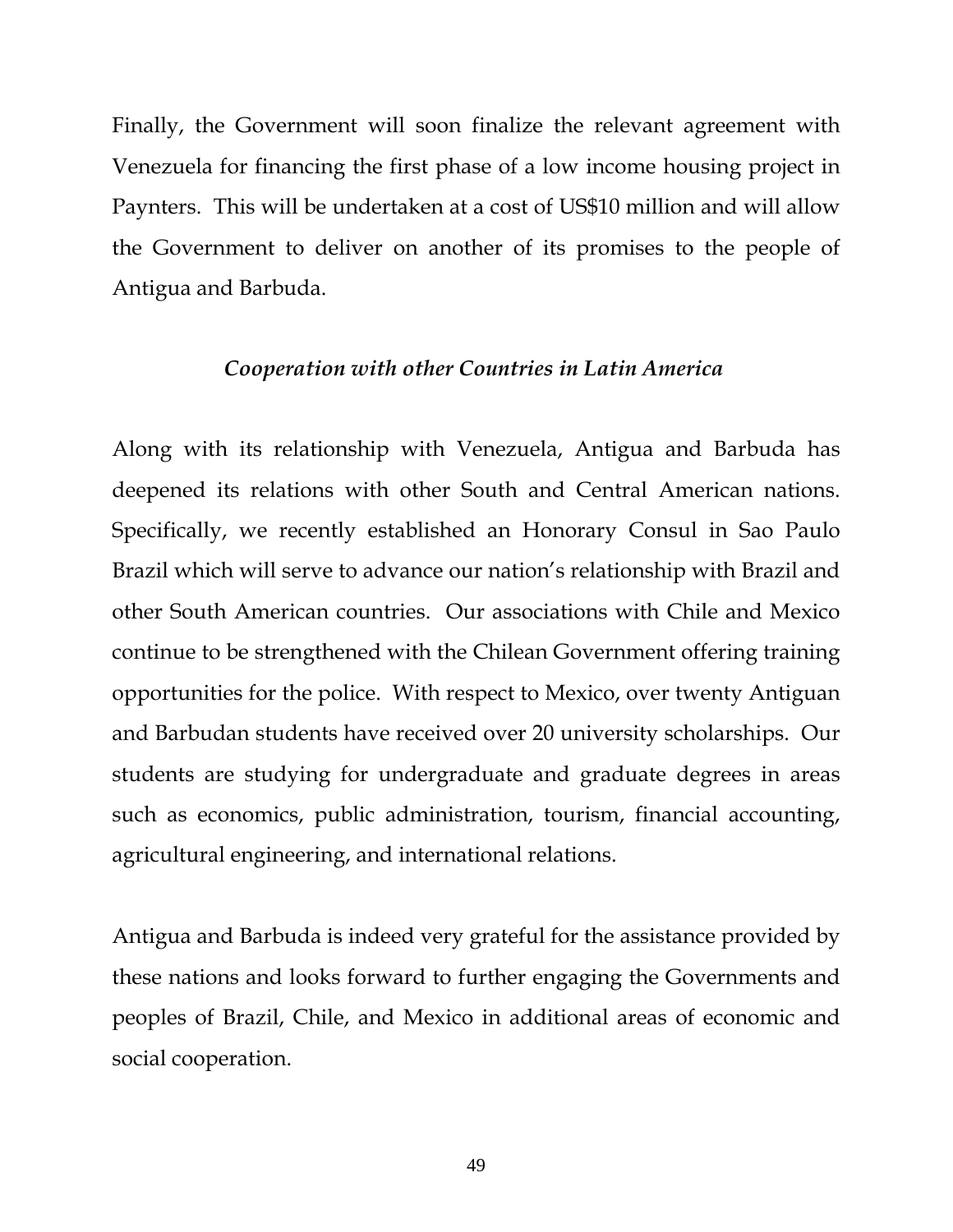# **Social and Economic Cooperation with the People's Republic of China:**

The Government of Antigua and Barbuda continues to enjoy excellent diplomatic relations with the People's Republic of China (PRC). The PRC continues to support the government's initiatives particularly in the areas of health care, education and the development of infrastructure.

Special mention should be made of the training opportunities made available to the citizens of Antigua and Barbuda. Most notably 10 Antiguans and Barbudans received full scholarships to pursue studies at university level in Beijing. These scholarships are valued at \$600,000. Additionally Civil Servants from Antigua and Barbuda have had the opportunity to attend seminars and training courses in the PRC focused on improving their knowledge and skills in key areas.

In 2008, the PRC has pledged its assistance for the street lighting project. They will provide street lighting all across the island that will take up about 65 kilometres of road. The street lighting programme is one of the priorities of the government in this upcoming year and we are happy that the PRC has agreed to assist us in this exercise. As you may recall, the PRC assisted us with the lighting of the highway between the V C Bird International Airport and the Sir Vivian Richards Stadium as well as the Sir George Walter Highway and the Sir Sydney Walling Highway. This project was done at a cost of \$3 million dollars and we can see the significant improvement in the lighting of these areas. We are confident that this new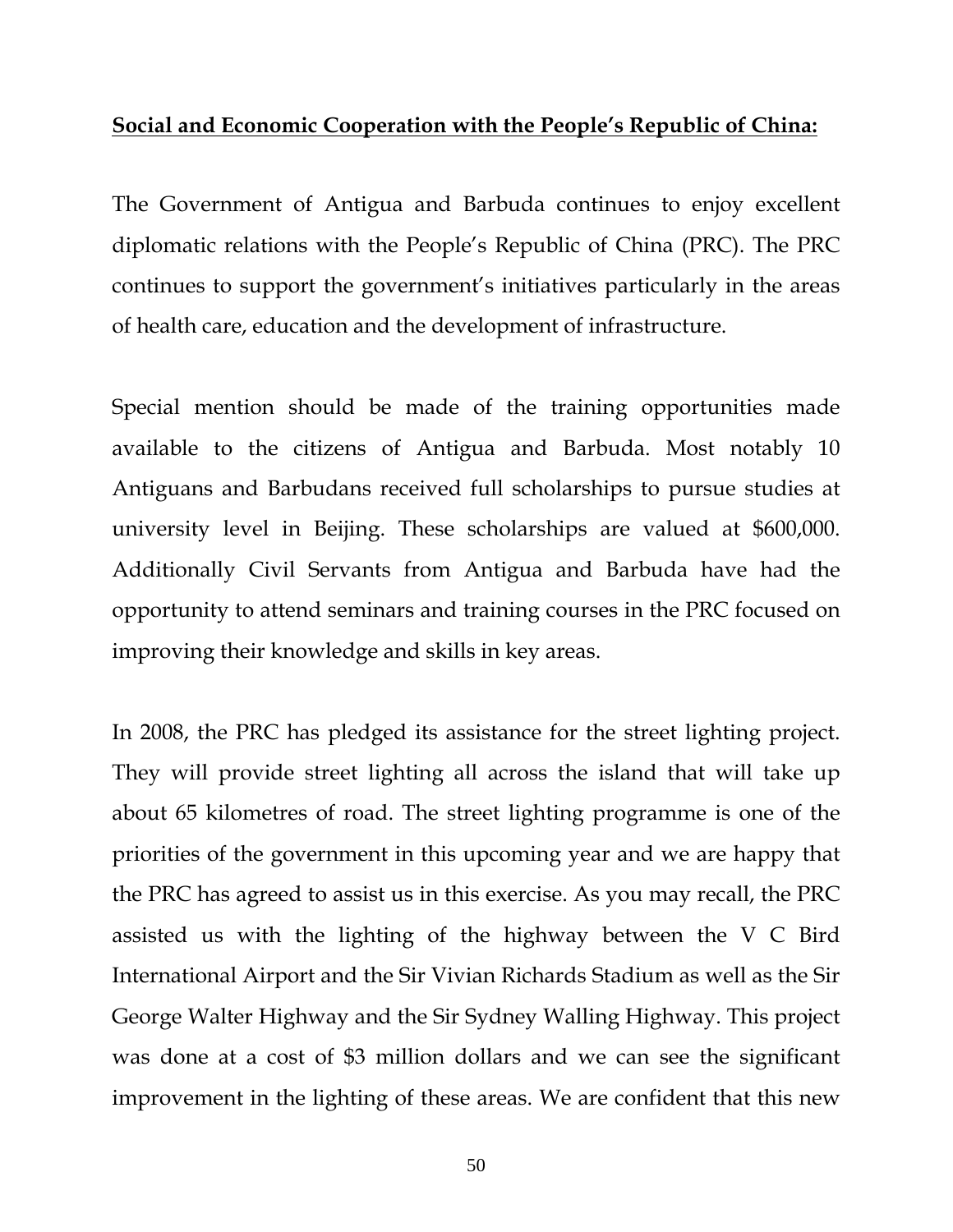lighting project will be completed with a similar degree of diligence and expediency.

The PRC is happy to not only offer projects here on Antigua, but they have also committed to building a social centre on Barbuda in 2008. This centre is expected to benefit the entire Barbudan community.

At this juncture, the Government wishes to offer our deepest appreciation to Ambassador Ren Xiapong who recently completed her tour of duty in Antigua and Barbuda. Madame Ren offered untiring service to the people of Antigua and Barbuda and was instrumental in implementing various economic projects on behalf of the PRC. In the same vein, we welcome Ambassador Chen and look forward to establishing a strong, collaborative relationship over the course of his tenure in Antigua and Barbuda. We are excited to work with him for the mutual benefit of our peoples.

# **Revenue Performance 2007**

For 2007, Government's revenue is expected to increase by 12.5% over revenue collected in 2006. Overall, current revenue is estimated at \$678.04 million for 2007 while current revenue amounted to \$602.7 million in 2006. As indicated in the graph below, revenue collection has improved significantly over the past few years reflecting the effectiveness of the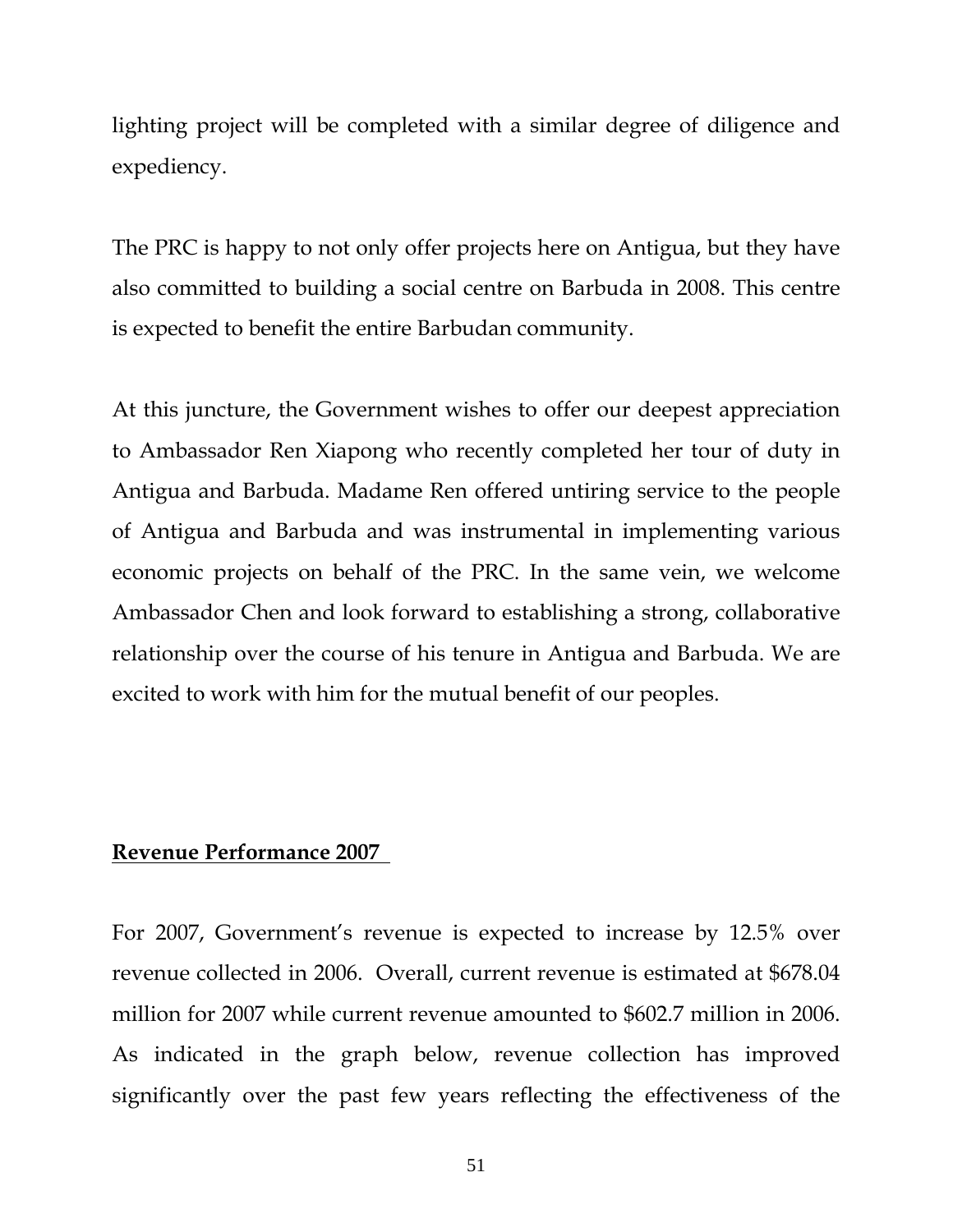Government's tax reform and collection initiative. Also driving the strong revenue performance has been the growth in the economy which has averaged about 7% for the period 2004 to 2007.



Tax revenue, the key component of Government's revenue portfolio, amounted to \$641.3 million in 2007 and represents a 13% increase over tax revenue collected in 2006. Of the \$641.3 million in tax revenue, direct taxes accounted for \$109.8 million of which the corporate income tax is expected to yield \$48.8 million, the property tax \$9.5 million and the personal income tax (PIT) \$51.1 million.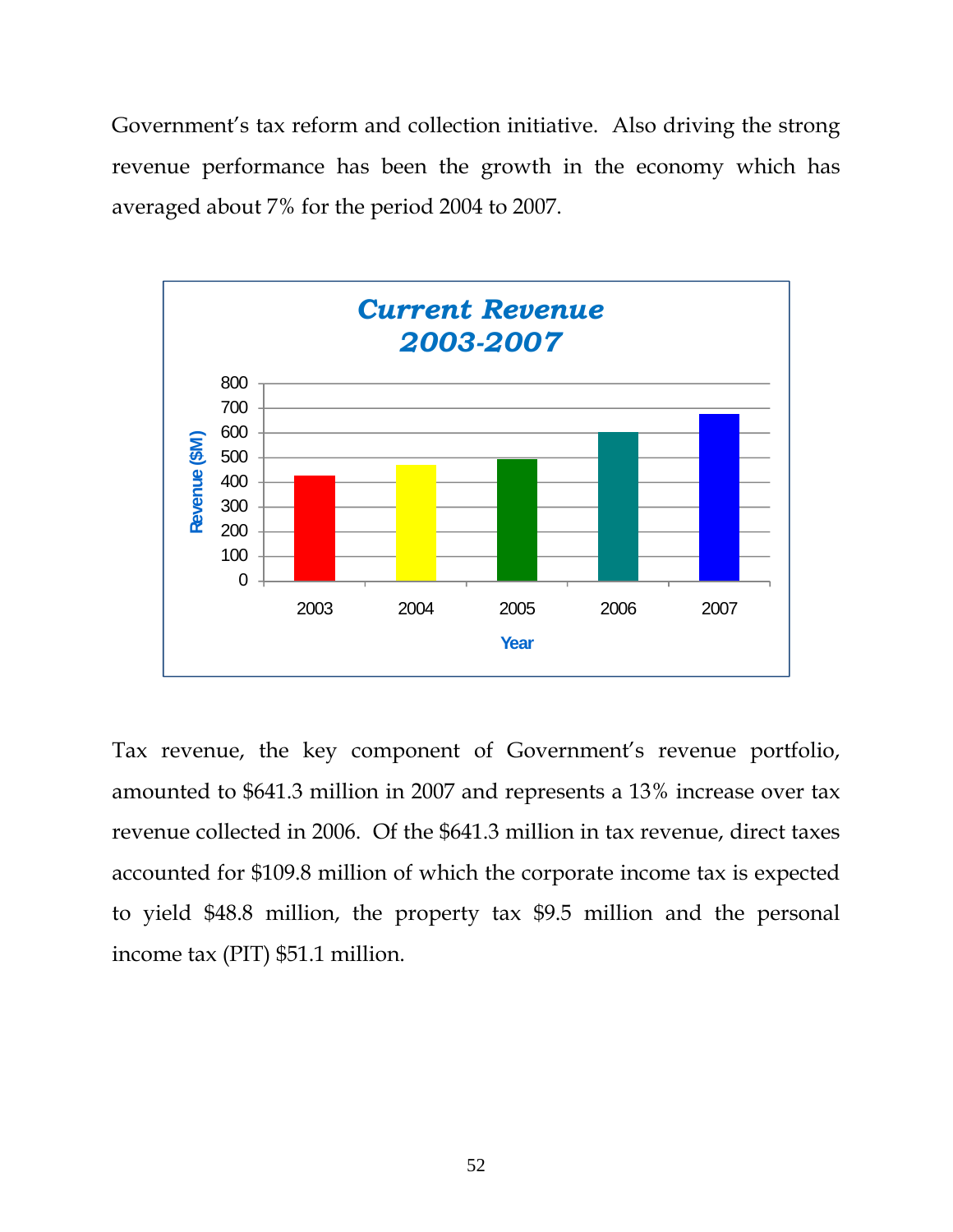

Since its re-introduction in April 2005, the personal income tax has generated significant revenues for the Government. By the end of 2007, this measure would have generated an aggregate of about \$116.6 million in revenue. With respect to 2007, the personal income tax is expected to generate \$51.1 million in revenue. This represents a 21.6% increase over the \$42.02 million collected in 2006. The performance of this measure continues to improve as the Inland Revenue Department increases the efficiency with which it administers the tax. Specifically, the personal income tax generated average monthly revenue of \$2.6 million in 2005, \$3.5 million in 2006 and \$4.3 million for 2007.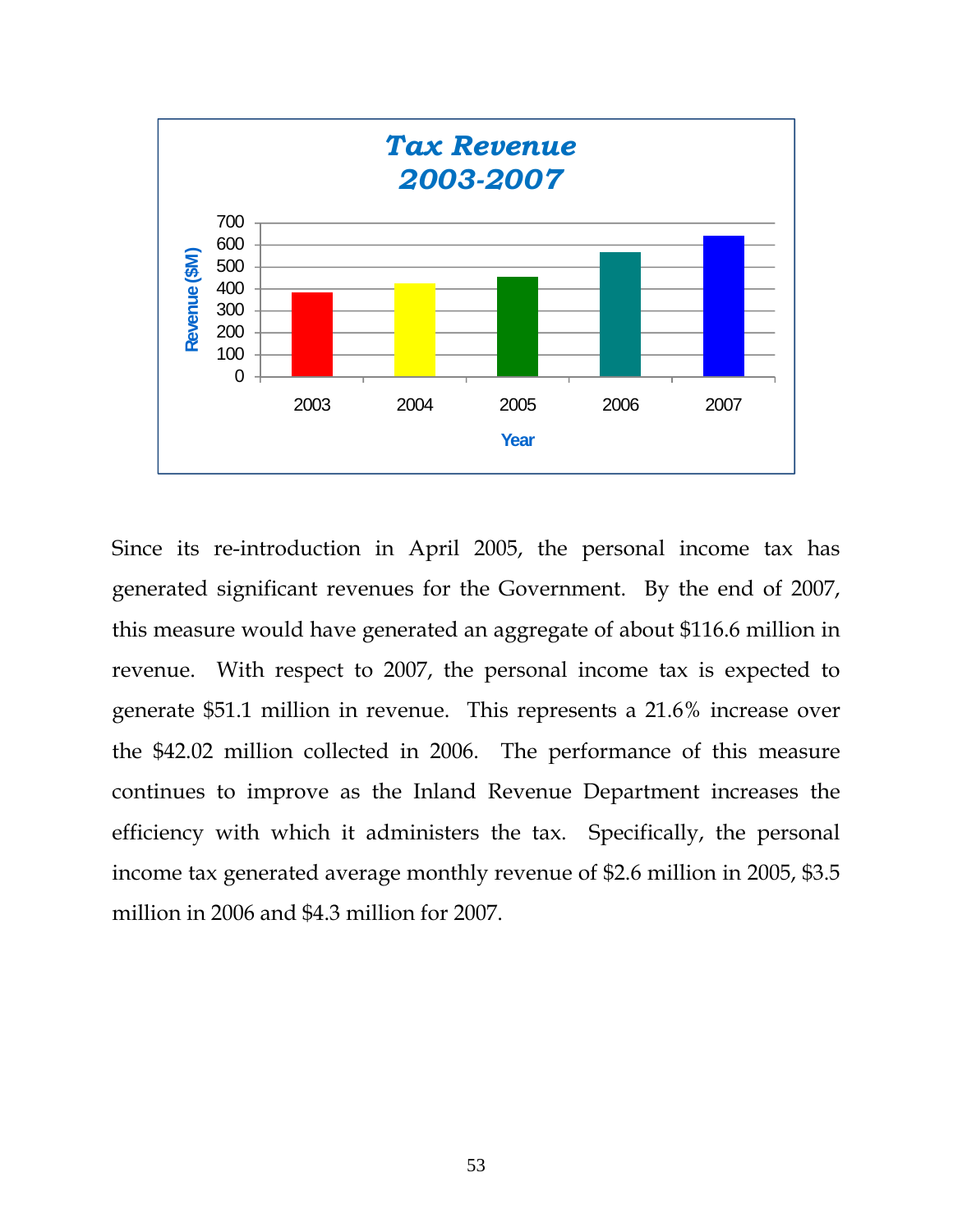

The revenues collected through the PIT have made it possible for the Government to undertake a number of infrastructural development projects – particularly road works, and to fund key social programmes such as the school meals and school uniform grant programmes.

Indirect taxes generate the lion's share of Government's tax revenue and comprise taxes on domestic production and consumption, and taxes on international trade and transactions. For 2007, indirect tax revenue is estimated at \$531.5 million, which is 19.5% greater than the \$444.8 million collected in 2006. Of the indirect tax revenue for 2007, \$266.9 million represents revenue from taxes on domestic production and consumption. Revenue from taxes on domestic production and consumption more than doubled in 2007 compared to 2006. Key revenue measures in this category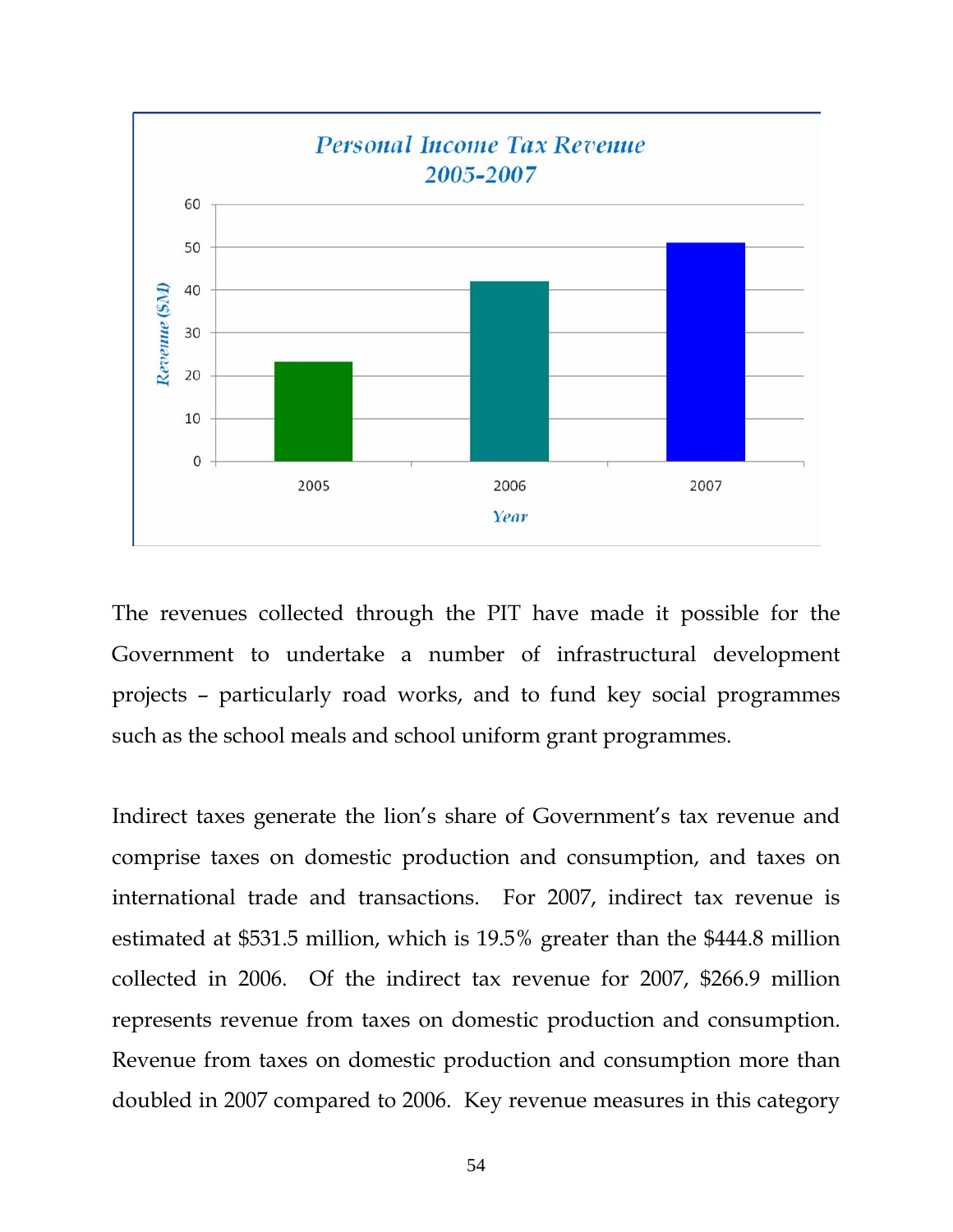include stamp duties and the Antigua Barbuda Sales Tax (ABST), which was introduced in January 2007 and replaced the hotel taxes, telecommunications tax, the restaurant and catering services tax, and the consumption tax.



The significant increase in revenue for this category of indirect taxes was driven mainly by the ABST, which is estimated to yield \$185 million in 2007. It should be noted that the revenue generated from the ABST will be about 40% or \$52.4 million higher than the \$132.6 million in revenue yielded from the six taxes that it replaced.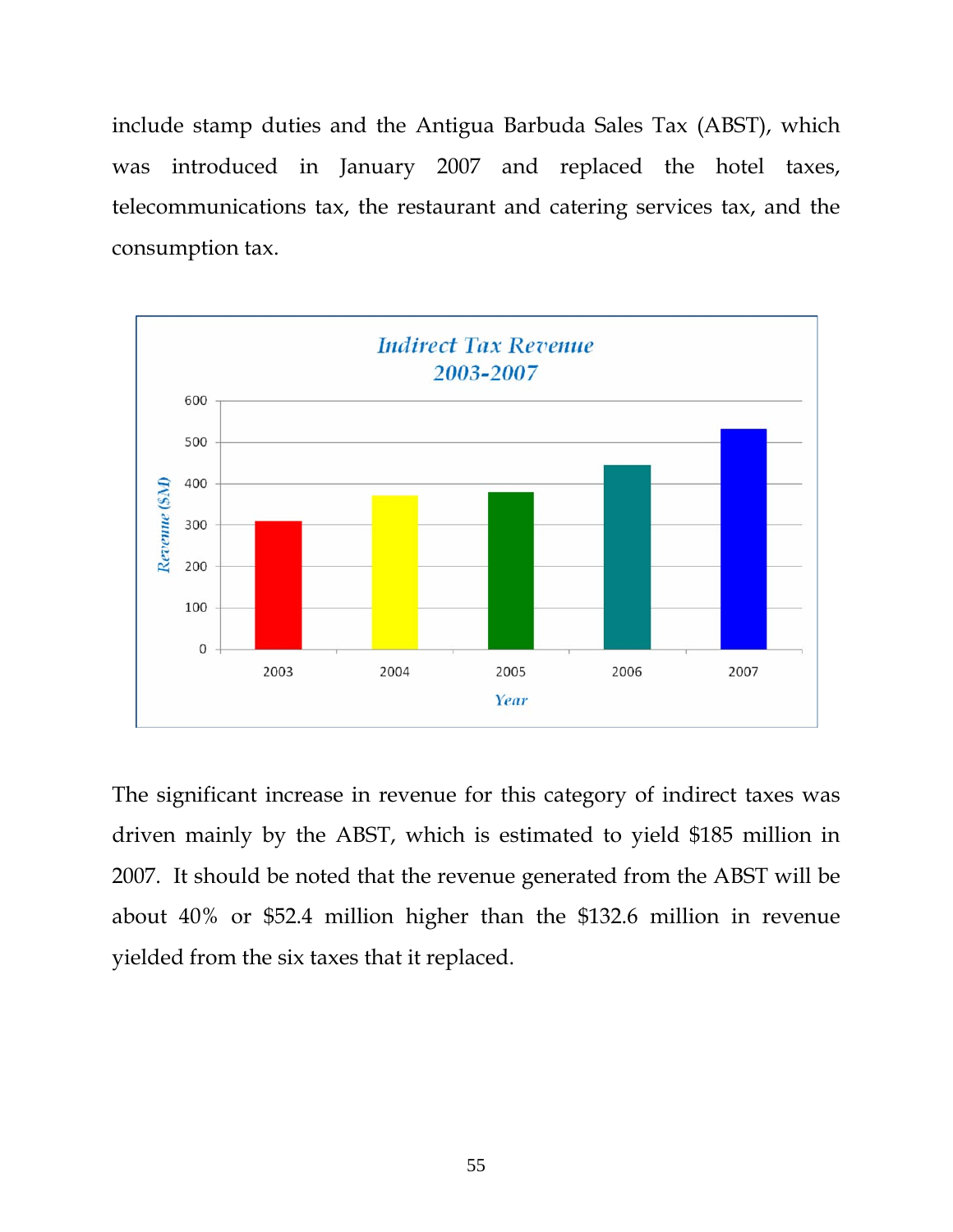

Taxes on international trade and transactions are expected to yield \$264.6 million in revenue for 2007. This is 18.7% or \$61 million less than the \$325.5 million generated in 2006. This decline in revenue from this category was mainly a result of the replacement of the consumption tax by the ABST. Also, the decline in revenue from this category of taxes is attributable to the significant decline in revenue from the taxes on fuel. In 2006, the tax on fuel yielded \$42.8 million in revenue while for 2007 this is expected to decline by 36.5% to \$27.2 million. This reduction in revenue from taxes on fuel is due to the continued escalation in oil prices and the Government's decision to absorb theses increases and not pass them on to the public.

Some key taxes in this category include import duties, customs service tax and the cruise passenger tax. Revenue from import duties is estimated at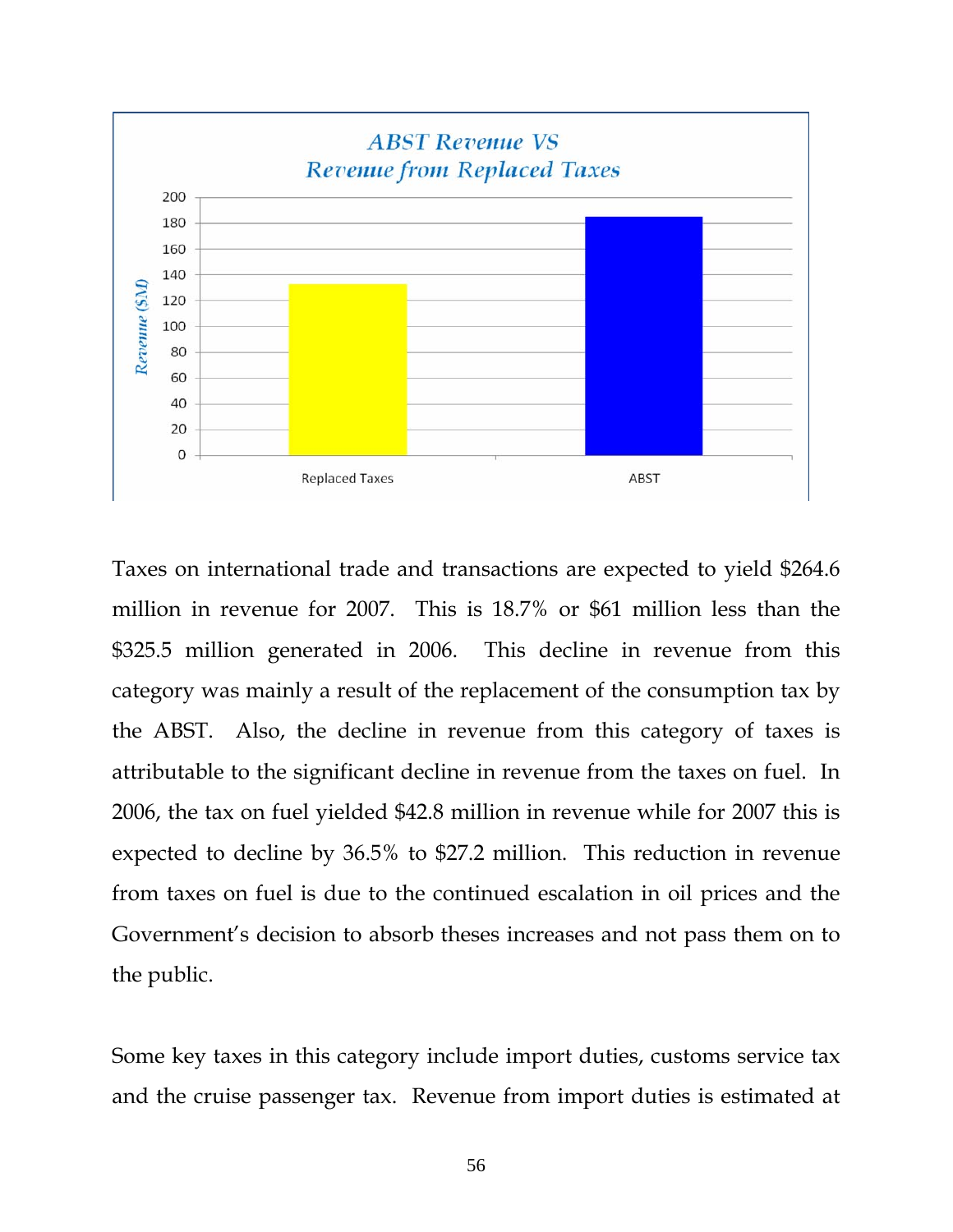\$88.9 million for 2007 which is an 8% increase over the \$82.3 million generated in 2006. The customs service tax is set to yield \$91.8 million which represents a 15.5% increase over the \$79.5 million generated in 2006. With respect to the cruise passenger tax, it is expected that this measure will generate \$6.7 million – a 36.7% increase over the \$4.9 million collected in 2006.



This impressive revenue performance attests to the effectiveness of the Government's tax reform initiatives and firmly demonstrates that sound policies and judicious fiscal planning will lead to positive and sustainable outcomes. Of course, the success of these policies was heavily dependant upon the hard work and dedication of the persons charged with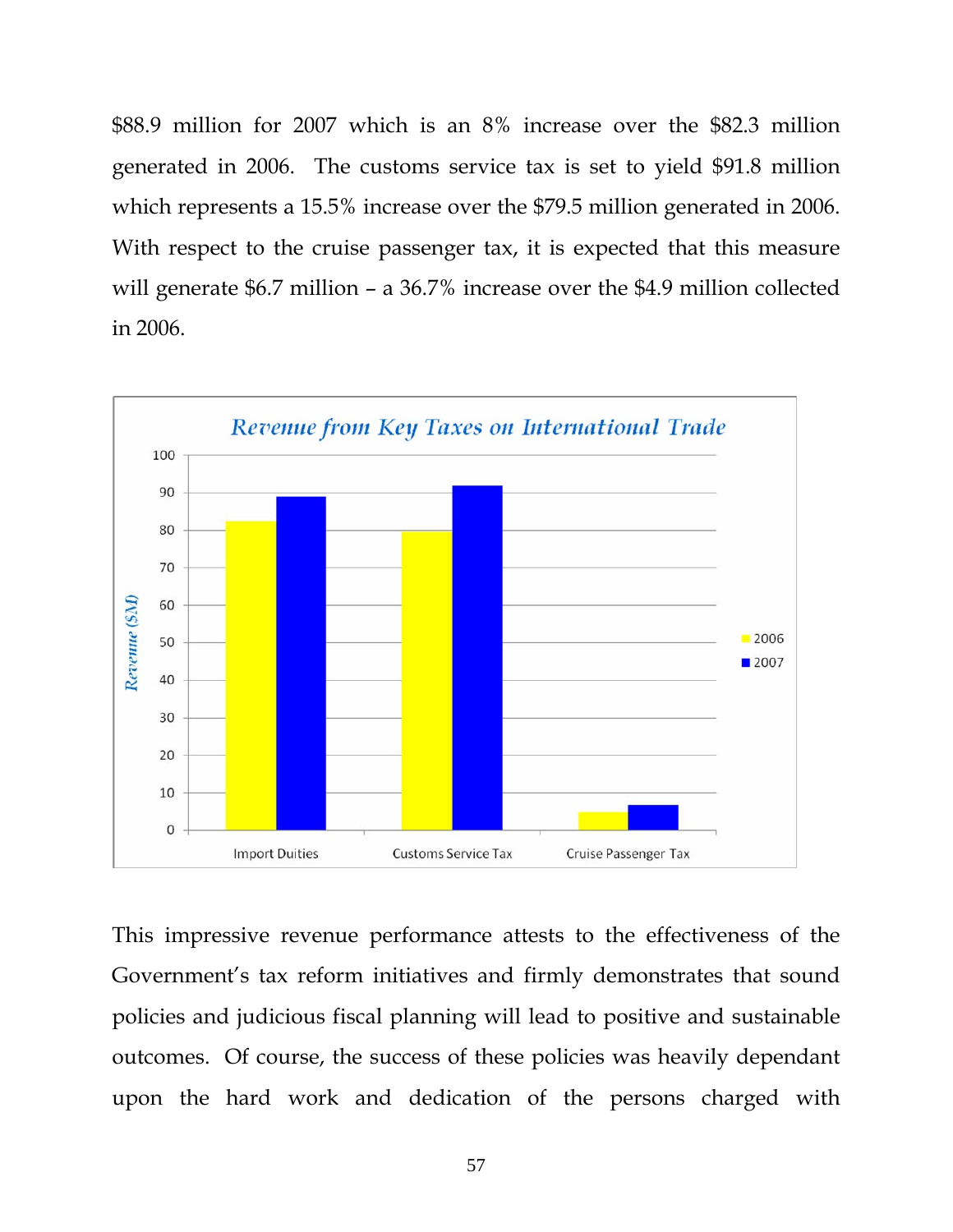implementing the new measures and administering the transformed tax system. In this regard, special mention must be made of the Commissioner and staff of the Inland Revenue Department and the Comptroller and staff of the Customs Department. Their efforts were indeed invaluable to ensuring that the tax reform initiative yielded a more efficient system and higher levels of revenue.

### **Major Expenditure Areas 2007:**

In 2007, the Government undertook expenditure in a number of key areas in order to ensure the provision of effective social services, the development of infrastructure, and the liquidation of a number of outstanding obligations.

#### *The Police Force*

The Government views the prevention and control of crime and violence as one of its most important responsibilities. We recognize that a sound macroeconomic environment and strong economic growth mean very little if appropriate systems that safeguard the public are not in place. The Royal Antigua and Barbuda Police Force is charged with the mammoth task of ensuring the safety of the citizens and residents of this country.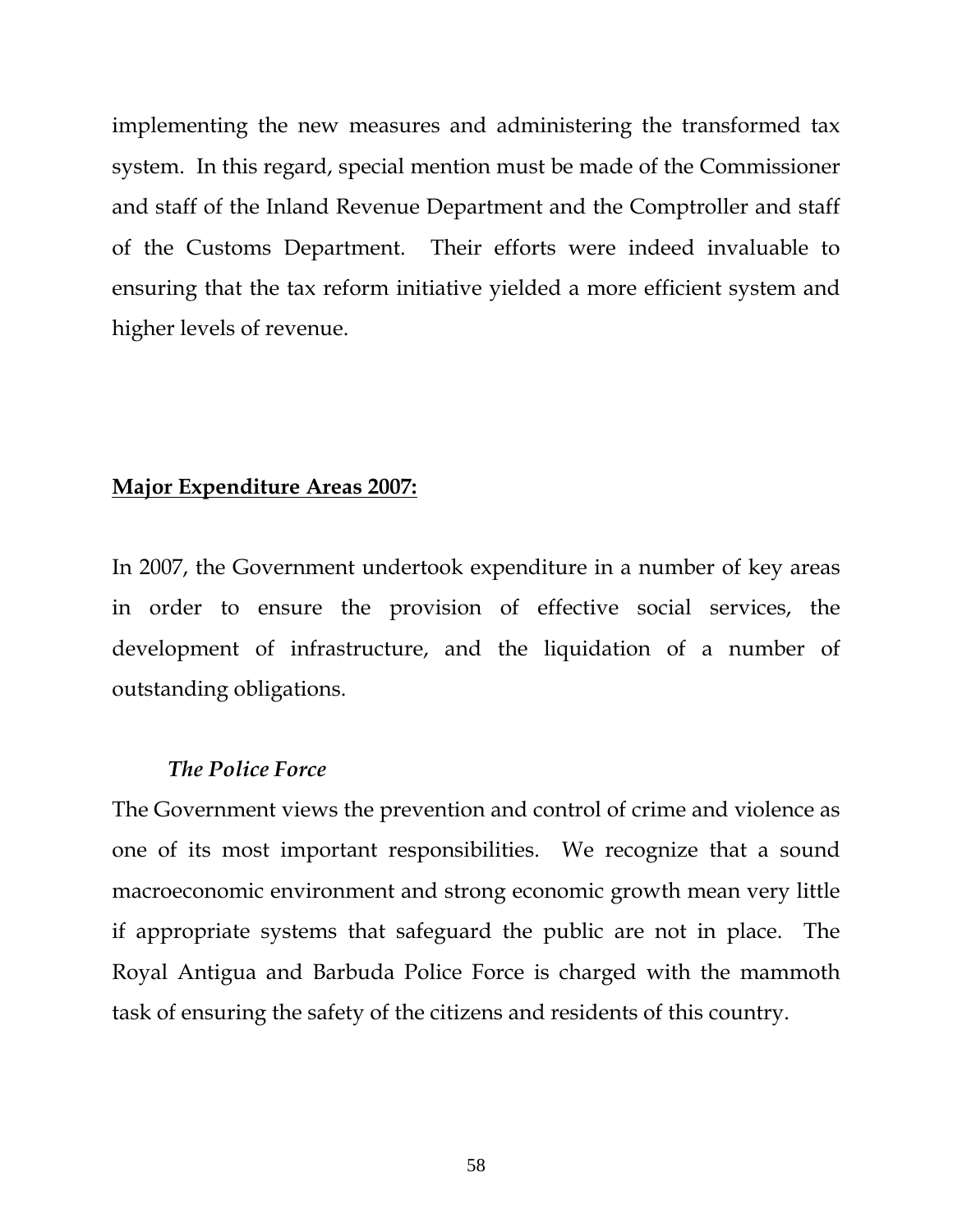In this regard, the Government provided resources in 2007 that facilitated the employment of 43 new recruits to the Police Force, thereby increasing the complement of Police available to fight crime and violence. Further, we provided resources to equip the Police Force with necessary crime fighting equipment and vehicles so that they would be better able to carry out their responsibilities to the nation. Overall, the Government spent some \$41 million in 2007 on the Police and on matters of security and public safety.

#### *Expenditure on Health Care*

Adequate healthcare is another critical element that is absolutely necessary for sustainable development in any country. With this in mind, the Government continued to pursue strategies for the creation of high quality heath care services in Antigua and Barbuda. As such, we spent in excess of \$100 million on all areas of health care including the training and recruitment of 15 additional nurses and the acquisition of six new ambulances.

#### *School Uniform Grant and National School Meals Programmes*

The School Uniform Grant, which was started in 2004 has continued to gain momentum and has seen tremendous success in the number of primary and secondary students benefiting from the programme. Since the inception of the programme, the number of uniform grants distributed has increased steadily from 10,240 in 2004 to 12,589 in 2005. In 2006, we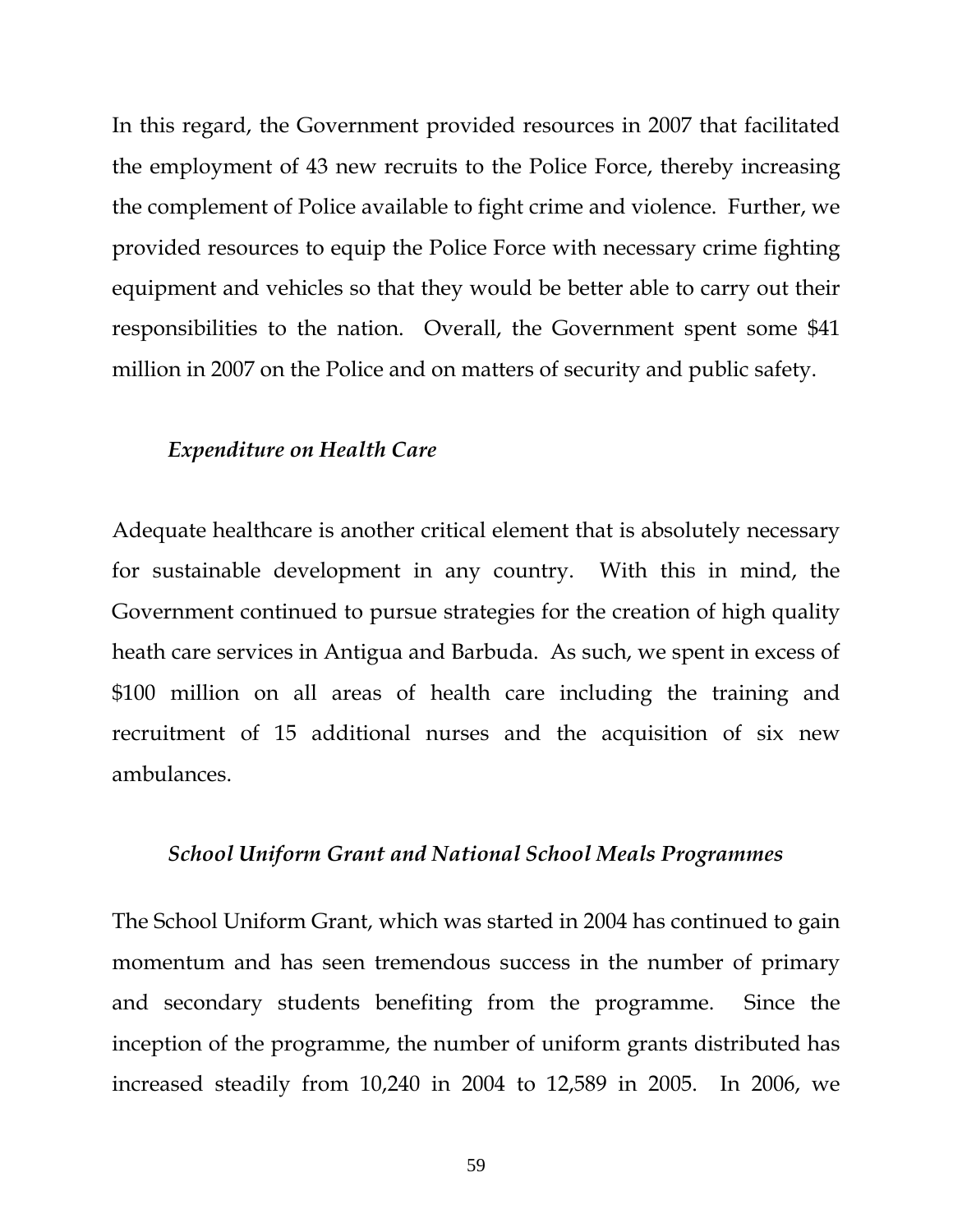distributed 17,503 uniform grants to our primary and secondary school students and for 2007 this number has increased to over 19,000. The programme will continue in 2008 and is expected to bring further assistance to families across Antigua and Barbuda.

The national school meals programme (NSMP) is one of the most meaningful and successful social programmes launched by this administration. This initiative has evolved in a manner that, by any measure, can be seen not merely as a UPP party promise being fulfilled but as an initiative aimed at the very soul of this nation.

When social scientists speak about implementing pragmatic policies that will foster growth and development this is one of the policies they are talking about. This Government strongly believes that education is one of the best avenues through which individuals can rise from poverty to prosperity and this is one of the reasons why many governments seek to provide free education for the entire population.

But, this by itself is not enough. Governments need to go further and create conducive environs for learning. To this end, the underlying objective of the NSMP is to facilitate better learning through nutrition and hence contribute to the long term growth and development of this nation.

It is on this basis that the Government will forge ahead with the National School Meals Programme in 2008. To date over 210,000 meals have been

60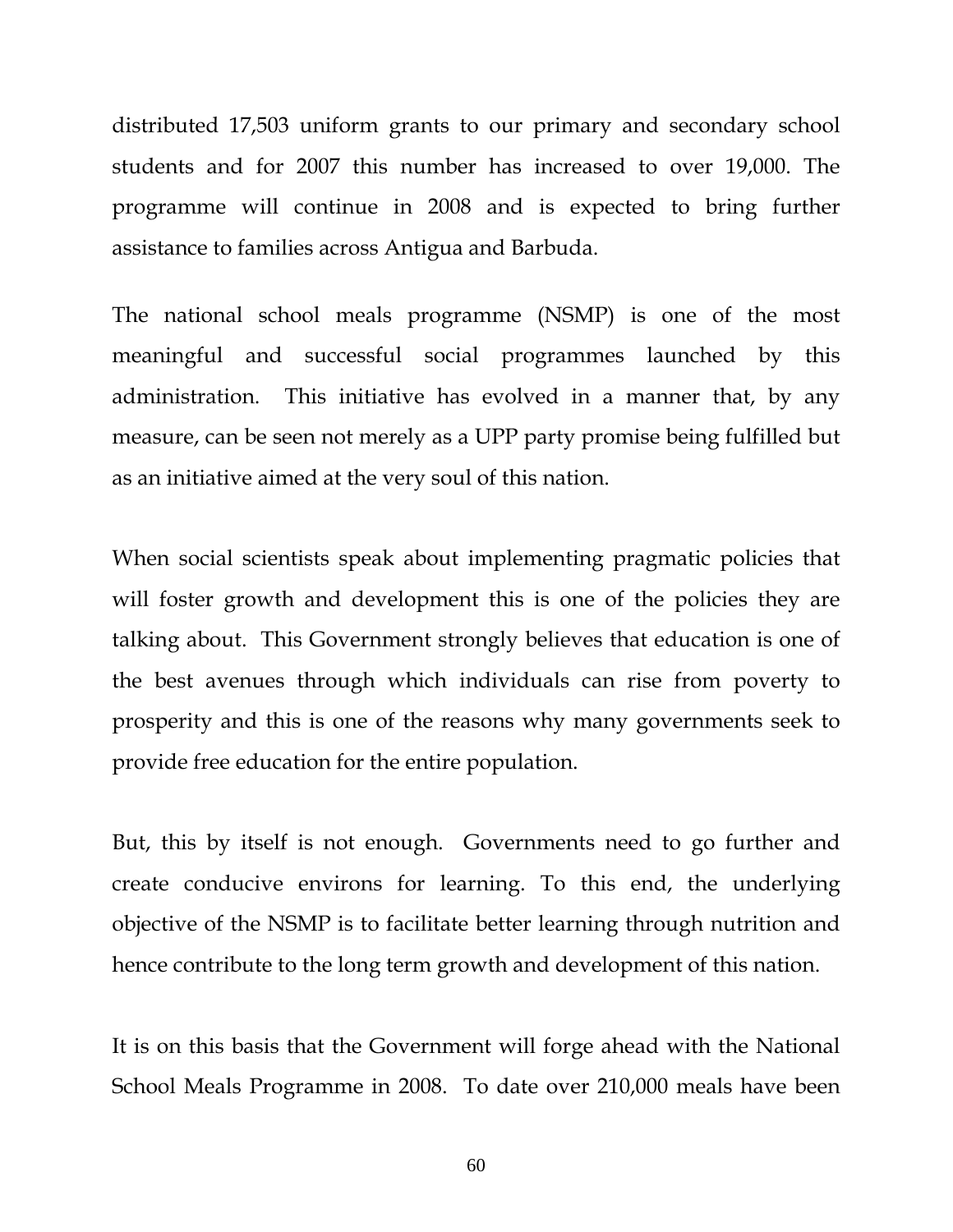served to participants across 15 Government primary schools without a single occurrence of any food borne illnesses. Thus, the NSMP continues to provide substantial financial savings to parents and guardians thereby affording them more disposable income.

In 2007, the NSMP also engaged in commercial ventures and to date has generated and deposited into the Consolidate Fund in excess of \$255,000.

In 2008 we will continue to expand the programme with the goal of incorporating an additional 7 to 8 schools, including Barbuda, before the end of the first half of the year. This will impact an additional 1,600 students. In this regard the ongoing training of staff in areas addressing sanitation, safety and hygiene protocols *vis-à-vis* food preparation, handling and delivery remains a vital component of this project.

Finally, the Government wishes to extend a heart felt thank you to the Private Sector in Antigua and Barbuda for their generosity in the sponsorship of the Serving Centre Facilities at the various Government primary schools. The value of this contribution exceeds \$2,000,000 signifying their unconditional support to nation building and more importantly the youth of this country.

The Government also wishes to thank the Government of Trinidad and Tobago for making grant funding available through the OECS Special

61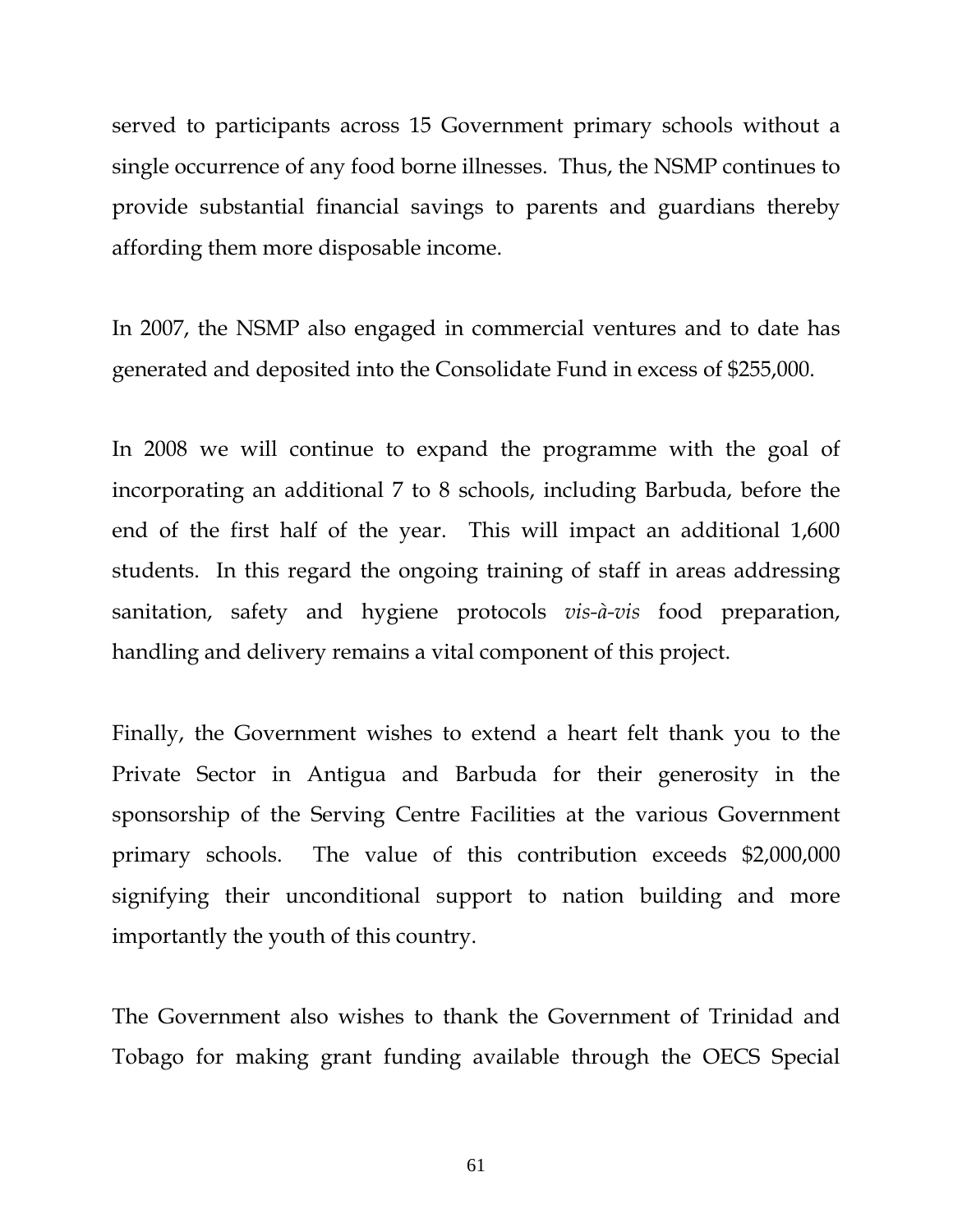Window Facility for the construction of the second central kitchen facility which will commence in 2008.

# *ICT Development*

In 2007, the Government advanced its Digital Agenda by continuing to implement various elements in the overall Information and Communication Technology (ICT) policy. In particular, the Government launched seven new Community Access Centers in communities across the island through which Antiguans and Barbudans can have ready access to computer technology. Each centre is equipped with state of the art equipment and manned by technical experts who can guide users in understanding and utilizing the technology. To facilitate the effective implementation of elements of the ICT policy, the Government spent about \$10 million on ICT in 2007.

# *Road Works*

The UPP Administration has, over the past few years, made the provision of a high quality road network one of its priorities. This Government is cognizant of the role that good infrastructure plays in supporting economic activity, attracting investment, and advancing the social welfare of our people. As such, in 2007, we intensified our road programme with particular emphasis placed on enhancing the roads and drains in St. John's.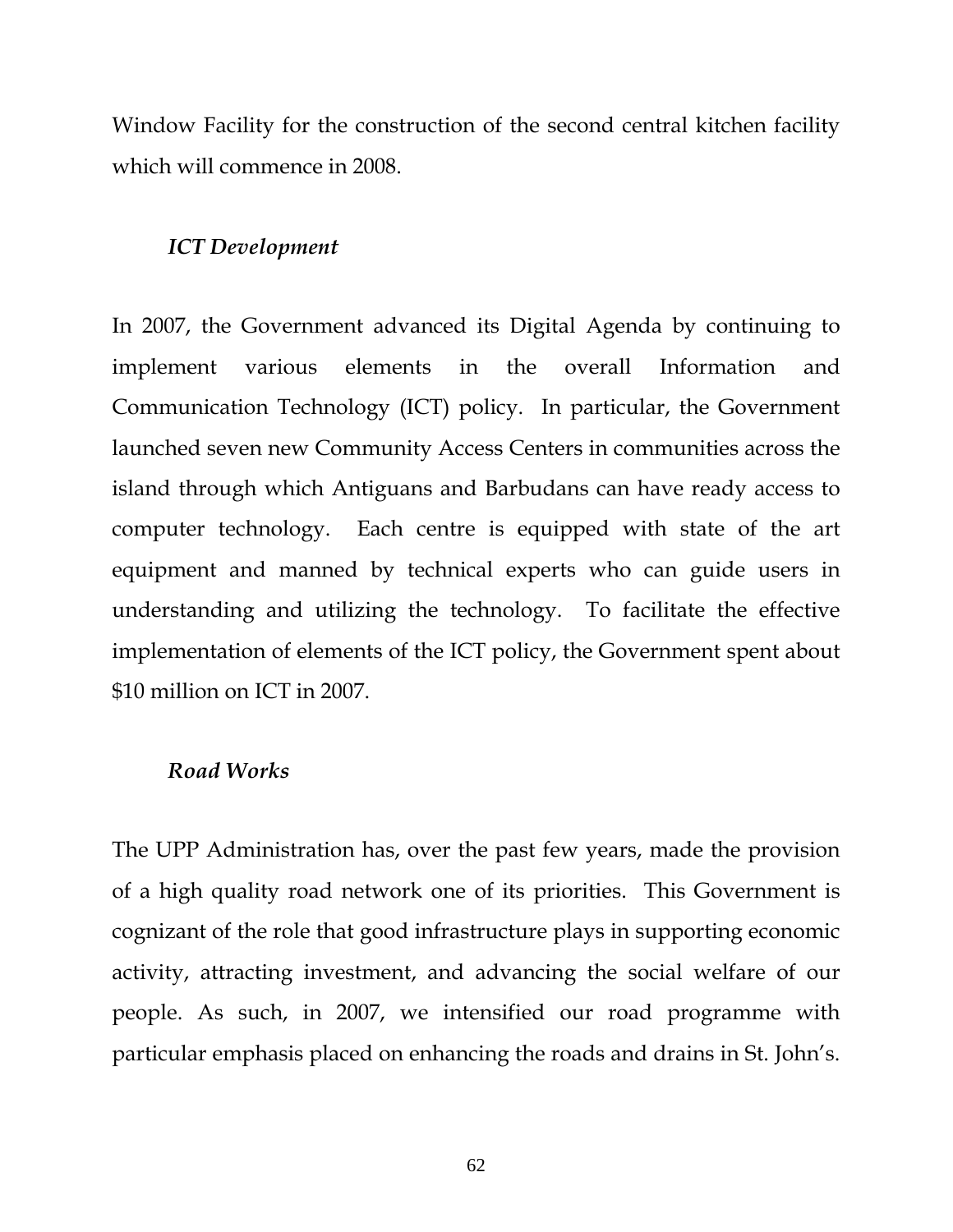We also commenced the implementation of our Village Concrete Roads project.

Overall, the Government spent over \$125 million on road works in relation to the ICC Cricket World Cup preparations and in several communities including:

- ♦Parham
- ♦Vernons
- ♦Potworks
- ♦Cedar Valley To Cassada Gardens
- $\triangle$ McKinnons
- ♦Freemansville
- ♦Buckleys Main Road
- ♦Grays Green Community
- ♦Fitches Creek
- ♦Golden Grove
- ♦Belmont
- ♦Barbuda

Between 2005 and 2007, this Government has spent over \$200 million on upgrading, refurbishing and constructing road ways that hitherto were woefully neglected and in a state of dire disrepair. Many communities across the island have benefited from this injection of resources into road works. The road programme is ongoing and it is this Government's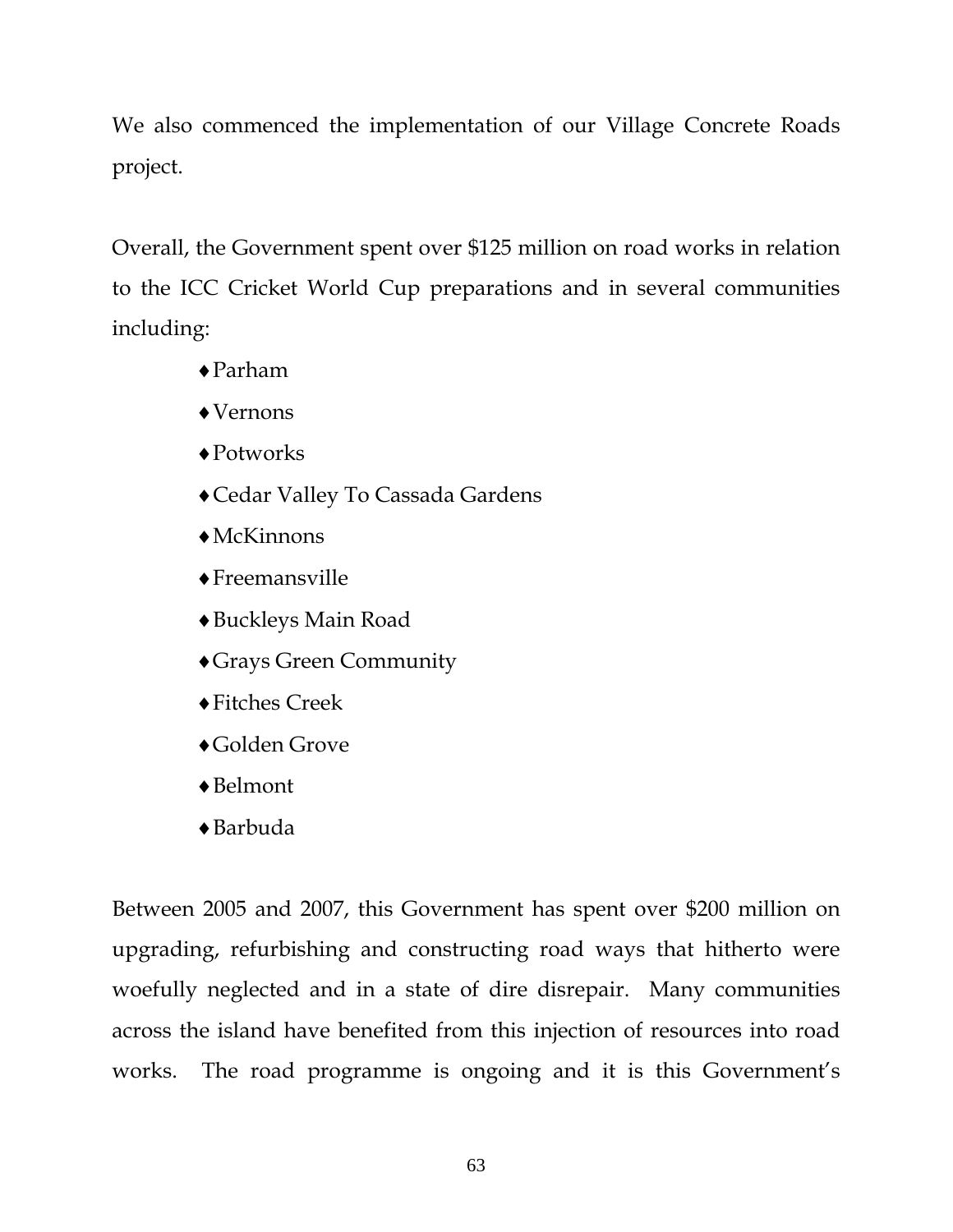intention to ultimately repair every road in the country that needs repairing.

Finally, the tremendous amount of work done on the road network was made possible by the significant work undertaken by the staff of the Public Works Department as well as the technical assistance and manpower provided to us through the kind generosity of the Republic of Cuba.

#### *Voluntary Separation*

As part of its ongoing fiscal reform programme, the Government has sought to develop strategies for better expenditure management and to streamline the public sector. In this regard, the Government commenced its public sector transformation initiative through the implementation of a Voluntary Separation and Early Retirement Programme (VSEP) in 2006. The objective of the VSEP was to generate a reduction in the Government's wage bill through the severance and early retirement of public servants. This Government did not and does not consider any proposal to abruptly cut thousands of persons from the public sector as a viable option. In fact, we firmly believed that this would be an inhumane approach to the challenge and could very likely create various socio-economic difficulties.

This VSEP allowed the qualifying persons to opt out of the public sector through an application process. Having received and processed the applications, the Ministry of Labour, Public Administration and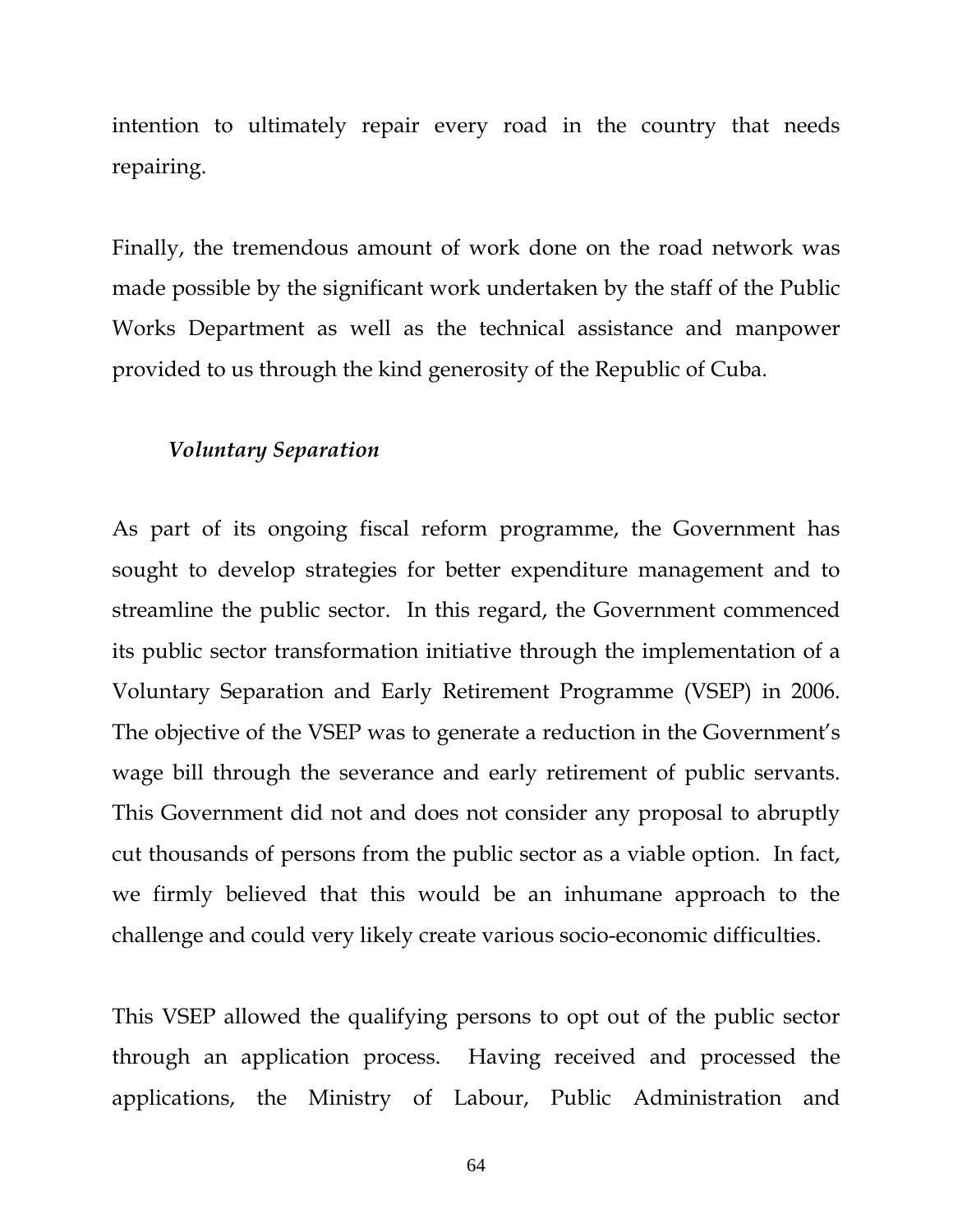Empowerment offered packages to public servants who wished to exit the service. Over the past several months the Government has paid out over \$43 million on separation and early retirement packages. We anticipate that this programme should be completed within the first quarter of 2008.

## *Liquidation of Back Pay to Public Servants and Other Obligations*

This Government commenced the arduous task of liquidating decades of accumulated back pay owed to public servants by paying out \$15 million to affected categories of public servants in December 2004. In 2005, the Sunshine Government continued its campaign to correct this wrong and appalling state of affairs by implementing the long outstanding 7% wage increase that was promised to civil servants since 2000. In 2006, we started the process of clearing back pay that was owing to civil servants since 1995. The outstanding amount was \$32 million and we started the liquidation process by paying \$8 million to public servants in December 2006.

This Government then promised to pay the remaining \$24 million over the course of 2007. We started in January 2007 with the teachers and have to date paid over \$22.7 million in back pay to public servants across all ministries. It is expected that by year end, all persons who were owed back pay for the 1995/1996 period would be fully paid. This is yet another promise made and honoured by the Sunshine Government. While we take pride in this achievement it is not yet time to celebrate for there is about \$100 million in back pay that is still owing to public servants. Due to the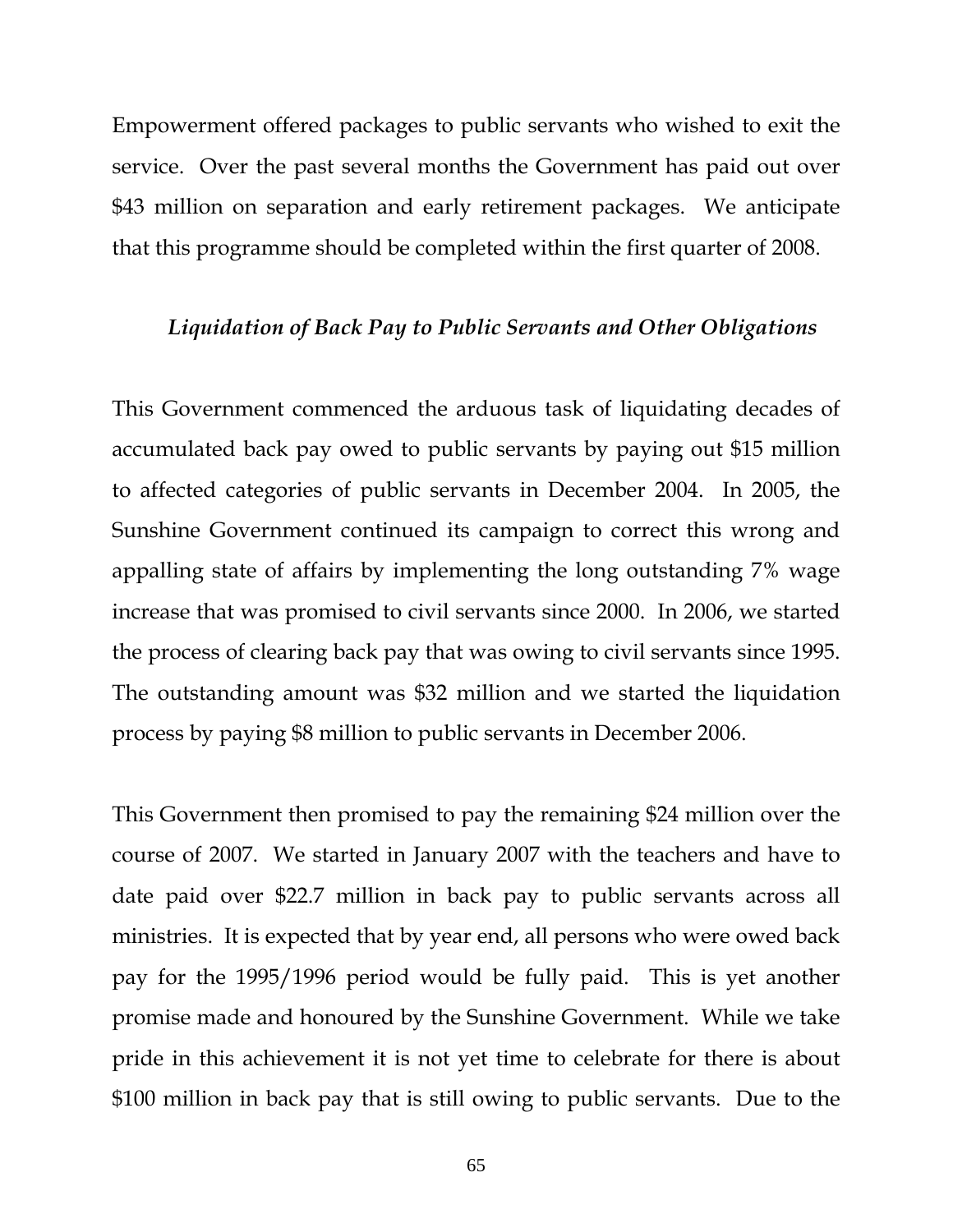irresponsible and callous actions of the former Administration, this Government will need to find about \$71 million to liquidate back pay that is still outstanding for the period 2000 to 2002 and about \$30 million in back pay for travelling and mileage increases that were promised as far back as 1994 and never paid. This Government, however, intends to honour these obligations. It will take time, but as a caring Government, we view it as the right and honourable thing to do.

#### *Other Obligations:*

The extent of the Government's compassion in respect of the issue of monies owing to workers of this country is not constrained by political, sectoral or any other concerns. This Government is a caring Government and our compassion runs deep. We are about to demonstrate once more how very deep these pristine blue waters run.

The Government has, over the past few years, been engaged in a difficult struggle in respect of the Half Moon Bay property which has involved costly and lengthy litigation. While this has been ongoing, many of the former employees of the Half Moon Bay Hotel have suffered unconscionable abuse. These workers have been owed severance and other terminal benefits for well over a decade. This Government is fully cognizant of the importance of sacrifice and perseverance in order to attain shared goals. However, this treatment of the Half Moon Bay employees is unjust and must be corrected.

66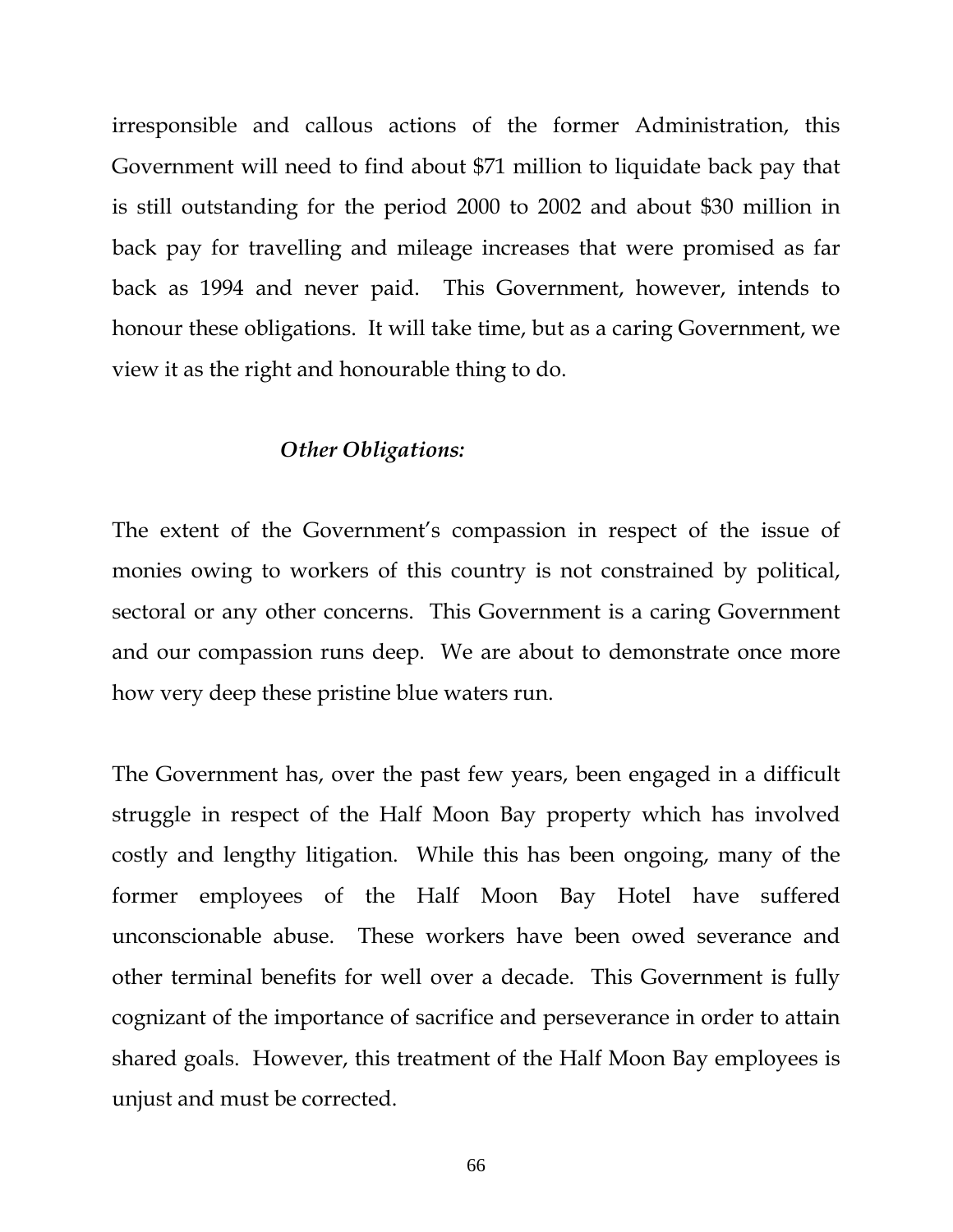To this end, the Government will, before the end of this month, ensure that all of the over 160 former employees of the Half Moon Bay Hotel receive the principal amount owing to them for severance, vacation, and notice pay. This will be done at a cost of over \$635,000. In early 2008, we will proceed further and seek to liquidate the interest that has accrued on the principal amounts.

#### **Economic Prospects for 2008:**

Economic activity is projected to expand in 2008, fuelled primarily by developments in tourism and supported by construction and the other service sectors. Output in the tourism industry is forecasted to strengthen in 2008 partly attributable to an increase in the number of hotel rooms. The completion of the Hodges Bay Club and portions of the Emerald Cove Resort is expected to complement the existing stock of hotel rooms which currently stands at 3,910 including the Sandals Mediterranean Village and the Verandah Hotel which had soft openings in 2007 but will be in full operation in 2008.

The increase in the number of hotel rooms in 2008 will be supported by additional airlift from North America and Europe. Also, three major airlines -Delta, Continental and American Airlines - will be making weekly direct flights from New York, New Jersey and Florida to the island. In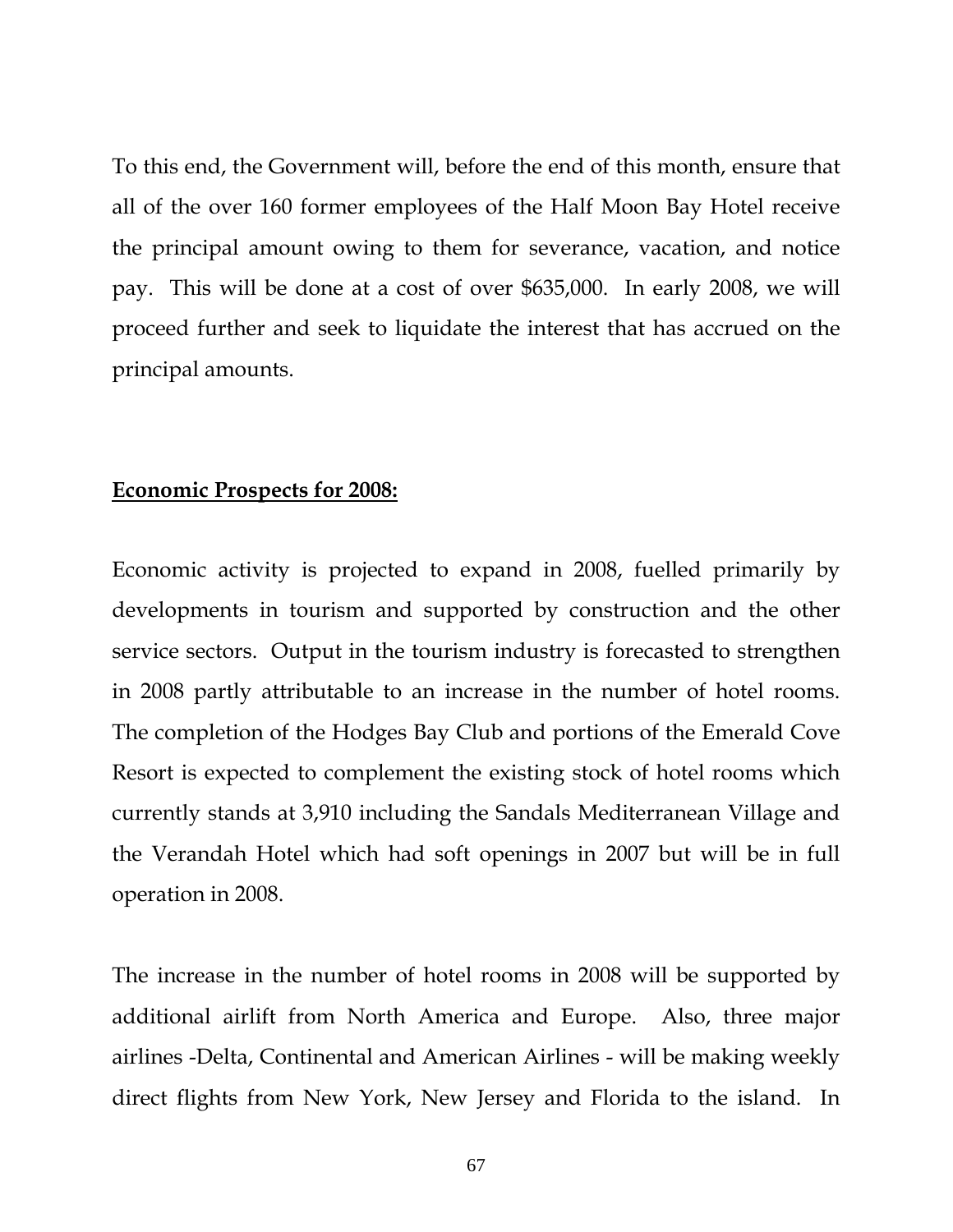addition, seat capacity will be increased on existing flights originating out of Atlanta, Charlotte, Philadelphia, Toronto and London.

| <b>Airline</b>  | Gateway       | Frequency/week                     | Total Number   |
|-----------------|---------------|------------------------------------|----------------|
|                 |               |                                    | of Add'l Seats |
|                 |               |                                    | - Yearly       |
| Delta           | JFK           | New Twice                          | 15,000         |
|                 | York          |                                    |                |
| Continental     | NWK - New     | Daily<br>(Jan<br>$\qquad \qquad =$ | 20,000         |
|                 | Jersey        | April)                             |                |
| American        | MIA - Florida | Daily                              | 55,000         |
| <b>Airlines</b> |               |                                    |                |

The performance of the industry in 2008 will be further strengthened by the increased marketing of the destination. In addition to the marketing done by the various hotels which has a spillover effect on the destination as a whole the government will continue to play a pivotal role in promoting the destination world wide. This will ensure that the country receives maximum benefit from the tourism industry given the importance of the industry to the overall growth and development of the country.

Another significant development in the area of marketing in 2008 is the Stanford 20/20 Cricket Tournament scheduled to take place from 25 January to 24 February. This sporting event is expected to have a significant impact on the number of visitors coming to the country – particularly from the Caribbean region. However, a long term benefit of hosting this event is the international exposure the country will receive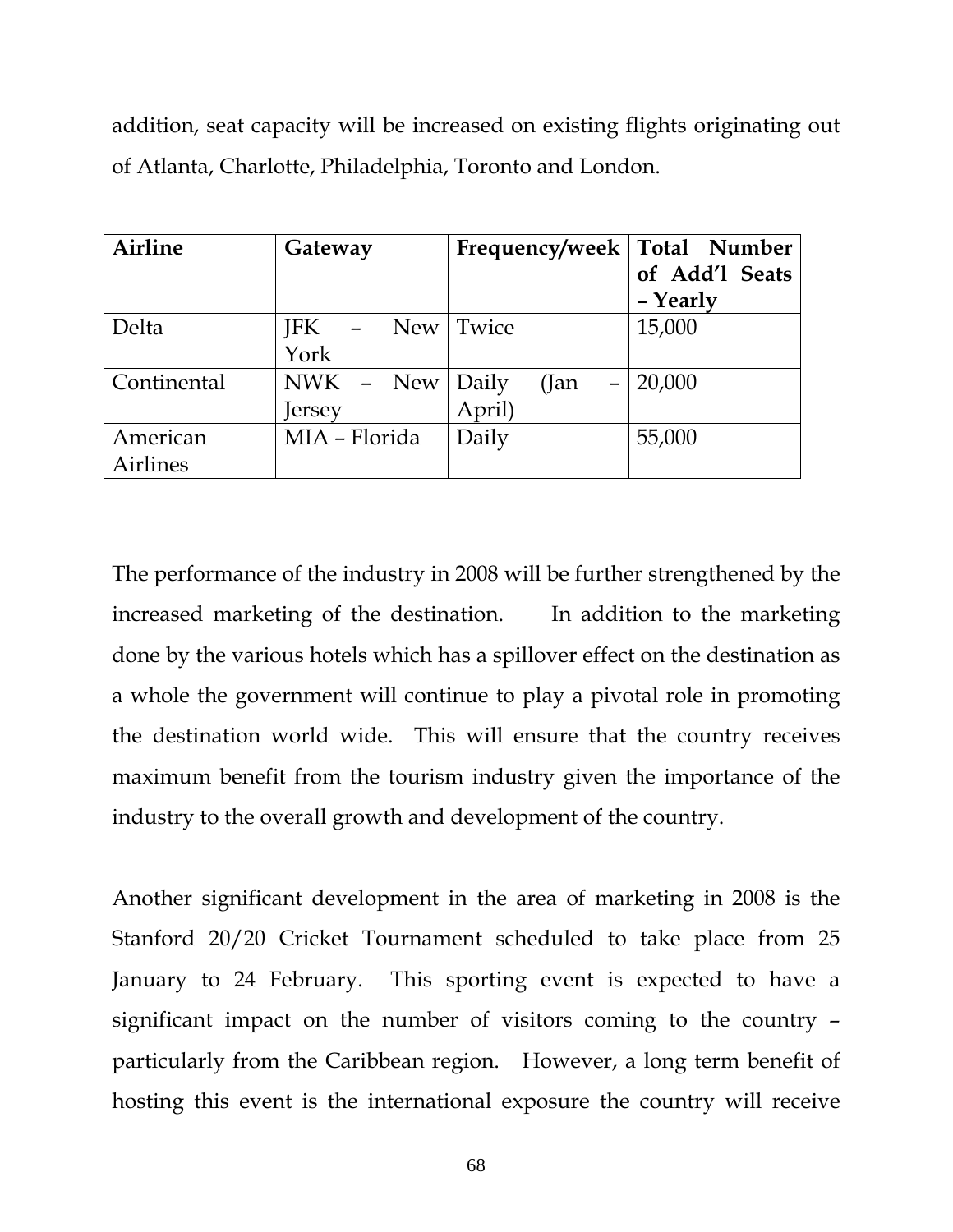from the broadcasting of the tournament world wide. The Government wishes to commend this truly inspired venture, which has no doubt served to further fuel the region's passion for the game.

With respect to the construction sector, new and ongoing projects are expected to contribute to increased economic activity in 2008. In the private sector, work is projected to intensify on the building and expanding of a number of hotels and condominium developments including Sugar Ridge Development, Emerald Cove, Pineapple Beach Hotel, Phase II of the Veranda Project, Sapphire Beach Resort, and the further development of Jolly Harbour by the La Perla Group. In addition, the construction of private homes will contribute to the growth in economic activity. Activity in the public sector will focus on roads and other infrastructural development, the Sunshine Community Hub and Phase I of the Airport Development Project.

Consistent with the development in construction and tourism in 2008 growth in output is also expected in the other sectors including "wholesale and retail trade", "transport", "communication" and "banking and Insurance".

In the Financial sector monetary liabilities and domestic credit are projected to increase as economic activity expands. In the external accounts, the merchandise trade deficit is likely to widen, fuelled by an increase in payments for imports associated with rising oil prices and an

69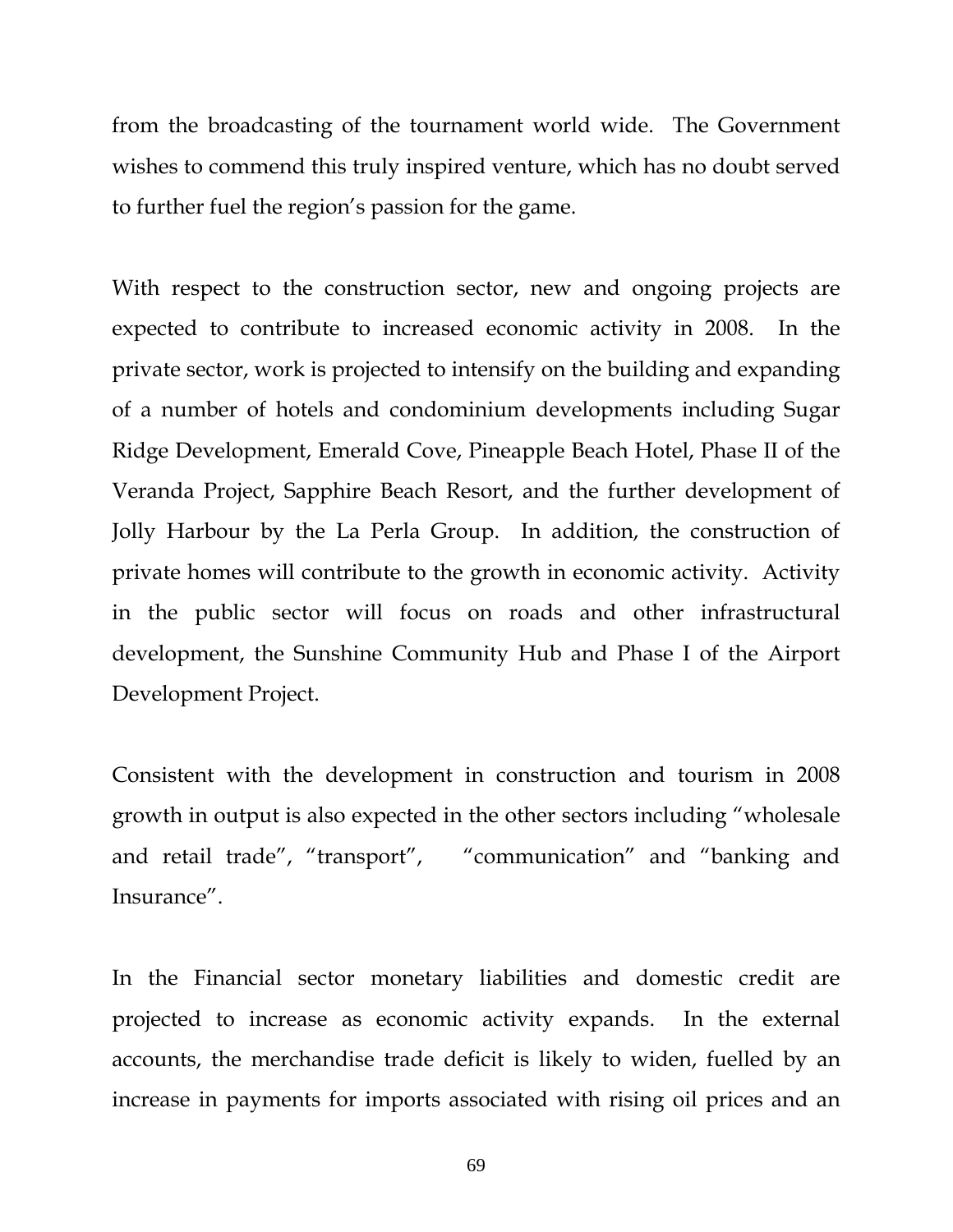expansion in economic activity, particularly tourism and construction. Gross travel receipts are expected to increase, driven by growth in stayover arrivals.

# **Strategy for 2008**

Having completed the major elements of its tax reform initiative in 2007, the Government will now seek to intensify activities on the expenditure component of the fiscal reform programme. Particular emphasis will be placed on enhancing efficiency in the public sector and ensuring more effective expenditure management. The attainment of these objectives will be dependent on a successful combination of legislative reforms, institutional reorganization and modernization of public service procedures. On the revenue side, while the Government does not intend to introduce any new measures, we will continue to strengthen the revenue collecting agencies with a view to creating a more efficient tax administration and raising the level of compliance.

Another critical element of the fiscal reform programme is the Government's debt management strategy. In the coming year, we will advance the implementation of the strategy in an effort to reduce the debt burden and to facilitate the achievement of debt sustainability.

70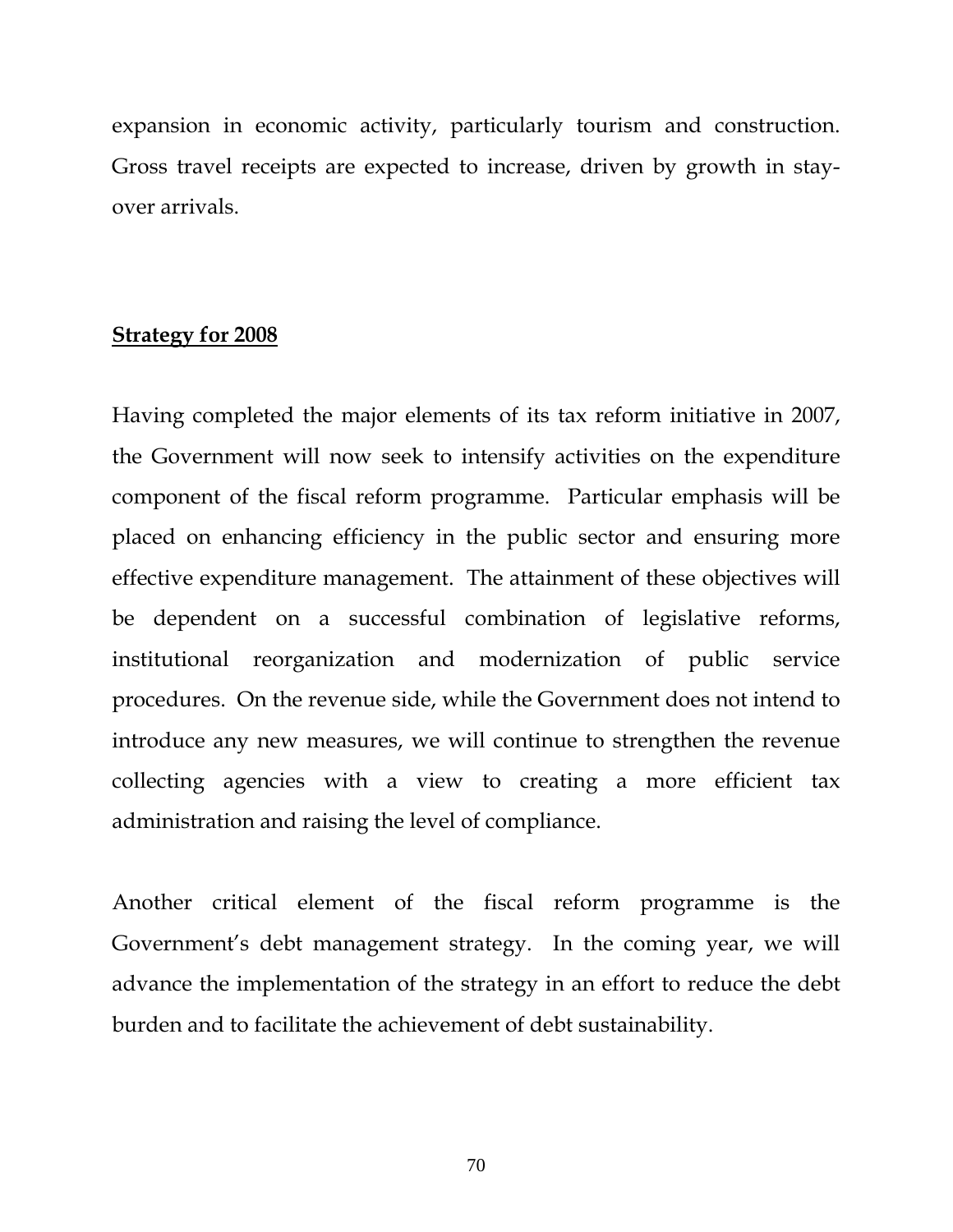We are well aware of the need for additional policies to support the expansion of the private sector and encourage real economic growth. To this end, the Government will pay particular attention to strengthening the business environment, encouraging domestic and foreign investment, and supporting small business development. The Government will also continue to pursue avenues for economic diversification while at the same time seeking to strengthen the tourism sector which continues to be the mainstay of the Antigua and Barbuda economy.

In the coming year, this Government will target specific areas that are of particular importance to the general public and have long term implications for the social and economic advancement of Antigua and Barbuda. We will enhance expenditure in the areas of education, crime and violence, health and infrastructural development. These will be the priority for this Administration as we seek to secure a brighter, more stable and abundant future for all Antiguans and Barbudans.

### **Tourism – Creating a World Class Visitor Experience**

Tourism is recognized as an important earner of foreign exchange, a strong generator of sustainable employment, a meaningful contributor to economic growth and a vehicle for social and economic transformation. In Antigua and Barbuda, the sector is responsible for approximately 40% of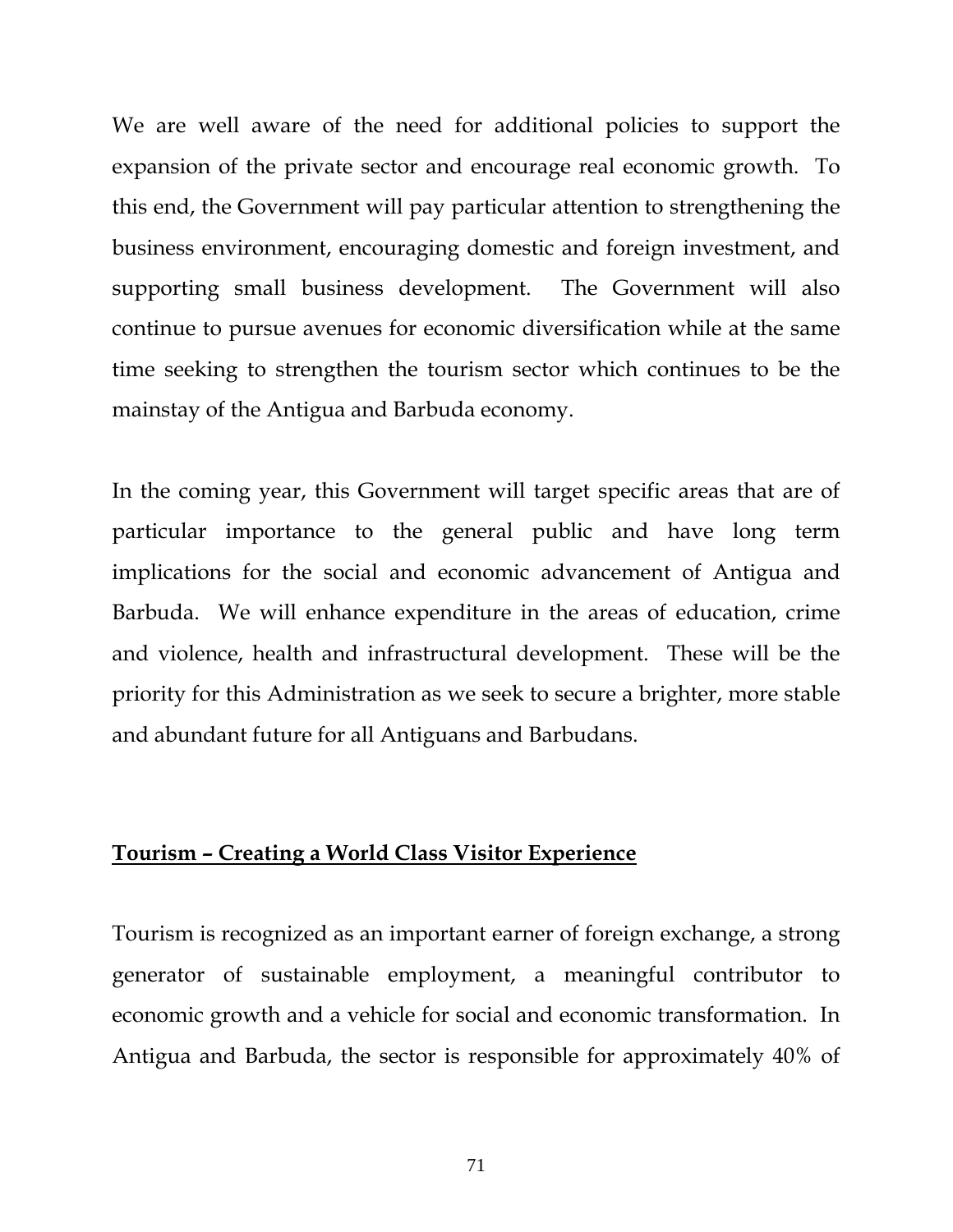all employment, 85% of foreign exchange earnings, 70% of GDP and 52% of total investment [**World Travel and Tourism Council -2007].**

The Ministry of Tourism will continue to fully exploit the enormous potential which exists in the tourism industry. Our strategic thrust is to:

- Upgrade the existing room stock to international standards, and establish a critical mass of new rooms led by the 5-star end of the market;
- Position Antigua and Barbuda as the Meetings, Conventions, Sports and Wedding Capital of the Eastern Caribbean and the Business Centre of the Sub-region;
- Upgrade selected sites and attractions and develop various facets of the product;
- Increase airlift service to both islands;
- Enhance industry standards and quality service through human resource development and on-going industry training;
- Upgrade the room and physical capacity of small hotels below 25 rooms; and
- Generate a higher level of tourism awareness among the population

To facilitate this process and to achieve the desired outcome, the Ministry with the support of the Commonwealth Secretariat has crafted a national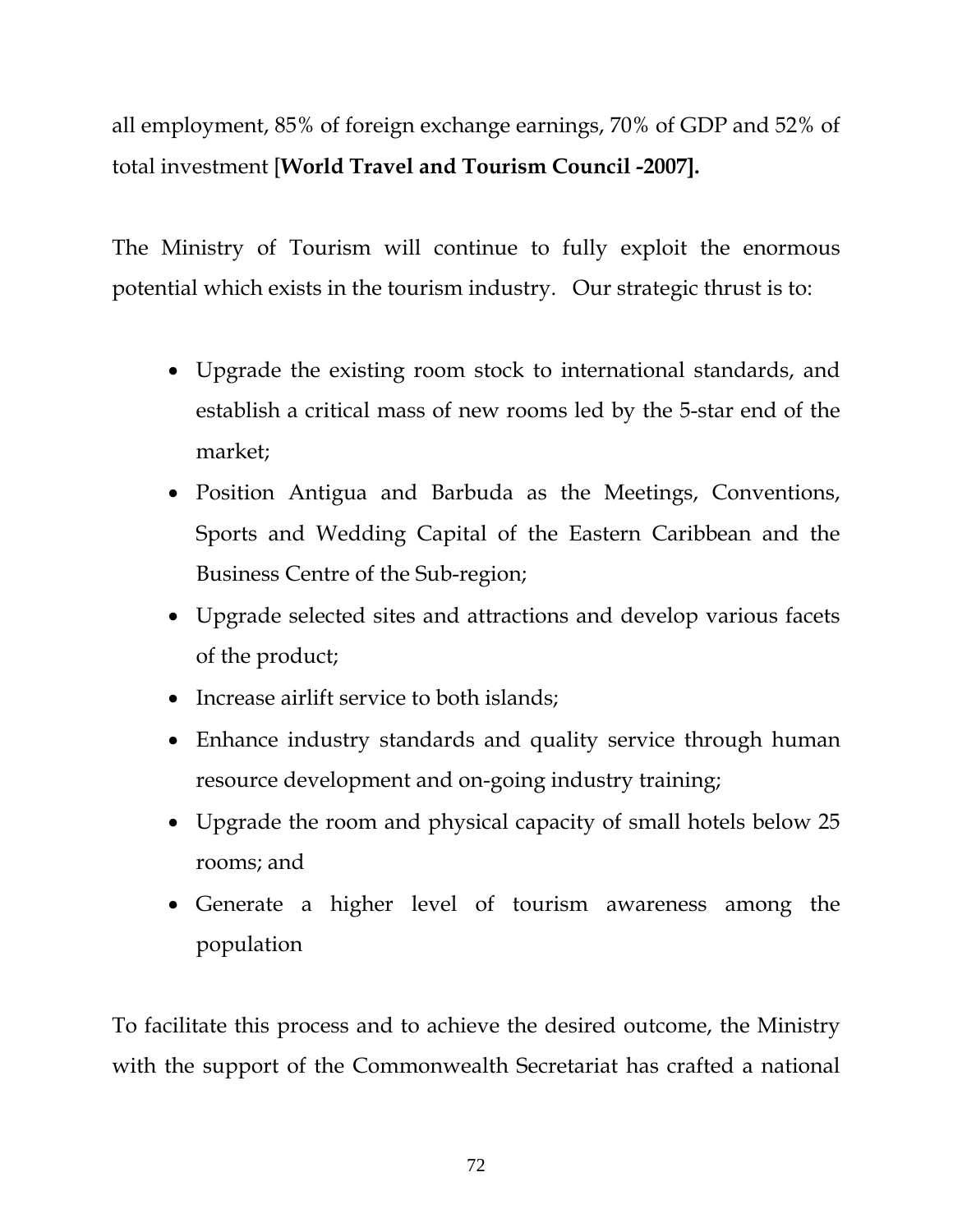development policy – the Antigua and Barbuda Tourism Master Plan – for the development of the sector. Additionally, it is the intention of the Ministry to draft a three year business plan with annual operational plans to guide the short term goals and objectives of the Ministry in keeping with its long-term vision – to attain and maintain the position as one of the top five island destinations globally.

Tourism is the engine of growth in the economy and hence it is critical that we adopt a business approach to tourism development and management which will ensure:

- strategic repositioning of the country in the global tourism marketplace;
- a culture of service excellence is developed ; and
- the visitor experience is unique and second to none internationally.

The **Tourism Business Approach (TBA)** therefore requires not just dialogue and consultation, but that the dialogue and consultation be institutionalized to achieve **effective and greater stakeholder buy-in resulting in a shared vision for the industry.** Such a **constructive and mutually beneficial partnership** between the public and private sector is absolutely necessary for sustained growth.

The reorganization of the Antigua and Barbuda Hospitality Training Institute and the creation of the Antigua and Barbuda Tourism Authority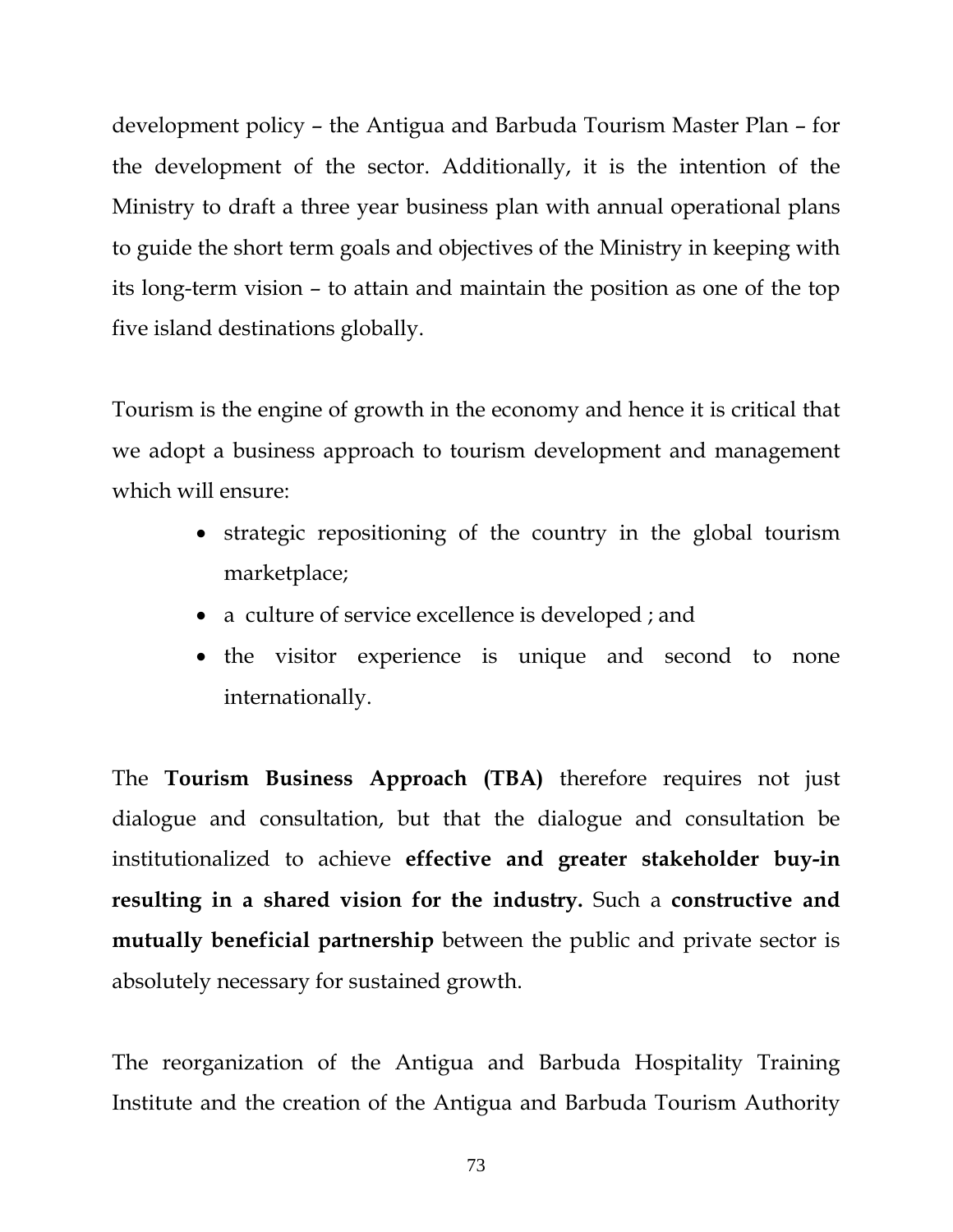are the result of the aforementioned dialogue and consultation. Both institutions will have a very positive impact on the way we conduct business in the sector.

In 2008 the Ministry will work with the Central Statistics Office and other stakeholders to establish the framework for the development of the Tourism Satellite Accounts as a medium to measure the real impact of tourism on the national economy.

The challenge for the Ministry in 2008 is to provide quality tourism experiences that are derived from environmentally sustainable tourism, whilst fostering ongoing growth in a highly competitive globalized market.

Thus, the Ministry will be working with the Caribbean Tourism Organisation to embark on the Tourism Assured Project. This project will measure excellence in tourism service in ten critical areas:

- $\triangleright$  Customer research
- $\triangleright$  The customer promise
- $\triangleright$  Business planning
- $\triangleright$  Operational planning
- $\triangleright$  Standards of performance
- ¾ Resources
- $\triangleright$  Training and development
- $\triangleright$  Service delivery
- $\triangleright$  Service recovery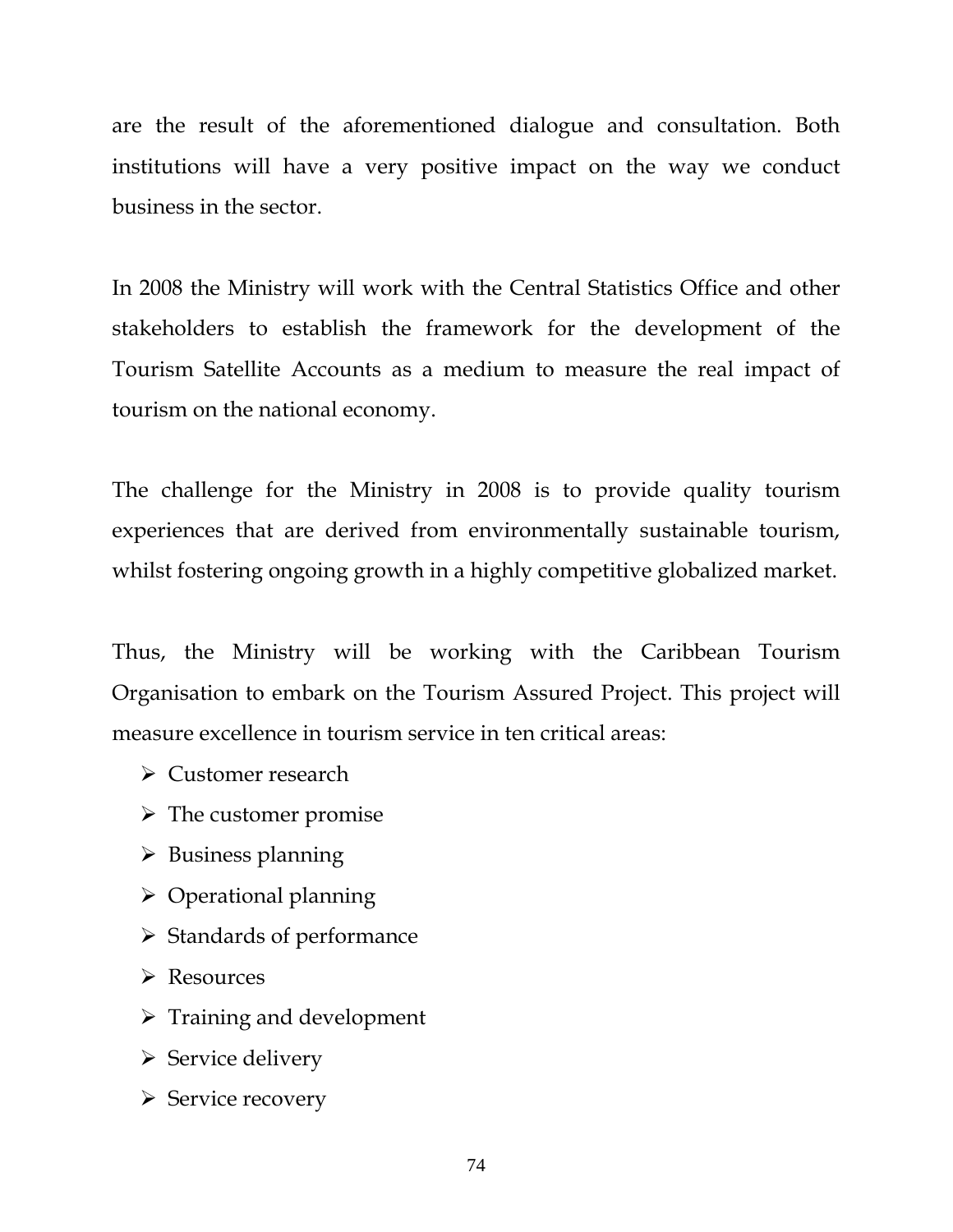#### $\triangleright$  Customer satisfaction improvement

One initiative to further develop the tourism industry in Antigua and Barbuda will be the construction of a new shopping, entertainment and recreational facility at Fort James. The objective of this Project is to transform the Beach and its facilities into a modern, safe, clean, wellmanaged and environmentally-sustainable attraction of the highest international standard. Work is expected to begin on this project early in the New Year. Similar beach enhancement work will commence on a number of beaches including Ffrys beach, Jabberwock, Morris Bay, Darkwood, Long Bay, Half Moon Bay and Pigeon Point.

#### **Promoting Small Business Development:**

Having recognized the importance of a thriving micro and small business sector for economic growth, job creation and poverty reduction, this Government has sought to create an enabling environment that would encourage the expansion and viability of small businesses. In an effort to further develop this essential sector the Government enacted the Small Business Development Act in November 2007. This legislation focuses on incentivizing and assisting small businesses that are majority-owned by citizens of Antigua and Barbuda.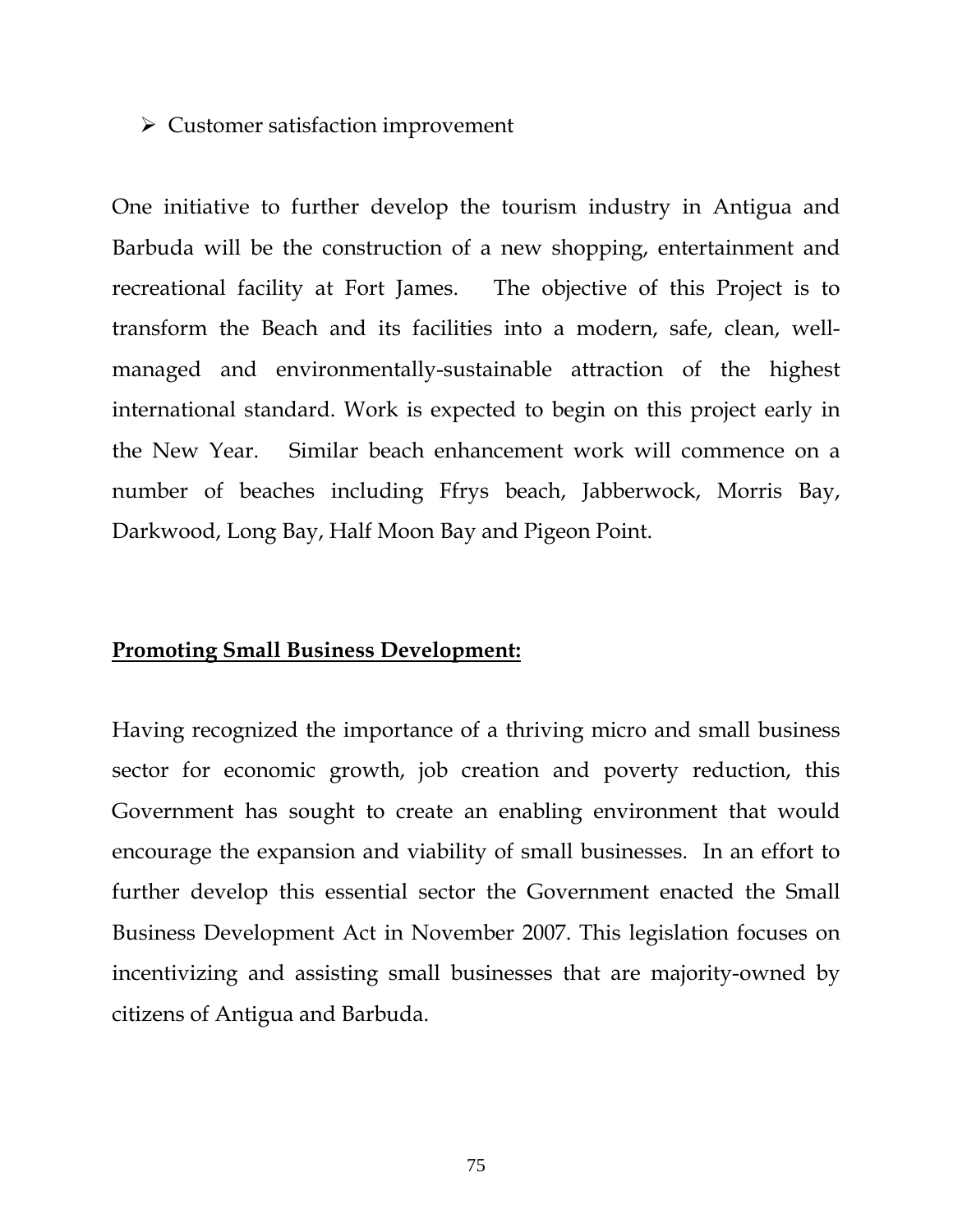For the purposes of the legislation, a small business is defined as one with no more than 25 employees, capital investment not exceeding \$3 million, and total annual sales of not more than \$2 million. Small businesses that are not majority-owned by citizens of Antigua and Barbuda may also qualify for incentives and assistance provided they meet certain additional criteria.

The Act provides fiscal incentives and concessions for small businesses and offers technical assistance for small business owners in areas such as budgeting, accounting, product development, marketing, development of business plans and general management procedures. In addition, the legislation allows for the establishment of a Loan Guarantee Scheme to be administered by the Antigua and Barbuda Development Bank. This Scheme will assist in the provision of guarantees for loans for small businesses in an amount not to exceed \$100,000.

The Government has gone one step further in its effort to promote the development of small businesses by enshrining in the Small Business Development Act the provision that it will reserve at least 25% of the procurement of its goods and services for small businesses registered under the Act.

A further concrete demonstration of this Government's dedication to small businesses is its decision to offer a preferred corporate tax rate to commercial banks that develop and extend special credit facilities to small

76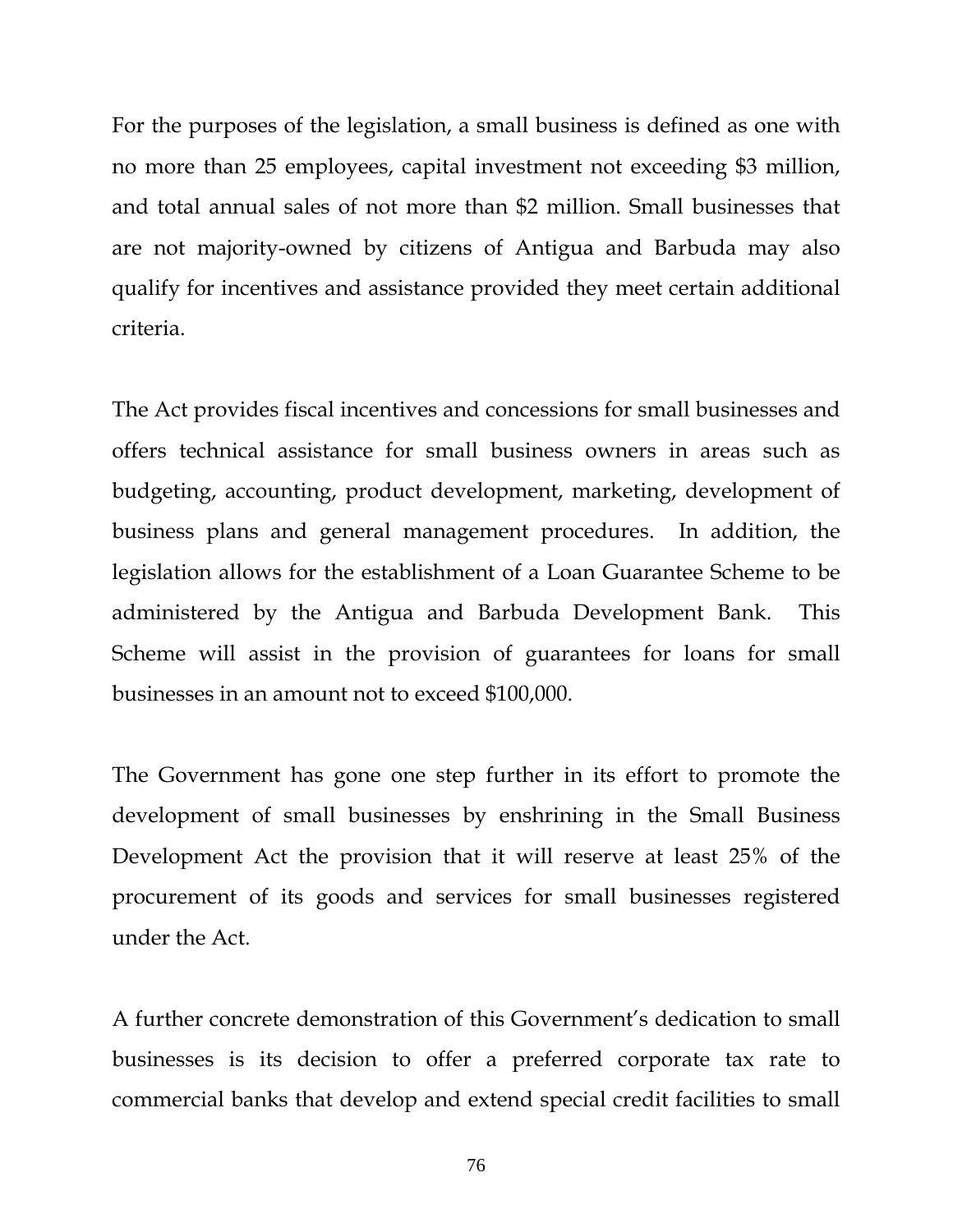businesses. It is envisioned that these credit facilities will be characterized by interest rates that are below prime and more flexible lending requirements than what currently obtains with typical commercial loans. Where commercial banks have demonstrated, on prescribed criteria, an expansion in the level of credit extended to small businesses the Government will offer a corporate tax rate of 22.5% to the eligible banking institution.

Finally, the Antigua and Barbuda Development Bank (ABDB) continues to play a meaningful role in the financial sector and, through its progammes and lending practices, has contributed to the Government's efforts to promote and support indigenous micro and small businesses. In 2007, Bank continued to execute the Empowerment for Ownership Initiative, which provides concessionary financing for micro and small businesses in Antigua and Barbuda.

As of October 31 2007, 149 loans totaling over \$5.4 million were approved under this initiative. These loans have been granted to businesses engaged in varying types of economic activity. The sectors in which these businesses operate include wholesale and retail trade, information technology, agriculture, manufacturing, fishing, restaurant and catering, transportation and education services. As a direct result of the resources provided under this Initiative, these businesses have created additional employment for over 325 persons in Antigua and Barbuda. This Initiative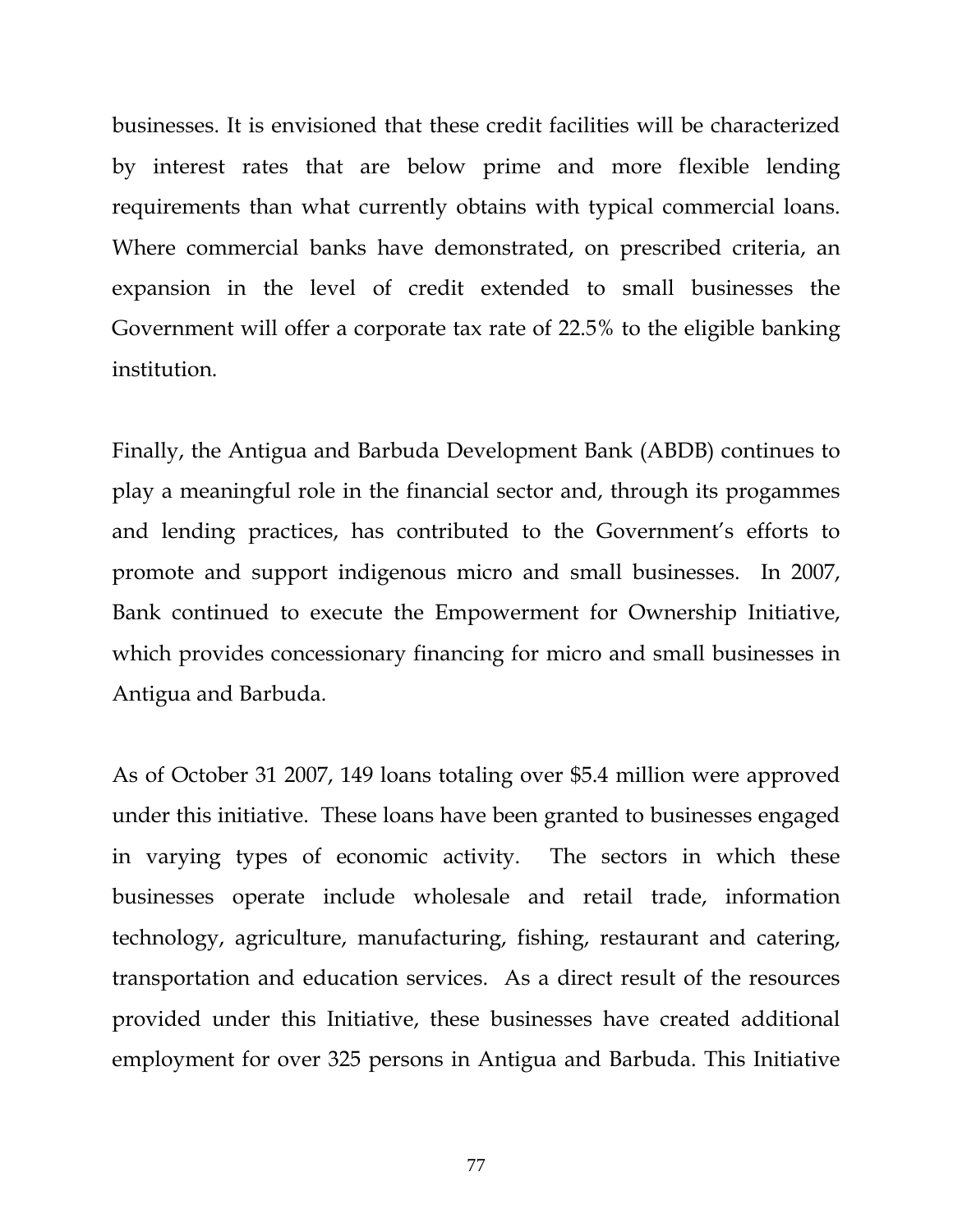has certainly been successful and is no doubt an important contributing factor to the development of small business.

In addition to implementing the Empowerment for Ownership Initiative, the Bank continued to provide mortgages and student loans under the Caribbean Development Bank (CDB) loan facility that targets the low– income to lower-middle income segments of the population. Further, the Bank, in collaboration with the Ministry of Agriculture, Land and Fisheries will begin working on a low income housing development project in 2008. The Bank will also explore avenues for building partnerships with the Barbuda Council to develop a similar low income housing project in Barbuda.

### **Antigua and Barbuda Investment Authority:**

The Antigua and Barbuda Investment Authority (ABIA) commenced operations in May 2007 and is the Government's one-stop-shop for investors. Its mandate is to attract foreign direct investment, develop and grow indigenous investment, and provide assistance to all investors wishing to establish or expand their businesses in Antigua and Barbuda.

This Government's vision, which will be manifested through the work of the Authority, is for Antigua and Barbuda to be a world class destination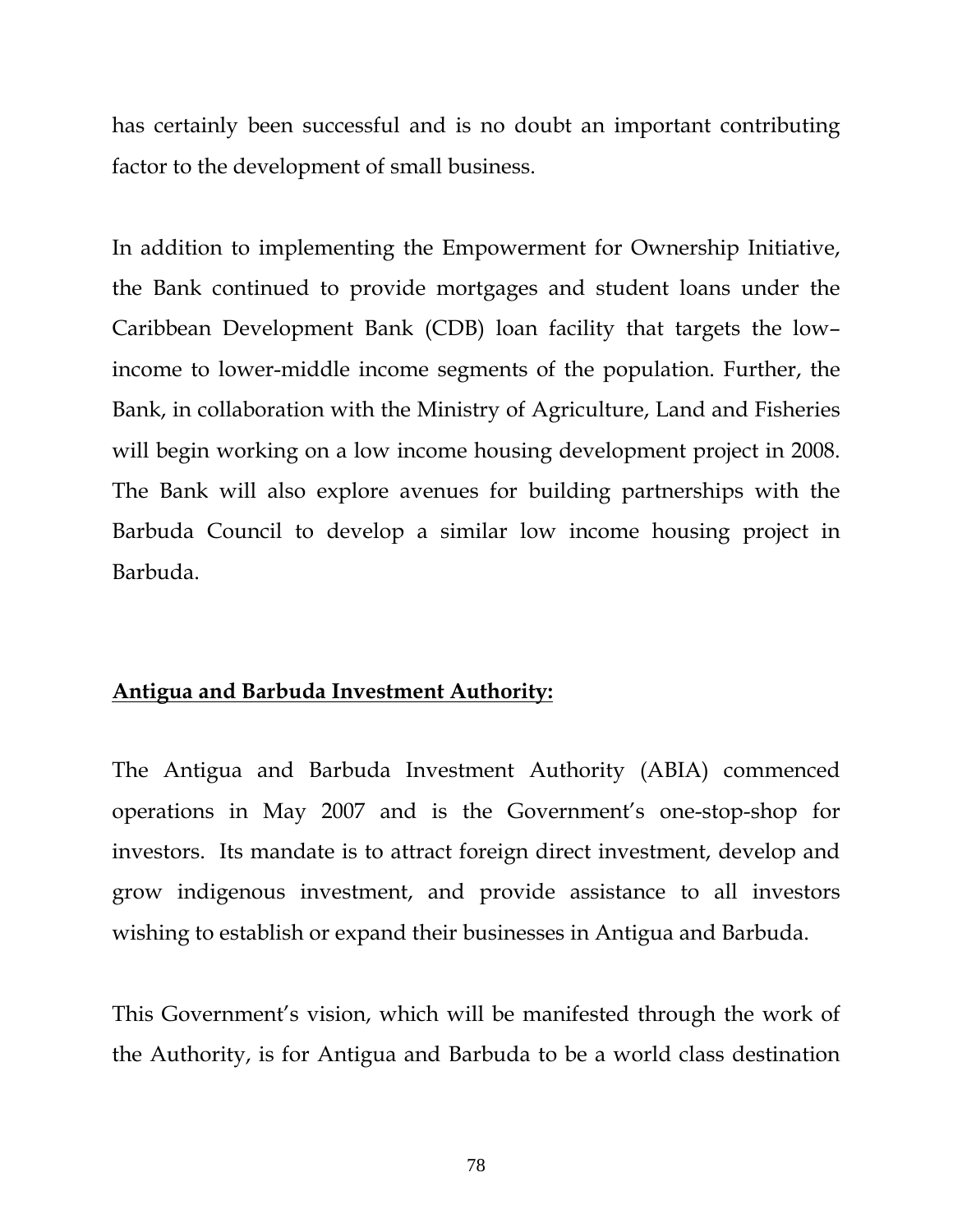for significant levels of investment that will help to create better and more fulfilling economic opportunities for our people.

Over the past seven months, the Chairman, Executive Director and Heads of Departments at the Authority have made significant strides in ensuring the organization is on the right path towards achieving its objectives. In fact, the Authority has already identified Medical Transcription as a new industry with tremendous potential for Antigua and Barbuda. Medical Transcription is the process of converting voice dictation by doctors to an electronic format. Many hospitals in the United States and Europe have utilized this method to prepare patient records. There is a significant and growing market for these services. For instance, US hospitals have outsourced over US\$14 billion to production centres outside the US for the provision of Medical Transcription services. We believe that this industry has the potential to provide between 300 and 500 jobs in Antigua and Barbuda within the next 3 years.

As of November 27th 2007 ABIA has facilitated foreign and local investment to the value of over \$140 million. Concessions were processed and granted to a value of over \$20 million. The investors comprised 50 locally owned businesses and three foreign owned businesses. These businesses are expected to generate additional employment for over 475 persons. The sectors in which these investments are concentrated include manufacturing, construction, agriculture, education, information services and tourism.

79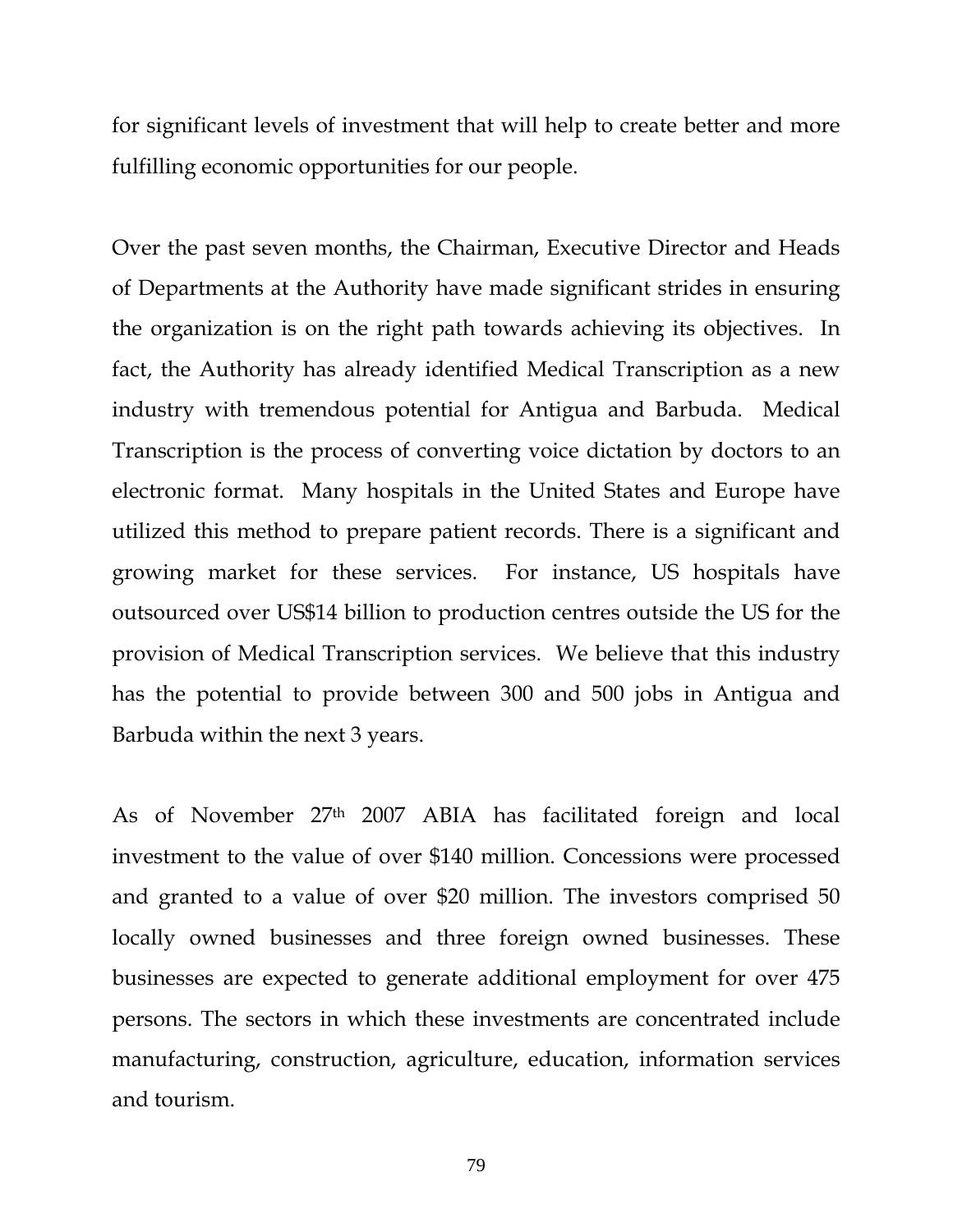The Government is pleased with the work undertaken by the Authority to date and anticipates that it will be able to generate even more substantial results in the coming year. From January 2008 the Authority will fully commence its pro-active marketing and promotion of Antigua and Barbuda for the attraction of foreign direct investment. While the Government wishes to attract investment in as many areas as possible, particular emphasis will be placed on four main areas for investment:

- Tourism (premium resorts and developments);
- Financial Services (offshore industry);
- Health and Wellness, and Education (specialized medical services for overseas patients, set-up of university campuses, etc.); and
- Business Support and Logistics (ICT, Call Centers, etc)

A total of \$2,880,000 has been allocated in the budget to facilitate the work of the Authority and to ensure it is able to position Antigua and Barbuda as a first-rate destination for investing and doing business.

## **Customs Renewal Programme:**

In September 2005, the Government of Antigua and Barbuda embarked upon a revolutionary Customs Renewal Programme aimed at modernizing the management and operation of the Customs and Excise Department.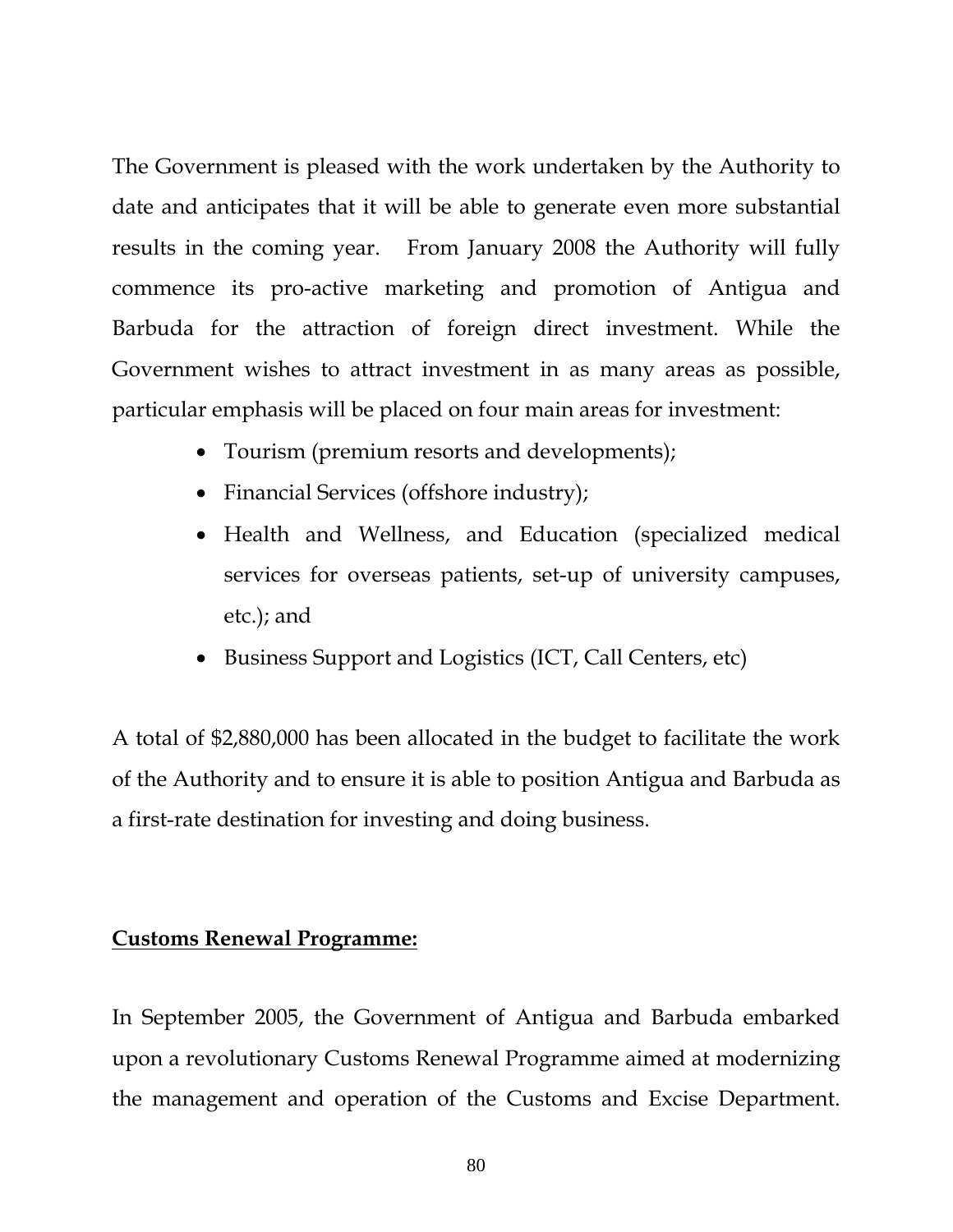With the assistance of the Caribbean Regional Technical Assistance Centre (CARTAC) we were able to undertake the necessary analyses and preparatory work in 2006 that would facilitate the implementation of the programme.

One of the major goals of this programme is to make Customs more efficient and transparent by taking advantage of the opportunities offered by Information and Communication Technologies (ICTs). After conducting the necessary investigations, including a two-day workshop in Jamaica organized by the Organisation of American States (OAS), Institute for Connectivity of the Americas (ICA), the Development Gateway Foundation and other International donors, and recognizing that the Jamaican government had developed a recognized Customs Automated Management System (CASE), the Government of Antigua and Barbuda identified CASE as a proven solution that perfectly fits its needs.

In addition, the USAID Caribbean Open Trade Support (COTS) signed a Memorandum of Understanding to assist the Government in its Customs Renewal Programme in the non-ICT related areas. These areas include the re-organization of the Customs Department, creation of modern Customs operations with Intelligence, Risk Analysis, Post Audit and other units, along with reviewing all Customs related laws to bring them in line with international best practice.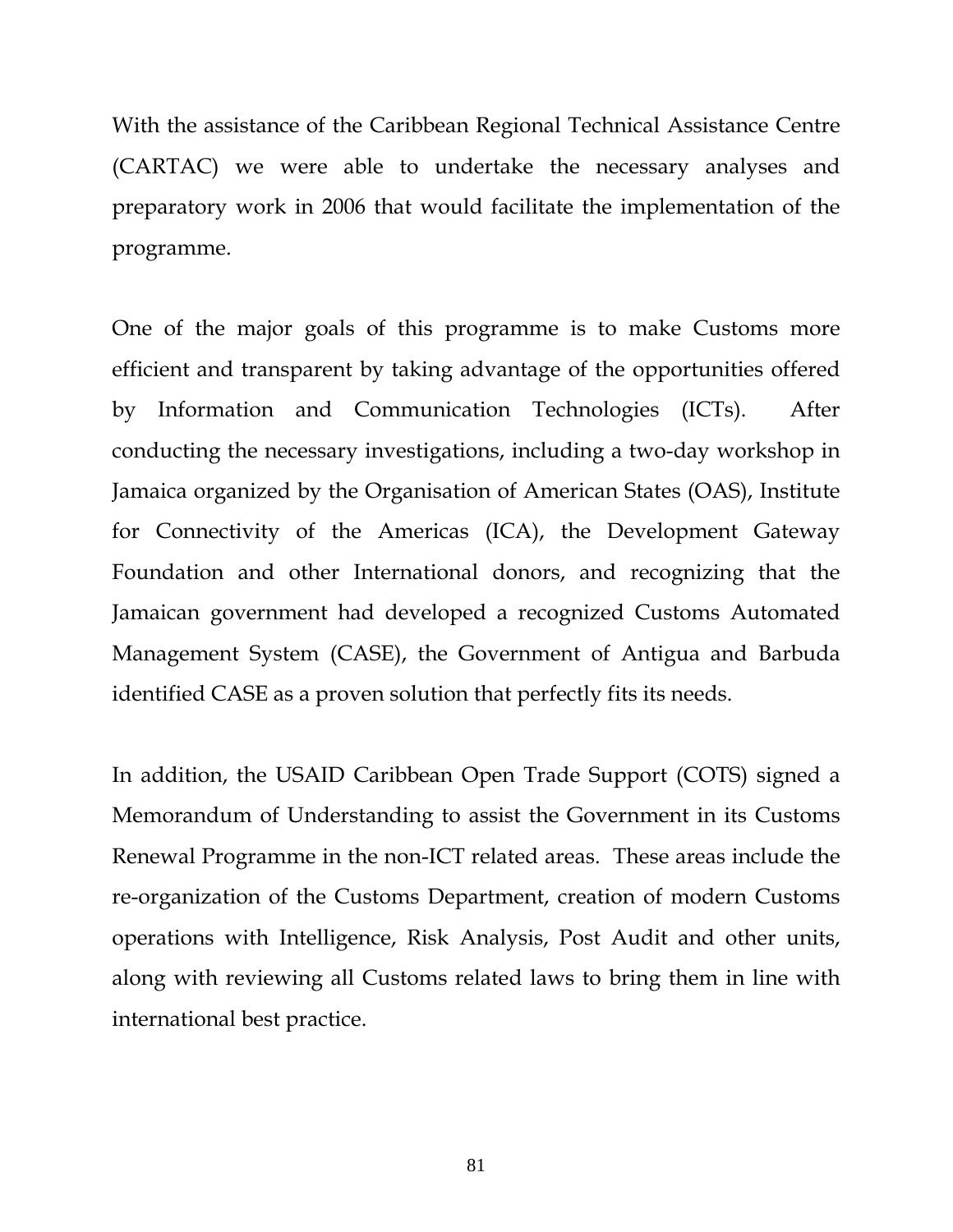In the re-structuring of Customs, the Customs Renewal Programme hopes to be able to guarantee that most goods will be able to be cleared by importers within 24 hours. Greater emphasis will therefore be placed on Trade Facilitation, as the country moves to acquire a higher international rating in ease of doing business for investors and local importers.

The transfer of the Customs Automated System (CASE) to Antigua and Barbuda is being documented as a pilot project, with the intention that the entire project could be duplicated in other Caribbean countries that require such a modern and efficient solution.

This entire CASE solution will be the foundation of a major thrust of the Government to fully automate and modernize every trade related area within Government, and every area of Government that involves Customs operations. In addition, Government will use the online payment system that is integrated with CASE, for online payment of other Government related goods and services. In this aspect, therefore, the Customs Renewal Programme will be the major foundation for E-Government within Antigua and Barbuda.

The Government of Antigua and Barbuda is indeed very grateful for the invaluable support provided by regional and international organizations in respect of this Customs Renewal Programme. We are particularly appreciative of the generosity of the Government of Jamaica which has offered the CASE system to Antigua and Barbuda. This will no doubt be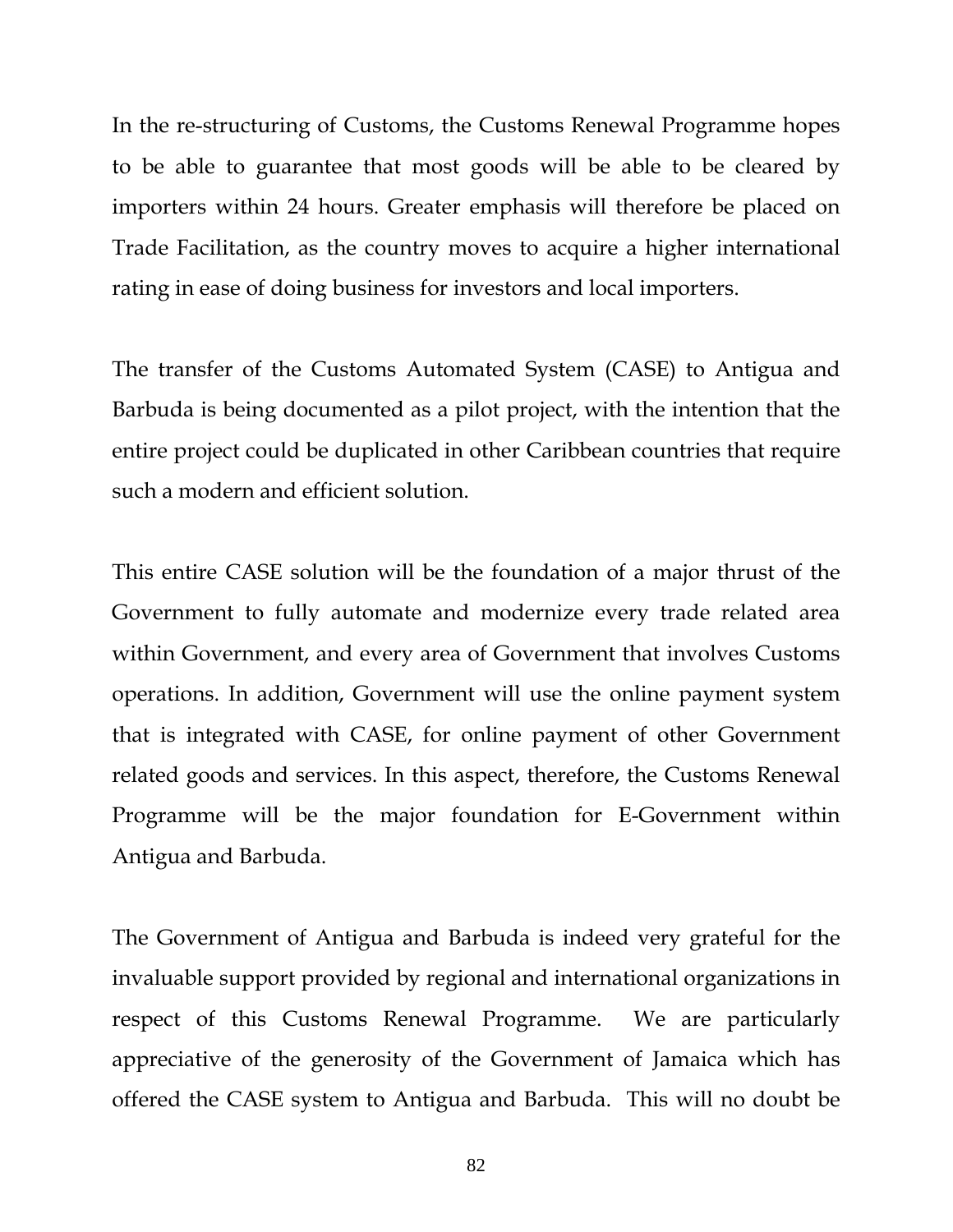an integral factor contributing to the success of this project and to ensuring that come February 2008, Antiguans and Barbudans and visitors alike will be interacting with a new and improved Customs and Excise Department.

Finally, this Government views the Customs Renewal Programme as one step towards ensuring Antigua and Barbuda is better equipped to honour its obligations within the multilateral trading system. We, however, recognize that as the globalization and trade liberalization processes continue to move apace, greater pressures will be placed on countries to further reduce barriers to international trade. As a proactive and forwardthinking Government, we have undertaken to assess the implications of reducing and ultimately removing all import duties in Antigua and Barbuda such that we would become a duty-free port. To this end, the Government has requested the assistance of the Economic Commission for Latin America and the Caribbean (ECLAC) to conduct a comprehensive study of, inter alia, the implications of making Antigua and Barbuda a duty-free port.

#### **Treasury Reorganization**

In 2005, the Government embarked on an initiative to improve the efficiency and transparency of the Treasury. The goal of this programme is to ensure that the Treasury becomes a model for cash management that can be emulated and replicated throughout Government. Central to this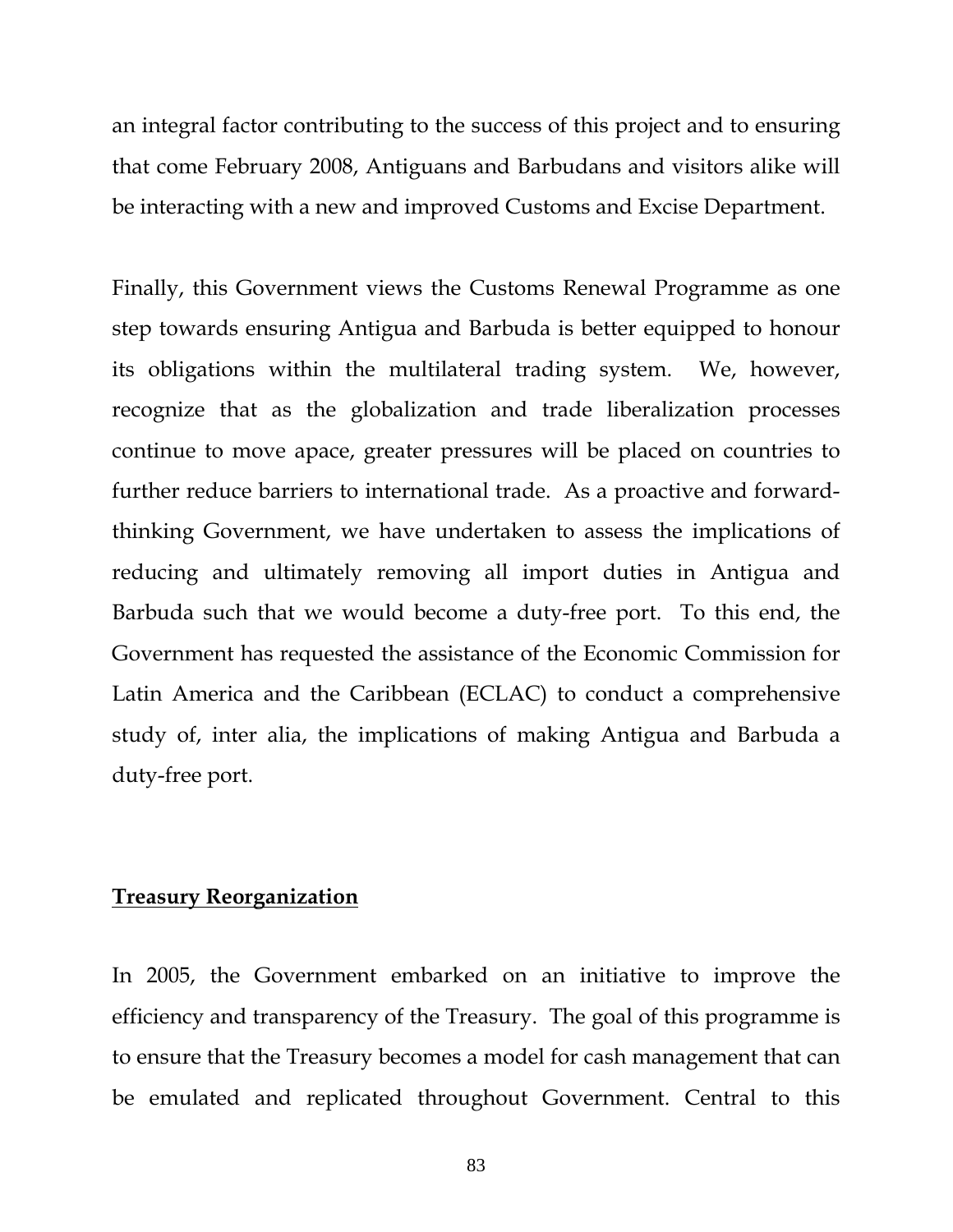process is streamlining manual control systems while at the same time utilizing computer technology for real time reporting and monitoring. Additionally the programme aims at equipping the staff to carry out these new processes with targeted training sessions for both staff members of the Treasury and the wider Government service. Progress has been steady and the Treasury intends to build on its successes in the coming year.

In addition to introducing new technology and modern procedures to Treasury operations, focus has also been on ensuring that the appropriate legal and regulatory framework, accounting standards, Chart of Accounts, business processes, management and leadership skills are in place. There are plans to further streamline the operations of the Treasury and to implement more modern management techniques. Particular emphasis will be placed on ensuring more timely submission of Government Accounts, reorganizing the Treasury's organizational structure and integrating all revenue reporting systems within the financial management system.

The efforts to date in respect of this critical programme have been supported by a number of regional institutions. In particular, the Caribbean Regional Technical Assistance Centre (CARTAC) has provided technical assistance in the form of a treasury expert who has, over the past several months, given invaluable support and expert insights into the treasury reorganisation initiatives.

84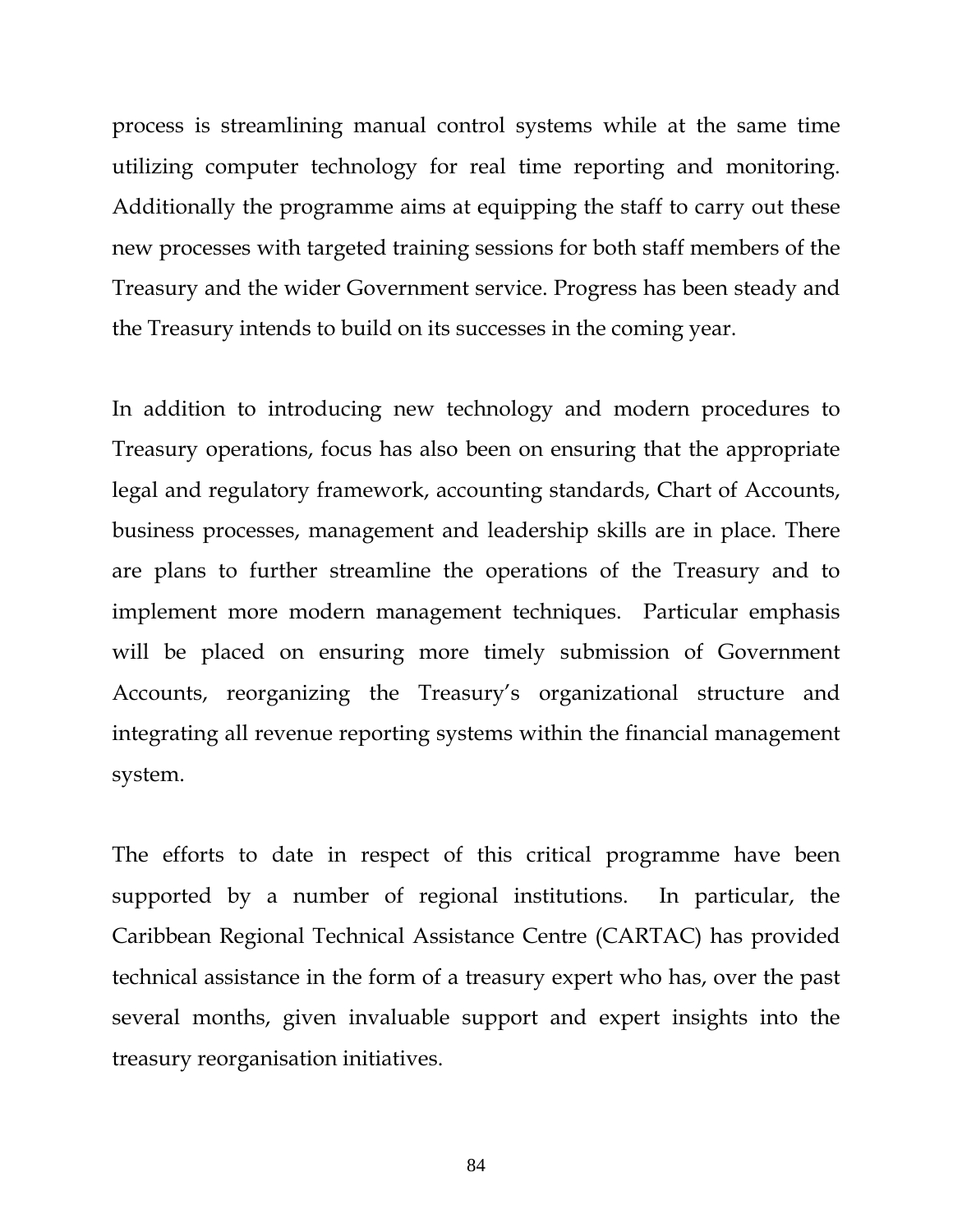Finally, the Accountant General, Mrs. Ernestine Hodge, and the management and staff of the Treasury must be highly commended for their hard work and for their efforts to ensure the transformation of the Treasury into a first-class Government agency.

### **Enhancing Expenditure Management - FreeBalance**

As part of the ongoing fiscal reform and public sector transformation programme, the Government has successfully reached a number of key milestones in achieving improved financial accountability and transparency. The deployment of the FreeBalance Integrated Financial Management System (IFMS) extends the benefits of public expenditure management across all Ministries and Departments in the Government of Antigua and Barbuda. Key achievements in 2007 included the rollout of the system to departments located at the Government Office Complex. The rollout to all remaining departments will be complete when Wide Area Network is expanded to all government entities. Since January 2007, over 50,000 system generated cheques, including payroll cheques, have been produced by the IFMS.

In addition, the National Estimates presented today have been fully prepared using the FreeBalance Performance Budgeting Module and the budget figures will be streamlined into the Financial Accounting Module of the IFMS.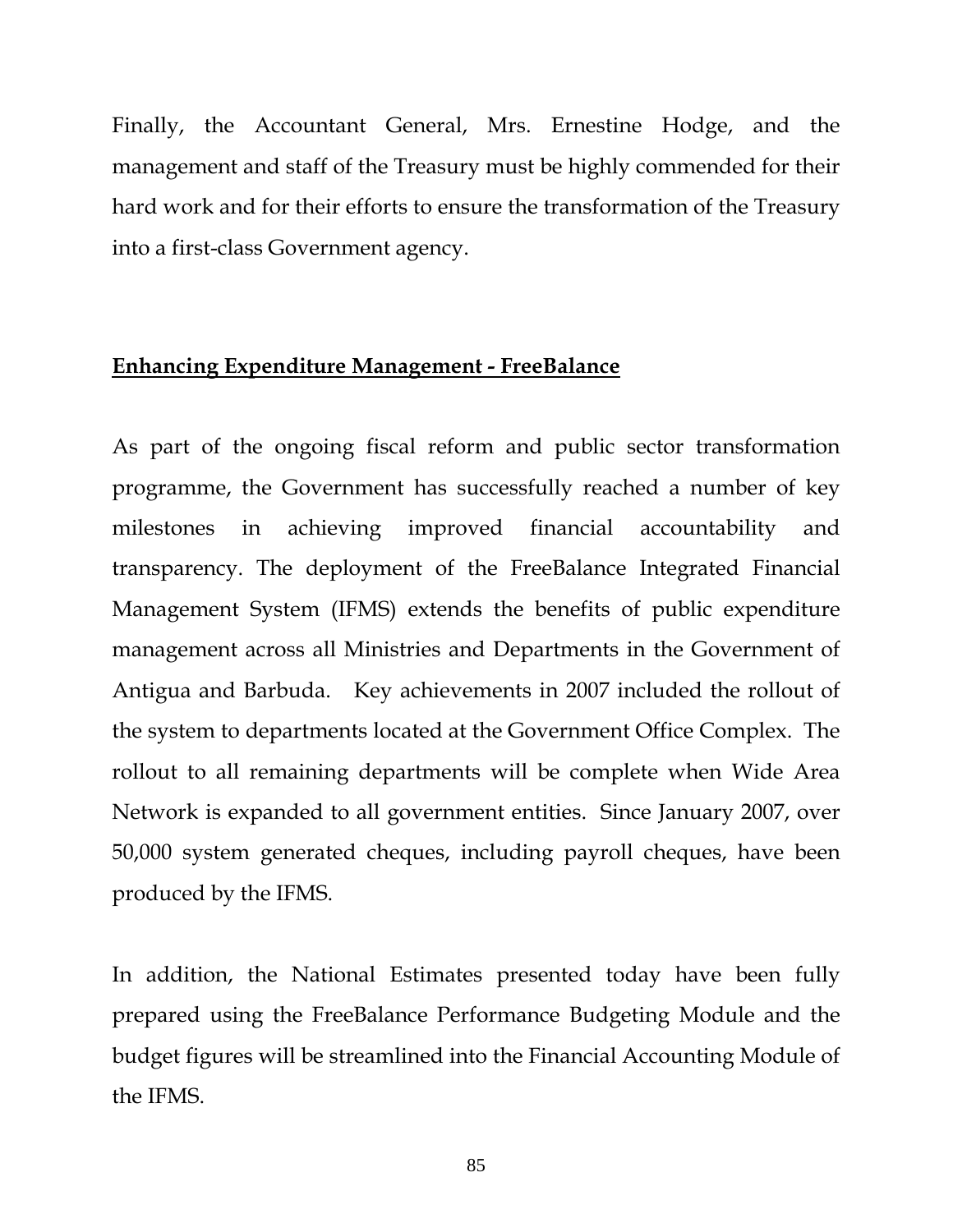Employment data pertaining to the majority of employees of the Government have been entered in the Human Capital Accountability (HCA) module of the IFMS. This module will ease the processing of the Payroll at Treasury by removing the requirement of producing manual payment vouchers and the requirement of salary imprest accounts. All salary cheques and direct deposit payments will now be processed with HCA.

The strategic objective of rolling out IFMS to all Government entities is to ensure operational efficiency of data processing and increase Government's effectiveness in managing information for decision making. The FreeBalance IFMS software is used as a tool to accomplish this objective and to ensure fiscal discipline, operational efficiency, transparency and accountability. However, the success of the IFMS roll-out does not rest solely on the IFMS software. Effective change management and human resource capacity development are also important for the success and sustainability of the IFMS.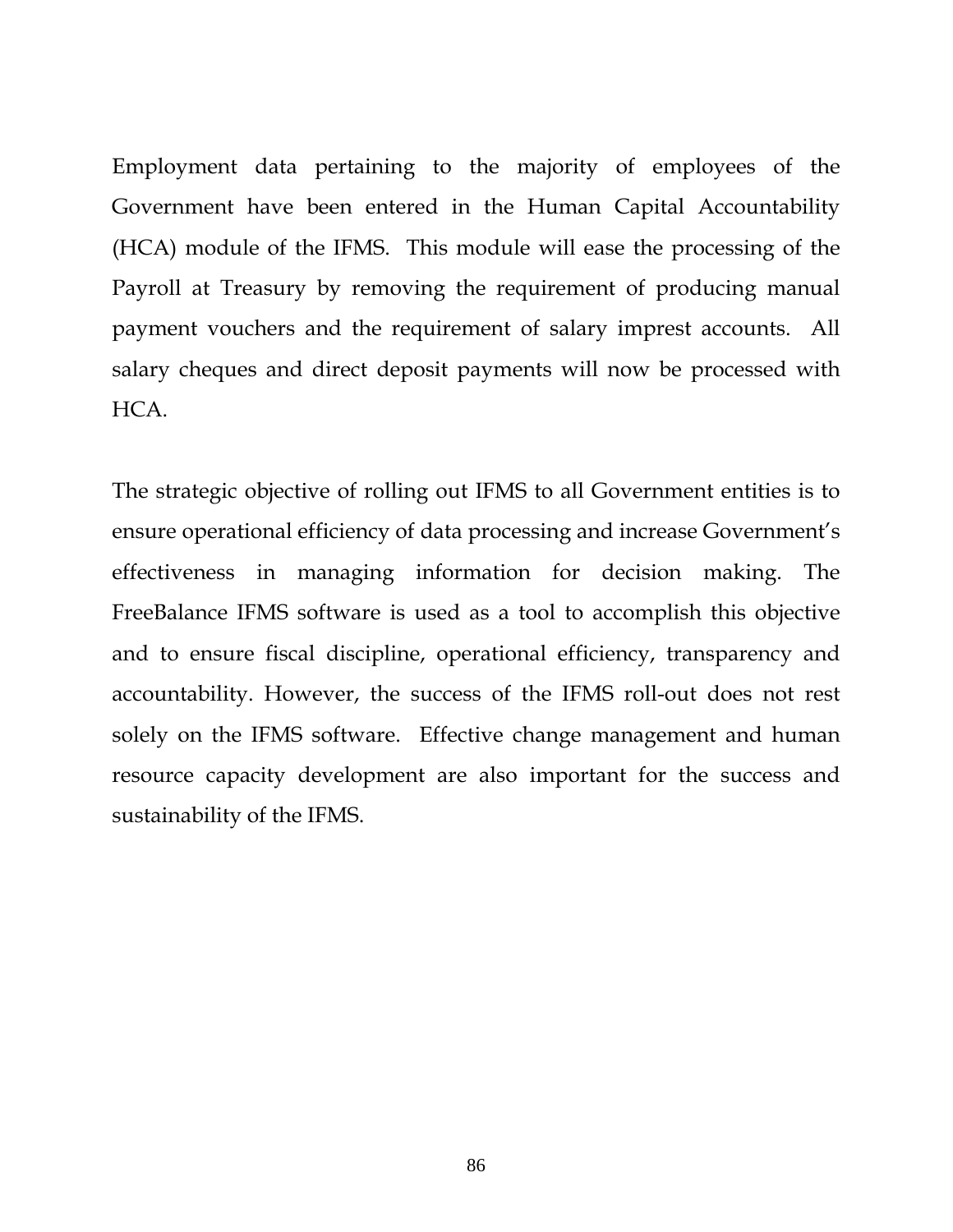#### **Debt Management**

Turning now to the subject of Government's debt position, the Government is pleased to report that we are making further inroads in dealing with a difficult and complex situation. Since 2005, we have worked intently to define and implement a comprehensive debt management strategy that will complement our efforts to achieve fiscal sustainability. This is a daunting task and there are a large number of issues to address and goals to achieve in this respect. Ultimately, however, the debt strategy seeks to establish a debt service profile consistent with Government's evolving payment capacity, and will help to normalise relations with all our creditors.

For the past couple of years, the Government has worked to rationalise its borrowing needs and strengthen its debt management capacity. In addition to bringing on board internationally recognised experts in debt management – the London-based firm of Houlihan Lokey Howard and Zukin – we have sought to ensure that financing needs and payment obligations are met at the lowest possible cost over the medium to long term, consistent with a practical degree of risk. We are now beginning to see the results of these efforts. At the end of 2005, the public sectors debt, which includes government guaranteed liabilities, stood at over 117% of Gross Domestic Product. By the end of this year, this ratio is expected to decline to 98%.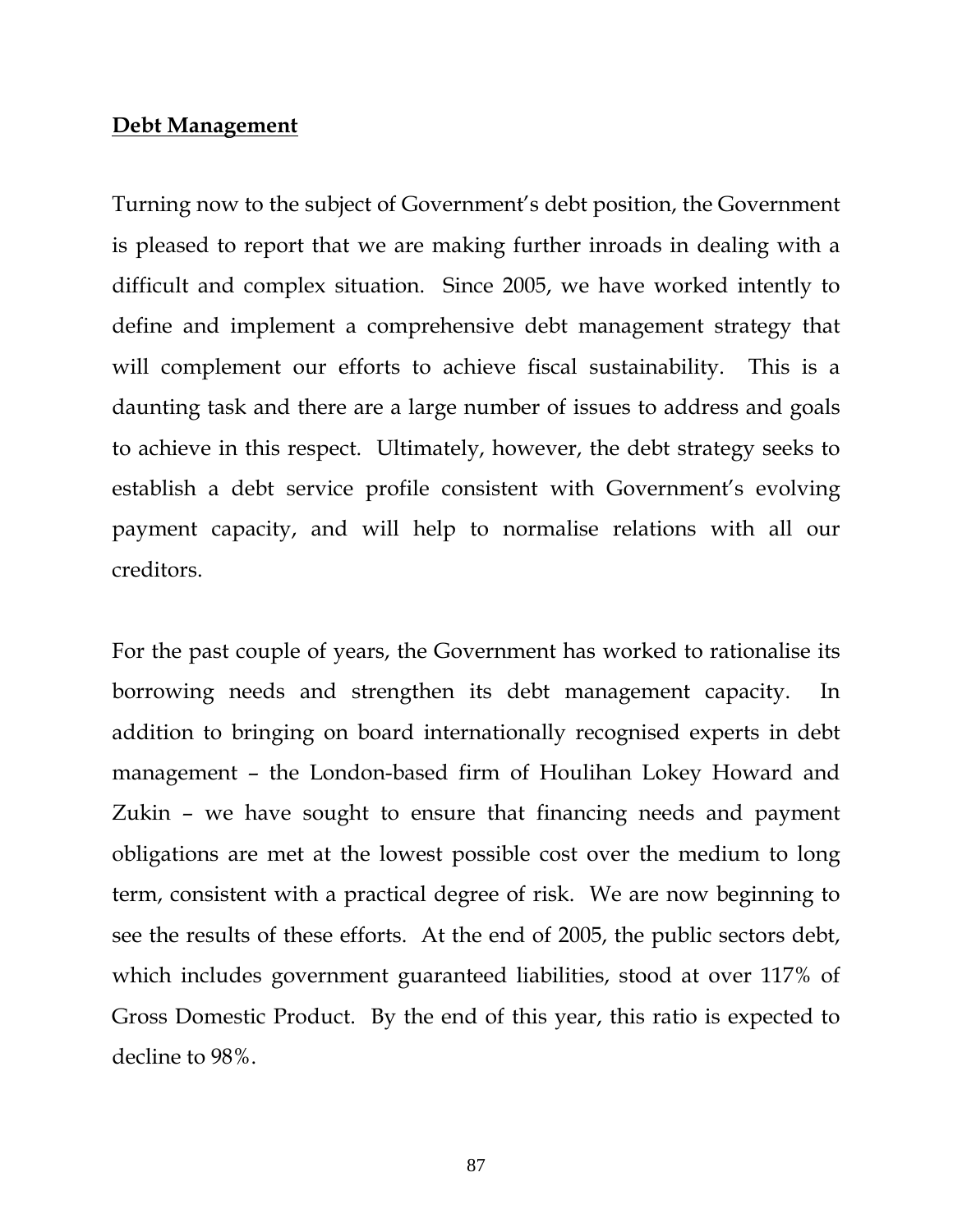

However, our efforts must not, and will not, stop here. There is still much to do to ensure that Antigua and Barbuda achieves a viable debt position. In particular, and to ensure that these efforts are sustainable, we are in the process of establishing wide-ranging guidelines to enhance efficiency in Government's borrowing and debt management operations. These efforts are all part of a larger strategy which includes establishing a comprehensive inventory of all public sector liabilities, reconciling each debt individually, moving to resolve accumulated arrears, and building technical capacity within Government.

Our next priority is to deal with Government's obligations to the Social Security Board (SSB), Medical Benefits Scheme (MBS), and Board of Education (BOE). These bodies are essential elements of the social safety net of Antigua and Barbuda. As such, I am making a commitment to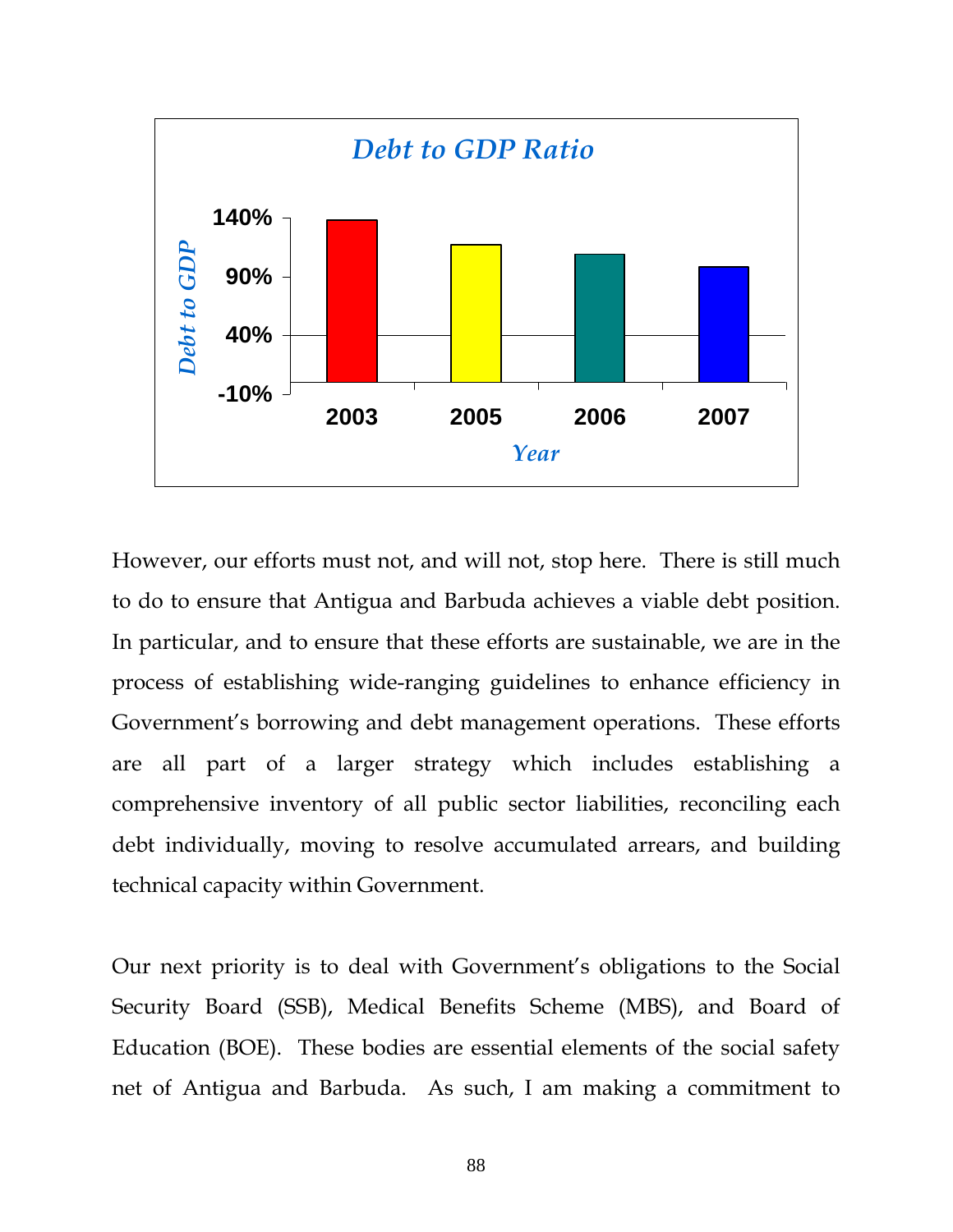address the liabilities owed to these institutions to ensure that the social fabric of our society is strengthened and the interests of the citizens of Antigua and Barbuda are protected. We have made provisions in this Budget to address the situation in a definite manner, consistent with our fiscal capabilities. This means that come January 2008, after decades of non-payment, this Government will begin to make full and consistent payments to these statutory bodies. Further, over the next few weeks, we will be holding discussions with each statutory body as well as all stakeholders to formulate an adequate plan to resolve the long outstanding arrears to these critical institutions.

All these efforts at improving debt management have had a positive impact on the Government's credibility. As a result, we were able to successfully implement our Treasury Bills and Bonds programme in 2006. Since March 2006, we have managed to issue treasury bills on the Regional Government Securities Market (RGSM) every month. All of our issues were oversubscribed – a feat of which every Antiguan and Barbudan should be proud. In fact, on November 30<sup>th</sup> 2007, we returned to the market and issued another \$17 million in treasury bills. The instrument was again oversubscribed and, as a result of the strong demand for our securities, the interest rate fell to 6%, which was 0.5% lower than the interest rate we were willing to accept. Further, in keeping with our commitment to honour our obligations, we ensured that every Treasury bill was repaid upon maturity and that principal and interest payments on the bonds were paid on time.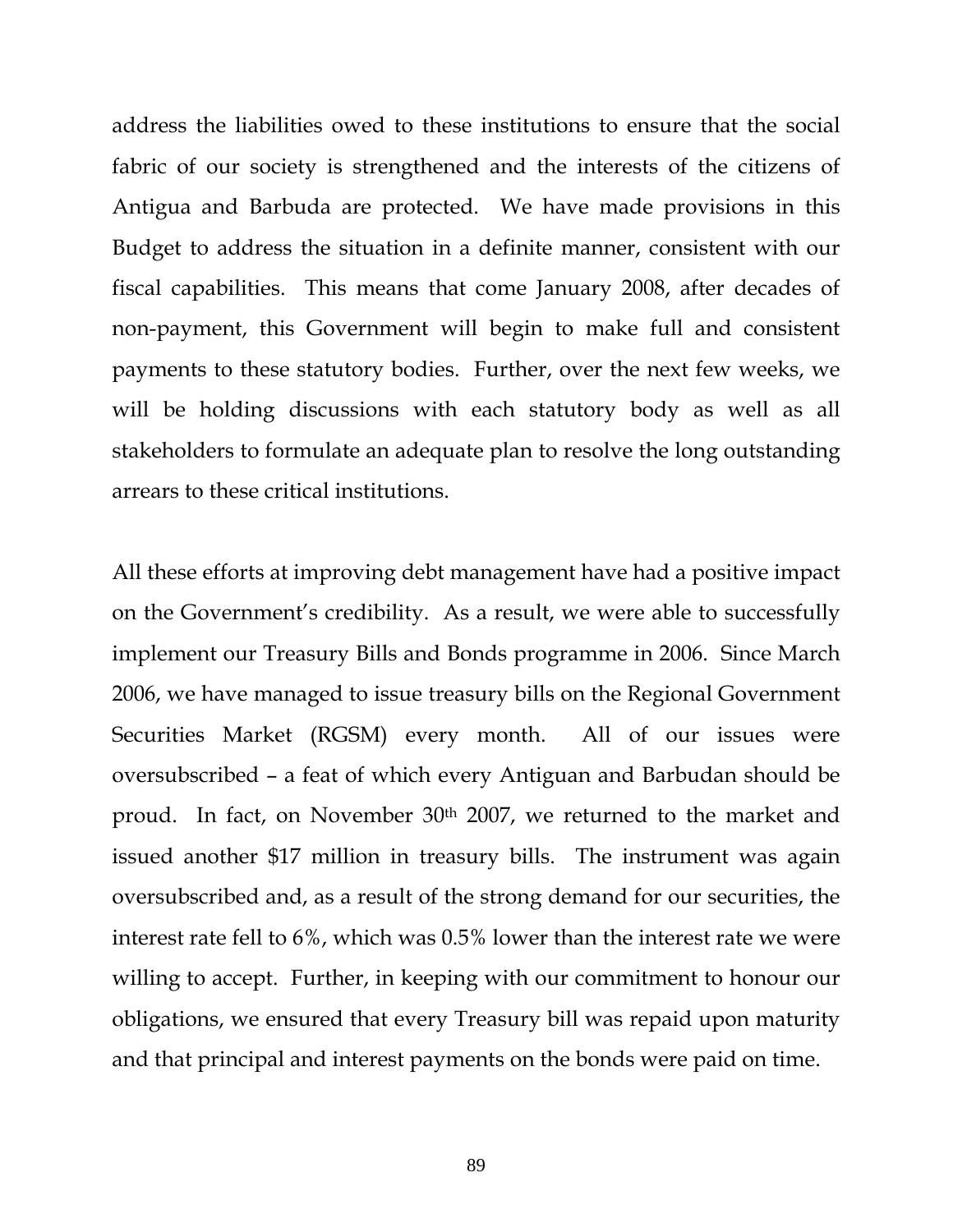The Government had a number of objectives when this programme was initiated and is happy to report that all of these objectives were accomplished. We intended not only to diversify our financing sources, but also to begin the process of rehabilitating Antigua and Barbuda's credit standing domestically, regionally, and internationally.

Finally, I wish to take this opportunity to thank the consultants from Houlihan Lokey Howard and Zukin for their hard work in developing our debt management strategy. We look forward to working closely with them in 2008 to complete the implementation of this very important strategy. Further, I wish, on behalf of the Government, to thank the Canadian International Development Agency (CIDA) for providing the funding for both the first and second phase of our debt management project. We are certain that all Antiguans and Barbudans will benefit from this generous support for many years to come

### **Budget Projections 2008:**

In 2008 the Government will continue its programme of Fiscal consolidation. Having completed our revenue measures in 2007 our emphasis in 2008 will be on curtailing the growth in recurrent expenditure particularly as it relates to expenditure on employment and good and services. This budget seeks to be extremely prudent on the expenditure

90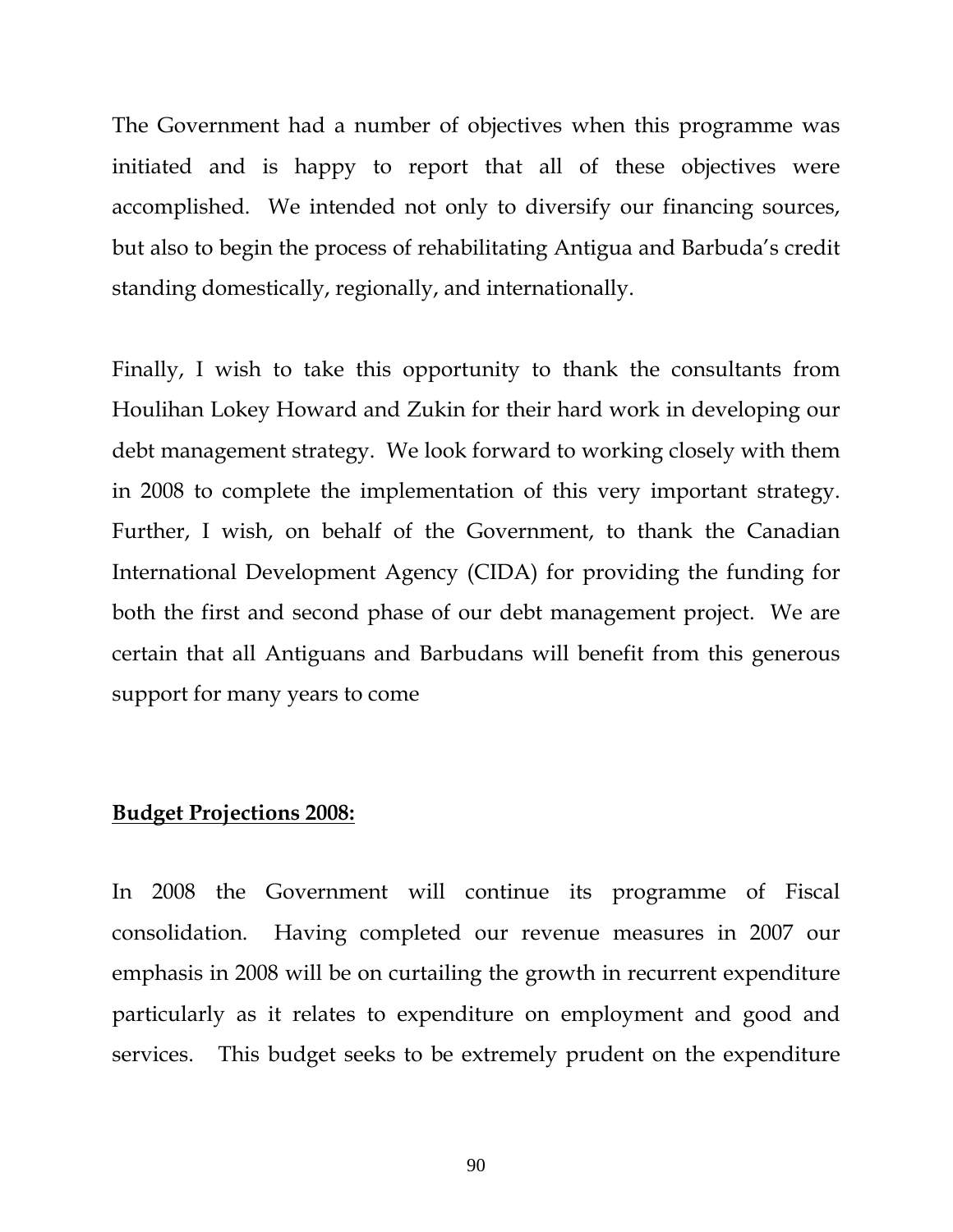side. In this regard, the Government's overall objective will be to increase expenditure only in priority areas.

Recurrent Expenditure for Fiscal Year 2008 is budgeted at \$792,289,122 while Recurrent Revenue and Transfers, is estimated at \$810,719,134, which translates into a current account surplus of \$18,430,015.00. Additionally, we expect to realize a primary or operational surplus of \$21,959,325 in 2008.

# **Recurrent Expenditure**

Recurrent expenditure for 2008 is budgeted at \$792,289,122 compared to revised expenditure of \$847,240,305 for 2007. The spike in expenditure in 2007 primarily reflects increased outlays related to preparation for Cricket World Cup 2007, payment of back pay owed to civil servants, and the implementation of the Voluntary Separation Package. These were one off payments and do not form a part of the 2008 Budget.

Government's recurrent expenditure is comprised of the following categories:

- Salaries, wages and allowances
- Contributions to Social Security and Medical Benefits
- **Pensions and Gratuities**
- Goods and Services, including utilities
- **Transfers and Grants**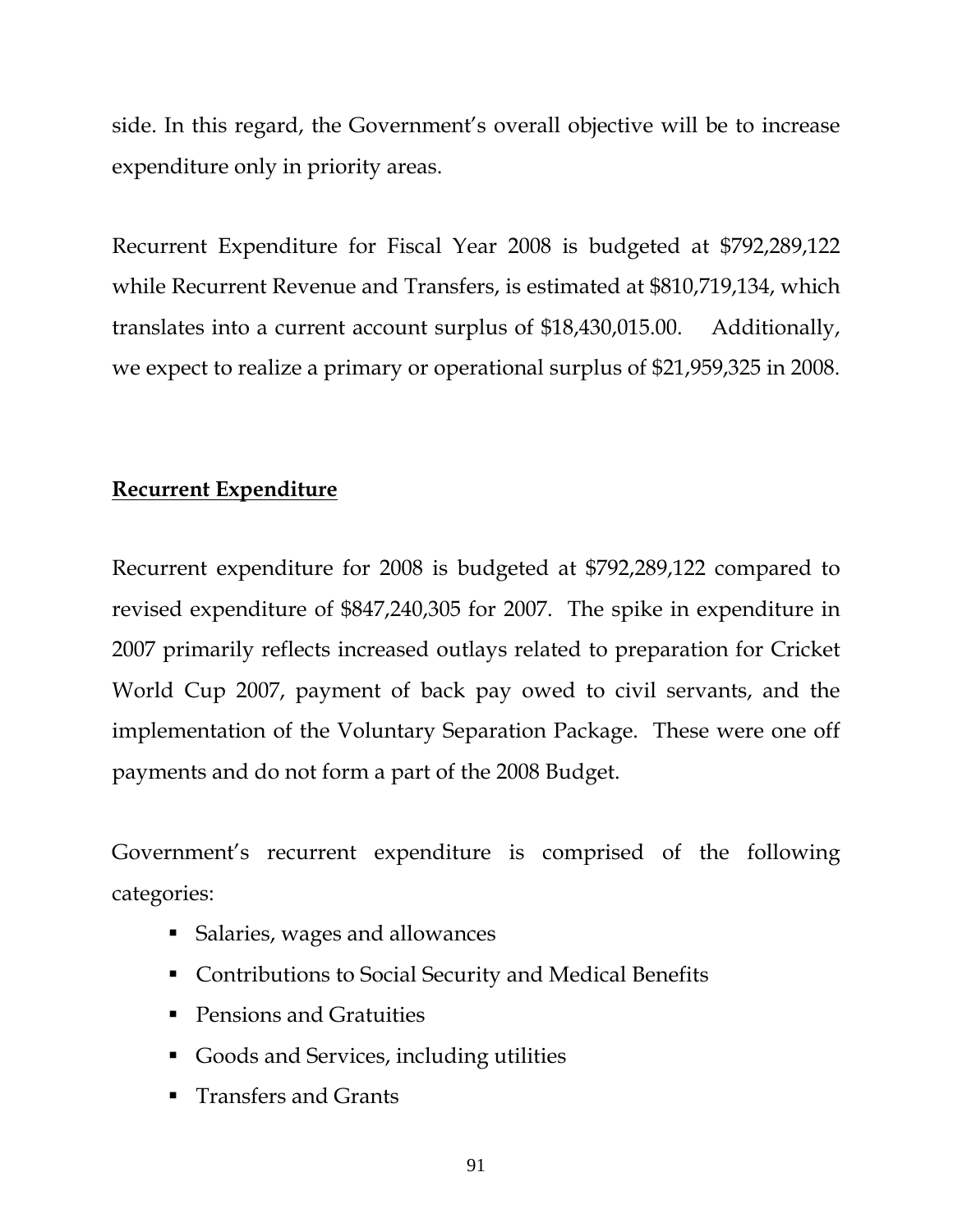### ■ Debt Payments

In 2008, expenditure for salaries and wages is budgeted at \$349,926,318 compared to \$405,619,153 for the revised estimate for 2007.

Government's Social Security and Medical Benefits contributions are budgeted at \$25,115,186 compared to \$26,450,942 in the revised estimates for 2007.

For Pensions and Gratuities a budgetary allocation of \$39,234,950 is included in Budget 2008. This compares to \$39,227,470 in the revised estimates for 2007.

We have budgeted \$170,673,153 for expenditure on Goods and Services in 2008. This compares with \$243,912,877 in the revised estimates for 2007. This decline is due to the absence of the extraordinary expenditure including some one off payments related to our Cricket World Cup obligations for 2007.

In terms of Transfers and Grants, we budgeted \$80,604,563 for 2008 compared with \$74,934,368 in the revised estimates for 2007.

Finally, Debt Service payments are budgeted at \$184,937,891 for 2008 compared to a revised estimate of \$169,361,723 in 2007.

92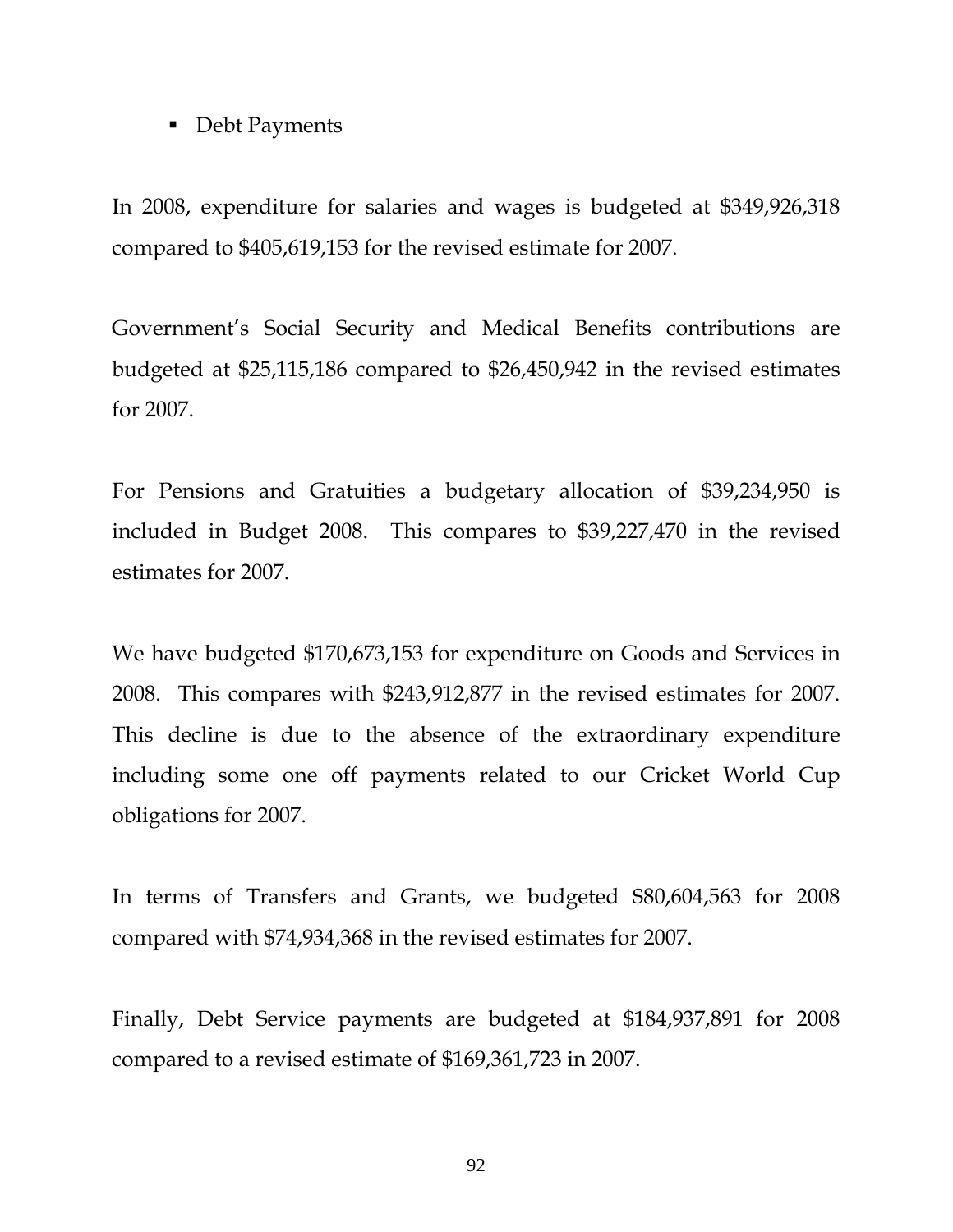The following is a breakdown of Budget 2008 expenditure across the Government's Ministries.

## *Expenditure in the Prime Minister's Ministry*

Total budgetary allocation for the Prime Minister's Ministry in 2008 is \$93,853,755.

Departments in the Prime Minister's Ministry include:

## *The Defense Force*

The Antigua and Barbuda Defense Force will receive funding in 2008 in the amount of \$15,982,047 to facilitate the work of the Military in meeting the National Security needs of the country. These resources will allow for the acquisition of additional equipment and for increasing capacity within the Defense Force.

## *Investing in the Development of Barbuda*

The Government is very committed to promoting the further development of infrastructure in Barbuda. As such, we allocated \$10 million to undertake a road programme which commenced in 2006 and continued into 2007. In Budget 2008, we have allocated an additional \$5 million to undertake additional roadworks in Barbuda.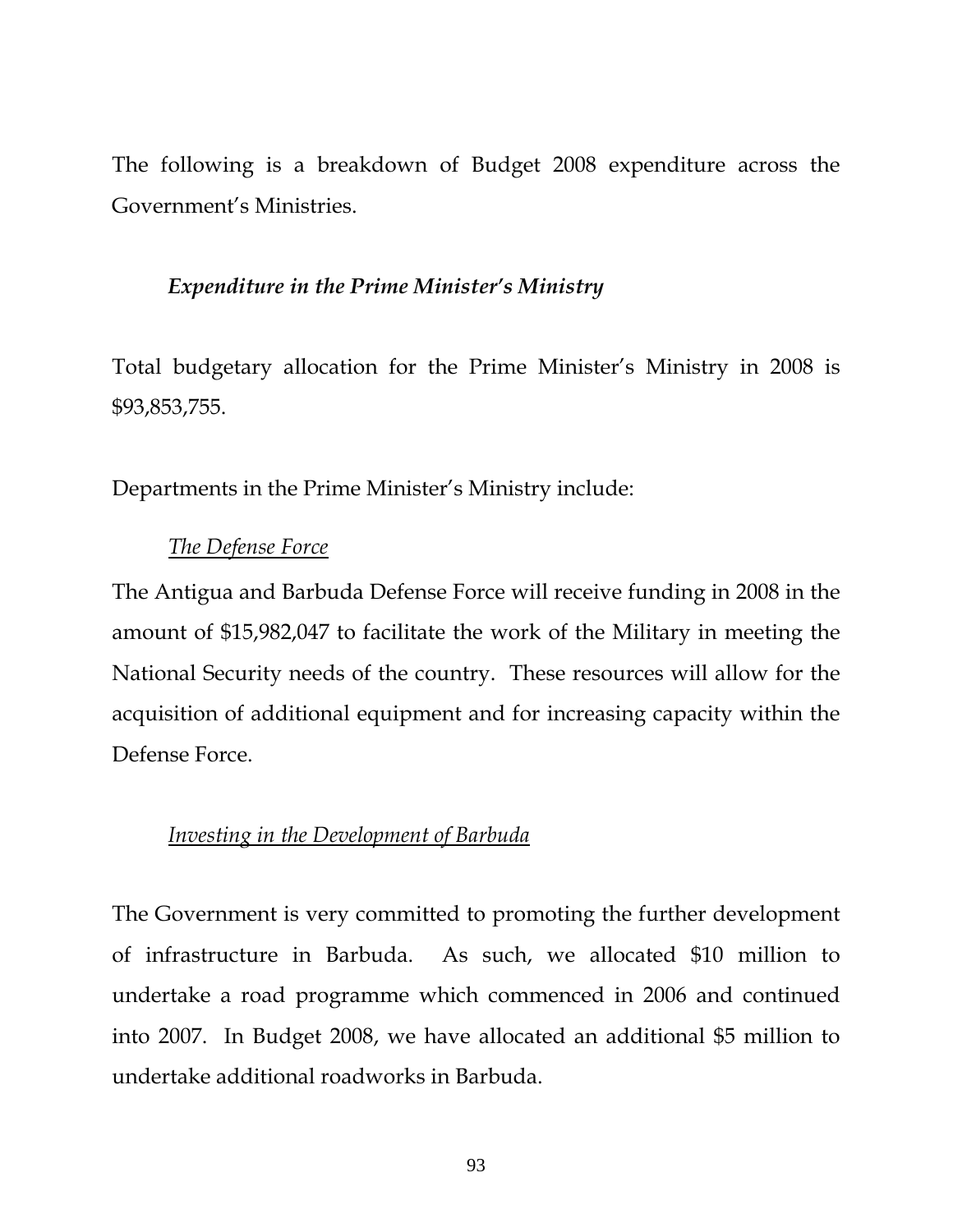In response to the need for more suitable accommodations to house the police and visiting Magistrates, the Government has made resources available to construct a Justice Complex in Barbuda. The work on this complex has already commenced and it is expected to be completed in 2008. This Justice Complex is being constructed at a cost of \$2.8 million.

The designation of Barbuda as a port of entry remains an important consideration for this Government. To facilitate this, an assessment of the feasibility and impact of such a venture was undertaken to guide further actions in pursuit of this objective. In 2008, the appropriate legislation will be enacted to allow for Barbuda to be designated as a port of entry.

In accordance with the Government's Agenda for Change, the Barbuda Land Act was passed in Parliament last month, thereby granting legal status to Barbudans to own the lands in Barbuda in Common.

## *Information and Communication Technology(ICT)*

The Government will build upon the success experienced in 2007 in respect of the implementation of our Digital Agenda. In 2008, we expect to further execute elements of our Information and Communications Technology policy by establishing additional Community Access and Empowerment Centres. Further, the Ministry will commence the process of implementing a project that would allow for ICT-based learning in primary schools.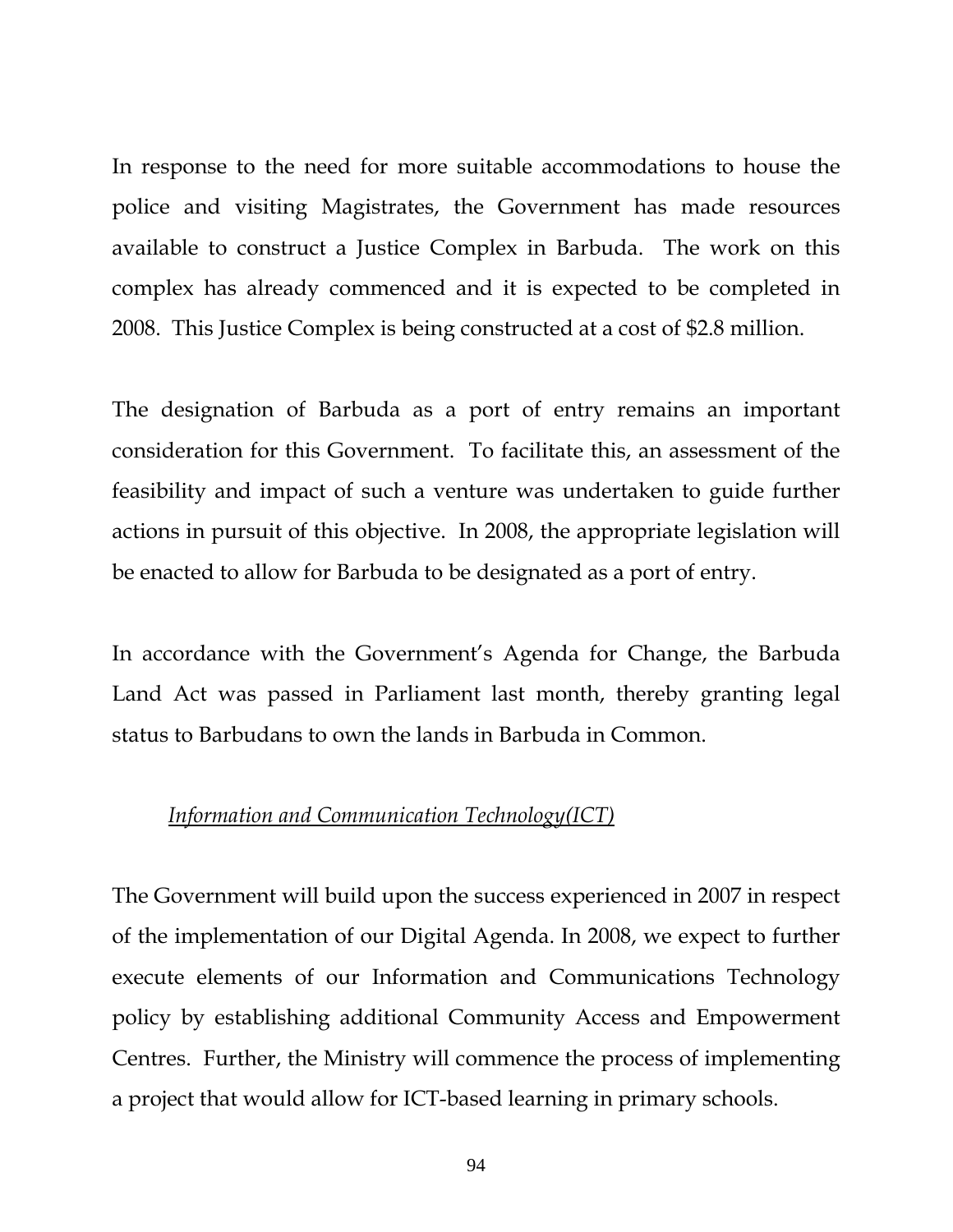Also of importance to the Government is the modernization and liberalization of the telecommunications sector so that the people of Antigua and Barbuda can benefit from first class telecommunications service at reasonable prices. To this end, the Ministry of Telecommunications and the Antigua Public Utilities Authority will conclude their collaborative efforts in the formulation of a new Telecommunications Act that will seek to liberalize the market in a manner that minimizes any negative impact on the operations of the Public Utilities Authority.

To facilitate these and the many other areas of work of the Ministry of Information, Broadcasting and Telecommunications, a total of \$18,767,668 has been allocated in Budget 2008.

# *Expenditure in the Ministry of Tourism, Civil Aviation, Culture and the Environment*

A total of \$72,979,484 has been allocated to support the work of this Ministry in 2008.

These resources will allow the Ministry to make significant progress in implementing the elements of its Tourism Development Strategy – especially those elements relating to promotion and marketing of Antigua and Barbuda in lucrative traditional and non-traditional markets. Additionally, some \$26.5 million has been allocated for the airport to allow

95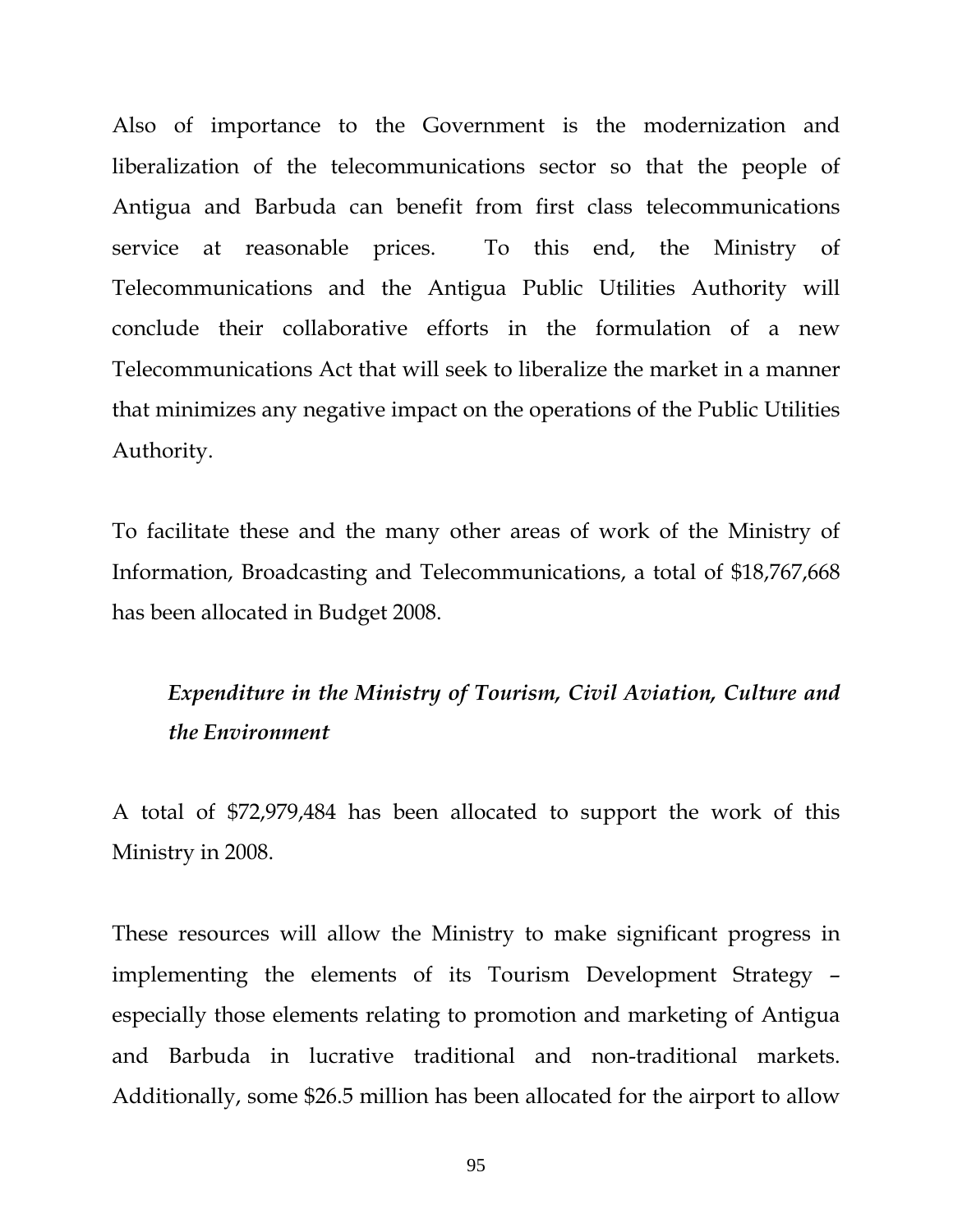for, inter alia, the establishment of the Airport Authority and to facilitate the implementation of Phase I of the Airport Development Project.

Also, an amount of \$3,354,276 has been budgeted to fund the efforts of the Environment Division in 2008 as it seeks to ensure the pursuit of both private and public sector development strategies that are environmentally sustainable.

## *St. John's Development Corporation*

The St. John's Development Corporation will continue to concentrate on the maintenance and upkeep of the area under its jurisdiction. The work of the Corporation in 2008 will focus on assisting with repairs and maintenance of the drains and sidewalks in the city.

Recognizing that traffic congestion continues to be a major problem in the city, the Corporation will move forward with a programme to install parking meters in the city.

In 2008, the Corporation will engage consultants to develop a comprehensive City Master Plan. As part of the development of this Plan, the Corporation will convene a number of public consultations in an effort to generate discussions and ultimately gain consensus and stakeholder buy-in for the St. John's City Master Plan.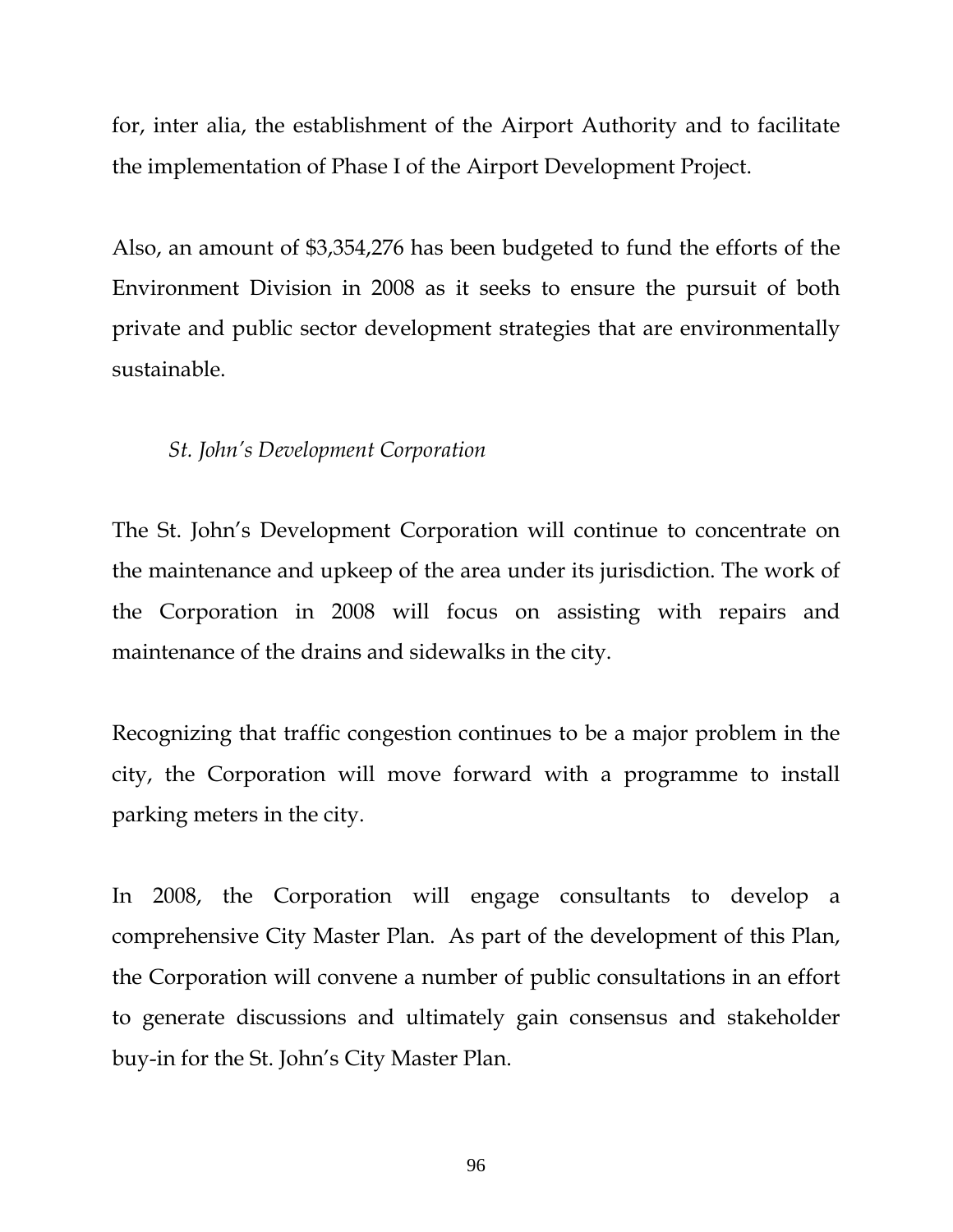A total of \$1.5 million is budgeted to help finance the work of the Corporation.

*Expenditure in the Ministry of Agriculture, Lands, Marine Resources and Agro Industries* 

To promote the development of this vital sector, we have allocated \$30,022,565 in Budget 2008 to fund the operation of the Ministry.

The Ministry continues to focus on the following activities:

- **Provision of training and support to farmers to increase crop** production and enhance farm management capabilities;
- Development of an adequate land use and distribution policy;
- **Implementation of a Livestock Farmers Resettlement programme;** and
- Development and maintenance of Agricultural Stations.

The Fisheries Division continues its work in the area of Marine Resources recognizing that the comprehensive development of the sector will result in a greater contribution of the Fisheries Sector to GDP. Specific focus will be on: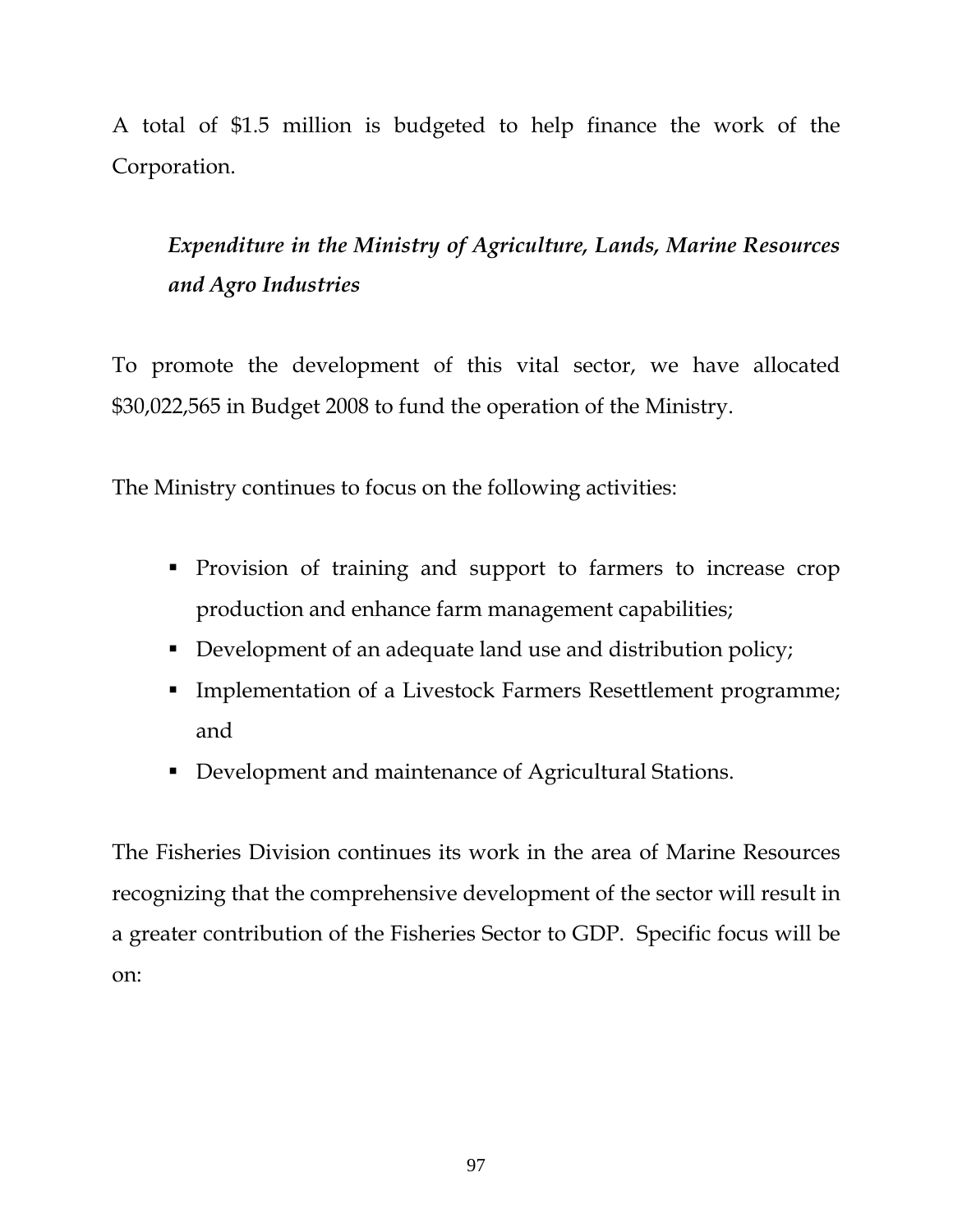- Continuing work on the OECS Protected Areas and Associated Livelihood (OPAAL) Project by focusing on more local projects. These projects will include:
	- $\triangleright$  Creating the enabling environment to facilitate the establishing of small businesses by fishermen, shell collectors, vendors, etc. geared towards the tourism market;
	- ¾ Providing technical support to operators within the North East Marine Management Area (NEMMA) on matters such as boat improvement, training, marketing, etc;
	- ¾ Introducing non-capture fishing techniques *viz* fly-fishing as a sport in which entrepreneurs can invest;
	- ¾ Construction of an Interpretation Centre at Parham Town to serve as the base for all NEMMA activities;
	- $\triangleright$  Erecting mooring facilities for boat anchorage, channel marker, buoys and zoning the area.

The division will intensify its work in the area of quality control of seafood products especially for export. This project is being facilitated with the assistance of the Japanese Government. In this regard, staff training and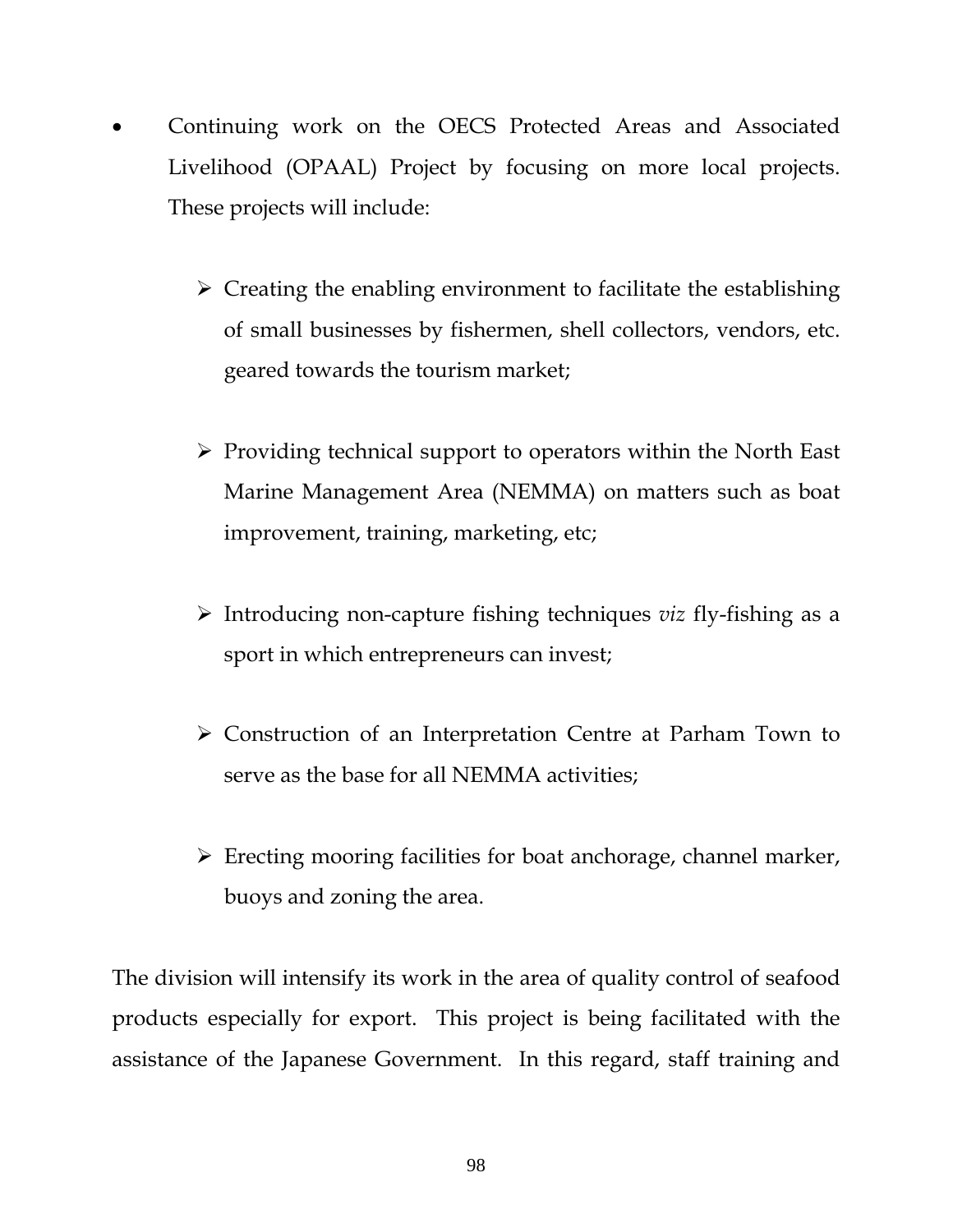improving the standards of the various fisheries complexes have been prioritized.

Also in 2008, the Division expects to facilitate the introduction of new fisheries products to the local market *viz* smoked and salted food products all of which will be processed at the Point Wharf Fisheries Processing Facility.

Finally, the National School Meals Programme will continue apace in 2008 and a sum of \$10,560,212 has been budgeted for this purpose.

## *Expenditure in the Ministry of Health*

The 2008 Budget allocation for the Ministry of Health is \$89,653,452.

Of this amount, an allocation \$10.4 million has been made for the Central Board of Health's continued contribution towards the ongoing National Beautification Programme.

The Government continues to pursue the development of a modern primary health care facility that would serve all the medical needs of the people of this nation. While there has been some financial and other challenges with this endeavour, we anticipate that come 2008, we will have overcome these hurdles and open the doors of the Mount St. John Medical Centre to the public. This medical centre will be equipped with state of the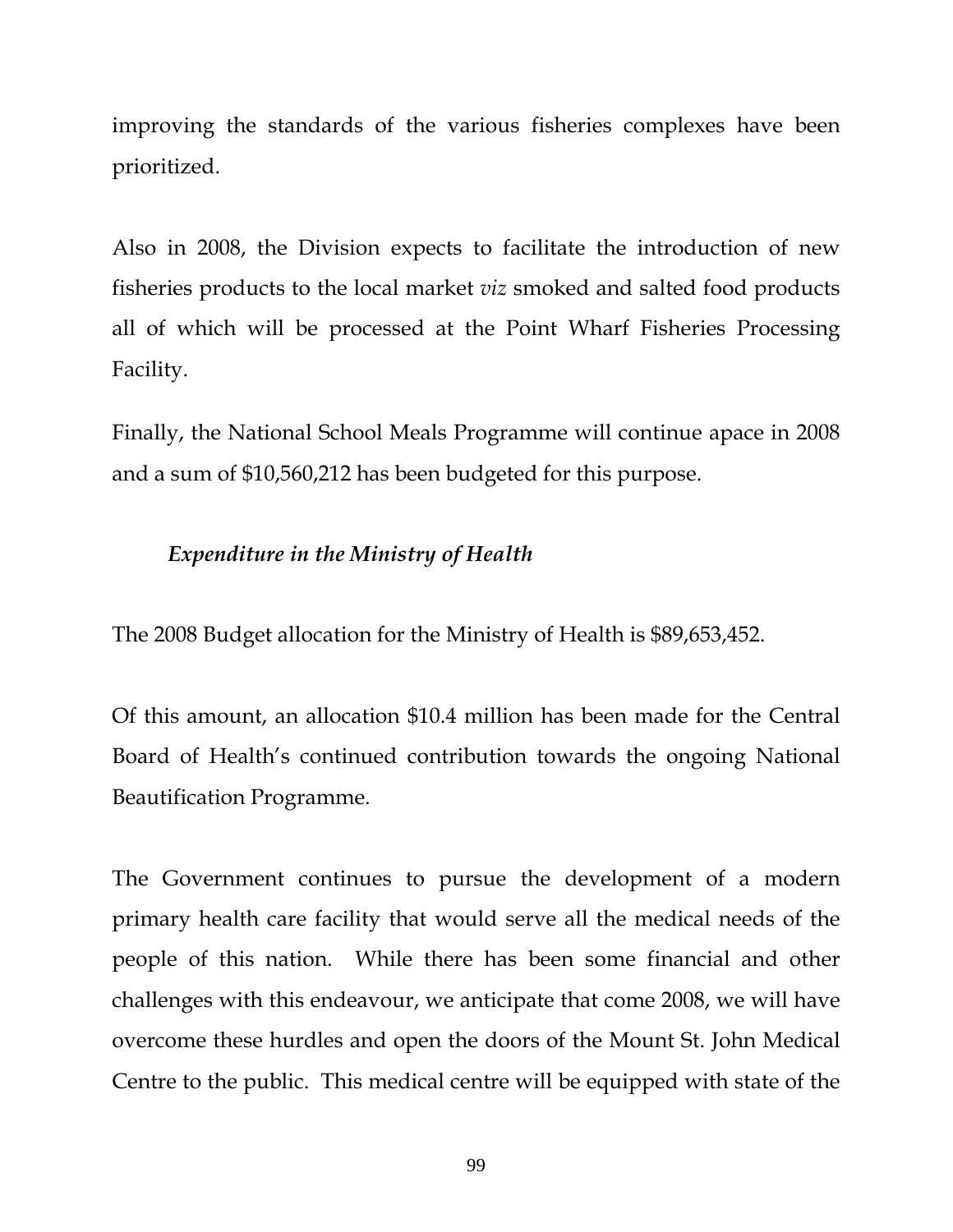art facilities, thereby allowing it to provide upgraded healthcare services to all citizens and residents of Antigua and Barbuda.

While we await the completion of the final activities leading up to the opening of the Mount St. John Medical Centre, we have made allocations in Budget 2008 that would allow for the continued operations of the Holberton Hospital as well as for the smooth transition of these operations to the new facility at the appropriate time.

The Government recognizes the importance of suitably equipped secondary health care facilities within the communities across the country. In this regard, we will continue our focus in 2008 on refurbishing and building clinics in the communities to better serve the people who most need these facilities.

#### *Expenditure in the Ministry of Housing and Social Transformation*

A budgetary allocation of \$9,665,051 has been made for the Ministry of Housing and Social Transformation in Budget 2008. These resources will allow the Ministry to implement programmes such as the Elderly Home Care Programme which has been renamed the Government's Residential Assistance and Care programme for the Elderly and Eligible (GRACE). This revamped programme is expected to ensure that a high standard of care is maintained and that an environment of professionalism and compassion will be engendered.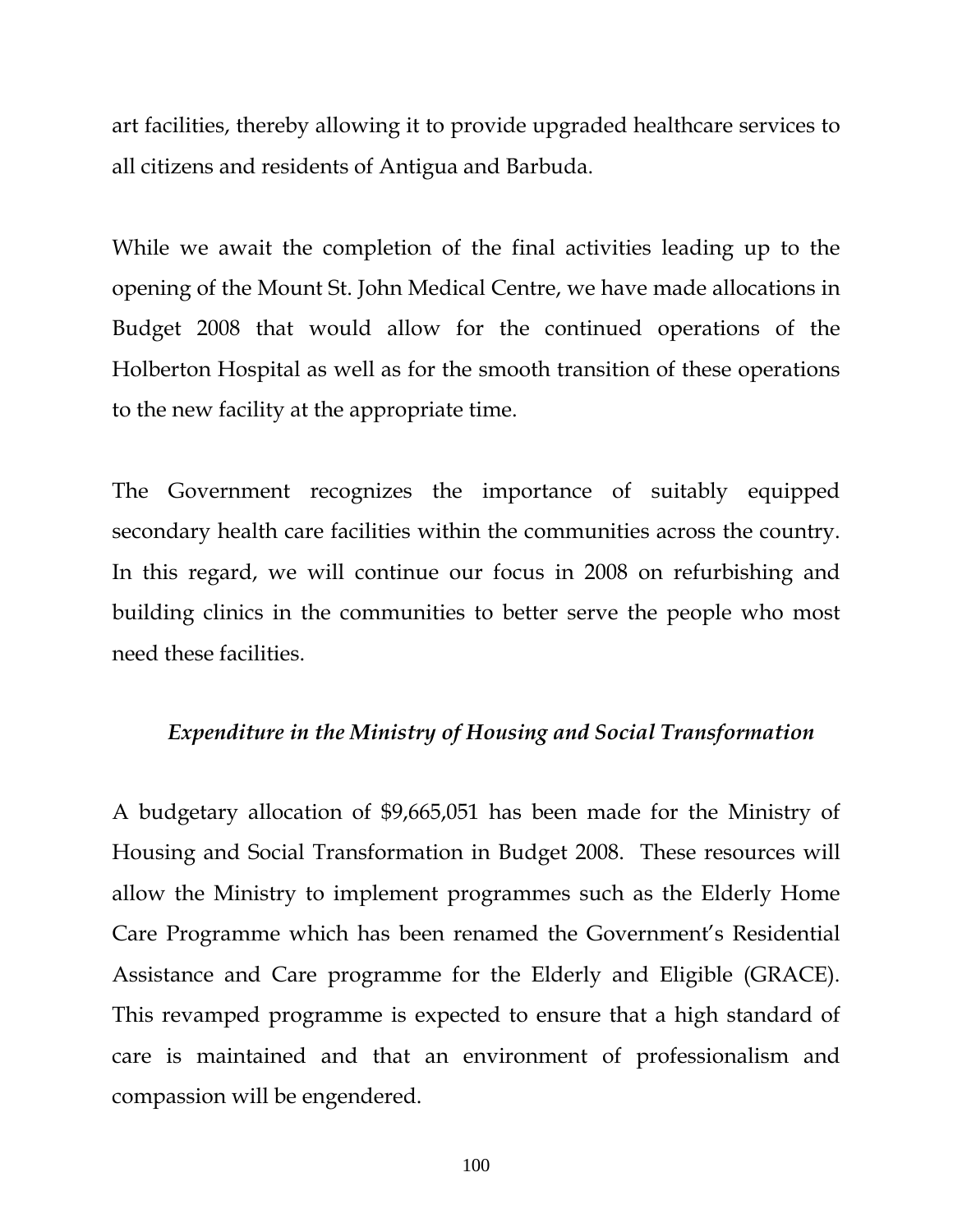The Ministry will also continue the Home Improvement Grant through the Board of Guardians and enhance community development initiatives across the country.

This Ministry was responsible for ensuring the execution of the Poverty Assessment Study which was undertaken in 2005/2006. The report on this study was finalized in 2007 and presented a comprehensive picture of the nature and level of poverty in Antigua and Barbuda. The information garnered through this study will guide the preparation of a Poverty Reduction Strategy Paper (PRSP) for Antigua and Barbuda. The Poverty Reduction Strategy Paper (PRSP) will provide the critical links between economic and social policies and will set the framework to harness and strengthen collaborative programmes between Government, the Private Sector and Civil Society, and regional and international development partners in combating poverty.

The Government of Antigua and Barbuda wishes to thank the Caribbean Development Bank (CDB) for its contribution and support towards the realization of the Country Poverty Assessment. Sincere thanks and appreciation is also extended to Dr. Ralph Henry and the team of KAIRI Consultancy Limited out of Trinidad and Tobago, the National Assessment Team Coordinator - Mrs. Almira Henry and her assistants, the Statistics Division, Survey Administrators, officials from the Ministry of Finance and the Economy and the general public for their keen participation. We anticipate an even greater response for future studies.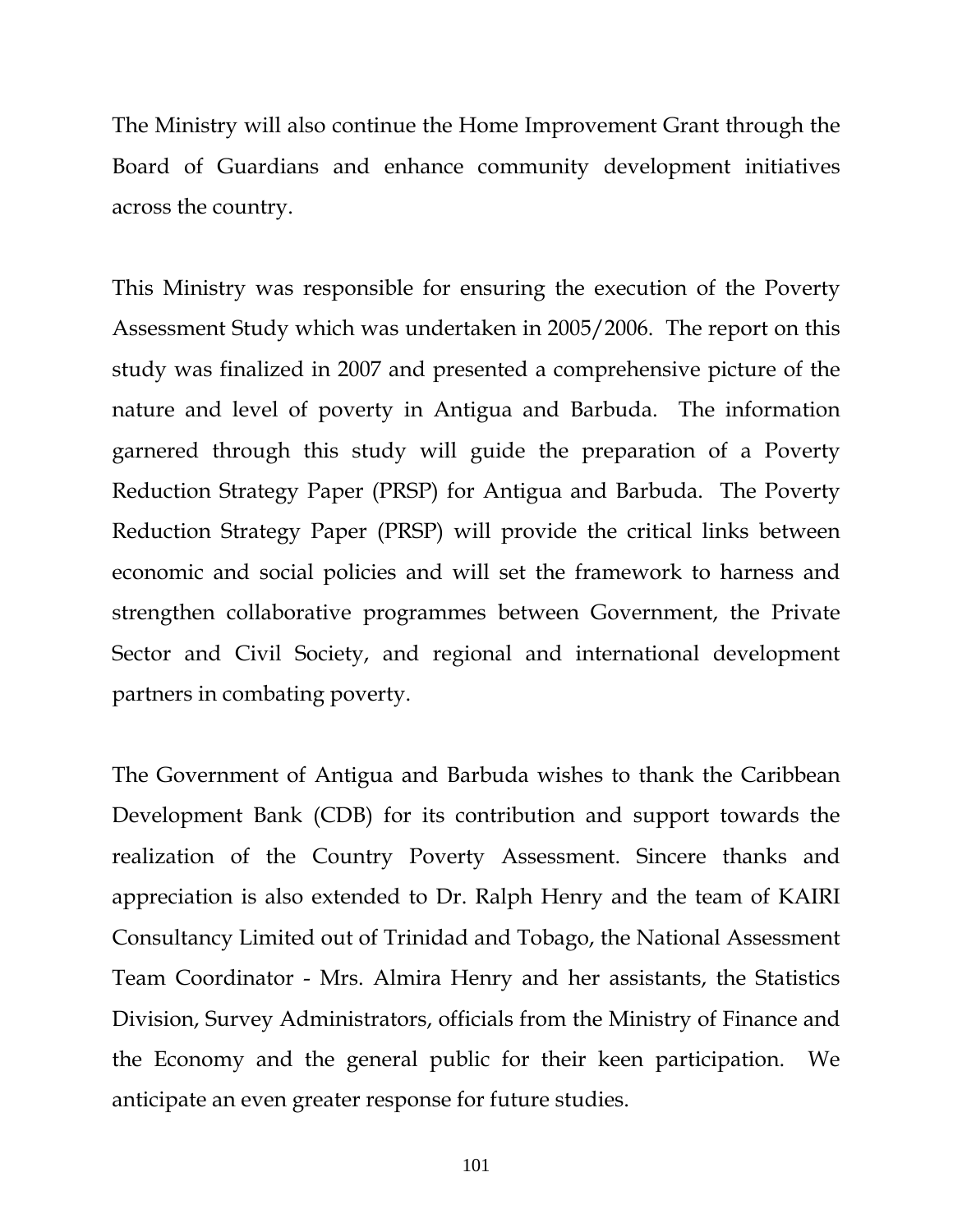Finally, the Government remains relentless in its pursuit to provide high quality and affordable housing particularly taking into consideration the difficulty some public servants encounter to obtain mortgages from financial lending institutions. We hope to conclude negotiation in early 2008 that will allow for the commencement of a major low income housing development project.

#### *Expenditure in the Ministry of Education, Sports and Youth Affairs*

In Budget 2008, an allocation of \$76,932,832 is made to facilitate the implementation of the programmes and activities of this Ministry.

This Government views the provision of quality education as critical for the socio-economic advancement of Antigua and Barbuda. While it is important to pursue policies to promote economic growth and create a stable macroeconomic environment, we recognize that such efforts would be futile if we did not invest in the system that is responsible for generating tomorrow's human capital. In light of this, the Government will, in 2008, make \$17 million available to construct a new Secondary School. This will no doubt assist in reducing the student to teacher ratio in our schools and foster a more conducive learning environment.

With financial support from the European Union's Economic Development Fund (EDF) amounting to over \$22 million, the Government will continue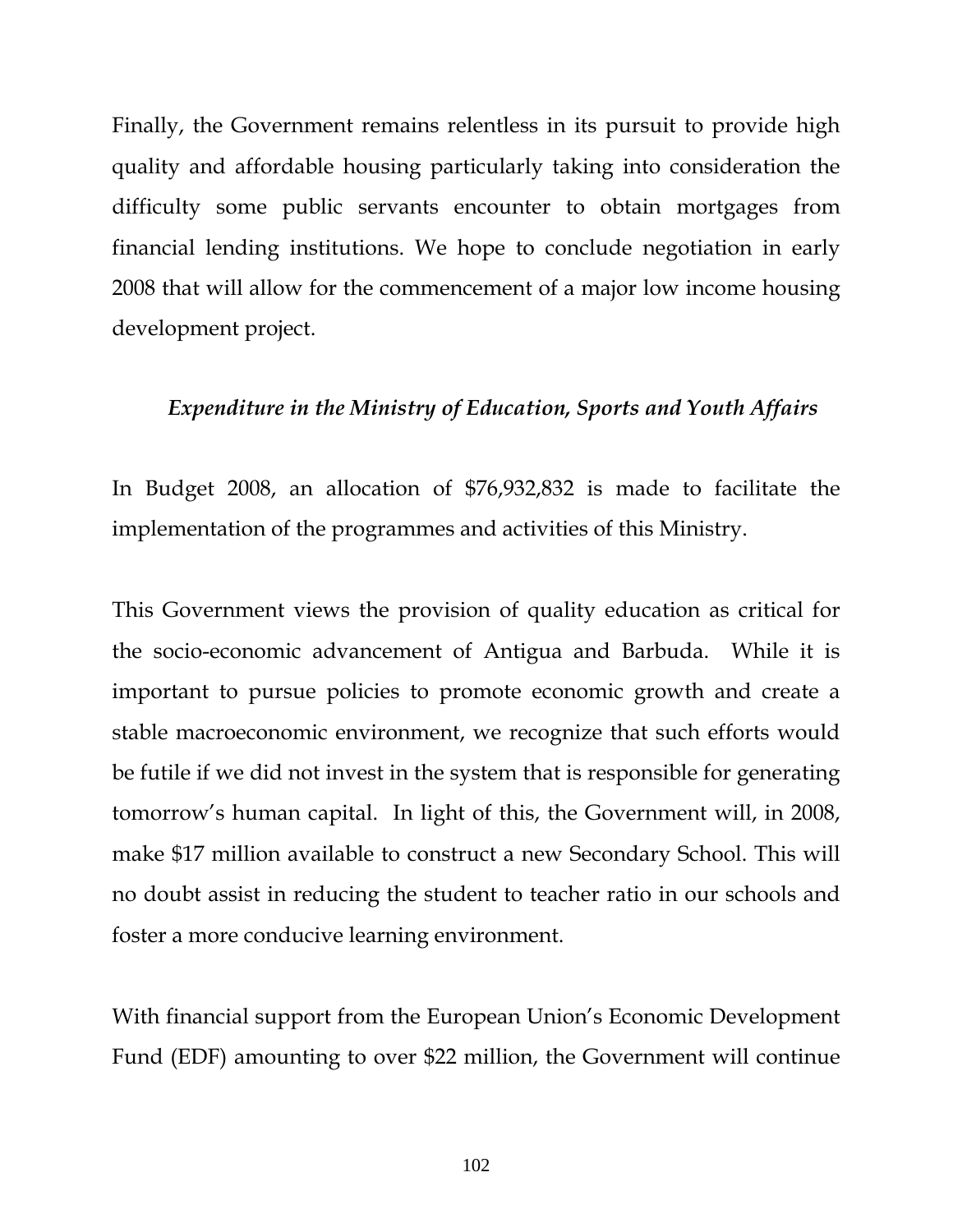work on strengthening technical and vocational education and upgrading facilities at the Antigua State College.

Also the Government intends to continue work on the National Public Library in an effort to ensure the library is opened in 2008. To facilitate this, an amount of \$1,106,371 has been allocated in Budget 2008.

The UPP Administration is very serious about educating the people of Antigua and Barbuda and will seek to demonstrate this in the coming year. As a first step, we will, through the Antigua and Barbuda Development Bank (ABDB), establish a student loan programme. The Government will make resources available to the ABDB to commence a student loan programme which will, in the first instance, offer student loans to 100 Antiguans and Barbudans wishing to pursue tertiary education in duly accredited institutions. Through this programme, prospective students will be able to receive a \$20,000 student loan at an interest rate of 3%. The Government is currently finalizing the details of this programme and will, in early 2008, make all the relevant information available to the public.

To complement the efforts in respect of education, we have also made resources available in Budget 2008 to advance work in relation to the National Youth Policy, to officially commence operations of the Antigua Barbuda National Training Agency, and to the promotion of sports development through, inter alia, the construction and refurbishment of recreational and sporting facilities across the nation.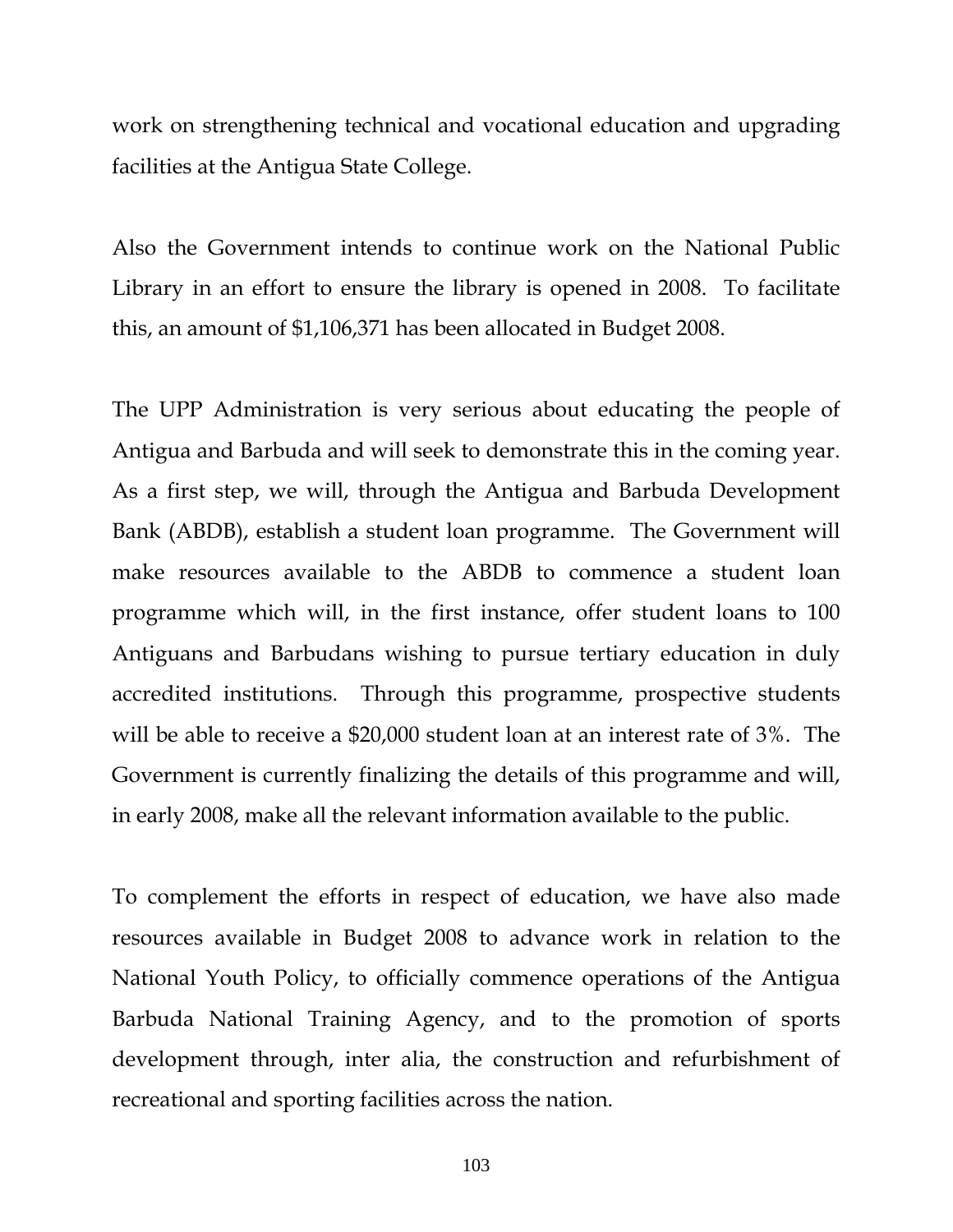# *Expenditure in the Ministry of Labour, Public Administration and Empowerment*

This Ministry has been allocated \$11,211,476 of the Recurrent Expenditure in Budget 2008.

These resources will be utilized by the Ministry to continue work on the public sector transformation initiative, with specific emphasis on completing work on the ongoing Man Power Audit which is intended to assess the skills and expertise within the civil service.

The Ministry, through the Department of Gender Affairs, will further expand activities in 2008 in order to more effectively address issues that are critical to gender development and empowerment.

## *Expenditure in the Ministry of Finance and the Economy*

The total budgetary allocation for the Ministry of Finance and the Economy is \$92,377,105.

These resources will be used to continue implementation of the fiscal reform programme. Particular focus will be placed on completing the customs renewal programme, reorganizing the treasury, enhancing the auditing capacity at the Inland Revenue Department, ensuring the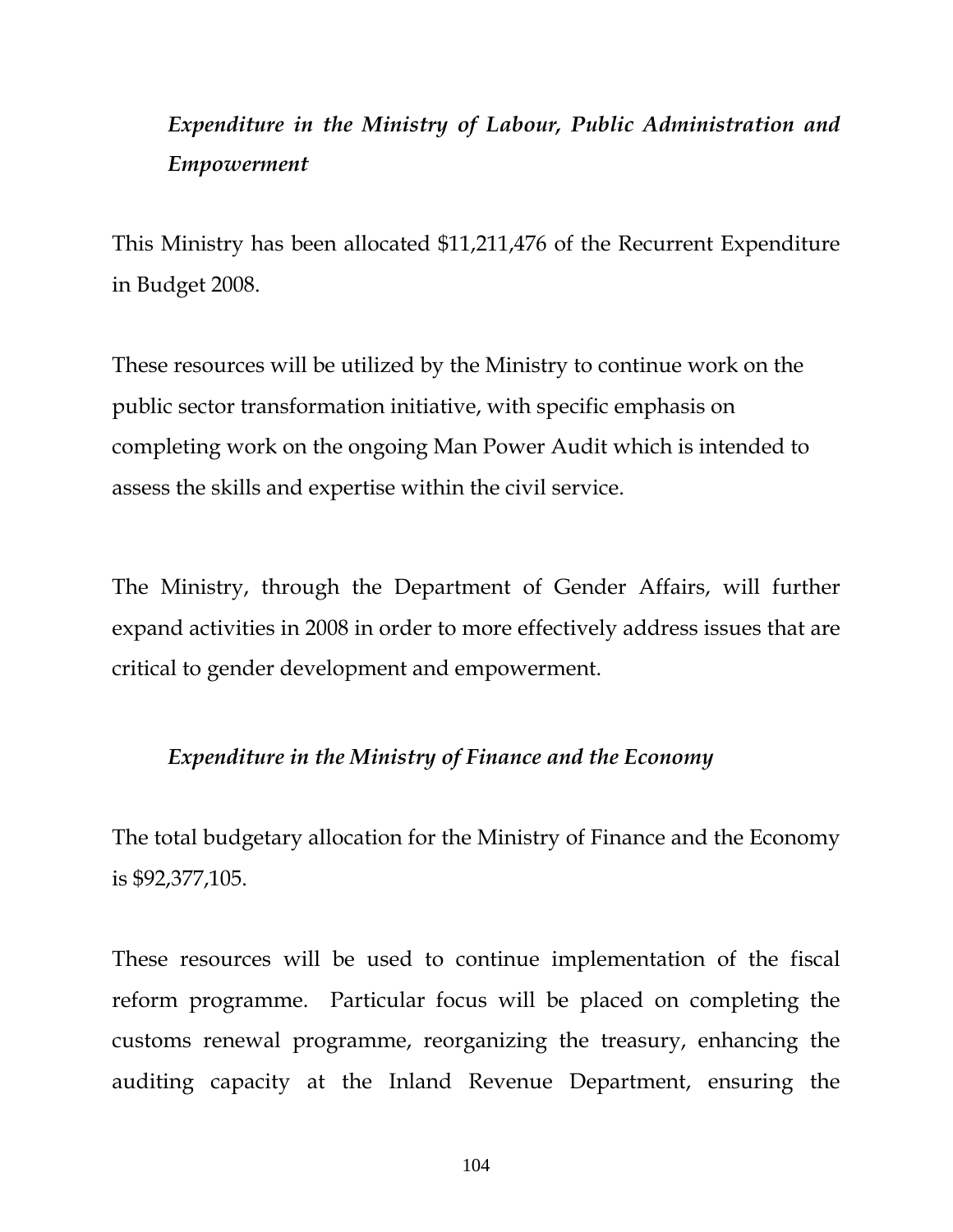completion of the debt management project, and advancing the work of key departments such as the Bureau of Standards, Industry and Commerce, and Cooperatives.

## **Other Budgetary Allocations**

## *Expenditure for Democracy and Governance*

The Budget 2007 allocation for the Governor General's Office is \$1,132,144.

For the Legislature, the allocation is \$2,140,603.

The allocation for the Cabinet Office is \$3,570,799.

# *Expenditure for the Justice System*

The allocation for The Judiciary is \$2,391,158.

For the Office of the Attorney General and Ministry of Legal Affairs, an allocation of \$12,546,229 is made available to allow the Government to continue the implementation of its legislative agenda in 2008.

For the Ministry of Justice and Public Safety, we have allocated \$56,071,952. With these resources, the Ministry will build on the work done in 2007 and seek to provide enhanced services in areas such as legal aid and counseling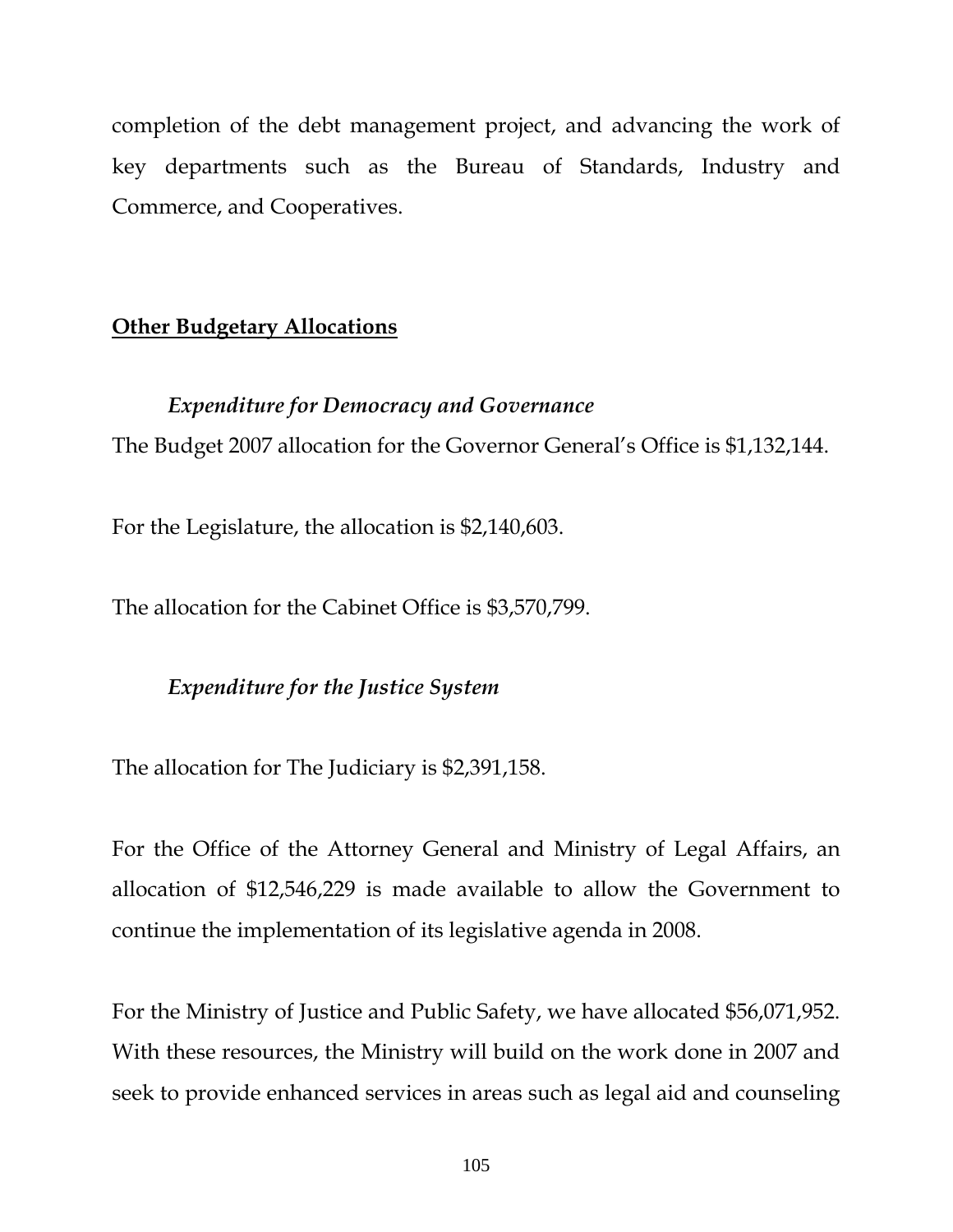services to the general public, and to ensure the effective administration of justice through the Industrial, Magistrates, and High Courts.

The Ministry will also place greater emphasis on enhancing capacity in the Prices and Consumer Affairs Division to allow this very important agency to better protect the rights and interests of consumers.

This Ministry now has responsibility for public safety which is provided through the Royal Antigua and Barbuda Police Force. It is the arm of Government that will endeavour to effectively address the rising level of crime and violence in our society. This Ministry will be at the forefront of implementing the strategy to improve law enforcement and to provide a greater level of security for Antiguans and Barbudans. One important aspect of this initiative will be to invest in a state of the art communications network that will allow for more rapid response to reports of criminal activity. This communications network will be shared between the police, the military and the emergency medical services. It will also allow for the creation of a modern and efficient 911 rapid response centre. The Police will also benefit in 2008 from the purchase of new finger printing equipment that will positively impact on their ability to successfully resolve certain criminal activities.

Further, resources have been allocated in Budget 2008 to upgrade the facilities at the prison and to improve the rehabilitation programme so as to minimize the level of repeat offenders.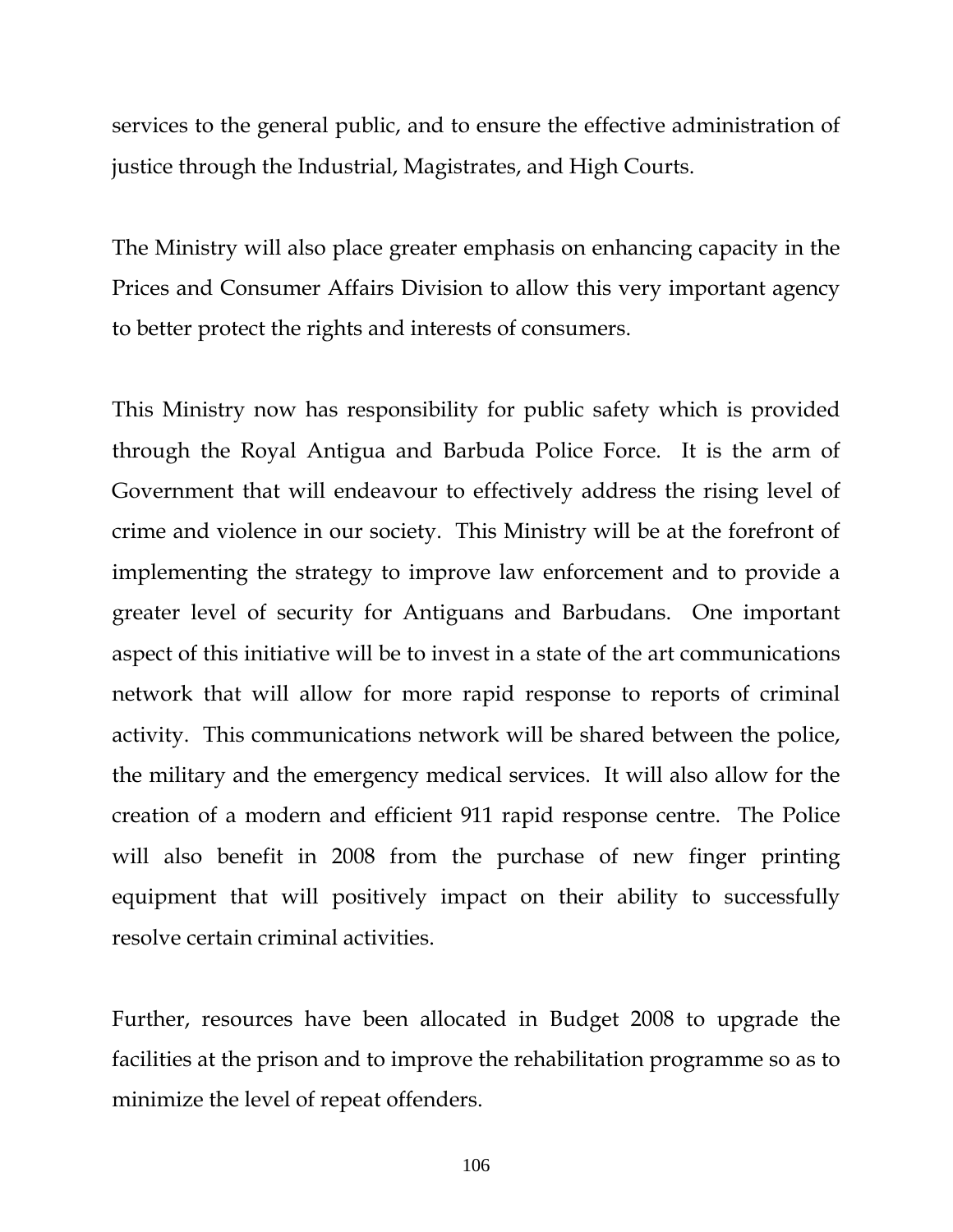Finally, \$7,389,446 is budgeted to provide additional equipment to the Fire Brigade and to facilitate its efforts in ensuring fire safety and fighting fires across the island.

*Allocations for the Service Commissions, Audit Department, Pensions and Gratuities, Charges on the Account of the Public Debt, Electoral Commission, Office of the Ombudsman* 

The 2008 Budgetary allocation for the Services Commissions is \$738,806.

The provision for the Audit Department is \$1,294,313.

For Pensions and Gratuities, we have allocated \$39,234,950.

The provision for Charges on the Account of the Public Debt is \$184,937,891.

The 2008 provision for the Electoral Commission is \$3,898,888 and \$480,076 has been allocated for the Office of the Ombudsman.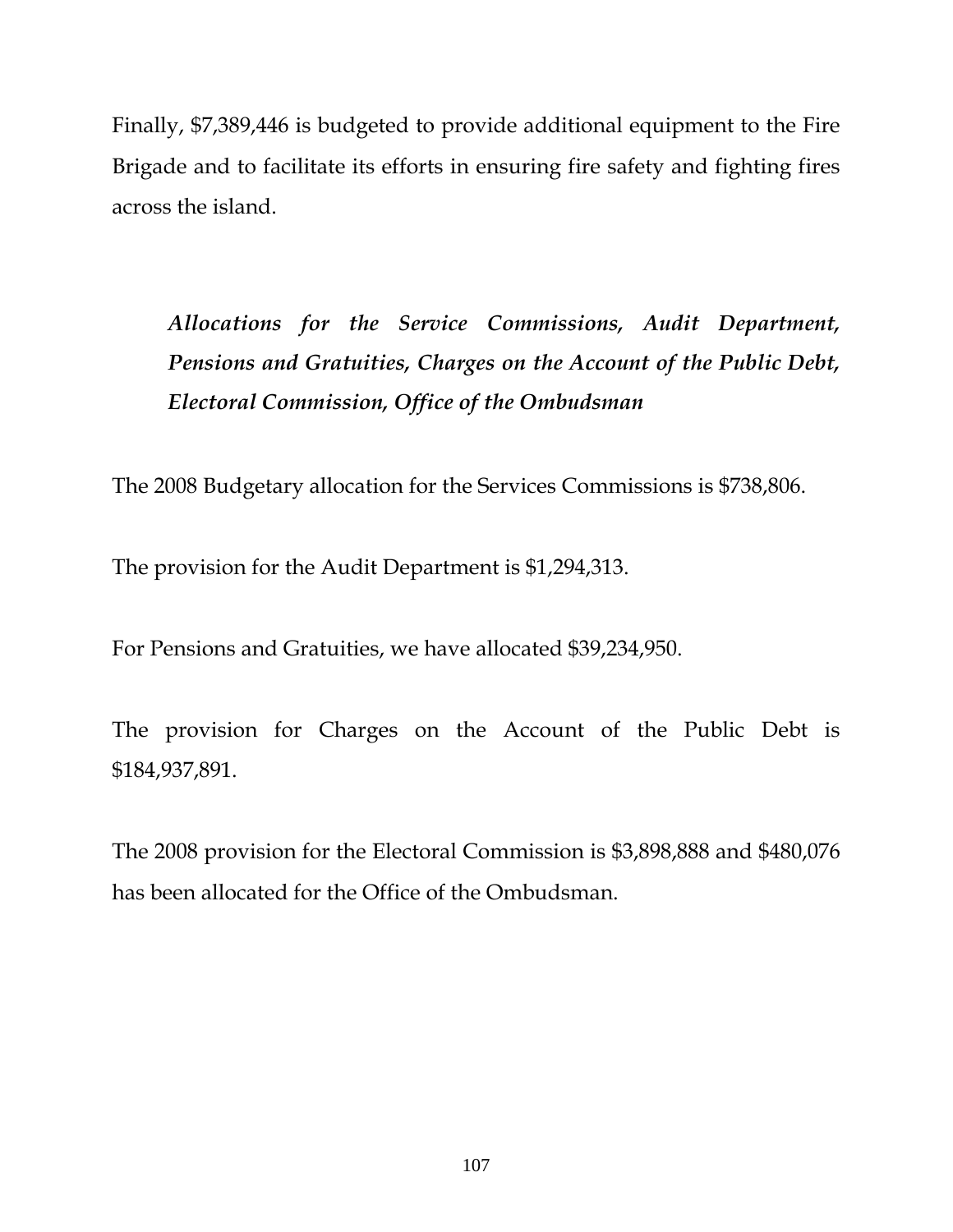# *Expenditure in the Ministry of Public Works, Transportation and the Environment*

The 2008 Budgetary allocation for this Ministry amounts to \$106,894,970.

These resources along with the \$160,000,000 budgeted for capital expenditure will allow the Government to continue to implement its infrastructural development programme in 2008. The bulk of these resources will be utilized to continue the process of repairing, constructing and undertaking maintenance work on the road network across Antigua and Barbuda. While some may seek to condemn the Government for investing heavily in the road network, I am certain the majority of Antiguans and Barbudans are happy for the improved roadways in their various communities.

The road works programme is indeed a mammoth task both financially and in terms of the sheer requirement for human resources. The Government is very appreciative of the assistance provided through regional governments that have allowed us to deal with some of these challenges. First, we thank the Government of Cuba for the team of workers and engineers provided to assist with the road development programme. Also, the Government wishes to extend its deepest appreciation to the Government of Trinidad and Tobago for providing Antigua and Barbuda with grant funding of over \$20 million to facilitate the implementation of the Village Concrete Roads project. These resources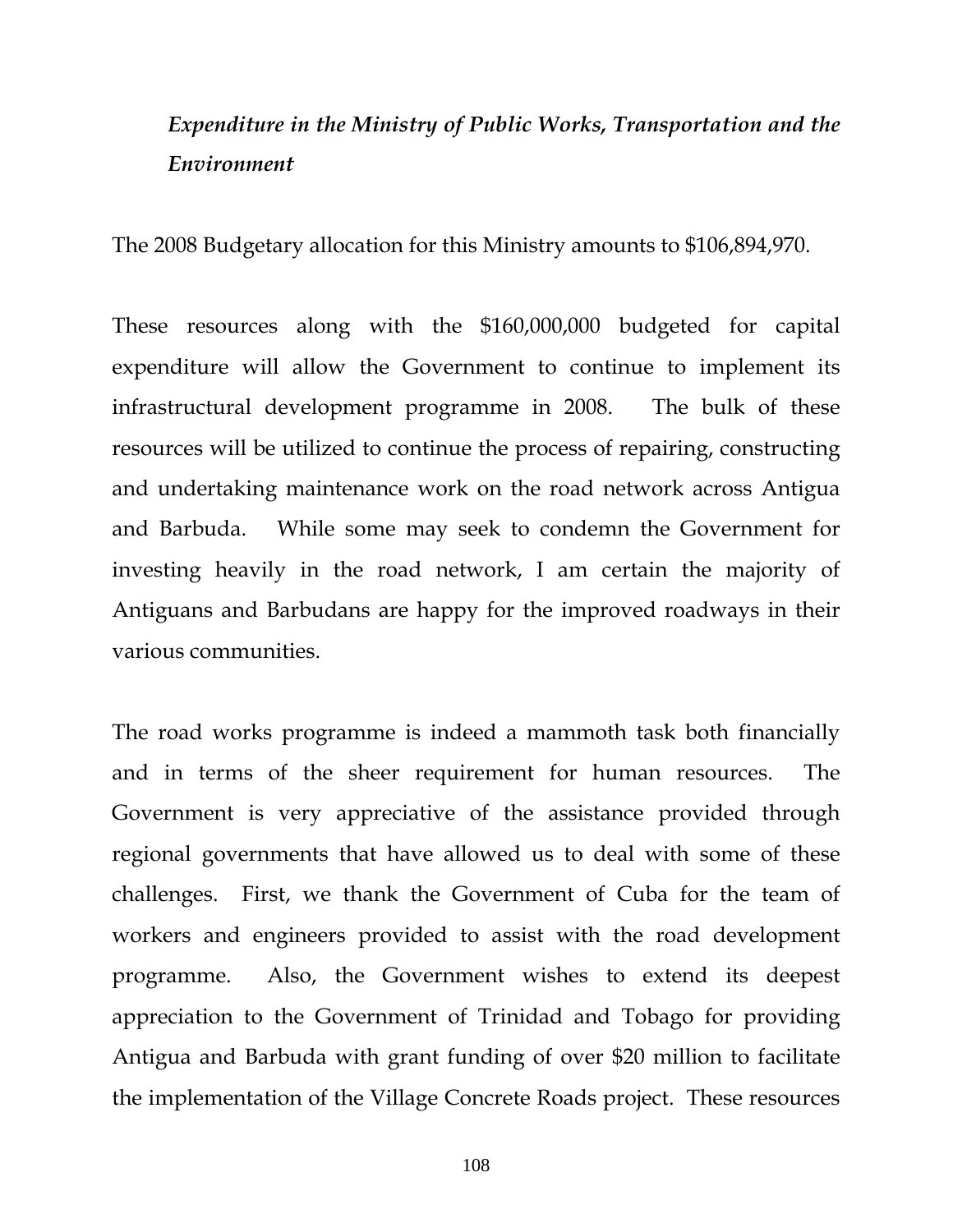were made available through the Government of Trinidad and Tobago Petroleum Fund and will allow us to advance the project in 2008.

Some communities that will benefit from the road programme in 2008 include, Old Road, Bendals, Briggins, Fort Road, Point, Cashew Hill, and the Grays Green Community.

In addition to the road programme, the Ministry will be responsible for additional capital programmes including repairs and maintenance to Government buildings.

# **Recurrent Revenue 2008**

Recurrent revenue for fiscal year 2008 is budgeted at \$759,719,134. The three major sources of this revenue will be direct taxes, which make up 16.8% of recurrent revenue, indirect taxes, which make up 77.1%, and nontax revenue, which comprises 6.1%. Tax revenue accounts for about 94% of total recurrent revenue and is budgeted at \$713,543,664. Non-tax revenue makes up the remaining 6% of recurrent revenue and is budgeted at \$46,175,470.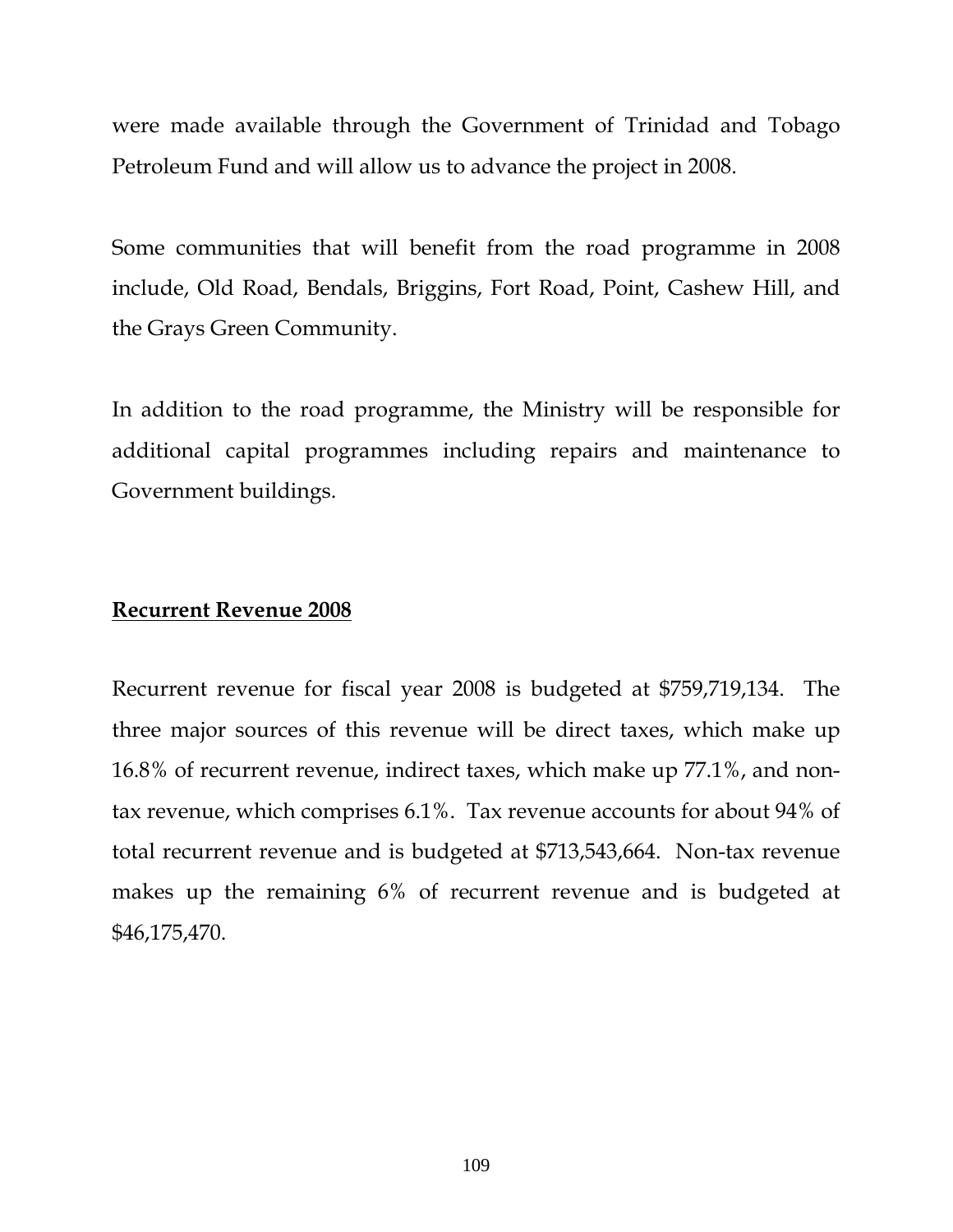

# *Direct Taxes*

In 2008 direct taxes are projected to yield \$127,408,775. Of this total, \$108,828,775 represents revenue from taxes on income while \$18,580,000 represents revenue from property taxes.

The projected revenue from taxes on income will be driven mainly by an estimated 22% increase in corporate income tax revenue and an estimated 25% increase in revenue from the personal income tax over last year's budgeted figure.

The corporate income tax is expected to yield \$53,778,775 while the personal income tax is projected to generate \$55,000,000 in 2008. These increases will be brought about by increased efficiency with respect to tax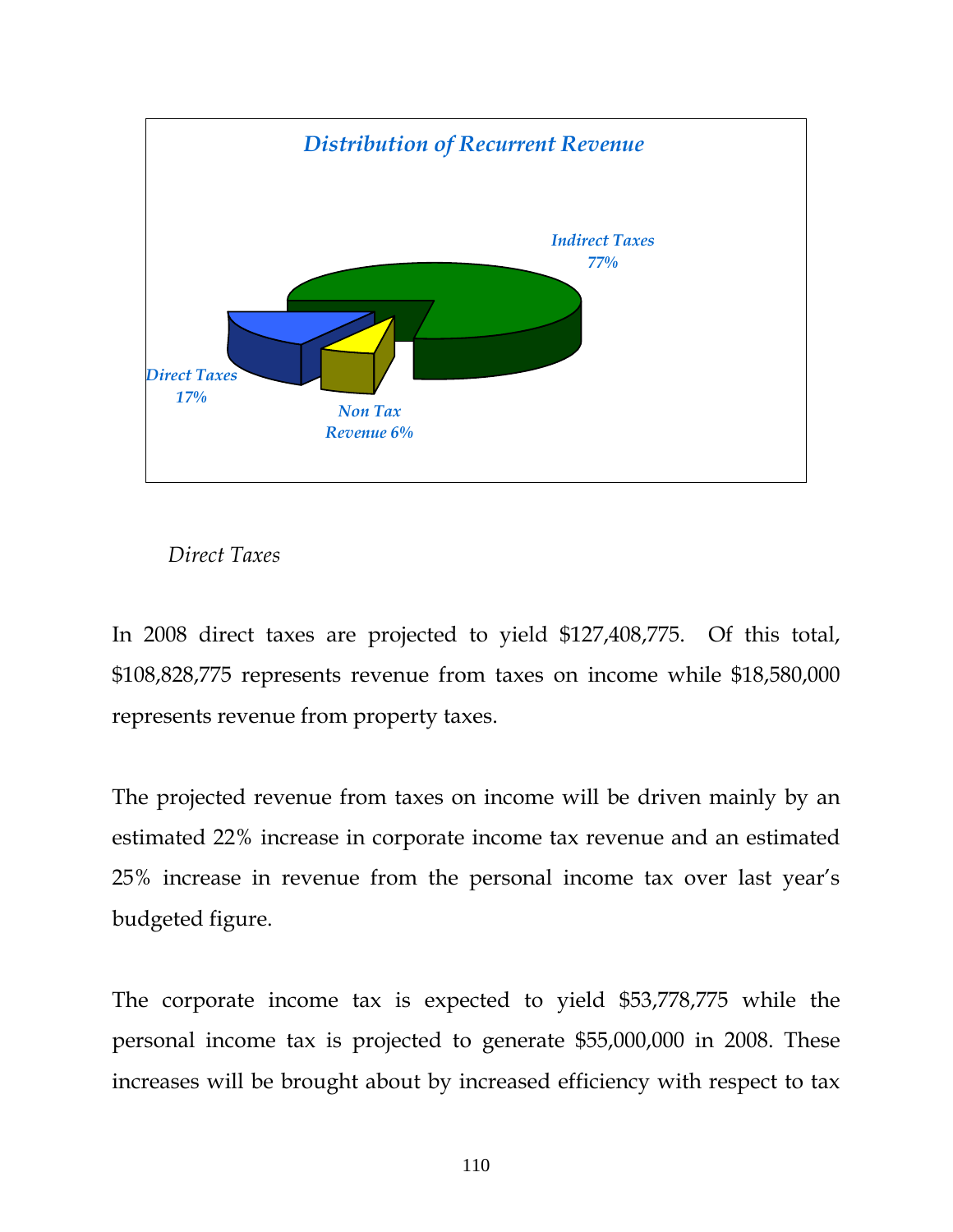administration and collection in the Inland Revenue and Customs Departments.

In terms of the property tax, we expect that having resolved the challenges with the new and modernized system this year, we can expect improved efficiencies and greater compliance which will translate into additional revenue. As such, this tax is projected to yield \$18,000,000 in 2008.

The successful implementation of the modernized property tax was made possible by the Property Tax Consultant, Mr. Carey Thompson, the Chief Property Valuation Officer, Mr. Lesroy Samuel, and all other personnel at the Property Valuation Department. Their hard work must be commended and it is anticipated that the same level of commitment will continue in the coming year.

## *Indirect Taxes*

The yield from indirect taxes is budgeted at \$586,134,889, which is about 82% of tax revenue. Of this, taxes on domestic production and consumption are expected to yield \$420,325,600 in revenue while the taxes on international trade and transactions are projected to yield \$148,774,289 in revenue.

A total of \$230,400,000 or 39% of the revenue from indirect taxes will be generated from the Antigua and Barbuda Sales Tax (ABST). The ABST is a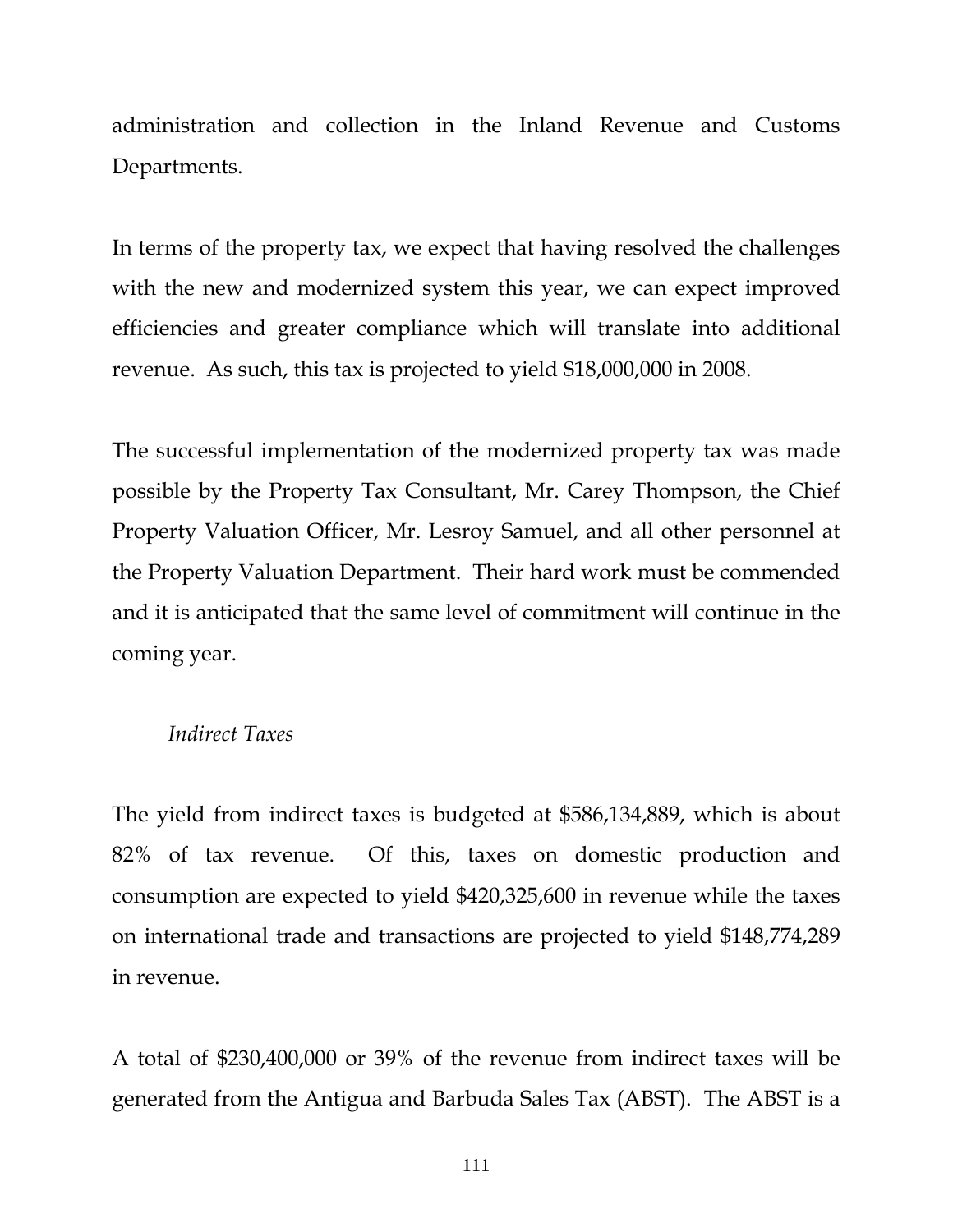VAT-type tax applied at a rate of 15% on goods and services. There is a 10.5% transitional rate for the hotel sector and an extensive zero rated list for which the ABST rate is 0%.

It should be noted that the ABST replaced six taxes:

- The Consumption Tax;
- The Hotel (bed-night) tax;
- The Hotel Guest Tax;
- The Hotel Guest Levy;
- **The Restaurant and Catering Tax; and**
- The Telecommunications Tax.

The items that are zero rated include food products, medicines and pharmaceuticals, baby products and baby food, lumber, books, computers for personal use, and essential household goods. The legislation also exempts the supply of a number of services including education services, the sale of residential property, the provision of prescription medications, and the supply of medical, dental, nursing, optical and other health services. Further, in an effort to facilitate the development of the agriculture sector, the supply of inputs for the agriculture sector - including fisheries - is exempt. This means that inputs such as seedlings, cuttings, and fertilizers, fibreglass or wooden boats, and equipment used by farmers and fishermen are exempt from the ABST.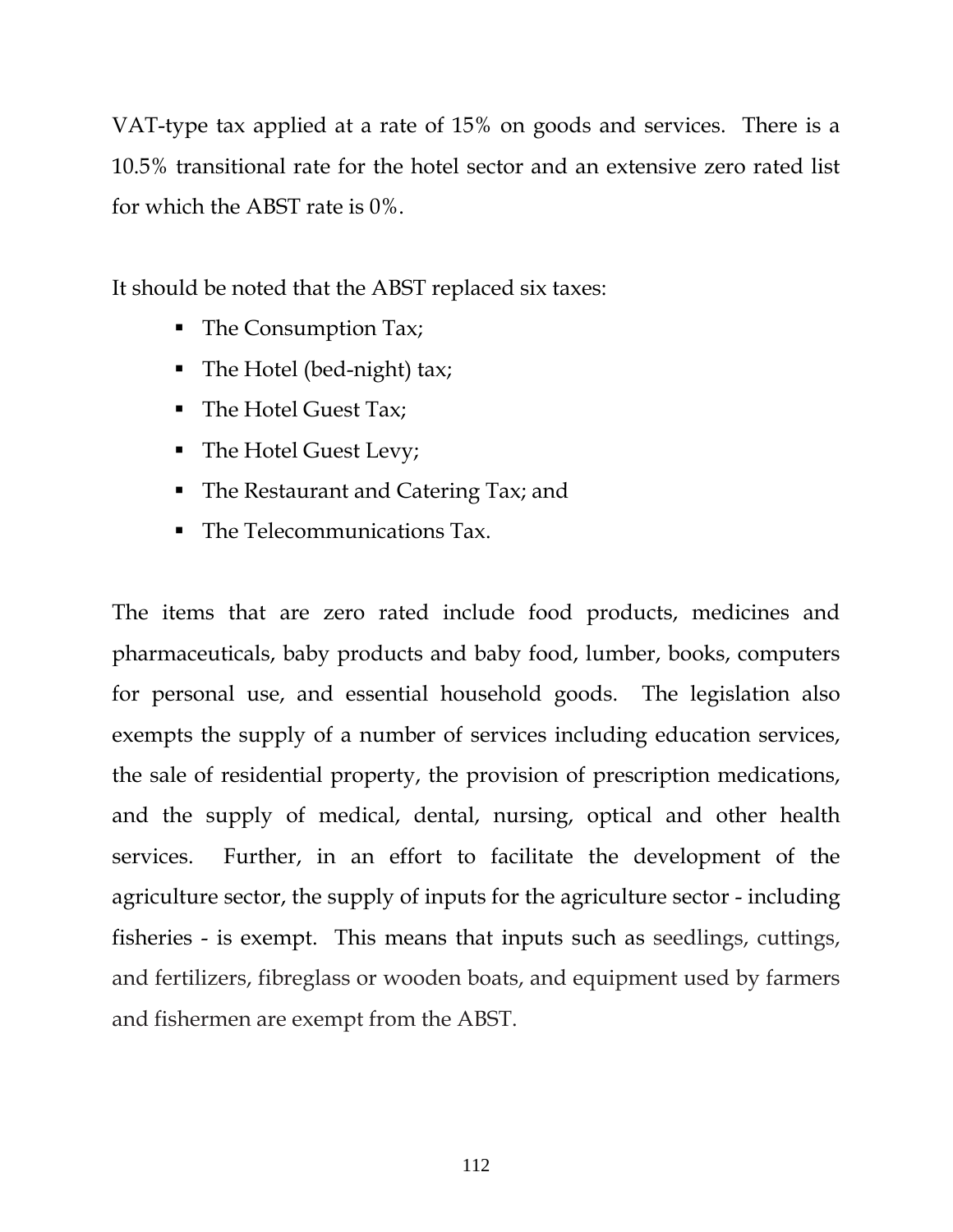As indicated above, the ABST has performed very well and has generated more revenue in 2007 than the combined revenue generated in 2006 by these six taxes. The success of this measure was due to the unwavering support and technical assistance from regional agencies and governments, and international organizations. The ABST could not have been implemented nor generate the level of revenue it has without the hard work and perseverance of a number of critical personnel in the Government service. These include the Commissioner of Inland and staff of the Inland Revenue Department – especially Mr. Everton Gonsalves and Mr. Doug McLaren. The Comptroller and staff of the Customs Department were also instrumental in ensuring that the ABST was implemented and was able to generate substantial revenue.

The Government is very pleased to announce that there has been significant compliance on the part of businesses. Also, the ABST legislation requires that the Government makes refund payments to businesses and other eligible taxpayers on a timely basis. We have been able to achieve this and have made in excess of \$5 million in refund payments.

In 2008, we intend to strengthen the ABST Unit at the Inland Revenue Department by providing additional personnel and critical equipment that would facilitate the work of the Unit in administering the tax and securing greater levels of compliance.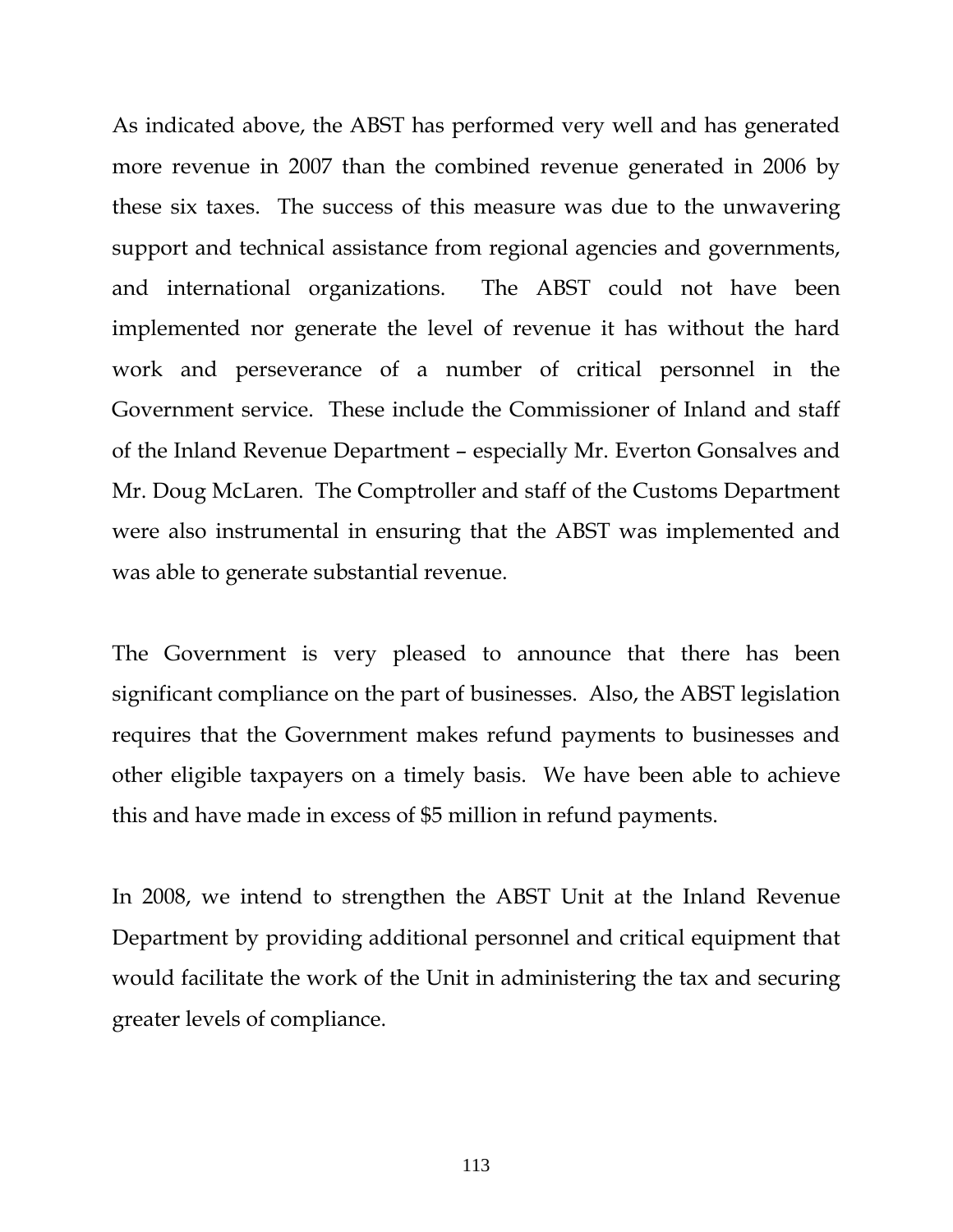# **Deficit Financing**

Total revenue inclusive of grants and transfers for 2008 is estimated at \$882,951,932 while total expenditure is estimated at \$952,289,119. The result is an overall deficit or a financing gap of \$69,337,190 which is significantly below the deficit of \$293,721,497 reported in the 2007 budget estimates. This underscores the Government's very prudent approach to budgeting and is a testimony to the Government's commitment to following a strategic fiscal programme in order to achieve fiscal and debt sustainability. To bridge this financing gap, the Government will seek to raise funds through other types of debt instruments including the issuance of securities on the Regional Government Securities Market (RGSM).

# **Debt Servicing**

As of the end of September 2007, Central Government's total outstanding debt stood at \$2,617,315,077, a slight increase over the same period last year following strong efforts by Government to keep borrowing to an absolute minimum and only for projects deemed essential. This amount incorporates arrears accumulated to a number of creditors over many years and not yet normalised. Of that amount, Domestic Debt represented approximately 64% of the total, or \$1,664,136,513.

For 2008, Government is budgeting approximately \$184,937,891 in total debt service payments to honour its obligations to both domestic and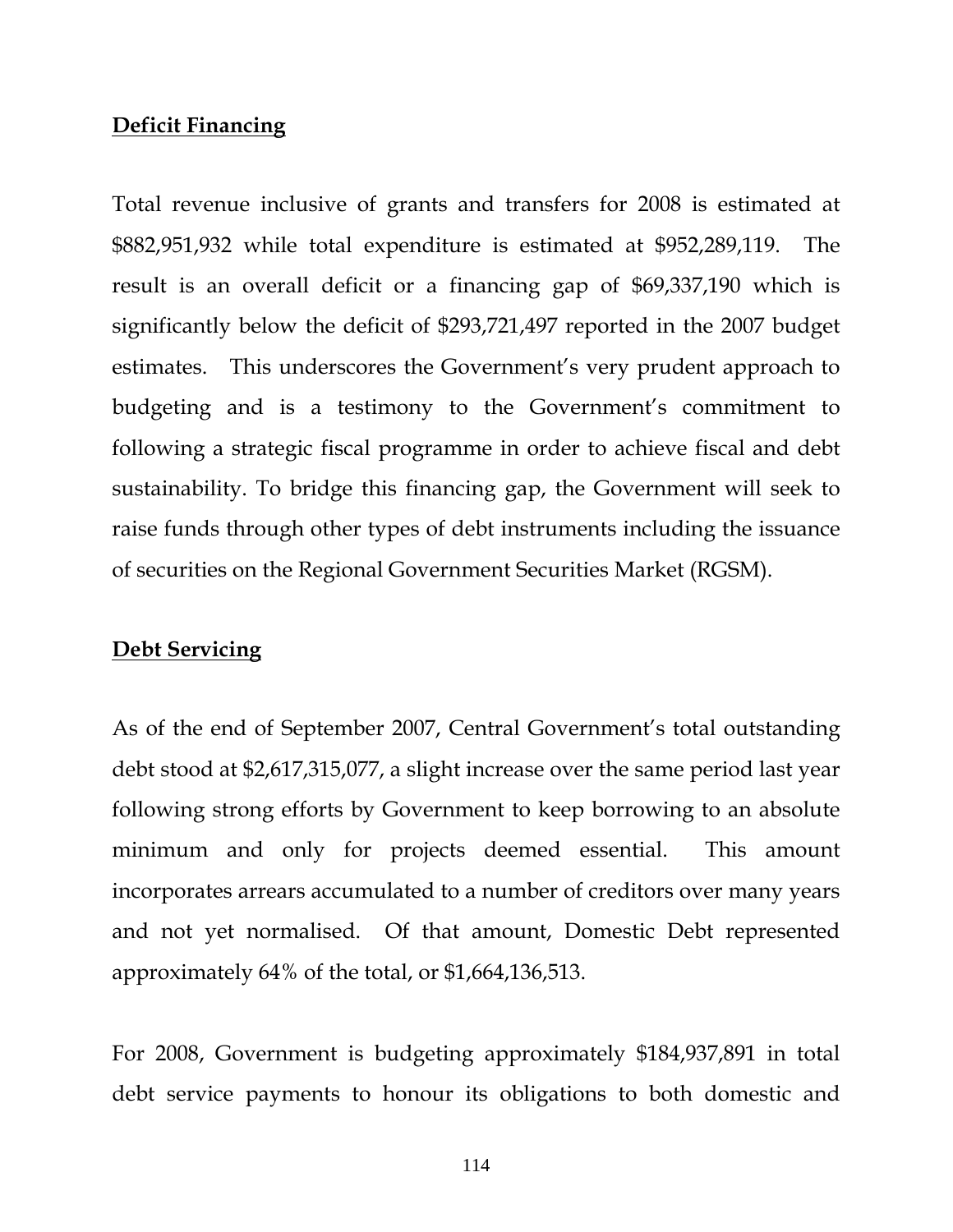external creditors. This is an increase of approximately \$15 million, over the amount of debt service that is expected to be spent during 2007, reflecting a larger amount of amortizations coming due during 2008.

## **Support/Relief Measures 2008**

Since assuming the captaincy of the Ship of State in March 2004, this Administration has sought to ensure that the needs of the citizens and residents of Antigua and Barbuda were always at the forefront of any policymaking process. This was not always an easy feat since we were faced with and still face the numerous challenges that were created by twenty-eight years of economic missteps and mishaps. However, despite the difficulties, we attempted to create a balance between, on the one hand, the implementation of policies that were essential for a sustainable economic future and on the other hand, providing the appropriate social safety nets and relief programmes that would benefit all persons in the society.

The Government has been quite successful at striking this balance. While we have had to make hard decisions, implement difficult policies, and make some sacrifices along the way, our perseverance has paid off and we have realized a strong improvement in the macroeconomic environment. At the same time, this Government has offered a myriad of support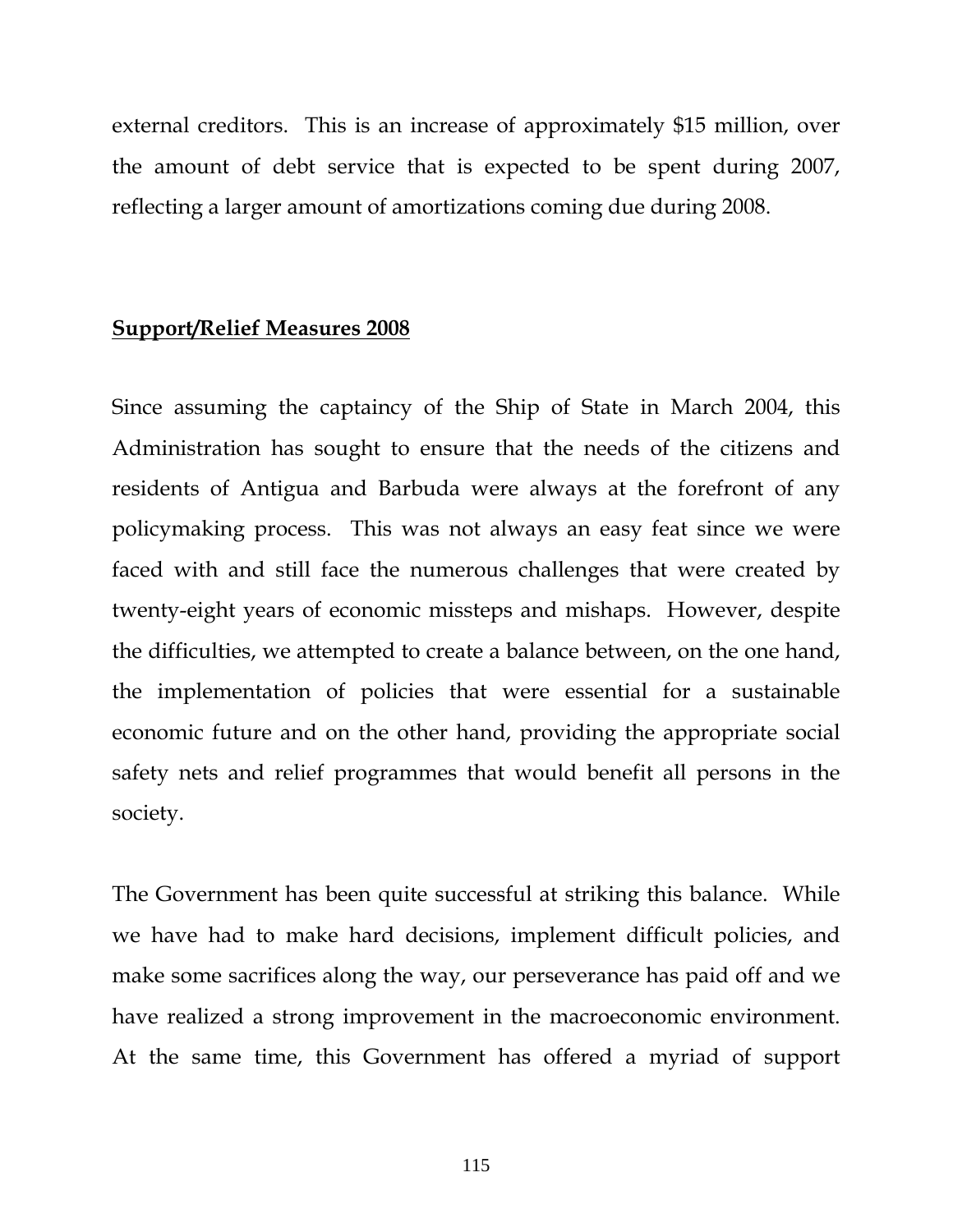measures and relief programmes that have impacted every segment of the Antigua and Barbuda population.

Though in 2008 we fully intend to continue to build on our successes by remaining on the path towards fiscal consolidation, this Government will again place particular emphasis on Putting People First. To this end, the UPP Administration has identified a number of support measures that are intended to provide relief to all Antiguans and Barbudans.

# *Relief for Pensioners*

Recognizing the impact of rising international prices on the cost of living, the Sunshine Government has decided to further adjust the minimum pension in order to bring some relief to this critical and vulnerable segment of the society. While our fiscal position does not, at this time, allow for the increase in the minimum pension to \$1,000, the Government is determined to make some adjustment. As such, effective January 2008, the minimum Government pension will be increased to \$800 per month.

Further, there is a particular group of pensioners who have not benefited from any of the increases this Government has granted over the past few years. We are of the view that all pensioners should benefit from the Government's efforts to assist this class of citizens. In this regard, the Government will grant an increase of \$250 to all those pensioners whose current monthly pension is between \$751 and \$2,400. This means that the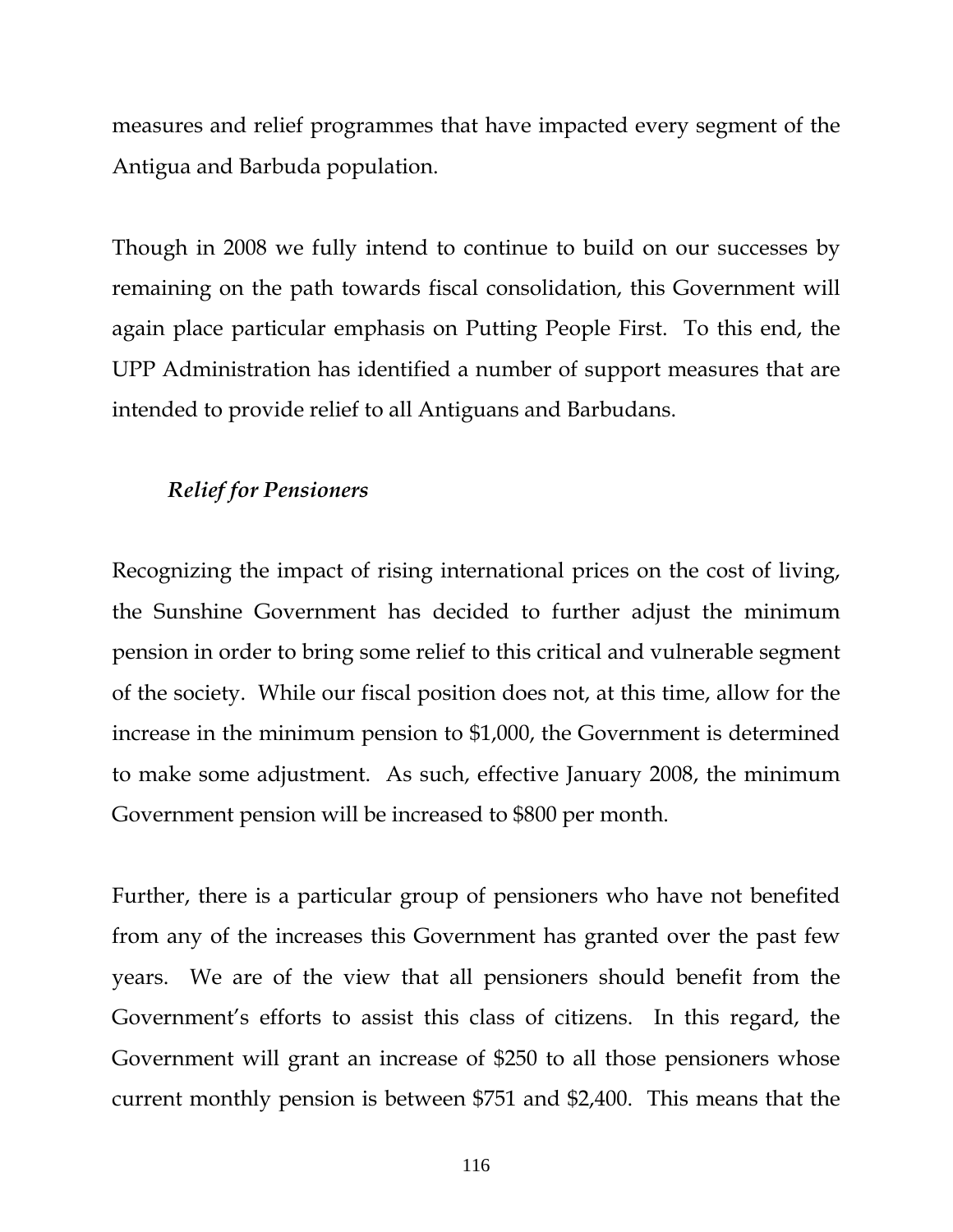category of pensioners that hitherto fore has not benefited from an increase over the past decade will now have that benefit. This increase will also take effect as of January 2008.

The Sunshine Government recognizes the important role played by the Pensioners' Association and its President, Mr. Eddie Hunt, in providing assistance to and meeting some of the critical needs of pensioners. In this regard, we have, in the past, provided a grant to the Association to facilitate its work on behalf of pensioners. In 2008, the Government will establish the relevant administrative mechanisms that will allow us to once again extend a grant of \$50,000 to the Pensioners' Association.

Further, this Government is very cognizant of the fact that pensioners have no flexibility in respect of their incomes. As such, we will work along with the Pensioners' Association in an effort to establish arrangements with the business community through which special discounts on purchases may be extended to pensioners.

Additionally, the Government, through the Ministry of Health, will collaborate with the Medical Benefits Scheme to examine the financial feasibility of expanding the list of ailments currently being covered under the Scheme to include those illnesses that are of concern to the Pensioners' Association. In particular, we will assess the implications of expanding the list to include: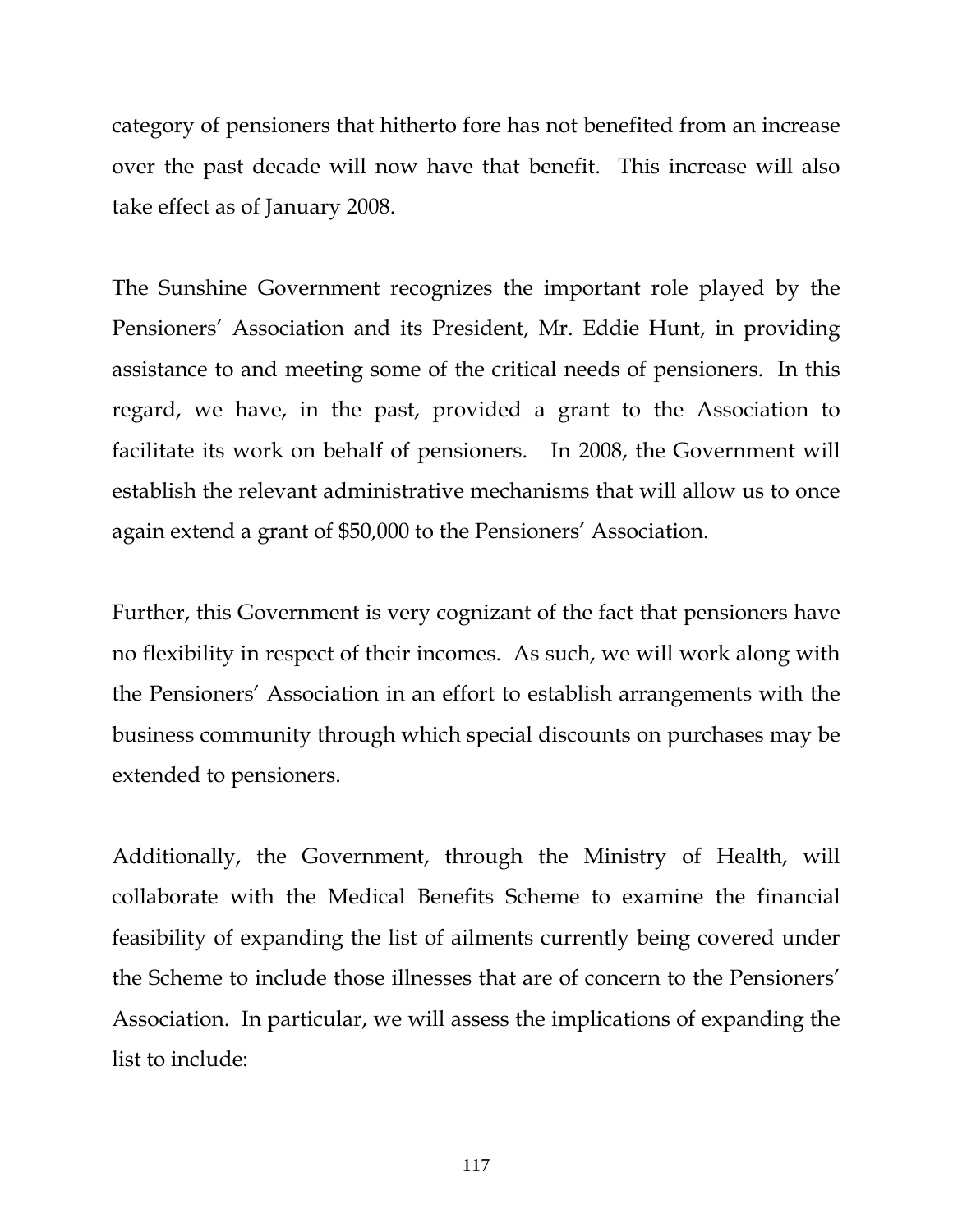- Ear Nose and Throat diseases;
- Alzheimer's;
- Arthritis; and
- Acid Reflux

Finally, these measures are merely an interim undertaking of the Government to bring relief to pensioners as we plan to embark on a comprehensive review of the pension system in 2008. This, of course, will be done in consultation and collaboration with the Pensioners' Association and with other key stakeholders.

# *Dollar Barrel*

In November 2004, the Government introduced the Dollar Barrel initiative in an effort to "Ease the Squeeze" on the population. Under this programme, families have the opportunity to import barrels of food, toiletries, clothes and other items between 15<sup>th</sup> November and 31<sup>st</sup> December at a charge of one dollar. Over 12,000 households have taken advantage of this initiative between 2004 and 2006 and we anticipate that the number of barrels will grow this year and in 2008.

The Sunshine Government is happy to see Antiguan and Barbudan families benefitting from this initiative and will continue to put mechanisms in place that would make the process of clearing the barrels much smoother.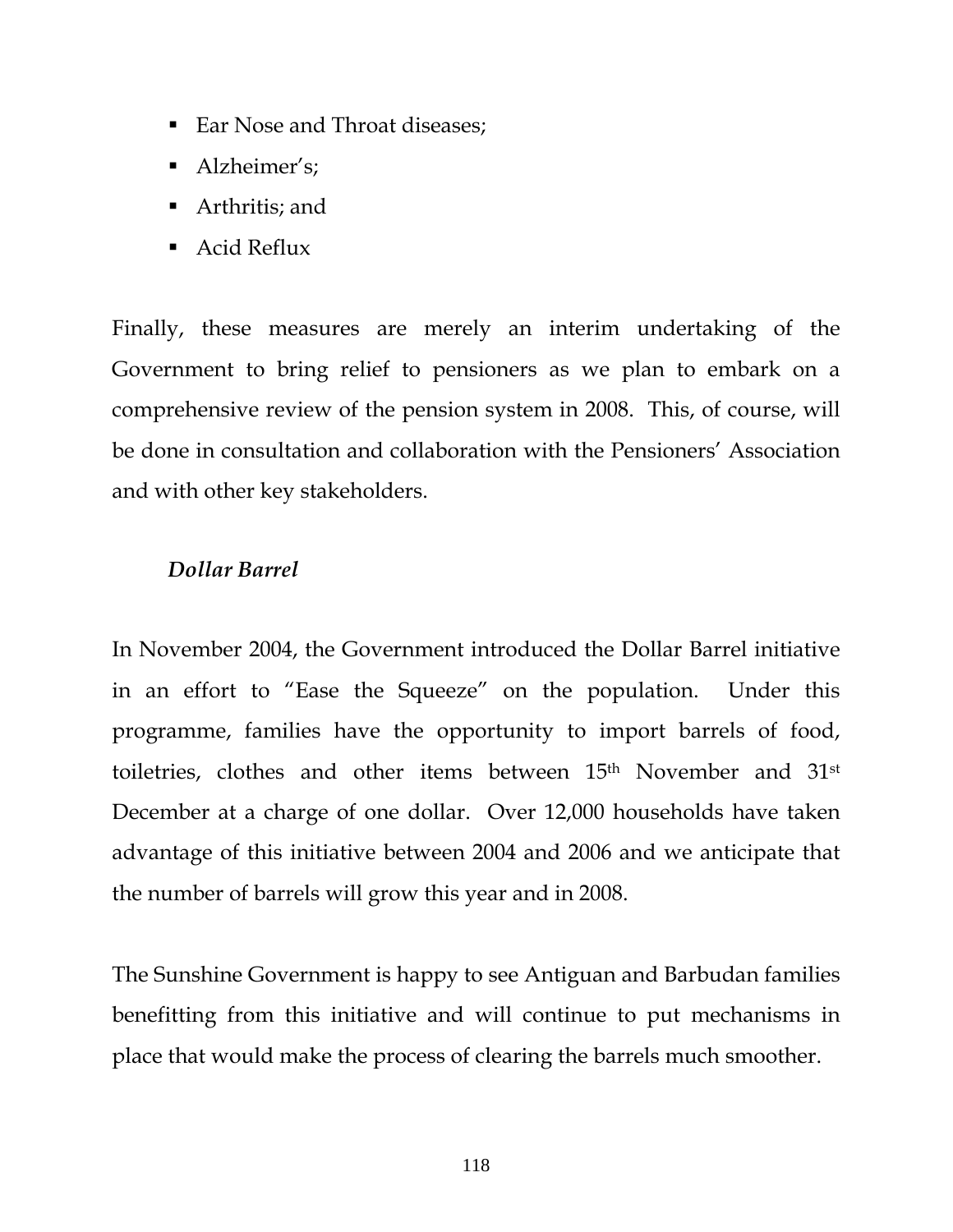### *Tax Credits and Personal Income Tax Deductions*

In 2006, this Administration enacted legislation that would allow for tax credits and personal income tax deductions. Specifically, the legislation allows for a reduction in the tax liability of businesses that support the development of culture, education, and sports in Antigua and Barbuda. In terms of the personal income tax, the Personal Income Tax (Amendment) Act of 2006 makes provisions for income tax deductions in respect of interest payable for residential mortgages and in respect of contributions to taxpayers' approved pensions schemes. The Inland Revenue Department is now in the process of establishing the relevant administrative mechanisms that would give effect to the legislation. We anticipate that within the first quarter of 2008, taxpayers will be able to submit their claims for either tax credits or income tax deductions to the Inland Revenue Department.

The Sunshine Government has prided itself on being committed to the consultative process and to responding to the expressed needs of the people of this nation. We will again demonstrate that we take the issues raised in consultations seriously and that we have and always will actively seek to incorporate the recommendations put forward in the policy initiatives we pursue. In this regard, the Government has decided to provide personal income tax deductions for taxpayers who pay health insurance premiums and for taxpayers with a child in university for whom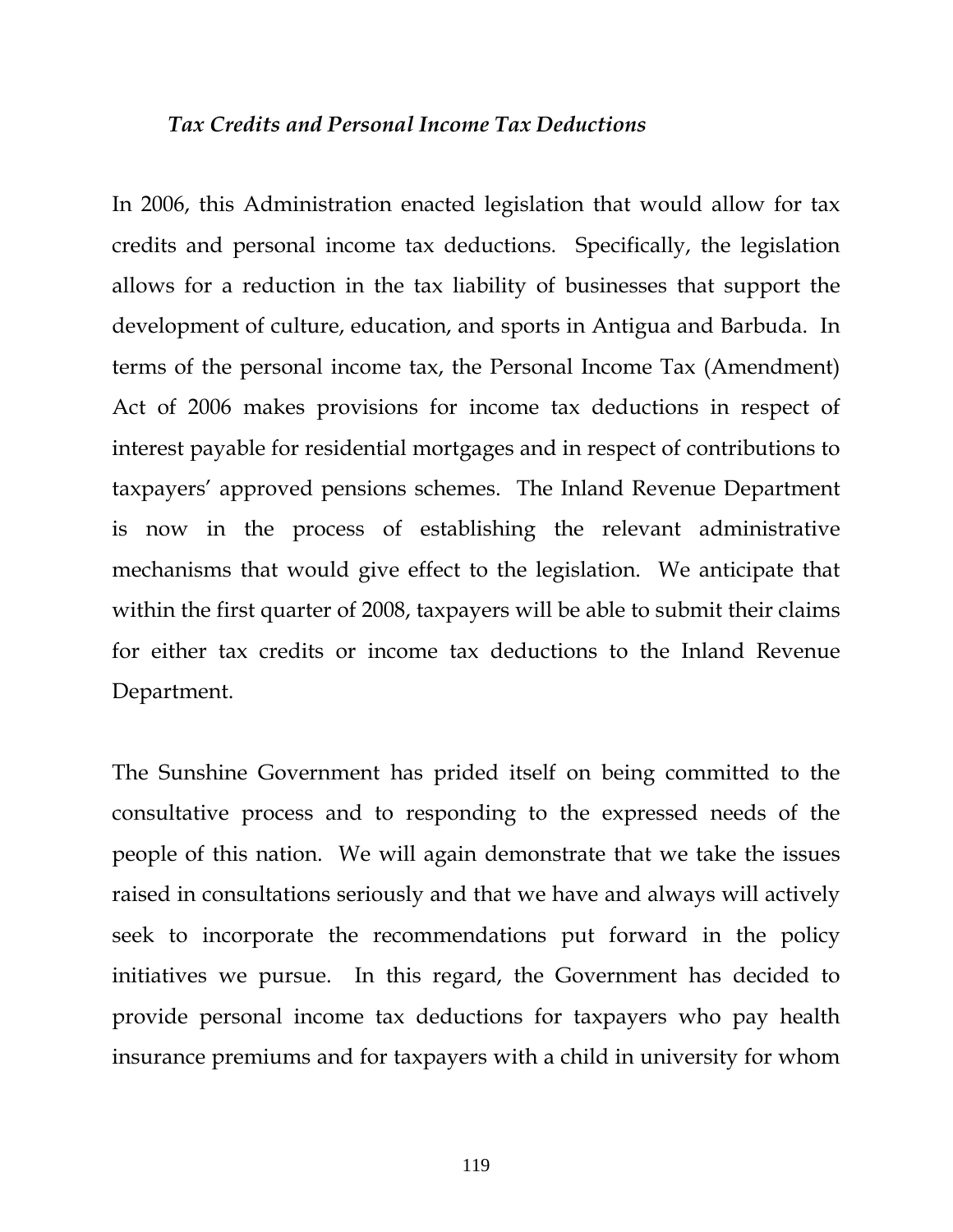they make tuition payments. In order to give effect to these, we will draft and enact the requisite legislation early in 2008.

# *Reduction of the Stamp Duty on the Transfer of Property*

Over the past few years, the UPP Administration has made a number of adjustments to the stamp duty legislation in an attempt to reduce the tax burden on certain types of transactions being undertaken by our citizens. One such adjustment was the reduction in the stamp duty in respect of mortgages for residential construction. We reduced the rate from \$6 per thousand to \$4 per thousand. This meant that for an individual receiving a \$300,000 mortgage, the total cost to be paid by that individual would be \$1,200 instead of \$1,800.

Further, this Government, after receiving the recommendation during a tax consultation in All Saints in October 2004, removed the stamp duty on the discharge of charge for residential property. What this has meant is that once a person has paid his residential mortgage in full, he will no longer have to pay any stamp duty in order to retrieve his land certificate.

The Government went further in 2006 and enacted legislation that would make it less costly for a parent or grandparent to transfer property to a child or grandchild. Before the passage of this new legislation, the aggregate stamp duties payable on a transfer of property from a parent or grandparent to a child or grandchild was 10%. Now, for all residential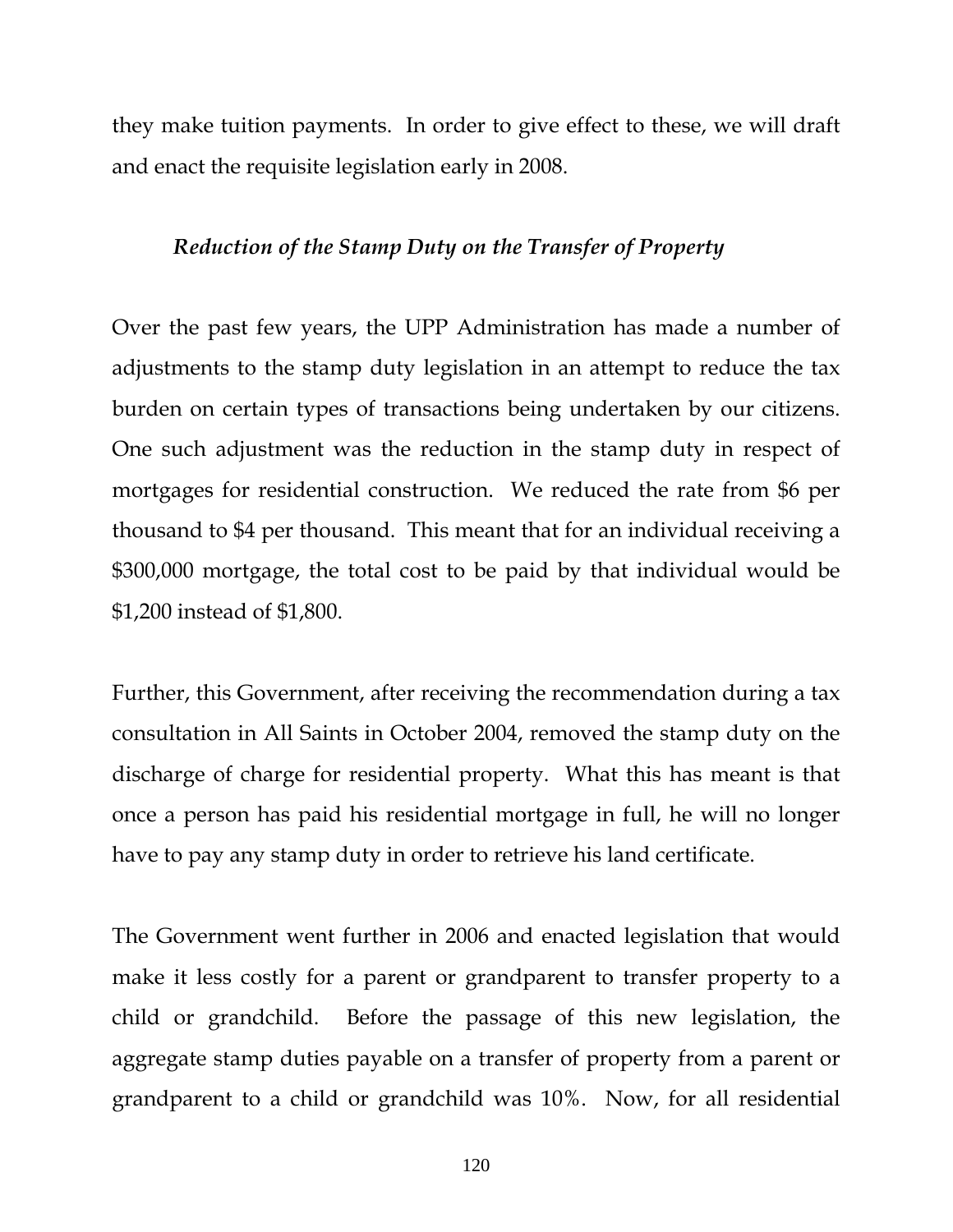property valued at \$500,000 or less, the aggregate stamp duty payable on the transfer of such property from a parent or grandparent to a child or grandchild is 2%. Since coming into force, citizens and residents of Antigua and Barbuda have taken full advantage of this provision and have realized substantial savings.

In 2008, the Sunshine Government, having heard the concerns raised by a number of citizens, will make further adjustments to the stamp duties legislation. Specifically, we will also reduce the stamp duty on the transfer of property between spouses. What currently obtains is that, where a husband wishes to add his spouse's name to a property owned by him, this is treated in the same manner as a sale of property between the two parties. As such, the stamp duty applicable will be 10% of the value of the property as required by the law. This is clearly a financial deterrent and a possible obstacle to smooth marital relations. As a consequence, the Government will amend the legislation such that spouses wishing to transfer title or ownership of property into their joint names will be able to do so at a nominal charge of 2% stamp duty instead of 10%. This, again, is yet another tangible expression of the Sunshine Government's caring and compassionate nature.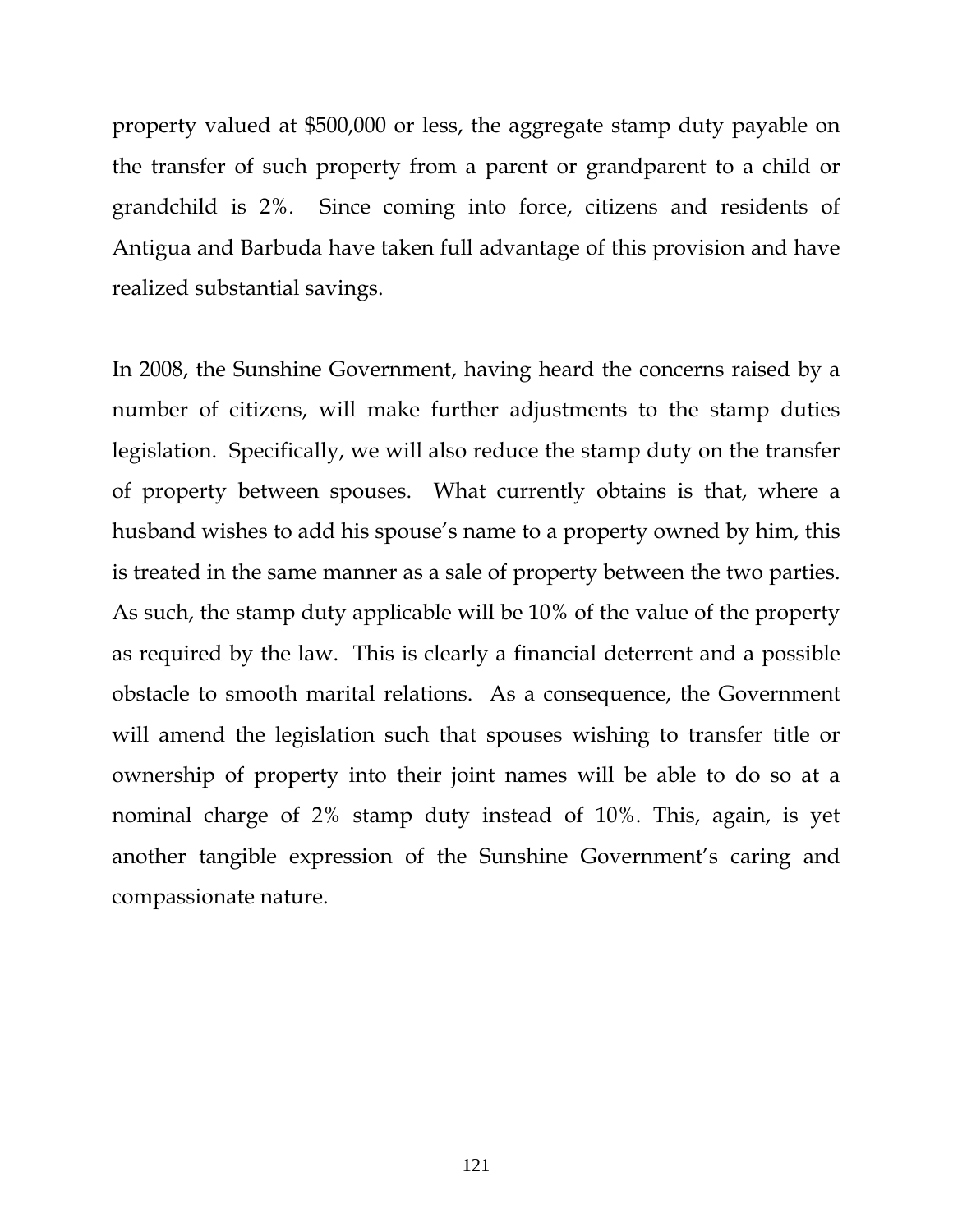### *Reduction of the Corporate Income Tax*

This Government has stated time and time again that its interest is in seeing the development and expansion of the private sector. We firmly believe that to ensure long term economic sustainability, the private sector must be the engine of growth. Our role is to be one of facilitator and to create the enabling environment that would serve as a catalyst for private sector development. As such, we have pursued a number of policies targeted at creating that enabling environment. Specifically, we reduced the corporate income tax rate from 35% to 30% in 2005 and offered a further reduction to 27.5% for banks that lowered their residential mortgage rate to no more than 8%. In addition, we established the Antigua and Barbuda Investment Authority and embarked on our Customs Renewal Programme all in an effort to encourage private sector activity and make it easier to conduct business in Antigua and Barbuda.

In 2008, we will again seek to give incentives to the private sector and encourage investment and business expansion by further lowering the corporate income tax rate. The tax will be reduced from the current 30% to 25%. Further, we will yet again offer commercial banks the opportunity to partner with the Government to make owning a home a reality for all of our citizens.

For any commercial bank offering a residential mortgage interest rate of not more than 7%, the corporate income tax will be reduced to 22.5%. This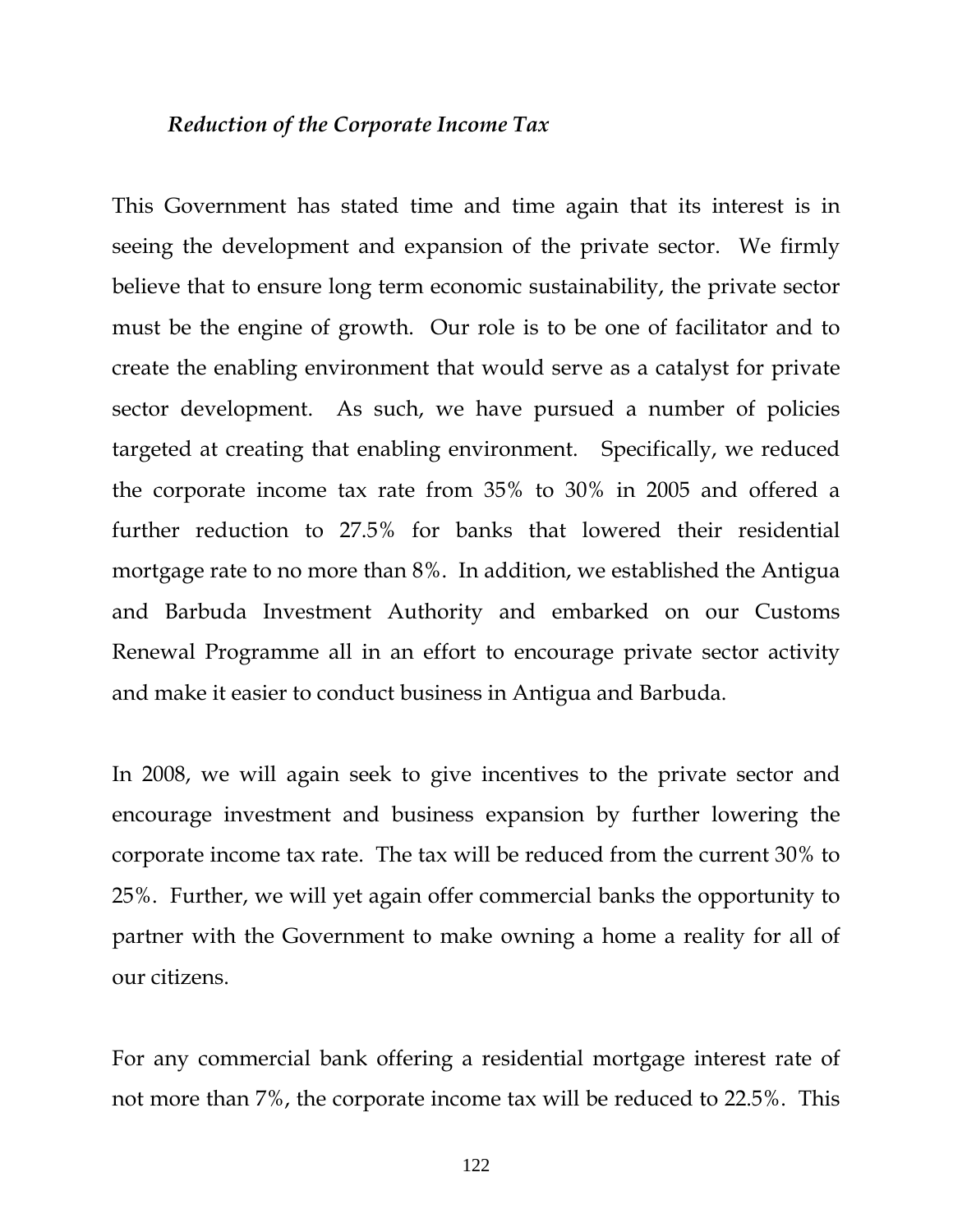is intended to facilitate the realization of the Government's objective for each Antiguan and Barbudan to have the opportunity to own his or her home.

To complement this, the Sunshine Government will go one step further to ensure the reduction in the cost of building a new home. We have heard the concerns put forward by the general public and the Contractors' Association, in particular, in respect of the cost of home construction. As a caring Government, we have listened to the concerns and will provide some relief in this regard. In early 2008, we will make provision in the ABST legislation to zero rate goods and services utilized for the construction of new residential properties. Essentially, all building materials and construction services in relation to the construction of a new home will face a 0% ABST. This will no doubt go a long way in making home ownership a reality for most Antiguans and Barbudans.

#### *Grant to Association of Persons with Disabilities*

The Sunshine Government has always stated that while its policies are intended to benefit all persons within society, there must be special allowances for the more vulnerable segments of the population. Persons with disabilities are certainly among the more vulnerable in society and therefore require as much support and compassion as possible. To this end, we commend the Association of Persons with Disabilities for its hard work as it seeks to address the issues that most impact its members. In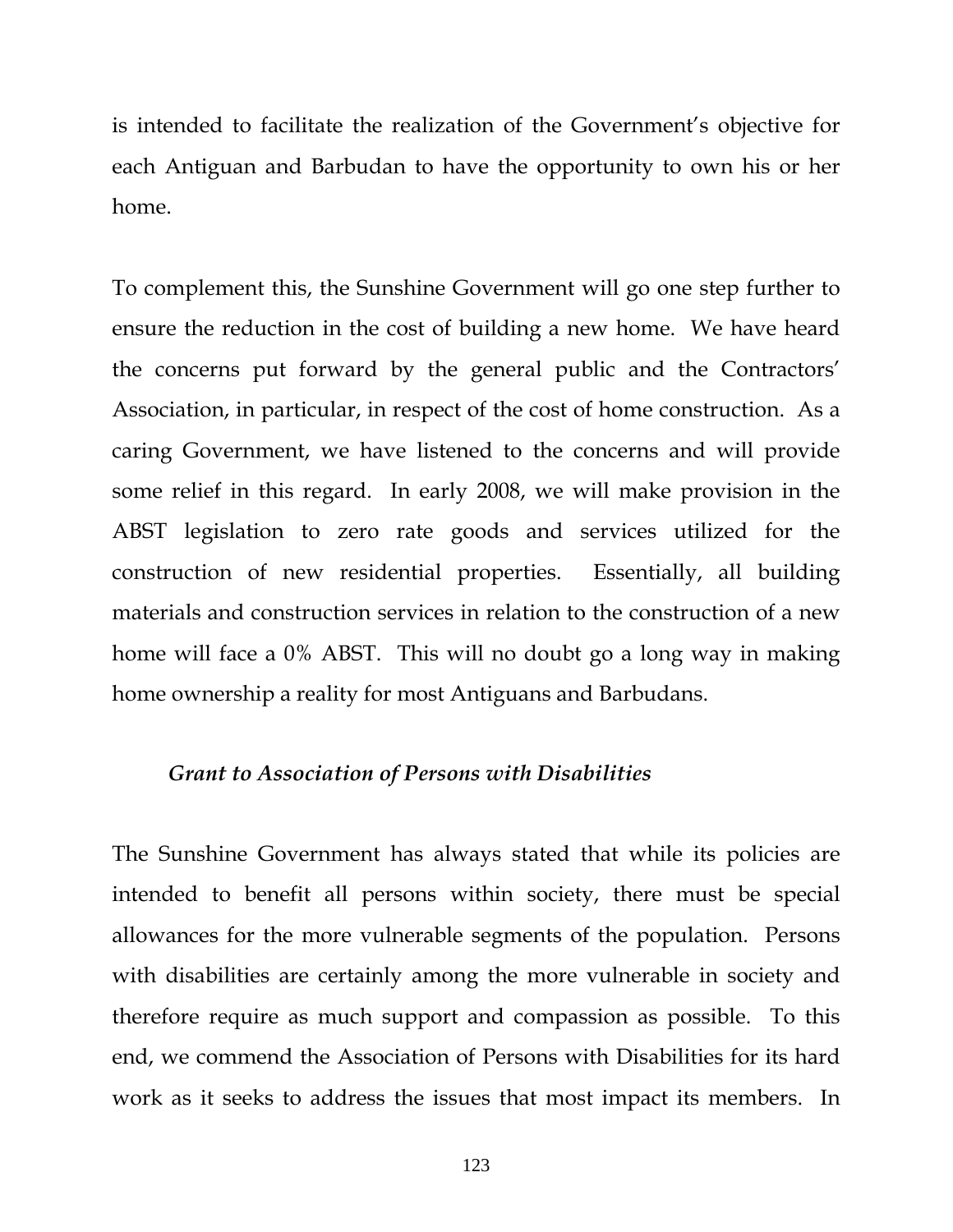2008, the Government will play its part in facilitating the work of this very important organization by providing a grant of \$25,000 to the Association. The grant will be administered by the Ministry of Health and is intended to help finance the various activities of the Association.

### *Tax Incentives for Manufacturers*

The UPP Administration is well aware of the critical role played by our local manufacturers in creating value-added and generating employment. As such we believe that it is important for there to be in place appropriate support mechanisms that will encourage the expansion of manufacturing activity. There currently exist specific provisions in various pieces of legislation, including the Fiscal Incentives Act, which provide concessions and fiscal incentives to a number of our local manufacturers. However, there are some manufacturers that may not necessarily qualify for concessions and incentives under existing legislation and as a result have not been able to benefit. This Government has held many discussions with this group of manufacturers in an effort to identify a way in which we could provide meaningful assistance.

In this regard, the Sunshine Government will enact legislation through which the duty and customs service tax on the inputs of eligible manufacturers will be eliminated. This should certainly go a long way in relieving some of the difficulties faced by manufacturers in respect of the high cost of inputs used in production.

124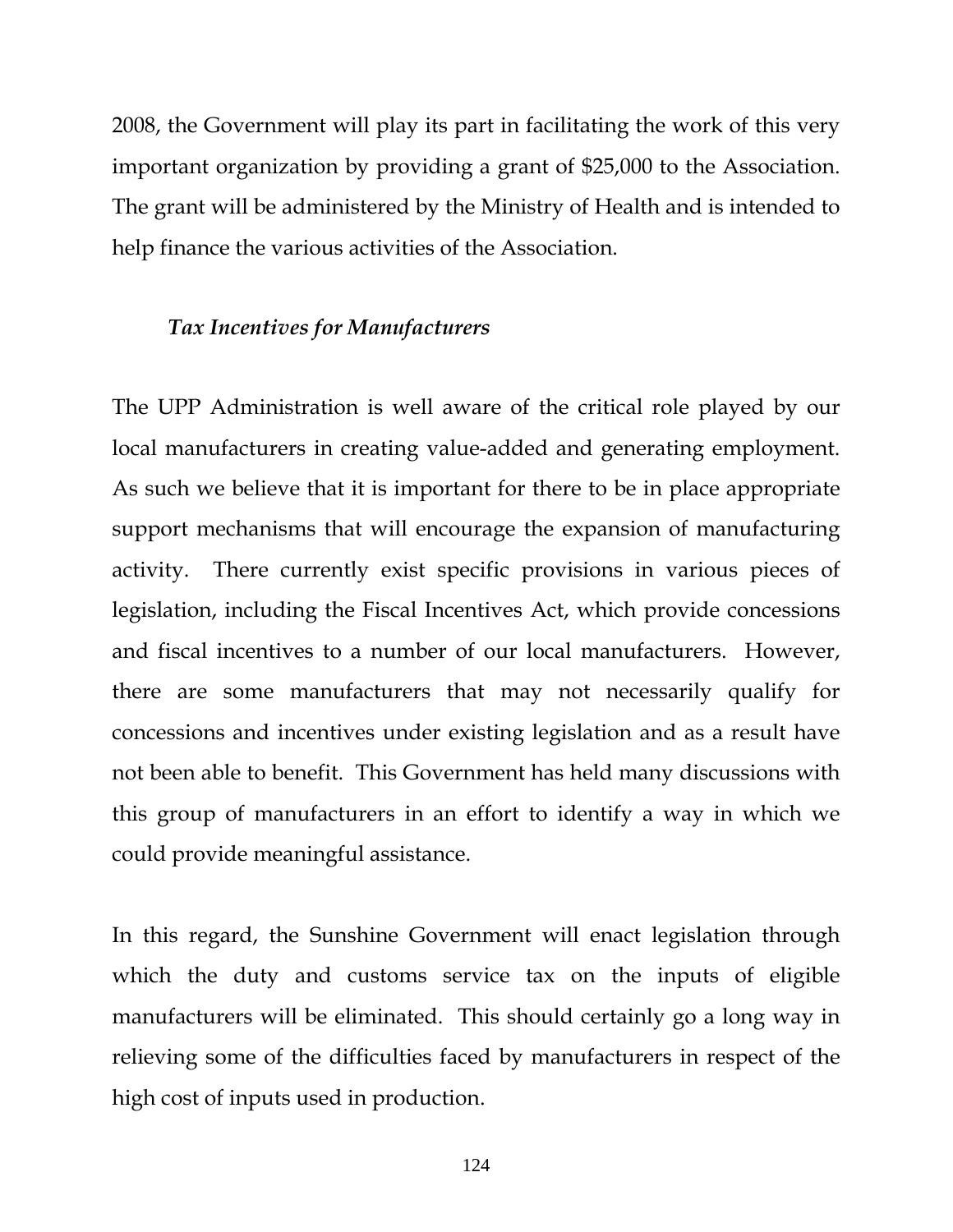#### *Increase in the Minimum Wage*

In 2006, the Government undertook to review the minimum wage with a view to determining if and by what amount it should be increased. In this regard, a Minimum Wage Committee comprising public sector, private sector, trade union, and civil society representatives was established to conduct the review and make recommendations to the Minister of Labour for approval. This Committee has worked tirelessly under the chairmanship of His Excellency Sir Keithlyn Smith to ensure every aspect of the minimum wage debate was given due consideration. During its deliberations, the Minimum Wage Committee not only examined the issue of whether the minimum wage should be raised but also assessed the feasibility of a multi-tiered sectoral minimum wage structure. Upon completion of its analysis, the Committee presented its findings and recommendations to the Cabinet Sub-Committee on Economic Development and Infrastructure.

Following this extensive review of the minimum wage, the Government is pleased to announce that the minimum wage will be increased from \$6.00 per hour to \$7.50 per hour in accordance with the recommendation of the Minimum Wage Committee. In terms of the establishment of sectoral minimum wage rates, the Government accepts this proposal in principle and is in the process of finalizing the rates which will be applicable to the various sectors.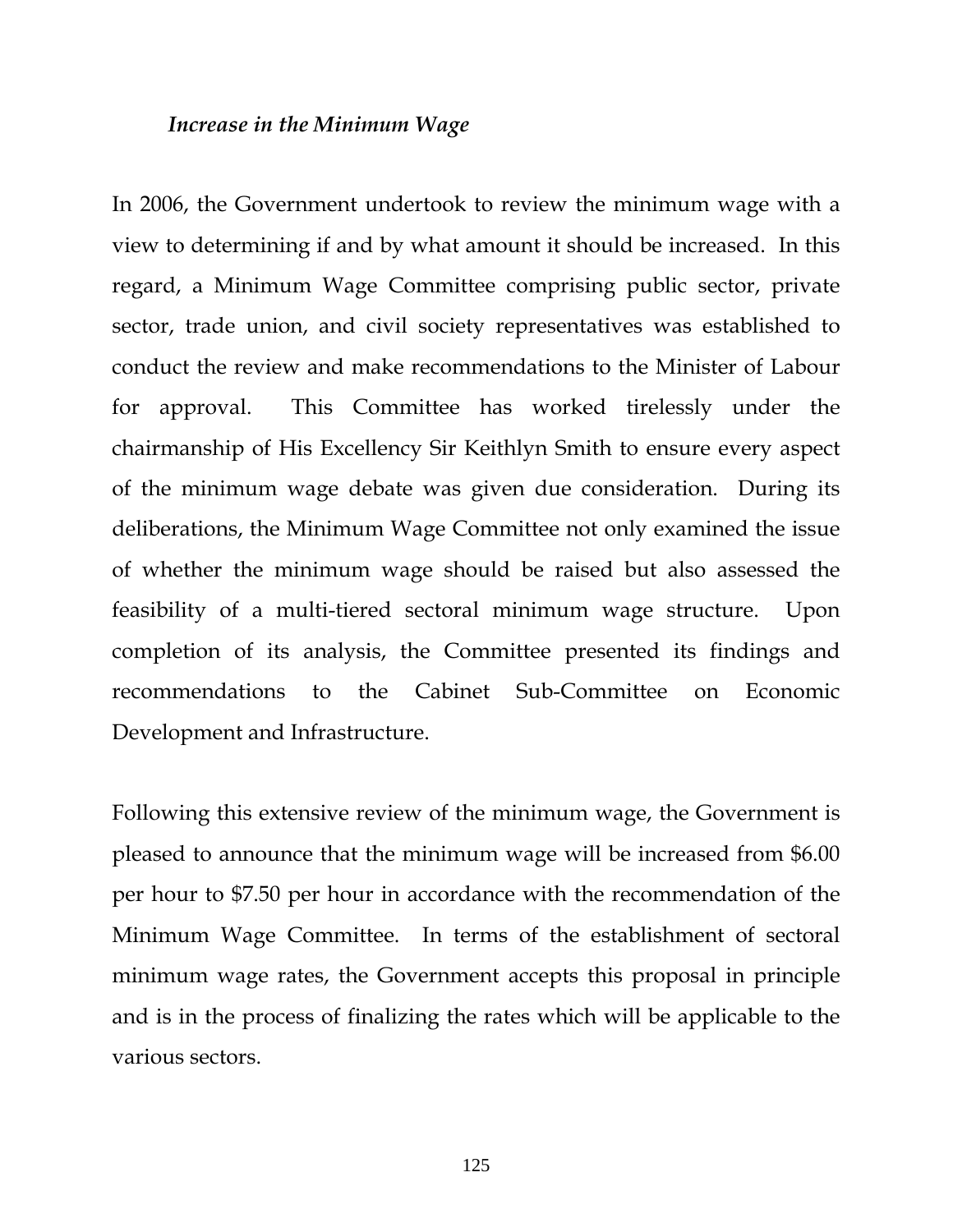The new minimum wage will take effect as of January 2008 and the Government will adopt a zero tolerance stance in respect of noncompliance.

The Government wishes to thank the Minimum Wage Committee for accepting this mandate and undertaking an incredible amount of work to meet the objectives set before it. There is no doubt that many workers in Antigua and Barbuda will be impacted by the labours of this Committee.

## *Salary Increase for Public Servants*

Since 2004, the Sunshine Government has made the payment of outstanding back pay and wage increases to public servants one of its priorities. While we believe that sacrifice and perseverance are critical ingredients for the achievement of any worthwhile goal, we are also of the view that the degree of sacrifice cannot be too burdensome. It would be a difficult task for anyone to challenge our assertion that public servants have been forced to make too many significant sacrifices in the past. The amount owed in back pay is a testament to this fact.

In addition to paying the back pay owed for the period 1995/1996, this Administration, in 2007, granted the long delayed increase in traveling and mileage allowance to public servants. This increase was owed from as far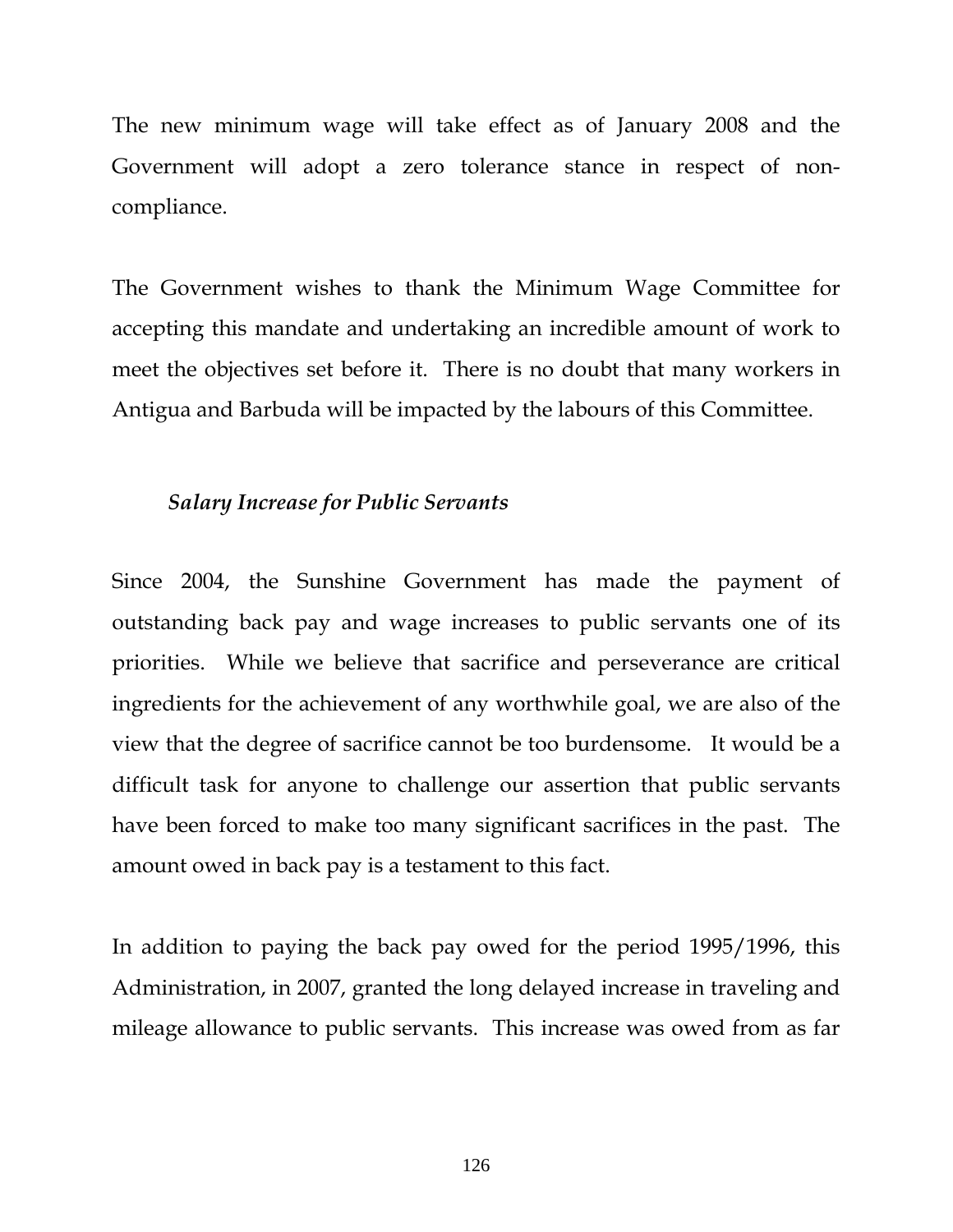back as 1994, over a decade, and was implemented by the Sunshine Government at a cost of \$10 million.

In 2008, we will go one step further in addressing the plight of public servants. Having taken all factors into account, including our fiscal limitations, the Government has agreed to raise the wages and salaries of all public servants. Such an increase in remuneration is overdue given the fact that the last contracted increase negotiated by public servants was for the period 2000 to 2002.

In an effort to address this, the Government launched a series of negotiations with all unions representing various segments of the public service. This was an especially difficult undertaking, particularly where some unions were adamant that their workers receive increases as high as 40%. Following many months of negotiations, the parties negotiating on behalf of the public servants became more appreciative of the Government's financial constraints and were, in the end, willing to compromise.

As such, the Sunshine Government is pleased to announce that, come January 2008, all public servants will receive a 10% increase in their wages and salaries. This Administration, unlike our predecessors, will ensure that this increase is implemented in January as promised and will not allow for the accumulation of arrears to our public servants. However, it should also be noted that while we are a caring Government, we are also very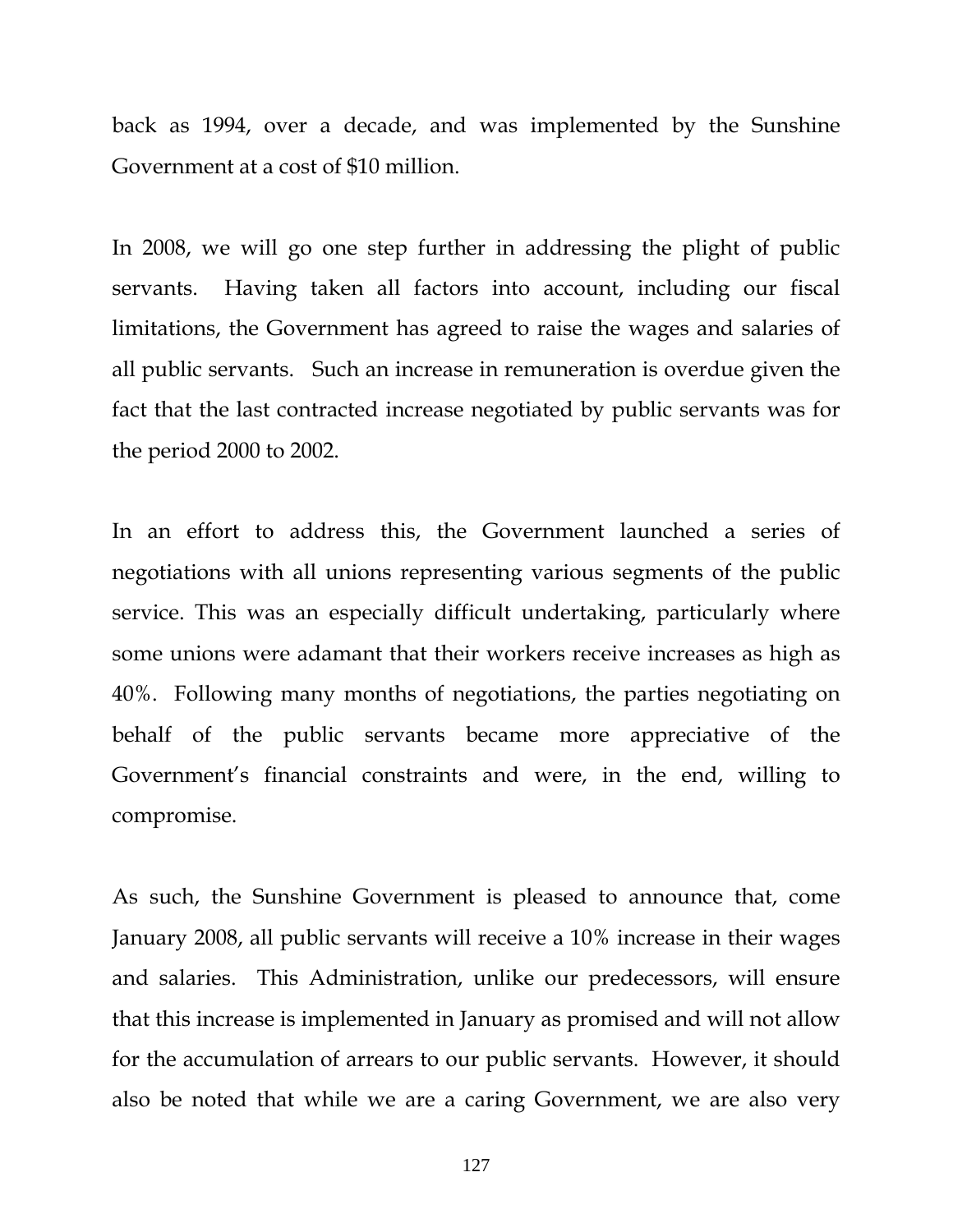pragmatic and, as such, will demand a greater level of productivity from our public servants as we seek to provide quality and efficient service to the general public.

### **Conclusion:**

In conclusion, Madam Speaker, I trust that this presentation has further demonstrated that by embarking on **Sound Policies**, the UPP Administration has brought "**Sure Success"** to this nation of Antigua and Barbuda.

Madam Speaker, the Sunshine Government knows that the road to success is normally plagued with many obstacles. It is usually a narrow and difficult path to tread. More often than not, the road to success requires **Sacrifice and Perseverance**. But, **Sacrifice and Perseverance** is only for a season. However, seasons change, bringing Sunshine and clear Blue Skies in time.

Madam Speaker, the **Sacrifice and Perseverance** of the citizens and residents of Antigua and Barbuda will be rewarded with a **Brighter and more Prosperous Future**. Indeed, the many successes already attained by the Sunshine Government are all helping to pave and widen that narrow path along which we journey.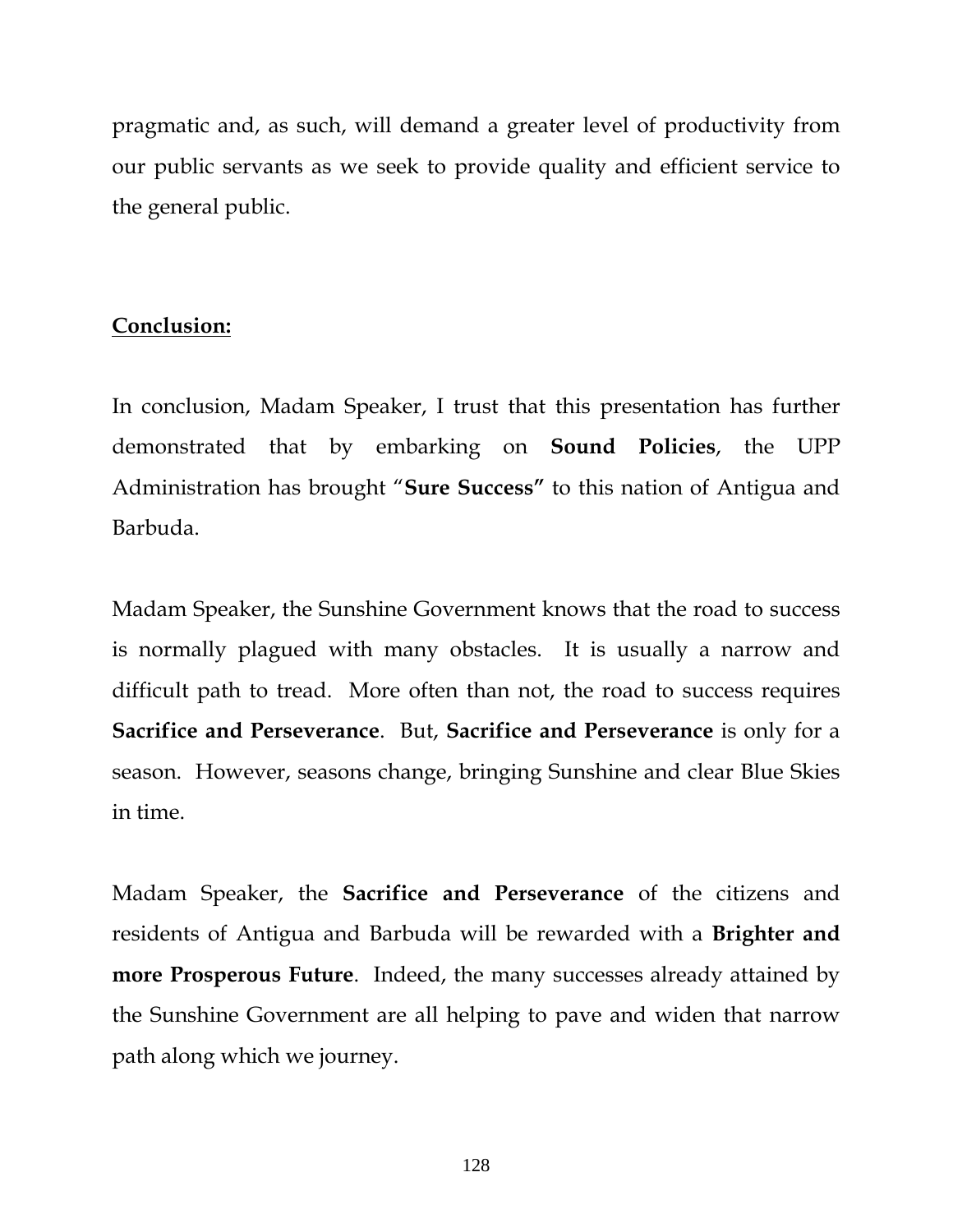Before concluding this presentation, Madam Speaker, permit me to articulate one more support measure. One of the general themes that came out of the Personal Income Tax consultations was that most people were not against the idea of the Personal Income Tax. Further, after most people looked at the two presentations that outlined the Government's current fiscal position and the fiscal projections up to 2012, they agreed that although the Personal Income Tax was introduced in 2005 as a temporary fiscal measure, the Government was not yet in a position to remove the tax.

This notwithstanding, Madam Speaker, some individuals suggested that their disposable income is been squeezed by both the income tax and the general increase in the price level and they urged the Government to look at possibly adjusting the bands and/or the rates.

Madam Speaker, despite the fiscal challenges that we continue to face and despite our desire to continue on a prudent fiscal path, the Government must listen to the cries of the people of this country and strive to find that elusive balance between economic policy and social policy. It is against this backdrop, Madam Speaker, that we have decided not to abolish the Personal Income Tax but to change the structure by adjusting the bands and the rates.

Madam Speaker from January 2008 the new structure of the income tax will be as follows: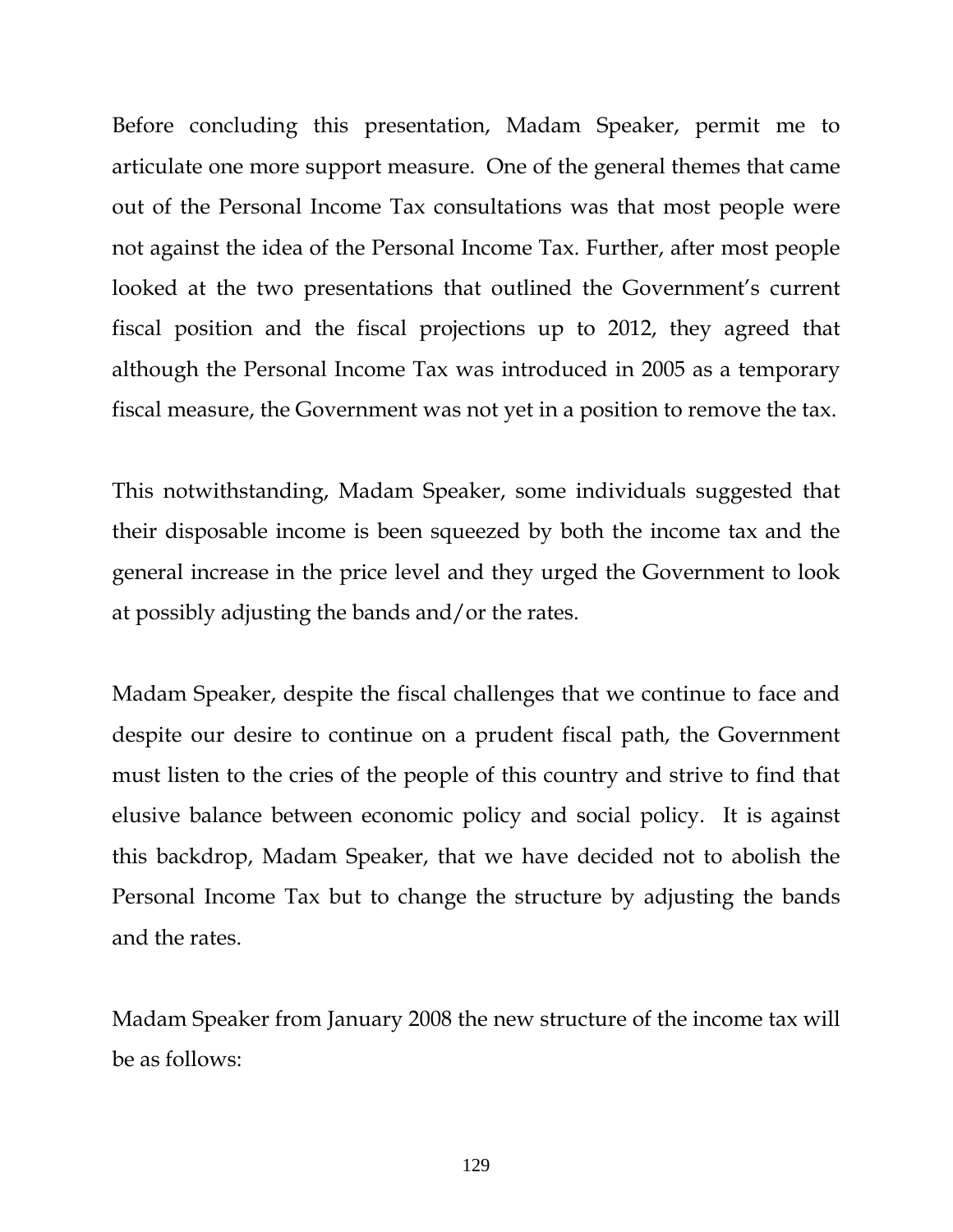| <b>Bands</b>         | <b>Rates</b> |
|----------------------|--------------|
| \$0 to \$3000        | $0\%$        |
| \$3001 to \$6000     | 10%          |
| \$6001 to \$8000     | 12.5%        |
| \$8001 to \$10,000   | 15%          |
| \$10,001 to \$15,000 | 20%          |
| \$15,000 and above   | 25%          |

# **Madam Speaker:**

Under the current regime, there is one band that ranges from \$4000 to \$10,000 and attracts a tax rate of 15%. Our research indicates that individuals who fall in this group are affected the most by the Personal Income Tax. Madam Speaker, in order to provide the requisite relief, the new tax structure seeks to divide the targeted group into three. The income tax is then reduced by one-third for the portion of income earned between \$4,000 and \$6,000 (i.e. from 15% to 10%). In addition, the new structure reduces the income tax by 2.5% for the portion of income earned between \$6,000 and \$8000 (i.e. from 15% to 12.5%).

# **For example, Madam Speaker:**

An individual earning \$8,000 per month now pays income tax of \$700 under the current tax structure but that individual will now pay tax of \$550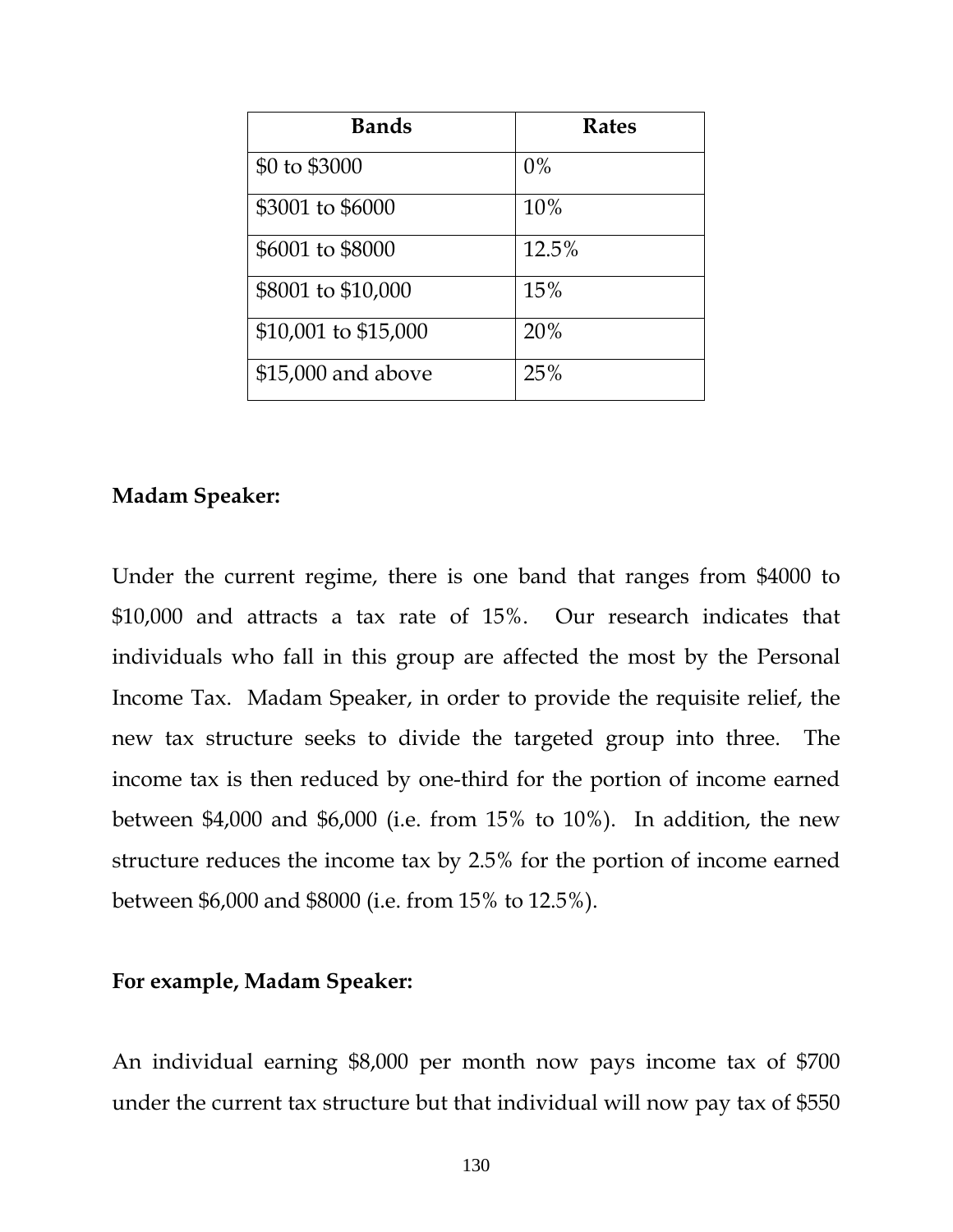under this new tax structure. This represents a 21% reduction in the tax liability of anyone earning \$8,000 per month. Similarly, an individual earning \$6,000 per month will pay income tax of \$300 under the new tax structure as compared with \$400 under the current structure. This is a 33.3% reduction in the tax liability of someone earning \$6,000 per month.

However, Madam Speaker, based on the tiered nature of the income tax, it is not only the persons in these categories that will benefit from this adjustment but everyone above these adjusted bands will also realize some savings. In essence, Madam Speaker, most people will see some reduction in their effective income tax rate.

As a final note on this issue, Madam Speaker, when the Government introduced the Personal Income Tax in 2005, we indicated that it would be temporary and that it would be removed once the fiscal imbalances stabilize. As indicated by the figures during the tax consultations, the fiscal position has improved but it has not yet stabilized. Therefore, the removal of the Personal Income Tax at this time would be, in the Government's opinion, premature. However, we fully intend to keep our promise to the people of this country and this adjustment is merely a first step towards realizing that goal. It is our intention to continue to make adjustments to the Personal Income Tax as our fiscal performance improves and to ultimately remove the tax once the country's fiscal position is fully stabilized.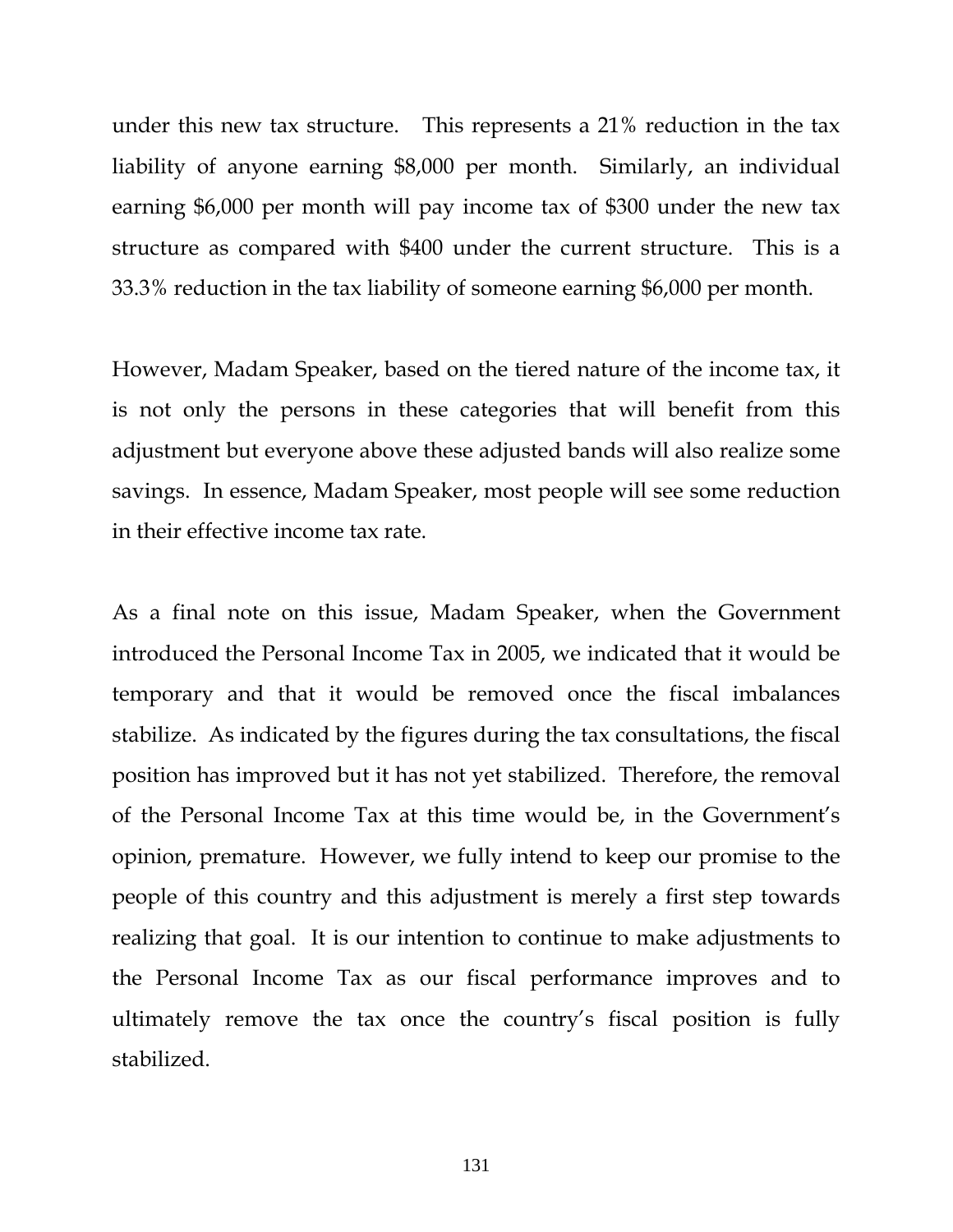# **Madam Speaker:**

On behalf of the United Progressive Party Administration, under the leadership of Prime Minister, the Honourable Winston Baldwin Spencer, I wish to thank the citizens and residents of Antigua and Barbuda for staying the course and we urge that they continue to travel the path that will allow us all to fully enjoy the fruits of our hard labour.

We must always remember that **fiscal reform is not a sprint but rather a marathon.**

Madam Speaker, with all hands on deck and with some **Sacrifice and Perseverance** this Ship of State will be sure to arrive safely on the **Shores of Success**.

I close, Madam Speaker, by wishing you; the Honourable Prime Minister, the Honourable Leader of the Opposition, and all other Honourable Members of this Honourable House; and most importantly, the citizens and residents of this beloved country, a Blessed and Happy Christmas; and a Peaceful and Joyous New Year.

I thank you, Madam Speaker, and I commend Budget 2008 to the Honourable Members and ask that they endorse the proposals presented therein.